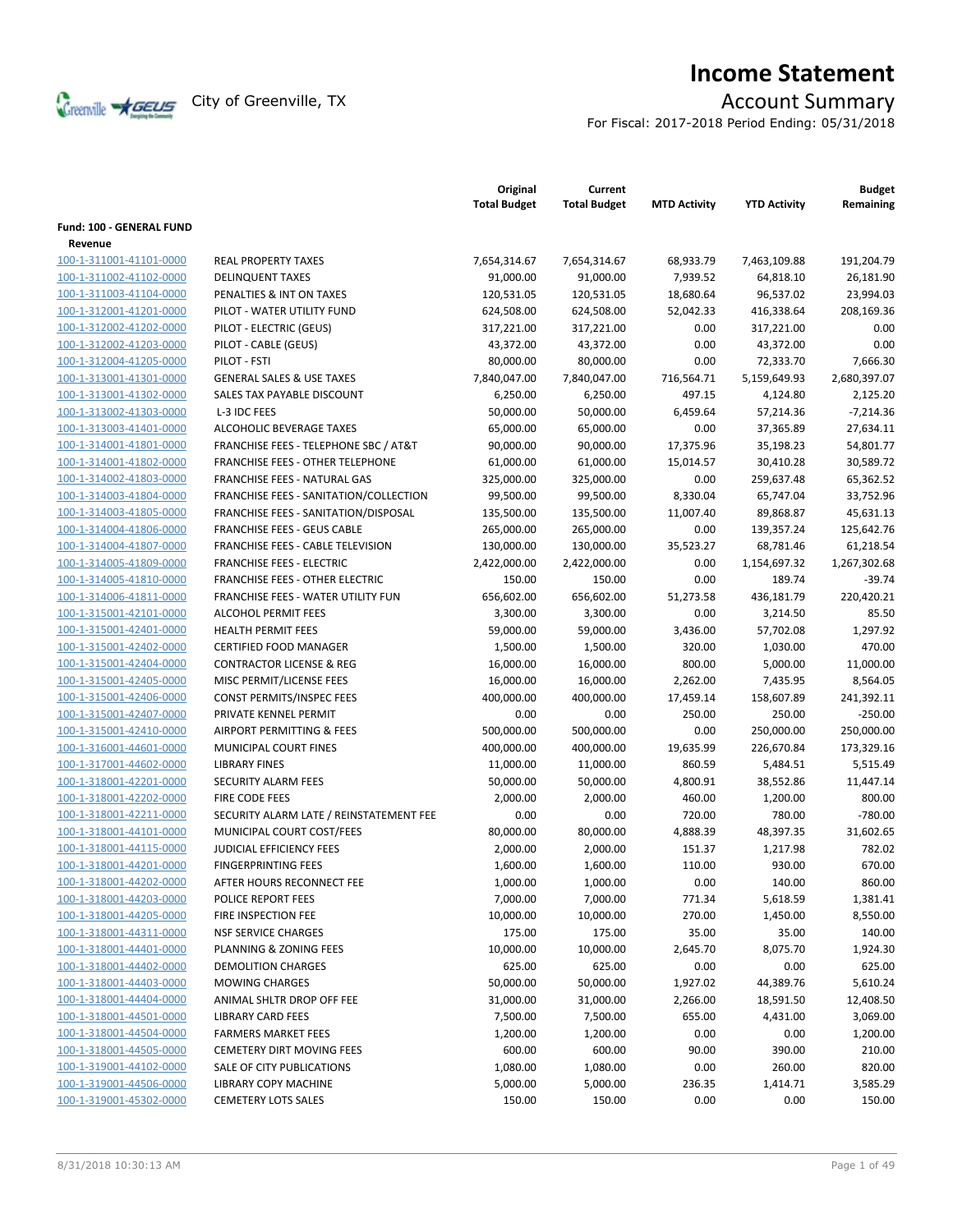**Budget**

|                         |                                            | Original<br><b>Total Budget</b> | Current<br><b>Total Budget</b> | <b>MTD Activity</b> | <b>YTD Activity</b> | Budget<br>Remaining   |
|-------------------------|--------------------------------------------|---------------------------------|--------------------------------|---------------------|---------------------|-----------------------|
| 100-1-319001-45304-0000 | <b>PROPERTY SALES</b>                      | 10,000.00                       | 10,000.00                      | 56,176.45           | 144,499.51          | $-134,499.51$         |
| 100-1-319001-45305-0000 | <b>AUCTION PROCEEDS</b>                    | 1,500.00                        | 1,500.00                       | 0.00                | 0.00                | 1,500.00              |
| 100-1-319001-45401-0000 | <b>INTEREST REVENUES</b>                   | 18,000.00                       | 18,000.00                      | 8,789.32            | 23,629.92           | $-5,629.92$           |
| 100-1-319001-45501-0000 | <b>LIBRARY MTG ROOM RENTAL</b>             | 800.00                          | 800.00                         | 60.00               | 722.50              | 77.50                 |
| 100-1-319001-45503-0000 | <b>PAVILION RENTALS</b>                    | 18,255.00                       | 18,255.00                      | 1,520.00            | 5,767.83            | 12,487.17             |
| 100-1-319001-45601-0000 | MISCELLANEOUS REVENUES                     | 32,000.00                       | 32,000.00                      | 453.60              | 36,971.92           | $-4,971.92$           |
| 100-1-319001-45604-0000 | OTHER REVENUE / OVER/SHORT                 | 0.00                            | 0.00                           | $-30.03$            | $-2,975.22$         | 2,975.22              |
| 100-1-322001-43002-0000 | ANIMAL SHELTER CONTRIB                     | 100,000.00                      | 100,000.00                     | 0.00                | 75,000.00           | 25,000.00             |
| 100-1-322001-43003-0000 | HUNT CO CONTRIB - FIRE                     | 28,800.00                       | 28,800.00                      | 2,400.00            | 19,200.00           | 9,600.00              |
| 100-1-322001-43004-0000 | HUNT CO MEM HOSP REIM                      | 22,400.00                       | 22,400.00                      | 3,733.34            | 14,933.36           | 7,466.64              |
| 100-1-323001-46007-0000 | <b>XFR - GUN RANGE</b>                     | 32,225.00                       | 32,225.00                      | 2,685.42            | 21,483.36           | 10,741.64             |
| 100-1-323001-46008-0000 | <b>XFR - TOURISM FUND</b>                  | 175,000.00                      | 180,115.00                     | 14,583.33           | 121,781.64          | 58,333.36             |
| 100-1-324001-46506-0000 | <b>CA - RECREATION FUND</b>                | 5,811.00                        | 5,811.00                       | 484.25              | 3,874.00            | 1,937.00              |
| 100-1-324001-46509-0000 | CA - VENUE MGMT FUND                       | 14,129.00                       | 14,129.00                      | 1,177.42            | 9,419.36            | 4,709.64              |
| 100-1-324001-46537-0000 | CA - MAIL MACHINE LEASE                    | 3,132.00                        | 3,132.00                       | 0.00                | 783.00              | 2,349.00              |
| 100-1-324001-46614-0000 | CA - SANITATION FUND COLLECTION            | 30,488.00                       | 30,488.00                      | 2,540.67            | 20,325.36           | 10,162.64             |
| 100-1-324001-46650-0000 | CA - UTILITY FUND TO GENERAL GOVERNME      | 318,332.00                      | 318,332.00                     | 26,527.67           | 212,221.36          | 106,110.64            |
| 100-1-324001-46651-0000 | CA - UTILITY FUND TO PUBLIC WORKS          | 162,430.00                      | 162,430.00                     | 13,535.83           | 108,286.64          | 54,143.36             |
| 100-1-324001-46801-0000 | <b>CA - SPENCE FUND</b>                    | 600.00                          | 600.00                         | 50.00               | 400.00              | 200.00                |
| 100-1-324009-46901-0000 | CA - ELECTRIC UTILITY                      | 298,924.00                      | 298,924.00                     | 24,910.33           | 199,282.64          | 99,641.36             |
| 100-1-324009-46906-0000 | CA - CABLE UTILITY                         | 48,192.00                       | 48,192.00                      | 4,016.00            | 32,128.00           | 16,064.00             |
|                         | <b>Revenue Total:</b>                      | 24,065,743.72                   | 24,070,858.72                  | 1,238,307.00        | 17,951,160.17       | 6,119,698.55          |
| Expense                 |                                            |                                 |                                |                     |                     |                       |
| 100-1-411000-52001-0000 | <b>OFFICE SUPPLIES</b>                     | 60.00                           | 60.00                          | 0.00                | 39.99               | 20.01                 |
| 100-1-411000-52005-0000 | PRINTED MATERIALS                          | 96.00                           | 96.00                          | 0.00                | 0.00                | 96.00                 |
| 100-1-411000-52103-0000 | <b>MEETING SUPPLIES</b>                    | 1,800.00                        | 1,800.00                       | 194.17              | 787.33              | 1,012.67              |
| 100-1-411000-54001-0000 | <b>TELEPHONE CHARGES</b>                   | 3,563.28                        | 3,563.28                       | 111.98              | 783.88              | 2,779.40              |
| 100-1-411000-54101-0000 | PROFESSIONAL SERVICES                      | 0.00                            | 0.00                           | 0.00                | 8,298.10            | $-8,298.10$           |
| 100-1-411000-54201-0000 | MEMBERSHIPS & SUBSCRIPTIONS                | 6,250.00                        | 6,250.00                       | 0.00                | 6,025.00            | 225.00                |
| 100-1-411000-54204-0000 | PUBLIC RELATIONS                           | 1,000.00                        | 1,000.00                       | 0.00                | 1,100.00            | $-100.00$             |
| 100-1-411000-54213-0000 | PLAQUES AND AWARDS                         | 750.00                          | 750.00                         | 0.00                | 196.39              | 553.61                |
| 100-1-411000-54214-0000 | <b>TRAVEL &amp; TRAINING</b>               | 15,579.00                       | 15,579.00                      | 101.04              | 7,777.46            | 7,801.54              |
| 100-1-411400-51001-0000 | <b>REGULAR SALARIES</b>                    | 78,543.00                       | 78,543.00                      | 9,129.12            | 53,622.40           | 24,920.60             |
| 100-1-411400-51021-0000 | LONGEVITY                                  | 1,464.00                        | 1,464.00                       | 0.00                | 1,464.00            | 0.00                  |
| 100-1-411400-51116-0000 | CAR ALLOWANCE                              | 4,200.00                        | 4,200.00                       | 484.62              | 2,907.72            | 1,292.28              |
| 100-1-411400-51117-0000 | <b>CELL PHONE ALLOWANCE</b>                | 696.00                          | 696.00                         | 80.31               | 481.86              | 214.14                |
| 100-1-411400-51201-0000 | <b>FICA</b>                                | 5,252.00                        | 5,252.00                       | 584.57              | 3,507.98            | 1,744.02              |
| 100-1-411400-51202-0000 | MEDICARE                                   | 1,228.00                        | 1,228.00                       | 136.72              | 820.42              | 407.58                |
| 100-1-411400-51203-0000 | <b>HEALTH INSURANCE</b>                    | 10,725.00                       | 10,725.00                      | 893.75              | 7,150.00            | 3,575.00              |
| 100-1-411400-51204-0000 | <b>WORKERS COMPENSATION</b>                | 232.00                          | 232.00                         | 19.33               | 154.64              | 77.36                 |
| 100-1-411400-51205-0000 | STATE UNEMPLOYMENT                         | 70.00                           | 70.00                          | 0.00                | 8.99                | 61.01                 |
| 100-1-411400-51301-0000 | <b>TMRS</b>                                | 9,751.00                        | 9,751.00                       | 1,126.44            | 6,691.61            | 3,059.39              |
| 100-1-411400-52001-0000 | OFFICE SUPPLIES                            | 56.00                           | 56.00                          | 67.39               | 67.39               | $-11.39$              |
| 100-1-411400-52002-0000 | POSTAGE / FREIGHT                          | 150.00                          | 150.00                         | 0.00                | 84.69               | 65.31                 |
| 100-1-411400-52005-0000 | PRINTED MATERIALS                          | 240.00                          | 240.00                         | 0.00                | 107.00              | 133.00                |
| 100-1-411400-54001-0000 | <b>TELEPHONE CHARGES</b>                   | 1,200.00                        | 1,200.00                       | 54.64               | 420.87              | 779.13                |
| 100-1-411400-54101-0000 | PROFESSIONAL SERVICES                      | 875.00                          | 875.00                         | 500.00              | 875.00              | 0.00                  |
| 100-1-411400-54201-0000 | MEMBERSHIPS & SUBSCRIPTIONS                | 135.00                          | 135.00                         | 0.00                | 125.00              | 10.00                 |
| 100-1-411400-54206-0000 | <b>ELECTION EXPENSE</b>                    | 5,500.00                        | 5,500.00                       | 0.00                | 123.33              | 5,376.67              |
| 100-1-411400-54212-0000 | <b>PRINTING</b>                            | 4,000.00                        | 4,000.00                       | 0.00                | 1,723.50            | 2,276.50              |
| 100-1-411400-54214-0000 | <b>TRAVEL &amp; TRAINING</b>               | 1,025.00                        | 1,025.00                       | 0.00                | 106.70              | 918.30                |
| 100-1-412100-51001-0000 |                                            |                                 |                                |                     |                     |                       |
| 100-1-412100-51020-0000 | <b>REGULAR SALARIES</b><br><b>OVERTIME</b> | 176,813.00                      | 176,813.00                     | 15,350.55<br>210.31 | 99,561.59           | 77,251.41<br>1,289.87 |
|                         |                                            | 5,500.00                        | 5,500.00                       |                     | 4,210.13            |                       |
| 100-1-412100-51021-0000 | LONGEVITY                                  | 5,344.00                        | 5,344.00                       | 0.00                | 5,344.00            | 0.00                  |
| 100-1-412100-51101-0000 | <b>CERTIFICATION PAY</b>                   | 3,600.00                        | 3,600.00                       | 276.93              | 1,846.22            | 1,753.78              |
| 100-1-412100-51201-0000 | <b>FICA</b>                                | 11,929.00                       | 11,929.00                      | 915.88              | 6,506.59            | 5,422.41              |
| 100-1-412100-51202-0000 | MEDICARE                                   | 2,790.00                        | 2,790.00                       | 214.20              | 1,521.72            | 1,268.28              |
| 100-1-412100-51203-0000 | <b>HEALTH INSURANCE</b>                    | 42,900.00                       | 42,900.00                      | 3,575.00            | 28,600.00           | 14,300.00             |
| 100-1-412100-51204-0000 | <b>WORKERS COMPENSATION</b>                | 526.00                          | 526.00                         | 43.83               | 350.64              | 175.36                |

**Original**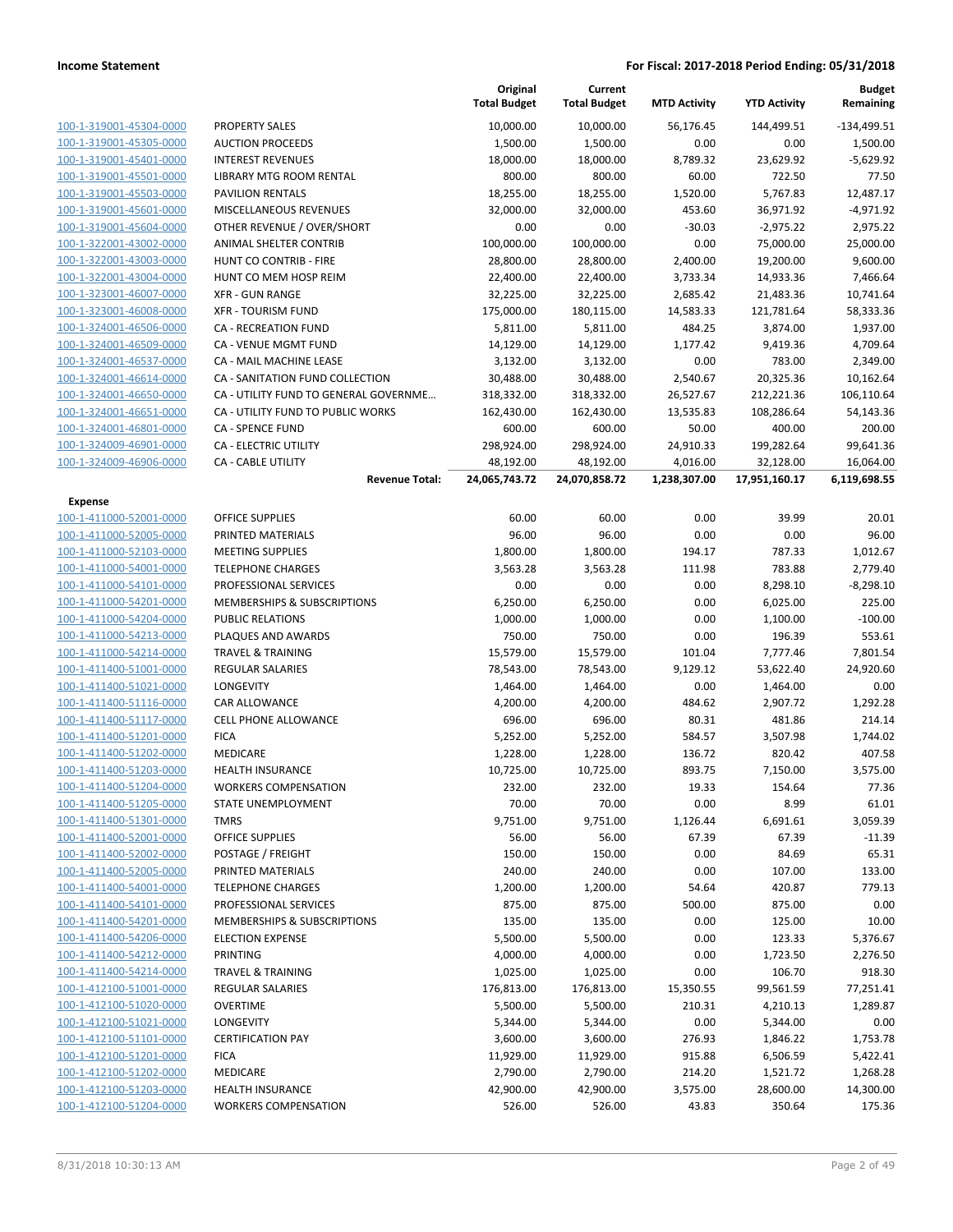| 100-1-412100-51205-0000                                   |
|-----------------------------------------------------------|
| 100-1-412100-51301-0000                                   |
| 100-1-412100-51401-0000                                   |
| <u>100-1-412100-52001-0000</u>                            |
| <u>100-1-412100-52002-0000</u>                            |
| 100-1-412100-52005-0000                                   |
| 100-1-412100-52102-0000                                   |
| 100-1-412100-52110-0000                                   |
| 100-1-412100-53201-0000                                   |
| <u>100-1-412100-54001-0000</u>                            |
| 100-1-412100-54101-0000                                   |
| 100-1-412100-54201-0000                                   |
| 100-1-412100-54207-0000                                   |
| <u>100-1-412100-54214-0000</u>                            |
| <u>100-1-413200-51001-0000</u>                            |
| <u>100-1-413200-51020-0000</u>                            |
| 100-1-413200-51021-0000                                   |
| 100-1-413200-51101-0000                                   |
| 100-1-413200-51116-0000                                   |
| <u>100-1-413200-51117-0000</u>                            |
| 100-1-413200-51201-0000                                   |
| 100-1-413200-51202-0000                                   |
| 100-1-413200-51203-0000                                   |
| <u>100-1-413200-51204-0000</u>                            |
| 100-1-413200-51205-0000                                   |
| 100-1-413200-51301-0000                                   |
| 100-1-413200-52001-0000                                   |
| 100-1-413200-52002-0000                                   |
| 100-1-413200-52102-0000<br><u>100-1-413200-52103-0000</u> |
| 100-1-413200-52201-0000                                   |
| 100-1-413200-54001-0000                                   |
| 100-1-413200-54101-0000                                   |
| 100-1-413200-54201-0000                                   |
| 100-1-413200-54205-0000                                   |
| 100-1-413200-54212-0000                                   |
| 100-1-413200-54214-0000                                   |
| 100-1-415100-51001-0000                                   |
| 100-1-415100-51020-0000                                   |
| <u>100-1-415100-51021-0000</u>                            |
| 100-1-415100-51116-0000                                   |
| 100-1-415100-51117-0000                                   |
| 100-1-415100-51201-0000                                   |
| 100-1-415100-51202-0000                                   |
| <u>100-1-415100-51203-0000</u>                            |
| 100-1-415100-51204-0000                                   |
| 100-1-415100-51205-0000                                   |
| 100-1-415100-51301-0000                                   |
| <u>100-1-415100-52001-0000</u>                            |
| <u>100-1-415100-52002-0000</u>                            |
| <u>100-1-415100-54001-0000</u>                            |
| 100-1-415100-54110-0000                                   |
| 100-1-415100-54201-0000                                   |
| 100-1-415100-54211-0000                                   |
| <u>100-1-415100-54212-0000</u>                            |
| 100-1-415100-54214-0000                                   |
| 100-1-415150-54401-0000                                   |
| 100-1-415150-54402-0000                                   |
| 100-1-415300-54106-0000                                   |
|                                                           |

|                                                    |                                                    | Original<br><b>Total Budget</b> | Current<br><b>Total Budget</b> | <b>MTD Activity</b> | <b>YTD Activity</b> | <b>Budget</b><br>Remaining |
|----------------------------------------------------|----------------------------------------------------|---------------------------------|--------------------------------|---------------------|---------------------|----------------------------|
| 100-1-412100-51205-0000                            | STATE UNEMPLOYMENT                                 | 407.00                          | 407.00                         | 0.00                | 86.84               | 320.16                     |
| 100-1-412100-51301-0000                            | <b>TMRS</b>                                        | 21,333.00                       | 21,333.00                      | 1,840.35            | 11,261.03           | 10,071.97                  |
| 100-1-412100-51401-0000                            | <b>CONTRA - SALARIES</b>                           | 0.00                            | 0.00                           | 0.00                | 2,092.84            | $-2,092.84$                |
| 100-1-412100-52001-0000                            | <b>OFFICE SUPPLIES</b>                             | 900.00                          | 900.00                         | 0.00                | 571.50              | 328.50                     |
| 100-1-412100-52002-0000                            | POSTAGE / FREIGHT                                  | 3,700.00                        | 3,700.00                       | 0.00                | 930.91              | 2,769.09                   |
| 100-1-412100-52005-0000                            | PRINTED MATERIALS                                  | 1,500.00                        | 1,500.00                       | 0.00                | 820.58              | 679.42                     |
| 100-1-412100-52102-0000                            | <b>BOOKS / REF SUPPLIES</b>                        | 100.00                          | 100.00                         | 0.00                | 100.50              | $-0.50$                    |
| 100-1-412100-52110-0000                            | <b>TICKET WRITER SUPPLIES</b>                      | 8,700.00                        | 8,700.00                       | 0.00                | 0.00                | 8,700.00                   |
| 100-1-412100-53201-0000                            | <b>FURNITURE &amp; OFFICE EQUIPMENT</b>            | 1,300.00                        | 1,300.00                       | 0.00                | 1,211.54            | 88.46                      |
| 100-1-412100-54001-0000                            | <b>TELEPHONE CHARGES</b>                           | 5,000.00                        | 5,000.00                       | 416.68              | 4,212.63            | 787.37                     |
| 100-1-412100-54101-0000                            | PROFESSIONAL SERVICES                              | 27,192.00                       | 27,192.00                      | 70.00               | 21,097.68           | 6,094.32                   |
| 100-1-412100-54201-0000                            | MEMBERSHIPS & SUBSCRIPTIONS                        | 550.00                          | 550.00                         | 0.00                | 274.29              | 275.71                     |
| 100-1-412100-54207-0000                            | COURT COSTS, JURY, WIT FEES                        | 360.00                          | 360.00                         | 0.00                | 108.00              | 252.00                     |
| 100-1-412100-54214-0000                            | <b>TRAVEL &amp; TRAINING</b>                       | 7,700.00                        | 7,700.00                       | 400.00              | 3,116.36            | 4,583.64                   |
| 100-1-413200-51001-0000                            | <b>REGULAR SALARIES</b>                            | 220,911.00                      | 220,911.00                     | 20,767.22           | 138,172.41          | 82,738.59                  |
| 100-1-413200-51020-0000                            | <b>OVERTIME</b>                                    | 126.00                          | 126.00                         | 0.00                | 90.00               | 36.00                      |
| 100-1-413200-51021-0000                            | <b>LONGEVITY</b>                                   | 2,662.00                        | 2,662.00                       | 0.00                | 2,662.00            | 0.00                       |
| 100-1-413200-51101-0000                            | <b>CERTIFICATION PAY</b>                           | 1,200.00                        | 1,200.00                       | 0.00                | 646.10              | 553.90                     |
| 100-1-413200-51116-0000                            | <b>CAR ALLOWANCE</b>                               | 7,380.00                        | 7,380.00                       | 276.93              | 4,250.83            | 3,129.17                   |
| 100-1-413200-51117-0000                            | <b>CELL PHONE ALLOWANCE</b>                        | 0.00                            | 0.00                           | 48.45               | 48.45               | $-48.45$                   |
| 100-1-413200-51201-0000                            | <b>FICA</b>                                        | 8,856.00                        | 8,856.00                       | 1,262.84            | 10,345.50           | $-1,489.50$                |
| 100-1-413200-51202-0000                            | MEDICARE                                           | 3,357.00                        | 3,357.00                       | 295.34              | 3,307.14            | 49.86                      |
| 100-1-413200-51203-0000                            | <b>HEALTH INSURANCE</b>                            | 21,450.00                       | 21,450.00                      | 1,787.50            | 14,300.00           | 7,150.00                   |
| 100-1-413200-51204-0000                            | <b>WORKERS COMPENSATION</b>                        | 634.00                          | 634.00                         | 52.83               | 422.64              | 211.36                     |
| 100-1-413200-51205-0000                            | STATE UNEMPLOYMENT                                 | 141.00                          | 141.00                         | 0.00                | 29.13               | 111.87                     |
| 100-1-413200-51301-0000                            | <b>TMRS</b>                                        | 26,651.00                       | 26,651.00                      | 2,450.94            | 26,592.14           | 58.86                      |
| 100-1-413200-52001-0000                            | OFFICE SUPPLIES                                    | 550.00                          | 550.00                         | 43.75               | 230.96              | 319.04                     |
| 100-1-413200-52002-0000                            | POSTAGE / FREIGHT                                  | 200.00                          | 200.00                         | 0.00                | 28.80               | 171.20                     |
| 100-1-413200-52102-0000<br>100-1-413200-52103-0000 | <b>BOOKS / REF SUPPLIES</b>                        | 100.00<br>475.00                | 100.00<br>475.00               | 0.00<br>30.82       | 0.00<br>288.83      | 100.00<br>186.17           |
| 100-1-413200-52201-0000                            | <b>MEETING SUPPLIES</b><br>MINOR TOOLS & EQUIPMENT | 300.00                          | 300.00                         | 0.00                | 0.00                | 300.00                     |
| 100-1-413200-54001-0000                            | <b>TELEPHONE CHARGES</b>                           | 6,000.00                        | 6,000.00                       | 351.34              | 3,372.84            | 2,627.16                   |
| 100-1-413200-54101-0000                            | PROFESSIONAL SERVICES                              | 100.00                          | 100.00                         | 0.00                | 0.00                | 100.00                     |
| 100-1-413200-54201-0000                            | MEMBERSHIPS & SUBSCRIPTIONS                        | 1,400.00                        | 1,400.00                       | 0.00                | 506.29              | 893.71                     |
| 100-1-413200-54205-0000                            | <b>BUSINESS MEALS</b>                              | 1,000.00                        | 1,000.00                       | 0.00                | 184.17              | 815.83                     |
| 100-1-413200-54212-0000                            | PRINTING                                           | 450.00                          | 450.00                         | 0.00                | 0.00                | 450.00                     |
| 100-1-413200-54214-0000                            | <b>TRAVEL &amp; TRAINING</b>                       | 8,000.00                        | 8,000.00                       | $-19.13$            | 1,485.27            | 6,514.73                   |
| 100-1-415100-51001-0000                            | <b>REGULAR SALARIES</b>                            | 270,017.00                      | 270,017.00                     | 23,014.93           | 178,666.88          | 91,350.12                  |
| 100-1-415100-51020-0000                            | <b>OVERTIME</b>                                    | 1,103.00                        | 1,103.00                       | 84.26               | 415.38              | 687.62                     |
| 100-1-415100-51021-0000                            | LONGEVITY                                          | 3,702.00                        | 3,702.00                       | 0.00                | 3,702.00            | 0.00                       |
| 100-1-415100-51116-0000                            | CAR ALLOWANCE                                      | 4,200.00                        | 4,200.00                       | 0.00                | 1,384.65            | 2,815.35                   |
| 100-1-415100-51117-0000                            | CELL PHONE ALLOWANCE                               | 420.00                          | 420.00                         | 0.00                | 242.25              | 177.75                     |
| 100-1-415100-51201-0000                            | <b>FICA</b>                                        | 17,305.00                       | 17,305.00                      | 1,323.60            | 10,597.20           | 6,707.80                   |
| 100-1-415100-51202-0000                            | MEDICARE                                           | 4,047.00                        | 4,047.00                       | 309.55              | 2,478.37            | 1,568.63                   |
| 100-1-415100-51203-0000                            | <b>HEALTH INSURANCE</b>                            | 53,624.00                       | 53,624.00                      | 4,468.67            | 35,749.36           | 17,874.64                  |
| 100-1-415100-51204-0000                            | <b>WORKERS COMPENSATION</b>                        | 764.00                          | 764.00                         | 63.67               | 509.36              | 254.64                     |
| 100-1-415100-51205-0000                            | STATE UNEMPLOYMENT                                 | 352.00                          | 352.00                         | 6.74                | 90.81               | 261.19                     |
| 100-1-415100-51301-0000                            | <b>TMRS</b>                                        | 32,127.00                       | 32,127.00                      | 2,640.64            | 21,058.62           | 11,068.38                  |
| 100-1-415100-52001-0000                            | OFFICE SUPPLIES                                    | 1,700.00                        | 1,700.00                       | 227.65              | 1,160.79            | 539.21                     |
| 100-1-415100-52002-0000                            | POSTAGE / FREIGHT                                  | 5,000.00                        | 5,000.00                       | 0.00                | 1,810.70            | 3,189.30                   |
| 100-1-415100-54001-0000                            | <b>TELEPHONE CHARGES</b>                           | 3,400.00                        | 3,400.00                       | 234.30              | 1,829.44            | 1,570.56                   |
| 100-1-415100-54110-0000                            | <b>AUDIT</b>                                       | 66,650.00                       | 64,950.00                      | 0.00                | 58,181.00           | 6,769.00                   |
| 100-1-415100-54201-0000                            | MEMBERSHIPS & SUBSCRIPTIONS                        | 2,345.00                        | 2,345.00                       | 100.00              | 940.00              | 1,405.00                   |
| 100-1-415100-54211-0000                            | ADVERTISING                                        | 25,000.00                       | 25,000.00                      | $-5,188.40$         | 17,176.70           | 7,823.30                   |
| 100-1-415100-54212-0000                            | PRINTING                                           | 3,500.00                        | 3,500.00                       | 0.00                | 0.00                | 3,500.00                   |
| 100-1-415100-54214-0000                            | <b>TRAVEL &amp; TRAINING</b>                       | 4,500.00                        | 6,200.00                       | 522.70              | 3,853.87            | 2,346.13                   |
| 100-1-415150-54401-0000                            | APPRAISER                                          | 251,500.00                      | 251,500.00                     | 0.00                | 127,034.96          | 124,465.04                 |
| 100-1-415150-54402-0000                            | <b>COLLECTOR</b>                                   | 16,000.00                       | 16,000.00                      | 0.00                | 15,873.80           | 126.20                     |
| 100-1-415300-54106-0000                            | <b>ATTORNEY FEES</b>                               | 200,000.00                      | 200,000.00                     | 30,492.31           | 147,500.14          | 52,499.86                  |
|                                                    |                                                    |                                 |                                |                     |                     |                            |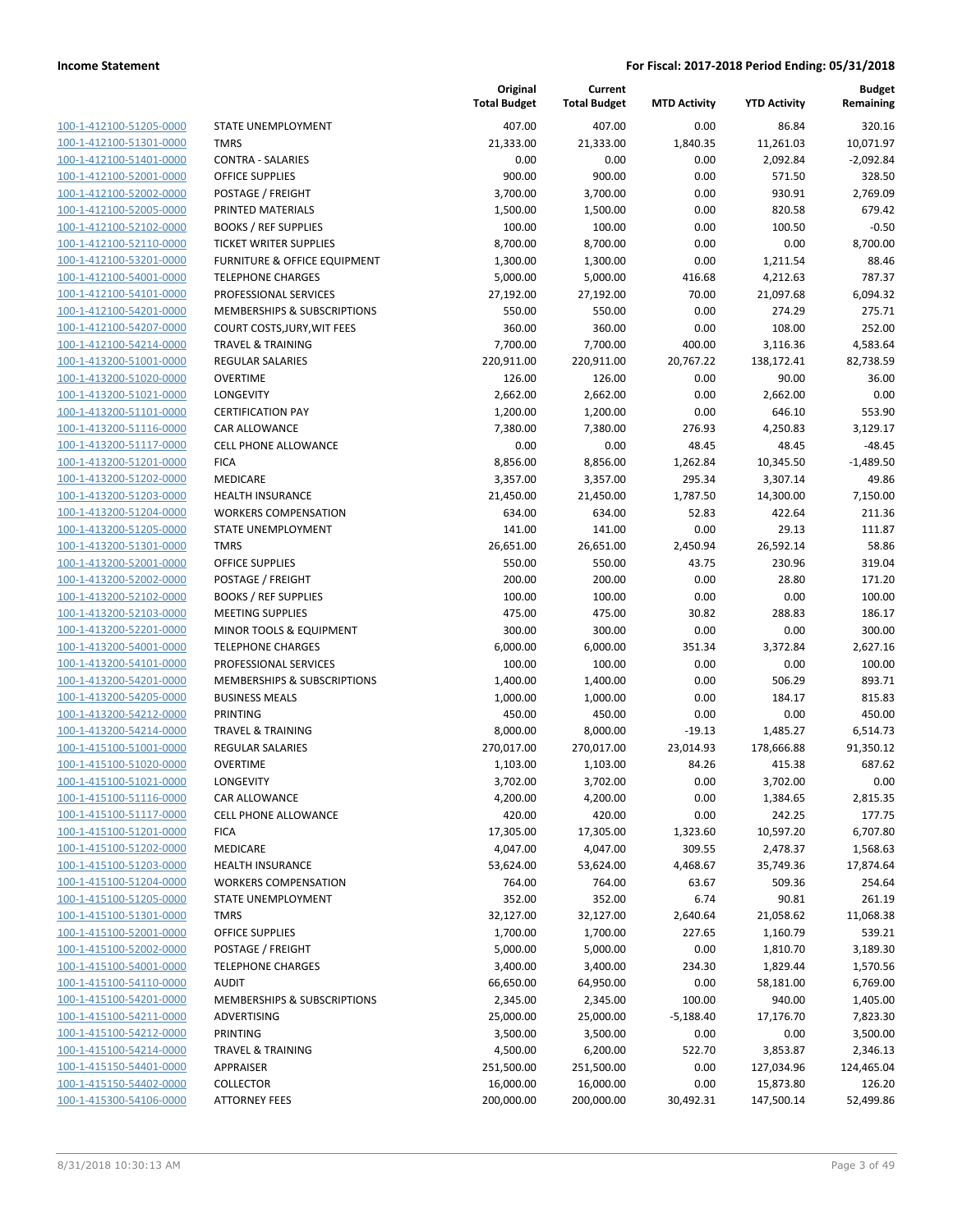| 100-1-415500-51001-0000        |
|--------------------------------|
| 100-1-415500-51020-0000        |
| 100-1-415500-51021-0000        |
| 100-1-415500-51116-0000        |
| 100-1-415500-51117-0000        |
| 100-1-415500-51201-0000        |
|                                |
| 100-1-415500-51202-0000        |
| 100-1-415500-51203-0000        |
| 100-1-415500-51204-0000        |
| 100-1-415500-51205-0000        |
| 100-1-415500-51301-0000        |
| 100-1-415500-52001-0000        |
| 100-1-415500-52002-0000        |
| 100-1-415500-52303-0000        |
|                                |
| 100-1-415500-52401-0000        |
| 100-1-415500-54001-0000        |
| 100-1-415500-54102-0000        |
| 100-1-415500-54103-0000        |
| 100-1-415500-54107-0000        |
| 100-1-415500-54118-0000        |
| 100-1-415500-54119-0000        |
| 100-1-415500-54201-0000        |
| 100-1-415500-54213-0000        |
|                                |
| 100-1-415500-54214-0000        |
| 100-1-421100-51001-0000        |
| 100-1-421100-51020-0000        |
| 100-1-421100-51021-0000        |
| 100-1-421100-51101-0000        |
| 100-1-421100-51115-0000        |
| 100-1-421100-51117-0000        |
| 100-1-421100-51201-0000        |
| 100-1-421100-51202-0000        |
| 100-1-421100-51203-0000        |
|                                |
| 100-1-421100-51204-0000        |
| 100-1-421100-51205-0000        |
| 100-1-421100-51301-0000        |
| 100-1-421100-51401-0000        |
| 100-1-421100-52001-0000        |
| 100-1-421100-52002-0000        |
| 100-1-421100-52004-0000        |
| 100-1-421100-52005-0000        |
| 100-1-421100-52103-0000        |
|                                |
| <u>100-1-421100-52104-0000</u> |
| <u>100-1-421100-52201-0000</u> |
| 100-1-421100-52203-0000        |
| 100-1-421100-52302-0000        |
| 100-1-421100-52305-0000        |
| 100-1-421100-53202-0000        |
| <u>100-1-421100-53205-0000</u> |
| 100-1-421100-54001-0000        |
| 100-1-421100-54002-0000        |
| 100-1-421100-54201-0000        |
|                                |
| <u>100-1-421100-54205-0000</u> |
| <u>100-1-421100-54212-0000</u> |
| <u>100-1-421100-54213-0000</u> |
| 100-1-421100-54214-0000        |
| <u>100-1-421210-51001-0000</u> |
| <u>100-1-421210-51020-0000</u> |
| <u>100-1-421210-51021-0000</u> |
|                                |

|                         |                              | Original<br><b>Total Budget</b> | Current<br><b>Total Budget</b> | <b>MTD Activity</b> | <b>YTD Activity</b> | <b>Budget</b><br>Remaining |
|-------------------------|------------------------------|---------------------------------|--------------------------------|---------------------|---------------------|----------------------------|
| 100-1-415500-51001-0000 | <b>REGULAR SALARIES</b>      | 164,210.00                      | 164,210.00                     | 19,100.08           | 114,176.62          | 50,033.38                  |
| 100-1-415500-51020-0000 | <b>OVERTIME</b>              | 500.00                          | 500.00                         | 177.55              | 817.66              | $-317.66$                  |
| 100-1-415500-51021-0000 | <b>LONGEVITY</b>             | 3,726.00                        | 3,726.00                       | 0.00                | 3,726.00            | 0.00                       |
| 100-1-415500-51116-0000 | <b>CAR ALLOWANCE</b>         | 4,200.00                        | 4,200.00                       | 484.62              | 2,907.72            | 1,292.28                   |
| 100-1-415500-51117-0000 | <b>CELL PHONE ALLOWANCE</b>  | 960.00                          | 960.00                         | 110.76              | 664.56              | 295.44                     |
| 100-1-415500-51201-0000 | <b>FICA</b>                  | 10,711.00                       | 10,711.00                      | 1,185.11            | 7,253.43            | 3,457.57                   |
| 100-1-415500-51202-0000 | MEDICARE                     | 2,505.00                        | 2,505.00                       | 277.16              | 1,696.38            | 808.62                     |
| 100-1-415500-51203-0000 | <b>HEALTH INSURANCE</b>      | 32,175.00                       | 32,175.00                      | 2,681.25            | 21,450.00           | 10,725.00                  |
| 100-1-415500-51204-0000 | <b>WORKERS COMPENSATION</b>  | 473.00                          | 473.00                         | 39.42               | 315.36              | 157.64                     |
| 100-1-415500-51205-0000 | STATE UNEMPLOYMENT           | 211.00                          | 211.00                         | 0.00                | 45.02               | 165.98                     |
| 100-1-415500-51301-0000 | <b>TMRS</b>                  | 19,885.00                       | 19,885.00                      | 2,309.24            | 13,947.65           | 5,937.35                   |
| 100-1-415500-52001-0000 | OFFICE SUPPLIES              | 1,500.00                        | 1,500.00                       | 78.25               | 1,588.47            | $-88.47$                   |
| 100-1-415500-52002-0000 | POSTAGE / FREIGHT            | 700.00                          | 700.00                         | 0.00                | 479.94              | 220.06                     |
| 100-1-415500-52303-0000 | <b>TRAINING SUPPLIES</b>     | 500.00                          | 500.00                         | 0.00                | 0.00                | 500.00                     |
| 100-1-415500-52401-0000 | RECREATIONAL SUPPLIES        | 2,800.00                        | 2,800.00                       | 0.00                | 0.00                | 2,800.00                   |
| 100-1-415500-54001-0000 | <b>TELEPHONE CHARGES</b>     | 2,500.00                        | 2,500.00                       | 188.29              | 1,428.11            | 1,071.89                   |
| 100-1-415500-54102-0000 | <b>MVR CHECKS</b>            | 200.00                          | 200.00                         | 0.00                | 78.22               | 121.78                     |
| 100-1-415500-54103-0000 | CONSULTING                   | 300.00                          | 300.00                         | 0.00                | 0.00                | 300.00                     |
| 100-1-415500-54107-0000 | <b>MEDICAL</b>               | 5,000.00                        | 5,000.00                       | 951.00              | 2,759.00            | 2,241.00                   |
| 100-1-415500-54118-0000 | <b>MEDICAL - POLICE</b>      | 2,500.00                        | 2,500.00                       | 25.00               | 3,044.67            | $-544.67$                  |
| 100-1-415500-54119-0000 | <b>MEDICAL - FIRE</b>        | 1,500.00                        | 1,500.00                       | 175.00              | 1,180.00            | 320.00                     |
| 100-1-415500-54201-0000 | MEMBERSHIPS & SUBSCRIPTIONS  | 3,500.00                        | 3,500.00                       | 123.22              | 1,531.25            | 1,968.75                   |
| 100-1-415500-54213-0000 | PLAQUES AND AWARDS           | 13,910.00                       | 13,910.00                      | 461.21              | 9,723.86            | 4,186.14                   |
| 100-1-415500-54214-0000 | <b>TRAVEL &amp; TRAINING</b> | 3,000.00                        | 3,000.00                       | 1,493.02            | 2,396.56            | 603.44                     |
| 100-1-421100-51001-0000 | <b>REGULAR SALARIES</b>      | 263,787.00                      | 263,787.00                     | 30,593.28           | 182,093.03          | 81,693.97                  |
| 100-1-421100-51020-0000 | <b>OVERTIME</b>              | 1,684.00                        | 1,684.00                       | 504.62              | 4,896.26            | $-3,212.26$                |
| 100-1-421100-51021-0000 | <b>LONGEVITY</b>             | 4,128.00                        | 4,128.00                       | 0.00                | 4,128.00            | 0.00                       |
| 100-1-421100-51101-0000 | <b>CERTIFICATION PAY</b>     | 3,000.00                        | 3,000.00                       | 415.38              | 2,492.28            | 507.72                     |
| 100-1-421100-51115-0000 | <b>CLOTHING ALLOWANCE</b>    | 600.00                          | 600.00                         | 27.72               | 720.12              | $-120.12$                  |
| 100-1-421100-51117-0000 | <b>CELL PHONE ALLOWANCE</b>  | 1,560.00                        | 1,560.00                       | 180.00              | 1,080.00            | 480.00                     |
| 100-1-421100-51201-0000 | <b>FICA</b>                  | 17,013.00                       | 17,013.00                      | 1,871.66            | 11,453.26           | 5,559.74                   |
| 100-1-421100-51202-0000 | MEDICARE                     | 3,979.00                        | 3,979.00                       | 437.72              | 2,678.60            | 1,300.40                   |
| 100-1-421100-51203-0000 | HEALTH INSURANCE             | 42,900.00                       | 42,900.00                      | 3,575.00            | 28,600.00           | 14,300.00                  |
| 100-1-421100-51204-0000 | <b>WORKERS COMPENSATION</b>  | 5,289.00                        | 5,289.00                       | 440.75              | 3,526.00            | 1,763.00                   |
| 100-1-421100-51205-0000 | STATE UNEMPLOYMENT           | 281.00                          | 281.00                         | 0.00                | 49.62               | 231.38                     |
| 100-1-421100-51301-0000 | <b>TMRS</b>                  | 31,583.00                       | 31,583.00                      | 3,686.00            | 22,371.23           | 9,211.77                   |
| 100-1-421100-51401-0000 | <b>CONTRA - SALARIES</b>     | 0.00                            | 0.00                           | 0.00                | $-892.44$           | 892.44                     |
| 100-1-421100-52001-0000 | OFFICE SUPPLIES              | 1,000.00                        | 1,000.00                       | 0.00                | 753.25              | 246.75                     |
| 100-1-421100-52002-0000 | POSTAGE / FREIGHT            | 2,300.00                        | 2,300.00                       | 0.00                | 136.86              | 2,163.14                   |
| 100-1-421100-52004-0000 | <b>COMPUTER SUPPLIES</b>     | 300.00                          | 300.00                         | 0.00                | 0.00                | 300.00                     |
| 100-1-421100-52005-0000 | PRINTED MATERIALS            | 210.00                          | 210.00                         | 44.53               | 44.53               | 165.47                     |
| 100-1-421100-52103-0000 | <b>MEETING SUPPLIES</b>      | 1,200.00                        | 1,200.00                       | 86.71               | 1,014.92            | 185.08                     |
| 100-1-421100-52104-0000 | <b>WEARING APPAREL</b>       | 300.00                          | 300.00                         | 16.00               | 333.96              | $-33.96$                   |
| 100-1-421100-52201-0000 | MINOR TOOLS & EQUIPMENT      | 600.00                          | 600.00                         | 0.00                | 12.86               | 587.14                     |
| 100-1-421100-52203-0000 | <b>MOTOR VEHICLE FUEL</b>    | 4,000.00                        | 4,000.00                       | 582.23              | 2,874.31            | 1,125.69                   |
| 100-1-421100-52302-0000 | <b>MEDICAL SUPPLIES</b>      | 300.00                          | 300.00                         | 40.32               | 203.89              | 96.11                      |
| 100-1-421100-52305-0000 | PUBLIC EDUCATION             | 9,481.00                        | 9,481.00                       | 304.00              | 1,454.65            | 8,026.35                   |
| 100-1-421100-53202-0000 | MACHINE, TOOLS & IMPLMNTS    | 150.00                          | 150.00                         | 0.00                | 0.00                | 150.00                     |
| 100-1-421100-53205-0000 | <b>MOTOR VEHICLES</b>        | 2,500.00                        | 2,500.00                       | 180.08              | 2,142.87            | 357.13                     |
| 100-1-421100-54001-0000 | <b>TELEPHONE CHARGES</b>     | 30,000.00                       | 30,000.00                      | 1,979.36            | 14,490.35           | 15,509.65                  |
| 100-1-421100-54002-0000 | UTILITY CHARGES              | 78,000.00                       | 78,000.00                      | 6,078.35            | 53,792.93           | 24,207.07                  |
| 100-1-421100-54201-0000 | MEMBERSHIPS & SUBSCRIPTIONS  | 2,533.18                        | 2,533.18                       | 0.00                | 670.00              | 1,863.18                   |
| 100-1-421100-54205-0000 | <b>BUSINESS MEALS</b>        | 150.00                          | 150.00                         | 0.00                | 171.67              | $-21.67$                   |
| 100-1-421100-54212-0000 | PRINTING                     | 200.00                          | 200.00                         | 0.00                | 0.00                | 200.00                     |
| 100-1-421100-54213-0000 | PLAQUES AND AWARDS           | 200.00                          | 200.00                         | 0.00                | 200.00              | 0.00                       |
| 100-1-421100-54214-0000 | <b>TRAVEL &amp; TRAINING</b> | 5,400.00                        | 5,400.00                       | 10.00               | 3,724.15            | 1,675.85                   |
| 100-1-421210-51001-0000 | <b>REGULAR SALARIES</b>      | 742,891.00                      | 742,891.00                     | 72,224.82           | 435,173.43          | 307,717.57                 |
| 100-1-421210-51020-0000 | <b>OVERTIME</b>              | 42,510.00                       | 42,510.00                      | 4,509.38            | 38,614.78           | 3,895.22                   |
| 100-1-421210-51021-0000 | LONGEVITY                    | 18,918.00                       | 18,918.00                      | 221.55              | 12,345.75           | 6,572.25                   |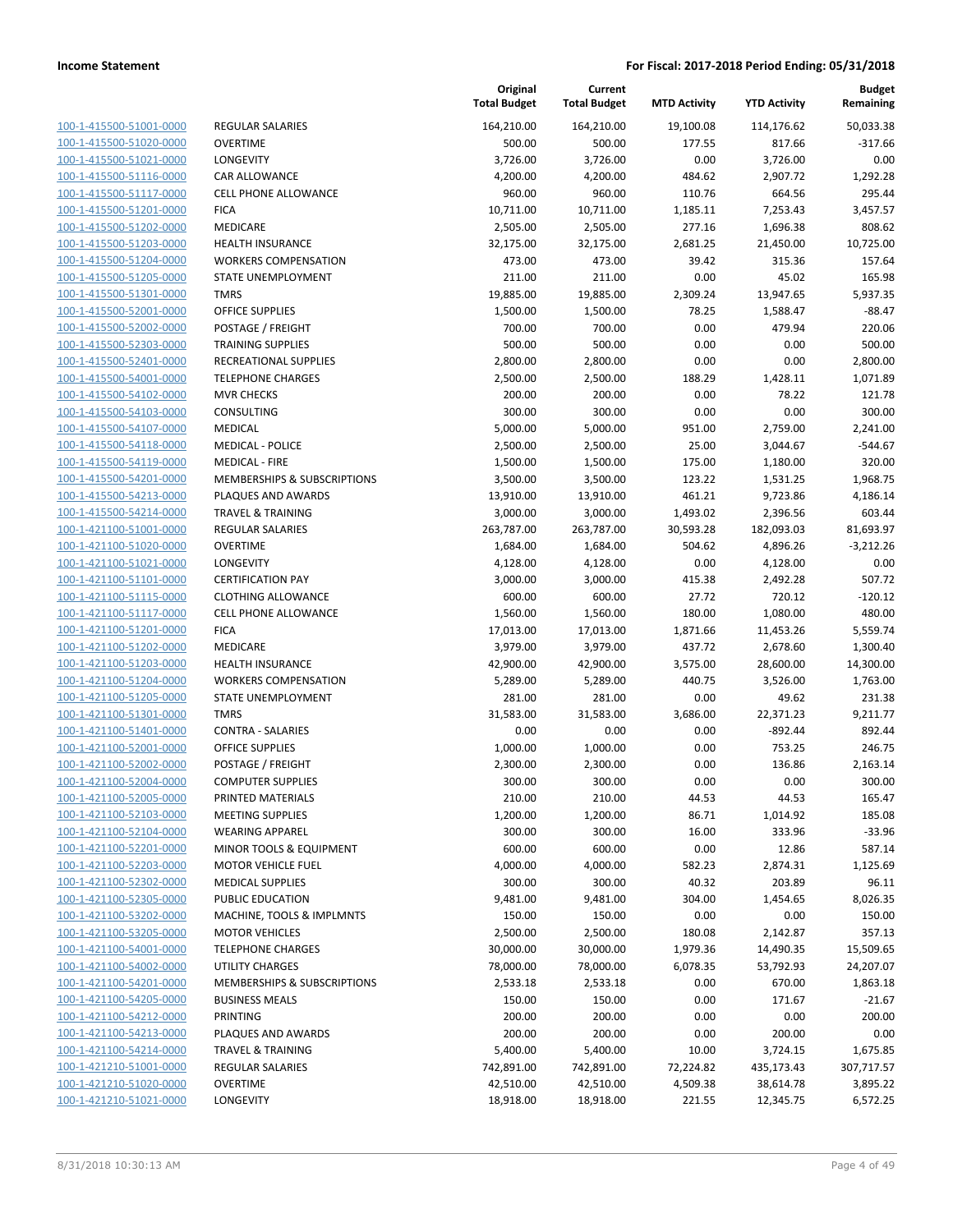| 100-1-421210-51101-0000                                   |
|-----------------------------------------------------------|
| 100-1-421210-51115-0000                                   |
| 100-1-421210-51117-0000                                   |
| 100-1-421210-51201-0000                                   |
| 100-1-421210-51202-0000                                   |
| <u>100-1-421210-51203-0000</u>                            |
| 100-1-421210-51204-0000                                   |
| 100-1-421210-51205-0000                                   |
| 100-1-421210-51301-0000                                   |
| 100-1-421210-51401-0000                                   |
| <u>100-1-421210-52001-0000</u>                            |
| 100-1-421210-52002-0000                                   |
| -421210-52004-0000<br>$100 - 1$                           |
| 100-1-421210-52005-0000                                   |
| 100-1-421210-52102-0000                                   |
| <u>100-1-421210-52104-0000</u>                            |
| 100-1-421210-52201-0000                                   |
| 100-1-421210-52203-0000                                   |
| 100-1-421210-53203-0000                                   |
| 100-1-421210-53205-0000                                   |
| <u>100-1-421210-54001-0000</u>                            |
| 100-1-421210-54201-0000                                   |
| -421210-54208-0000<br>$100 - 1$                           |
| 100-1-421210-54214-0000                                   |
| 100-1-421210-54215-0000                                   |
| 100-1-421210-54216-0000                                   |
| 100-1-421230-51001-0000                                   |
| 100-1-421230-51020-0000                                   |
| 100-1-421230-51021-0000                                   |
| 100-1-421230-51101-0000                                   |
| <u>100-1-421230-51102-0000</u>                            |
| 100-1-421230-51115-0000                                   |
| 100-1-421230-51117-0000                                   |
| 100-1-421230-51201-0000                                   |
| 100-1-421230-51202-0000                                   |
| <u>100-1-421230-51203-0000</u>                            |
| 100-1-421230-51204-0000                                   |
| 100-1-421230-51205-0000                                   |
| 100-1-421230-51301-0000                                   |
| 100-1-421230-51401-0000                                   |
| 100-1-421230-52001-0000                                   |
| <u>100-1-421230-52002-0000</u><br>100-1-421230-52004-0000 |
| 100-1-421230-52005-0000                                   |
|                                                           |
| <u>100-1-421230-52102-0000</u>                            |
| <u>100-1-421230-52104-0000</u>                            |
| <u>100-1-421230-52108-0000</u><br>100-1-421230-52109-0000 |
| 100-1-421230-52111-0000                                   |
| <u>100-1-421230-52201-0000</u>                            |
| <u>100-1-421230-52203-0000</u>                            |
| 100-1-421230-52303-0000                                   |
| 100-1-421230-52309-0000                                   |
| 100-1-421230-53202-0000                                   |
| <u>100-1-421230-53205-0000</u>                            |
| <u>100-1-421230-54001-0000</u>                            |
| <u>100-1-421230-54108-0000</u>                            |
| <u>100-1-421230-54201-0000</u>                            |
| 100-1-421230-54214-0000                                   |
|                                                           |

| <b>ERTIFICATION PAY</b>                |
|----------------------------------------|
| LOTHING ALLOWANCE                      |
| ELL PHONE ALLOWANCE                    |
| ICA                                    |
| 1EDICARE                               |
| <b>EALTH INSURANCE</b>                 |
| VORKERS COMPENSATION                   |
| TATE UNEMPLOYMENT                      |
| MRS                                    |
| <b>ONTRA - SALARIES</b>                |
| <b>FFICE SUPPLIES</b>                  |
| OSTAGE / FREIGHT                       |
| OMPUTER SUPPLIES                       |
| RINTED MATERIALS                       |
| OOKS / REF SUPPLIES                    |
| VEARING APPAREL                        |
| 1INOR TOOLS & EQUIPMENT                |
| <b>1OTOR VEHICLE FUEL</b>              |
| <b>NSTRUMENTS &amp; APPARATUS</b>      |
| <b>1OTOR VEHICLES</b>                  |
| ELEPHONE CHARGES                       |
| <b>IEMBERSHIPS &amp; SUBSCRIPTIONS</b> |
| ABORATORY WORK                         |
| RAVEL & TRAINING                       |
| <b>VIDENCE PURCHASES</b>               |
| NFORMANT EXPENSES                      |
| <b>EGULAR SALARIES</b>                 |
| <b>VERTIME</b>                         |
| ONGEVITY                               |
| <b>ERTIFICATION PAY</b>                |
| ILINGUAL PAY                           |
| LOTHING ALLOWANCE                      |
| ELL PHONE ALLOWANCE                    |
| ICA                                    |
| 1EDICARE                               |
| IEALTH INSURANCE                       |
| VORKERS COMPENSATION                   |
| <b>TATE UNEMPLOYMENT</b>               |
| MRS                                    |
| ONTRA - SALARIES                       |
| <b>FFICE SUPPLIES</b>                  |
| <b>OSTAGE / FREIGHT</b>                |
| OMPUTER SUPPLIES                       |
| RINTED MATERIALS                       |
| OOKS / REF SUPPLIES                    |
| <b>VEARING APPAREL</b>                 |
| <b>IENAGERIE SUPPLIES</b>              |
| UPPORT OF PRISONERS                    |
| <b>MMUNITION</b>                       |
| <b>IINOR TOOLS &amp; EQUIPMENT</b>     |
| <b>IOTOR VEHICLE FUEL</b>              |
| RAINING SUPPLIES                       |
| <b>ODY ARMOR</b>                       |
| <b>AACHINE, TOOLS &amp; IMPLMNTS</b>   |
| <b>1OTOR VEHICLES</b>                  |
| ELEPHONE CHARGES                       |
|                                        |
| <b>ETERINARY SERVICES</b>              |

|                                                    |                                    | Original<br><b>Total Budget</b> | Current<br><b>Total Budget</b> | <b>MTD Activity</b> | <b>YTD Activity</b> | <b>Budget</b><br>Remaining |
|----------------------------------------------------|------------------------------------|---------------------------------|--------------------------------|---------------------|---------------------|----------------------------|
| 100-1-421210-51101-0000                            | <b>CERTIFICATION PAY</b>           | 18,000.00                       | 18,000.00                      | 1,730.73            | 10,592.07           | 7,407.93                   |
| 100-1-421210-51115-0000                            | <b>CLOTHING ALLOWANCE</b>          | 6,600.00                        | 6,600.00                       | 124.74              | 5,940.54            | 659.46                     |
| 100-1-421210-51117-0000                            | <b>CELL PHONE ALLOWANCE</b>        | 3,720.00                        | 3,720.00                       | 456.96              | 2,815.60            | 904.40                     |
| 100-1-421210-51201-0000                            | <b>FICA</b>                        | 51,317.00                       | 51,317.00                      | 4,668.63            | 31,410.56           | 19,906.44                  |
| 100-1-421210-51202-0000                            | MEDICARE                           | 12,001.00                       | 12,001.00                      | 1,091.85            | 7,346.02            | 4,654.98                   |
| 100-1-421210-51203-0000                            | <b>HEALTH INSURANCE</b>            | 117,975.00                      | 117,975.00                     | 9,831.25            | 78,650.00           | 39,325.00                  |
| 100-1-421210-51204-0000                            | <b>WORKERS COMPENSATION</b>        | 21,941.00                       | 21,941.00                      | 1,828.42            | 14,627.36           | 7,313.64                   |
| 100-1-421210-51205-0000                            | STATE UNEMPLOYMENT                 | 773.00                          | 773.00                         | 0.00                | 81.00               | 692.00                     |
| 100-1-421210-51301-0000                            | <b>TMRS</b>                        | 95,267.00                       | 95,267.00                      | 9,210.98            | 61,267.66           | 33,999.34                  |
| 100-1-421210-51401-0000                            | <b>CONTRA - SALARIES</b>           | 0.00                            | 0.00                           | 0.00                | $-2,385.84$         | 2,385.84                   |
| 100-1-421210-52001-0000                            | <b>OFFICE SUPPLIES</b>             | 1,635.00                        | 1,635.00                       | 0.00                | 368.92              | 1,266.08                   |
| 100-1-421210-52002-0000                            | POSTAGE / FREIGHT                  | 150.00                          | 150.00                         | 0.00                | 19.55               | 130.45                     |
| 100-1-421210-52004-0000                            | <b>COMPUTER SUPPLIES</b>           | 1,785.00                        | 1,785.00                       | 441.92              | 531.41              | 1,253.59                   |
| 100-1-421210-52005-0000                            | PRINTED MATERIALS                  | 100.00                          | 100.00                         | 0.00                | 144.00              | -44.00                     |
| 100-1-421210-52102-0000                            | <b>BOOKS / REF SUPPLIES</b>        | 120.00                          | 120.00                         | 0.00                | 0.00                | 120.00                     |
| 100-1-421210-52104-0000                            | <b>WEARING APPAREL</b>             | 300.00                          | 300.00                         | 0.00                | 0.00                | 300.00                     |
| 100-1-421210-52201-0000                            | MINOR TOOLS & EQUIPMENT            | 4,155.00                        | 4,155.00                       | 0.00                | 3,523.47            | 631.53                     |
| 100-1-421210-52203-0000                            | <b>MOTOR VEHICLE FUEL</b>          | 9,000.00                        | 9,000.00                       | 512.53              | 5,057.58            | 3,942.42                   |
| 100-1-421210-53203-0000                            | <b>INSTRUMENTS &amp; APPARATUS</b> | 150.00                          | 150.00                         | 0.00                | 0.00                | 150.00                     |
| 100-1-421210-53205-0000                            | <b>MOTOR VEHICLES</b>              | 7,000.00                        | 7,000.00                       | 109.00              | 1,895.92            | 5,104.08                   |
| 100-1-421210-54001-0000                            | <b>TELEPHONE CHARGES</b>           | 40,000.00                       | 40,000.00                      | 2,242.15            | 19,156.87           | 20,843.13                  |
| 100-1-421210-54201-0000                            | MEMBERSHIPS & SUBSCRIPTIONS        | 7,307.00                        | 7,307.00                       | 0.00                | 5,092.00            | 2,215.00                   |
| 100-1-421210-54208-0000                            | <b>LABORATORY WORK</b>             | 13,000.00                       | 13,000.00                      | 468.19              | 687.57              | 12,312.43                  |
| 100-1-421210-54214-0000                            | <b>TRAVEL &amp; TRAINING</b>       | 8,450.00                        | 8,450.00                       | 800.00              | 5,555.22            | 2,894.78                   |
| 100-1-421210-54215-0000                            | <b>EVIDENCE PURCHASES</b>          | 2,000.00                        | 2,000.00                       | 0.00                | 2,000.00            | 0.00                       |
| 100-1-421210-54216-0000                            | <b>INFORMANT EXPENSES</b>          | 1,000.00                        | 1,000.00                       | 0.00                | 1,000.00            | 0.00                       |
| 100-1-421230-51001-0000                            | <b>REGULAR SALARIES</b>            | 2,702,769.00                    | 2,702,769.00                   | 292,861.26          | 1,719,796.89        | 982,972.11                 |
| 100-1-421230-51020-0000                            | <b>OVERTIME</b>                    | 215,966.00                      | 215,966.00                     | 32,756.79           | 245,746.48          | $-29,780.48$               |
| 100-1-421230-51021-0000                            | LONGEVITY                          | 44,814.00                       | 44,814.00                      | 564.27              | 37,373.32           | 7,440.68                   |
| 100-1-421230-51101-0000                            | <b>CERTIFICATION PAY</b>           | 48,000.00                       | 48,000.00                      | 4,499.94            | 27,691.94           | 20,308.06                  |
| 100-1-421230-51102-0000                            | <b>BILINGUAL PAY</b>               | 600.00                          | 600.00                         | 103.86              | 738.56              | $-138.56$                  |
| 100-1-421230-51115-0000                            | <b>CLOTHING ALLOWANCE</b>          | 600.00                          | 600.00                         | 522.06              | 3,103.74            | $-2,503.74$                |
| 100-1-421230-51117-0000                            | <b>CELL PHONE ALLOWANCE</b>        | 1,920.00                        | 1,920.00                       | 332.28              | 1,919.84            | 0.16                       |
| 100-1-421230-51201-0000                            | <b>FICA</b>                        | 184,751.00                      | 184,751.00                     | 19,839.97           | 123,073.31          | 61,677.69                  |
| 100-1-421230-51202-0000                            | MEDICARE                           | 43,208.00                       | 43,208.00                      | 4,640.00            | 28,783.26           | 14,424.74                  |
| 100-1-421230-51203-0000                            | <b>HEALTH INSURANCE</b>            | 450,450.00                      | 450,450.00                     | 37,537.50           | 300,300.00          | 150,150.00                 |
| 100-1-421230-51204-0000                            | <b>WORKERS COMPENSATION</b>        | 78,540.00                       | 78,540.00                      | 6,545.00            | 52,360.00           | 26,180.00                  |
| 100-1-421230-51205-0000                            | STATE UNEMPLOYMENT                 | 2,953.00                        | 2,953.00                       | 201.67              | 668.23              | 2,284.77                   |
| 100-1-421230-51301-0000                            | <b>TMRS</b>                        | 342,980.00                      | 342,980.00                     | 38,536.63           | 237,070.52          | 105,909.48                 |
| 100-1-421230-51401-0000                            | <b>CONTRA - SALARIES</b>           | 0.00                            | 0.00                           | $-9,377.85$         | -42,641.11          | 42,641.11                  |
| 100-1-421230-52001-0000                            | <b>OFFICE SUPPLIES</b>             | 1,300.00                        | 1,300.00                       | 24.97               | 627.65              | 672.35                     |
| 100-1-421230-52002-0000                            | POSTAGE / FREIGHT                  | 430.00                          | 430.00                         | 0.00                | 18.45               | 411.55                     |
| 100-1-421230-52004-0000                            | <b>COMPUTER SUPPLIES</b>           | 500.00                          | 500.00                         | 0.00                | 120.66              | 379.34                     |
| 100-1-421230-52005-0000                            | PRINTED MATERIALS                  | 1,000.00                        | 1,000.00                       | 0.00                | 242.55              | 757.45                     |
| 100-1-421230-52102-0000                            | <b>BOOKS / REF SUPPLIES</b>        | 40.00                           | 40.00                          | 0.00                | 0.00                | 40.00                      |
| 100-1-421230-52104-0000                            | <b>WEARING APPAREL</b>             | 13,250.00                       | 13,250.00                      | 766.57              | 10,841.88           | 2,408.12                   |
| 100-1-421230-52108-0000                            | <b>MENAGERIE SUPPLIES</b>          | 475.00                          | 475.00                         | 0.00                | 207.50              | 267.50                     |
| 100-1-421230-52109-0000                            | <b>SUPPORT OF PRISONERS</b>        | 2,440.00                        | 2,440.00                       | 25.50               | 689.79              | 1,750.21                   |
| 100-1-421230-52111-0000                            | <b>AMMUNITION</b>                  | 15,154.30                       | 15,154.30                      | 3,468.55            | 6,735.79            | 8,418.51                   |
| 100-1-421230-52201-0000                            | MINOR TOOLS & EQUIPMENT            | 23,051.00                       | 23,051.00                      | $-1,353.09$         | 720.42              | 22,330.58                  |
| 100-1-421230-52203-0000                            | <b>MOTOR VEHICLE FUEL</b>          | 90,000.00                       | 90,000.00                      | 10,867.49           | 56,825.16           | 33,174.84                  |
| 100-1-421230-52303-0000                            | <b>TRAINING SUPPLIES</b>           | 97.00                           | 97.00                          | 0.00                | 32.00               | 65.00                      |
| 100-1-421230-52309-0000                            | <b>BODY ARMOR</b>                  | 10,800.00                       | 10,800.00                      | 0.00                | 0.00                | 10,800.00                  |
| 100-1-421230-53202-0000                            | MACHINE, TOOLS & IMPLMNTS          | 1,500.00                        | 1,500.00                       | 0.00                | 0.00                | 1,500.00                   |
| 100-1-421230-53205-0000                            | <b>MOTOR VEHICLES</b>              | 40,000.00                       | 40,000.00                      | 9,368.86            | 24,561.57           | 15,438.43                  |
| 100-1-421230-54001-0000                            | <b>TELEPHONE CHARGES</b>           | 65,000.00                       | 65,000.00                      | 3,684.36            | 36,260.70           | 28,739.30                  |
| 100-1-421230-54108-0000                            | <b>VETERINARY SERVICES</b>         | 650.00                          | 650.00                         | 0.00                | 397.24              | 252.76                     |
| 100-1-421230-54201-0000<br>100-1-421230-54214-0000 | MEMBERSHIPS & SUBSCRIPTIONS        | 30.00                           | 30.00                          | 0.00                | 0.00                | 30.00                      |
|                                                    | <b>TRAVEL &amp; TRAINING</b>       | 3,695.00                        | 3,695.00                       | 75.00               | 2,744.12            | 950.88                     |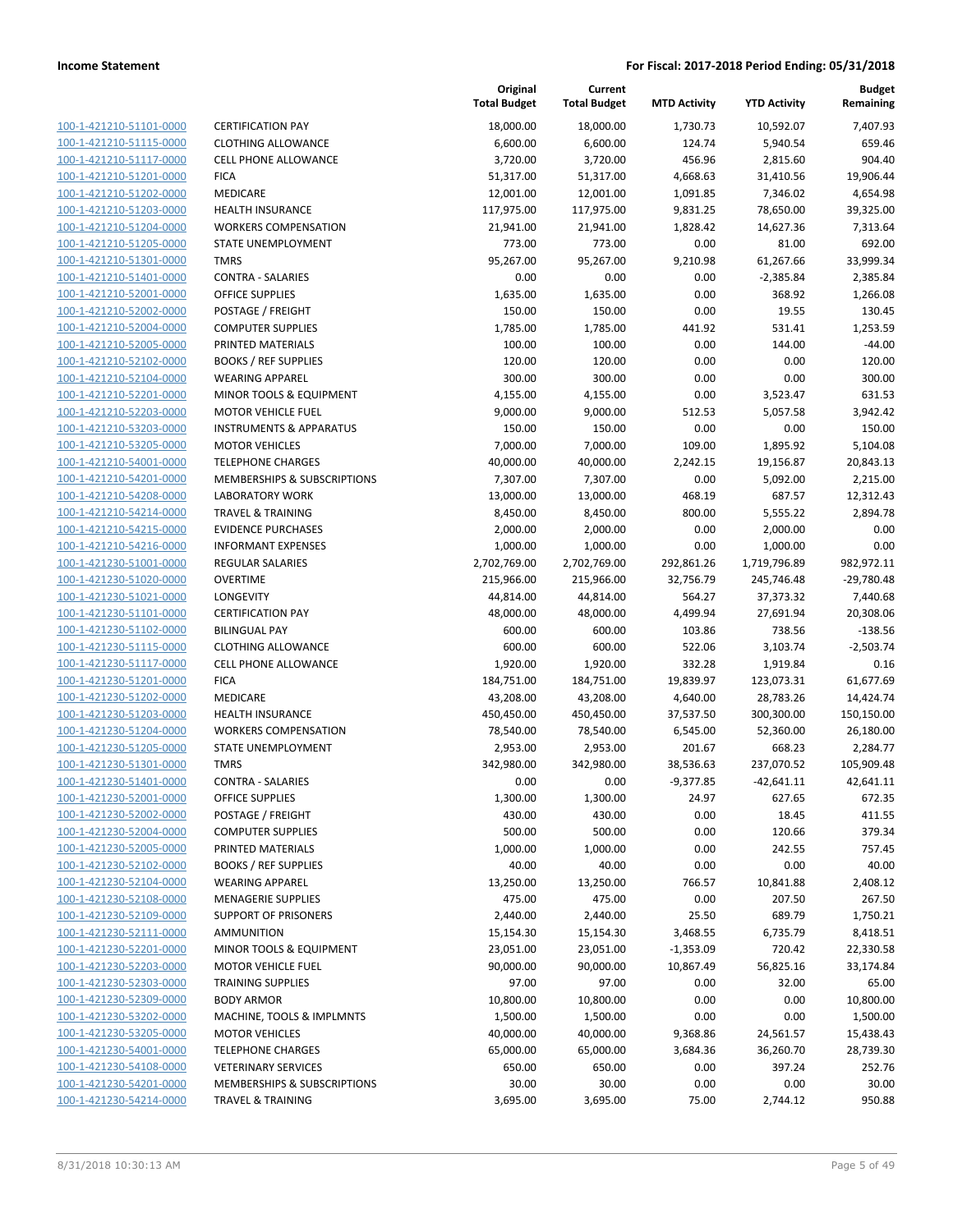| 100-1-421240-51001-0000        |
|--------------------------------|
| 100-1-421240-51020-0000        |
| 100-1-421240-51021-0000        |
| 100-1-421240-51101-0000        |
| <u>100-1-421240-51102-0000</u> |
| 100-1-421240-51115-0000        |
| 100-1-421240-51117-0000        |
| 100-1-421240-51201-0000        |
| 100-1-421240-51202-0000        |
| <u>100-1-421240-51203-0000</u> |
| 100-1-421240-51204-0000        |
| 100-1-421240-51205-0000        |
| 100-1-421240-51301-0000        |
| 100-1-421240-51302-0000        |
|                                |
| <u>100-1-421240-51401-0000</u> |
| 100-1-421240-52001-0000        |
| 100-1-421240-52002-0000        |
| 100-1-421240-52004-0000        |
| 100-1-421240-52005-0000        |
| <u>100-1-421240-52102-0000</u> |
| 100-1-421240-52104-0000        |
| 100-1-421240-52201-0000        |
| 100-1-421240-52203-0000        |
| 100-1-421240-52303-0000        |
| <u>100-1-421240-53202-0000</u> |
| 100-1-421240-53205-0000        |
| 100-1-421240-53207-0000        |
| 100-1-421240-54001-0000        |
| 100-1-421240-54101-0000        |
| <u>100-1-421240-54201-0000</u> |
| 100-1-421240-54212-0000        |
| 100-1-421240-54214-0000        |
|                                |
| 100-1-421240-55207-0000        |
| 100-1-421240-55231-0000        |
| <u>100-1-421240-55232-0000</u> |
| 100-1-421600-52104-0000        |
| 100-1-421600-52111-0000        |
| 100-1-421600-52201-0000        |
| 100-1-421600-52206-0000        |
| 100-1-421600-52309-0000        |
| 100-1-421600-53202-0000        |
| <u>100-1-421600-54201-0000</u> |
| 100-1-421600-54214-0000        |
| 100-1-421600-55201-0000        |
| 100-1-422100-51001-0000        |
| <u>100-1-422100-51020-0000</u> |
| 100-1-422100-51021-0000        |
| 100-1-422100-51101-0000        |
|                                |
| <u>100-1-422100-51116-0000</u> |
| <u>100-1-422100-51117-0000</u> |
| <u>100-1-422100-51201-0000</u> |
| 100-1-422100-51202-0000        |
| 100-1-422100-51203-0000        |
| <u>100-1-422100-51204-0000</u> |
| 100-1-422100-51205-0000        |
| <u>100-1-422100-51301-0000</u> |
| <u>100-1-422100-51302-0000</u> |
| 100-1-422100-52001-0000        |
| 100-1-422100-52002-0000        |
|                                |

|                                                    |                                               | Original<br><b>Total Budget</b> | Current<br><b>Total Budget</b> | <b>MTD Activity</b> | <b>YTD Activity</b>    | <b>Budget</b><br>Remaining |
|----------------------------------------------------|-----------------------------------------------|---------------------------------|--------------------------------|---------------------|------------------------|----------------------------|
| 100-1-421240-51001-0000                            | <b>REGULAR SALARIES</b>                       | 755,956.00                      | 755,956.00                     | 82,530.48           | 464,059.72             | 291,896.28                 |
| 100-1-421240-51020-0000                            | <b>OVERTIME</b>                               | 40,182.00                       | 40,182.00                      | 8,254.00            | 70,864.05              | $-30,682.05$               |
| 100-1-421240-51021-0000                            | <b>LONGEVITY</b>                              | 13,012.00                       | 13,012.00                      | 276.93              | 10,580.78              | 2,431.22                   |
| 100-1-421240-51101-0000                            | <b>CERTIFICATION PAY</b>                      | 13,200.00                       | 13,200.00                      | 1,661.52            | 9,692.20               | 3,507.80                   |
| 100-1-421240-51102-0000                            | <b>BILINGUAL PAY</b>                          | 2,100.00                        | 2,100.00                       | 103.86              | 623.16                 | 1,476.84                   |
| 100-1-421240-51115-0000                            | <b>CLOTHING ALLOWANCE</b>                     | 0.00                            | 0.00                           | 13.86               | 60.06                  | $-60.06$                   |
| 100-1-421240-51117-0000                            | <b>CELL PHONE ALLOWANCE</b>                   | 1,920.00                        | 1,920.00                       | 221.52              | 1,329.12               | 590.88                     |
| 100-1-421240-51201-0000                            | <b>FICA</b>                                   | 20,958.00                       | 20,958.00                      | 2,673.33            | 16,454.86              | 4,503.14                   |
| 100-1-421240-51202-0000                            | MEDICARE                                      | 11,958.00                       | 11,958.00                      | 1,320.51            | 7,810.06               | 4,147.94                   |
| 100-1-421240-51203-0000                            | <b>HEALTH INSURANCE</b>                       | 198,413.00                      | 198,413.00                     | 16,534.42           | 132,275.36             | 66,137.64                  |
| 100-1-421240-51204-0000                            | <b>WORKERS COMPENSATION</b>                   | 4,594.00                        | 4,594.00                       | 382.83              | 3,062.64               | 1,531.36                   |
| 100-1-421240-51205-0000                            | STATE UNEMPLOYMENT                            | 1,371.00                        | 1,371.00                       | 150.81              | 511.96                 | 859.04                     |
| 100-1-421240-51301-0000                            | <b>TMRS</b>                                   | 44,858.00                       | 44,858.00                      | 5,251.03            | 32,281.47              | 12,576.53                  |
| 100-1-421240-51302-0000                            | <b>FR&amp;R RETIREMENT</b>                    | 70,544.00                       | 70,544.00                      | 8,053.06            | 47,874.97              | 22,669.03                  |
| 100-1-421240-51401-0000                            | <b>CONTRA - SALARIES</b>                      | 0.00                            | 0.00                           | 0.00                | $-1,088.02$            | 1,088.02                   |
| 100-1-421240-52001-0000                            | OFFICE SUPPLIES                               | 2,247.00                        | 2,247.00                       | 0.00                | 2,117.91               | 129.09                     |
| 100-1-421240-52002-0000                            | POSTAGE / FREIGHT                             | 2,290.00                        | 2,290.00                       | 18.41               | 830.33                 | 1,459.67                   |
| 100-1-421240-52004-0000                            | <b>COMPUTER SUPPLIES</b>                      | 500.00                          | 500.00                         | 0.00                | 551.75                 | $-51.75$                   |
| 100-1-421240-52005-0000                            | PRINTED MATERIALS                             | 535.00                          | 535.00                         | 0.00                | 494.00                 | 41.00                      |
| 100-1-421240-52102-0000                            | REFERENCE SUPPLIES                            | 1,400.00                        | 1,400.00                       | 0.00                | 0.00                   | 1,400.00                   |
| 100-1-421240-52104-0000                            | <b>WEARING APPAREL</b>                        | 1,800.00                        | 1,800.00                       | 224.20              | 512.05                 | 1,287.95                   |
| 100-1-421240-52201-0000                            | MINOR TOOLS & EQUIPMENT                       | 2,200.00                        | 2,200.00                       | 79.00               | 1,678.27               | 521.73                     |
| 100-1-421240-52203-0000                            | <b>MOTOR VEHICLE FUEL</b>                     | 600.00                          | 600.00                         | 0.00                | 111.65                 | 488.35                     |
| 100-1-421240-52303-0000                            | <b>TRAINING SUPPLIES</b>                      | 970.00                          | 970.00                         | 17.62               | 184.55                 | 785.45                     |
| 100-1-421240-53202-0000                            | MACHINE, TOOLS & IMPLMNTS                     | 194.00                          | 194.00                         | 0.00                | 194.00                 | 0.00                       |
| 100-1-421240-53205-0000<br>100-1-421240-53207-0000 | <b>MOTOR VEHICLES</b><br>RADIO/COMMUNICATIONS | 840.00                          | 840.00                         | 0.00<br>0.00        | 200.30                 | 639.70<br>$-2,593.00$      |
| 100-1-421240-54001-0000                            | <b>TELEPHONE CHARGES</b>                      | 46,288.00<br>38,500.00          | 46,288.00<br>38,500.00         | 2,340.03            | 48,881.00<br>20,676.01 | 17,823.99                  |
| 100-1-421240-54101-0000                            | PROFESSIONAL SERVICES                         | 18,106.00                       | 18,106.00                      | 12.97               | 11,215.59              | 6,890.41                   |
| 100-1-421240-54201-0000                            | MEMBERSHIPS & SUBSCRIPTIONS                   | 1,263.00                        | 1,263.00                       | 0.00                | 50.00                  | 1,213.00                   |
| 100-1-421240-54212-0000                            | PRINTING                                      | 485.00                          | 485.00                         | 0.00                | 0.00                   | 485.00                     |
| 100-1-421240-54214-0000                            | <b>TRAVEL &amp; TRAINING</b>                  | 19,725.00                       | 19,725.00                      | 219.15              | 10,597.48              | 9,127.52                   |
| 100-1-421240-55207-0000                            | RADIO COMMUNICATION EQUIP                     | 0.00                            | 0.00                           | 0.00                | 3,278.00               | $-3,278.00$                |
| 100-1-421240-55231-0000                            | LESS LETHAL PROGRAM                           | 18,010.00                       | 18,010.00                      | 0.00                | 14,269.89              | 3,740.11                   |
| 100-1-421240-55232-0000                            | <b>FIREARMS PROGRAM</b>                       | 25,884.90                       | 25,884.90                      | 2,501.68            | 25,578.71              | 306.19                     |
| 100-1-421600-52104-0000                            | <b>WEARING APPAREL</b>                        | 3,321.00                        | 3,321.00                       | 0.00                | 1,747.37               | 1,573.63                   |
| 100-1-421600-52111-0000                            | AMMUNITION                                    | 6,650.00                        | 6,650.00                       | 0.00                | 3,914.40               | 2,735.60                   |
| 100-1-421600-52201-0000                            | MINOR TOOLS & EQUIPMENT                       | 23,190.83                       | 23,190.83                      | 18.94               | 22,457.94              | 732.89                     |
| 100-1-421600-52206-0000                            | SPECIAL OPS EQUIPMENT                         | 6,820.00                        | 6,820.00                       | 406.50              | 4,351.80               | 2,468.20                   |
| 100-1-421600-52309-0000                            | <b>BODY ARMOR</b>                             | 13,528.00                       | 13,528.00                      | 0.00                | 13,528.00              | 0.00                       |
| 100-1-421600-53202-0000                            | MACHINE, TOOLS & IMPLMNTS                     | 50.00                           | 50.00                          | 0.00                | 25.55                  | 24.45                      |
| 100-1-421600-54201-0000                            | MEMBERSHIPS & SUBSCRIPTIONS                   | 440.00                          | 440.00                         | 0.00                | 0.00                   | 440.00                     |
| 100-1-421600-54214-0000                            | <b>TRAVEL &amp; TRAINING</b>                  | 6,400.00                        | 3,400.00                       | 0.00                | 3,050.35               | 349.65                     |
| 100-1-421600-55201-0000                            | <b>EQUIPMENT PURCHASES</b>                    | 5,340.25                        | 8,340.25                       | 0.00                | 7,204.11               | 1,136.14                   |
| 100-1-422100-51001-0000                            | <b>REGULAR SALARIES</b>                       | 240,456.00                      | 240,456.00                     | 28,283.52           | 168,439.29             | 72,016.71                  |
| 100-1-422100-51020-0000                            | <b>OVERTIME</b>                               | 1,336.00                        | 1,336.00                       | 137.14              | 9,483.32               | $-8,147.32$                |
| 100-1-422100-51021-0000                            | LONGEVITY                                     | 3,712.00                        | 3,712.00                       | 171.69              | 3,234.15               | 477.85                     |
| 100-1-422100-51101-0000                            | <b>CERTIFICATION PAY</b>                      | 3,720.00                        | 3,720.00                       | 443.10              | 2,658.60               | 1,061.40                   |
| 100-1-422100-51116-0000                            | CAR ALLOWANCE                                 | 7,800.00                        | 7,800.00                       | 761.52              | 4,569.12               | 3,230.88                   |
| 100-1-422100-51117-0000                            | CELL PHONE ALLOWANCE                          | 1,920.00                        | 1,920.00                       | 180.00              | 1,080.00               | 840.00                     |
| 100-1-422100-51201-0000                            | <b>FICA</b>                                   | 3,079.00                        | 3,079.00                       | 319.47              | 1,971.34               | 1,107.66                   |
| 100-1-422100-51202-0000                            | MEDICARE                                      | 3,749.00                        | 3,749.00                       | 427.47              | 2,699.36               | 1,049.64                   |
| 100-1-422100-51203-0000                            | <b>HEALTH INSURANCE</b>                       | 32,175.00                       | 32,175.00                      | 2,681.25            | 21,450.00              | 10,725.00                  |
| 100-1-422100-51204-0000                            | <b>WORKERS COMPENSATION</b>                   | 4,666.00                        | 4,666.00                       | 388.83              | 3,110.64               | 1,555.36                   |
| 100-1-422100-51205-0000                            | STATE UNEMPLOYMENT                            | 211.00                          | 211.00                         | 0.00                | 27.01                  | 183.99                     |
| 100-1-422100-51301-0000                            | <b>TMRS</b>                                   | 5,717.00                        | 5,717.00                       | 653.35              | 3,999.08               | 1,717.92                   |
| 100-1-422100-51302-0000                            | FR&R RETIREMENT                               | 36,138.00                       | 36,138.00                      | 4,213.32            | 26,687.39              | 9,450.61                   |
| 100-1-422100-52001-0000                            | <b>OFFICE SUPPLIES</b>                        | 1,177.00                        | 1,177.00                       | 0.00                | 982.22                 | 194.78                     |
| 100-1-422100-52002-0000                            | POSTAGE / FREIGHT                             | 100.00                          | 100.00                         | 9.80                | 49.46                  | 50.54                      |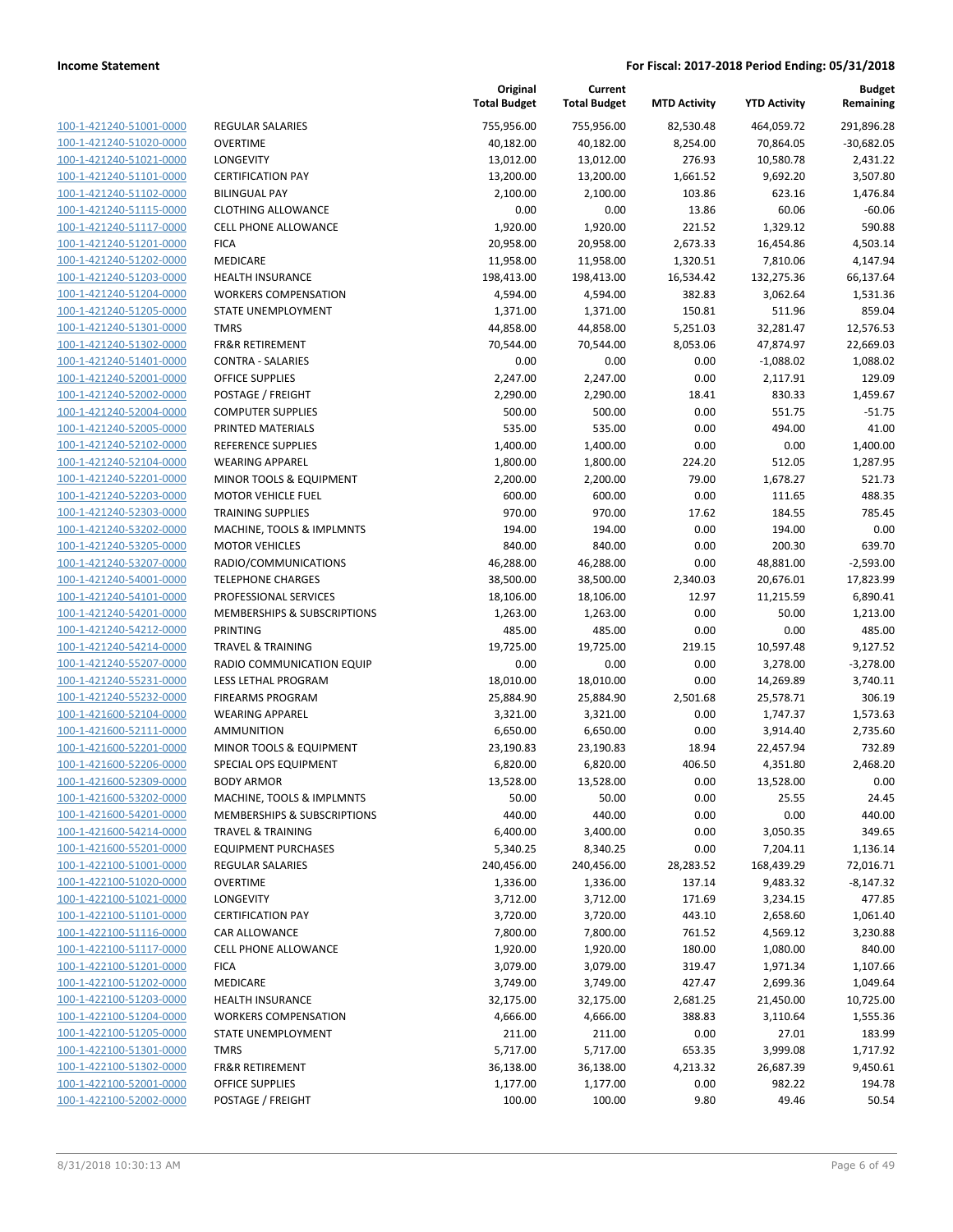| 100-1-422100-52102-0000        |
|--------------------------------|
| 100-1-422100-52103-0000        |
| 100-1-422100-52104-0000        |
| 100-1-422100-52201-0000        |
| 100-1-422100-53207-0000        |
| 100-1-422100-54001-0000        |
| 100-1-422100-54002-0000        |
| 100-1-422100-54101-0000        |
| 100-1-422100-54201-0000        |
| 100-1-422100-54214-0000        |
| 100-1-422200-51001-0000        |
| 100-1-422200-51020-0000        |
| 100-1-422200-51021-0000        |
| 100-1-422200-51101-0000        |
| 100-1-422200-51102-0000        |
| 100-1-422200-51117-0000        |
| 100-1-422200-51202-0000        |
| <u>100-1-422200-51203-0000</u> |
| 100-1-422200-51204-0000        |
| 100-1-422200-51205-0000        |
| 100-1-422200-51302-0000        |
| 100-1-422200-51401-0000        |
| 100-1-422200-52001-0000        |
| 100-1-422200-52101-0000        |
| 100-1-422200-52104-0000        |
| 100-1-422200-52201-0000        |
| 100-1-422200-52203-0000        |
| <u>100-1-422200-52205-0000</u> |
| 100-1-422200-52207-0000        |
| 100-1-422200-52306-0000        |
| 100-1-422200-53202-0000        |
| 100-1-422200-53205-0000        |
| 100-1-422200-53208-0000        |
| 100-1-422200-53213-0000        |
| 100-1-422200-53402-0000        |
| 100-1-422200-54001-0000        |
| 100-1-422200-54002-0000        |
|                                |
| 100-1-422200-54109-0000        |
| 100-1-422200-54214-0000        |
| 100-1-422200-54908-0000        |
| 100-1-422200-55201-0000        |
| 100-1-422200-55207-0000        |
| 100-1-422300-51001-0000        |
| <u>100-1-422300-51020-0000</u> |
| <u>100-1-422300-51021-0000</u> |
| 100-1-422300-51101-0000        |
| 100-1-422300-51117-0000        |
| <u>100-1-422300-51201-0000</u> |
| <u>100-1-422300-51202-0000</u> |
| <u>100-1-422300-51203-0000</u> |
| 100-1-422300-51204-0000        |
| 100-1-422300-51205-0000        |
| 100-1-422300-51302-0000        |
| <u>100-1-422300-51401-0000</u> |
| <u>100-1-422300-52001-0000</u> |
| <u>100-1-422300-52002-0000</u> |
| 100-1-422300-52005-0000        |
| <u>100-1-422300-52104-0000</u> |
| <u>100-1-422300-52201-0000</u> |
|                                |

| REFERENCE SUPPLIES                                   |
|------------------------------------------------------|
| <b>MEETING SUPPLIES</b>                              |
| <b>WEARING APPAREL</b>                               |
| <b>MINOR TOOLS &amp; EQUIPMENT</b>                   |
| RADIO/COMMUNICATIONS                                 |
| <b>TELEPHONE CHARGES</b>                             |
| UTILITY CHARGES                                      |
| PROFESSIONAL SERVICES                                |
| MEMBERSHIPS & SUBSCRIPTIONS                          |
| TRAVEL & TRAINING                                    |
| <b>REGULAR SALARIES</b>                              |
| <b>OVERTIME</b>                                      |
| LONGEVITY                                            |
| <b>CERTIFICATION PAY</b>                             |
| <b>BILINGUAL PAY</b>                                 |
| <b>CELL PHONE ALLOWANCE</b>                          |
| <b>MEDICARE</b>                                      |
| <b>HEALTH INSURANCE</b>                              |
| <b>WORKERS COMPENSATION</b>                          |
| STATE UNEMPLOYMENT                                   |
| <b>FR&amp;R RETIREMENT</b>                           |
| CONTRA - SALARIES                                    |
| <b>OFFICE SUPPLIES</b><br><b>JANITORIAL SUPPLIES</b> |
| <b>WEARING APPAREL</b>                               |
| <b>MINOR TOOLS &amp; EQUIPMENT</b>                   |
| <b>MOTOR VEHICLE FUEL</b>                            |
| FIRST RESPONDER SUPPLIES                             |
| <b>BUNKER GEAR</b>                                   |
| <b>HAZMAT SUPPLIES</b>                               |
| MACHINE, TOOLS & IMPLMNTS                            |
| <b>MOTOR VEHICLES</b>                                |
| FIRE HOSE/NOZZLES                                    |
| SCBA MAINTENANCE                                     |
| <b>BUILDING MAINTENANCE</b>                          |
| <b>TELEPHONE CHARGES</b>                             |
| <b>UTILITY CHARGES</b>                               |
| <b>INSPECTIONS/TESTING</b>                           |
| <b>TRAVEL &amp; TRAINING</b>                         |
| <b>LEASE PURCHASE PAYMENTS</b>                       |
| <b>EQUIPMENT PURCHASES</b>                           |
| RADIO COMMUNICATION EQUIP                            |
| <b>REGULAR SALARIES</b>                              |
| <b>OVERTIME</b>                                      |
| <b>LONGEVITY</b>                                     |
| <b>CERTIFICATION PAY</b>                             |
| <b>CELL PHONE ALLOWANCE</b>                          |
| <b>FICA</b>                                          |
| <b>MEDICARE</b>                                      |
| <b>HEALTH INSURANCE</b>                              |
| <b>WORKERS COMPENSATION</b>                          |
| <b>STATE UNEMPLOYMENT</b>                            |
| <b>FR&amp;R RETIREMENT</b>                           |
| <b>CONTRA - SALARIES</b><br><b>OFFICE SUPPLIES</b>   |
| POSTAGE / FREIGHT                                    |
| PRINTED MATERIALS                                    |
| <b>WEARING APPAREL</b>                               |
| MINOR TOOLS & EQUIPMENT                              |
|                                                      |

|                                                    |                                                        | Original<br><b>Total Budget</b> | Current<br><b>Total Budget</b> | <b>MTD Activity</b> | <b>YTD Activity</b> | <b>Budget</b><br>Remaining |
|----------------------------------------------------|--------------------------------------------------------|---------------------------------|--------------------------------|---------------------|---------------------|----------------------------|
| 100-1-422100-52102-0000                            | <b>REFERENCE SUPPLIES</b>                              | 2,540.00                        | 2,540.00                       | 0.00                | 2,309.02            | 230.98                     |
| 100-1-422100-52103-0000                            | <b>MEETING SUPPLIES</b>                                | 900.00                          | 900.00                         | 0.00                | 878.51              | 21.49                      |
| 100-1-422100-52104-0000                            | <b>WEARING APPAREL</b>                                 | 1,301.00                        | 801.00                         | 0.00                | 140.47              | 660.53                     |
| 100-1-422100-52201-0000                            | <b>MINOR TOOLS &amp; EQUIPMENT</b>                     | 0.00                            | 0.00                           | $-255.70$           | 0.00                | 0.00                       |
| 100-1-422100-53207-0000                            | RADIO/COMMUNICATIONS                                   | 7,000.00                        | 7,000.00                       | 0.00                | 1,327.75            | 5,672.25                   |
| 100-1-422100-54001-0000                            | <b>TELEPHONE CHARGES</b>                               | 5,500.00                        | 5,500.00                       | 154.36              | 2,860.94            | 2,639.06                   |
| 100-1-422100-54002-0000                            | <b>UTILITY CHARGES</b>                                 | 5,400.00                        | 5,400.00                       | 421.81              | 3,177.93            | 2,222.07                   |
| 100-1-422100-54101-0000                            | PROFESSIONAL SERVICES                                  | 7,600.00                        | 7,600.00                       | 4,000.00            | 4,076.94            | 3,523.06                   |
| 100-1-422100-54201-0000                            | MEMBERSHIPS & SUBSCRIPTIONS                            | 5,765.00                        | 5,765.00                       | 0.00                | 3,757.94            | 2,007.06                   |
| 100-1-422100-54214-0000                            | <b>TRAVEL &amp; TRAINING</b>                           | 5,500.00                        | 5,500.00                       | 0.00                | 2,498.07            | 3,001.93                   |
| 100-1-422200-51001-0000                            | <b>REGULAR SALARIES</b>                                | 2,857,464.00                    | 2,857,464.00                   | 340,616.43          | 1,947,779.24        | 909,684.76                 |
| 100-1-422200-51020-0000                            | <b>OVERTIME</b>                                        | 345,659.00                      | 345,659.00                     | 26,025.29           | 350,331.00          | $-4,672.00$                |
| 100-1-422200-51021-0000                            | LONGEVITY                                              | 51,002.00                       | 51,002.00                      | 446.76              | 50,121.82           | 880.18                     |
| 100-1-422200-51101-0000                            | <b>CERTIFICATION PAY</b>                               | 61,440.00                       | 61,440.00                      | 7,864.77            | 45,896.32           | 15,543.68                  |
| 100-1-422200-51102-0000                            | <b>BILINGUAL PAY</b>                                   | 600.00                          | 600.00                         | 69.24               | 415.44              | 184.56                     |
| 100-1-422200-51117-0000                            | <b>CELL PHONE ALLOWANCE</b>                            | 1,560.00                        | 1,560.00                       | 178.59              | 1,071.54            | 488.46                     |
| 100-1-422200-51202-0000                            | MEDICARE                                               | 47,969.00                       | 47,969.00                      | 5,207.90            | 34,186.39           | 13,782.61                  |
| 100-1-422200-51203-0000                            | <b>HEALTH INSURANCE</b>                                | 514,800.00                      | 514,800.00                     | 42,900.00           | 343,200.00          | 171,600.00                 |
| 100-1-422200-51204-0000                            | <b>WORKERS COMPENSATION</b>                            | 71,404.00                       | 71,404.00                      | 5,950.33            | 47,602.64           | 23,801.36                  |
| 100-1-422200-51205-0000                            | STATE UNEMPLOYMENT                                     | 3,375.00                        | 3,375.00                       | 108.75              | 600.47              | 2,774.53                   |
| 100-1-422200-51302-0000                            | <b>FR&amp;R RETIREMENT</b>                             | 572,317.00                      | 572,317.00                     | 64,909.80           | 413,460.50          | 158,856.50                 |
| 100-1-422200-51401-0000                            | <b>CONTRA - SALARIES</b>                               | 0.00                            | 0.00                           | 137,699.00          | $-27,108.77$        | 27,108.77                  |
| 100-1-422200-52001-0000                            | <b>OFFICE SUPPLIES</b>                                 | 1,223.00                        | 1,223.00                       | 0.00                | 307.09              | 915.91                     |
| 100-1-422200-52101-0000                            | <b>JANITORIAL SUPPLIES</b>                             | 6,000.00                        | 6,000.00                       | 1,520.10            | 4,662.81            | 1,337.19                   |
| 100-1-422200-52104-0000                            | <b>WEARING APPAREL</b>                                 | 20,079.00                       | 19,079.00                      | 458.99              | 7,816.19            | 11,262.81                  |
| 100-1-422200-52201-0000                            | MINOR TOOLS & EQUIPMENT                                | 29,542.00                       | 29,542.00                      | 992.91              | 25,262.74           | 4,279.26                   |
| 100-1-422200-52203-0000                            | <b>MOTOR VEHICLE FUEL</b>                              | 25,000.00                       | 25,000.00                      | 3,105.09            | 19,064.39           | 5,935.61                   |
| 100-1-422200-52205-0000                            | FIRST RESPONDER SUPPLIES                               | 19,500.00                       | 19,500.00                      | 292.58              | 9,936.28            | 9,563.72                   |
| 100-1-422200-52207-0000                            | <b>BUNKER GEAR</b>                                     | 32,600.00                       | 34,100.00                      | 1,246.00            | 22,964.12           | 11,135.88                  |
| 100-1-422200-52306-0000                            | <b>HAZMAT SUPPLIES</b>                                 | 13,000.00                       | 13,000.00                      | 0.00                | 3,180.69            | 9,819.31                   |
| 100-1-422200-53202-0000                            | MACHINE, TOOLS & IMPLMNTS                              | 1,800.00                        | 1,800.00                       | 0.00                | 1,793.09            | 6.91                       |
| 100-1-422200-53205-0000                            | <b>MOTOR VEHICLES</b>                                  | 50,000.00                       | 50,000.00                      | 732.43              | 37,526.72           | 12,473.28                  |
| 100-1-422200-53208-0000                            | FIRE HOSE/NOZZLES                                      | 6,500.00                        | 6,500.00                       | 0.00                | 1,264.77            | 5,235.23                   |
| 100-1-422200-53213-0000<br>100-1-422200-53402-0000 | <b>SCBA MAINTENANCE</b><br><b>BUILDING MAINTENANCE</b> | 2,000.00<br>9,567.00            | 2,000.00<br>9,567.00           | 670.00<br>0.00      | 670.00<br>0.00      | 1,330.00<br>9,567.00       |
| 100-1-422200-54001-0000                            | <b>TELEPHONE CHARGES</b>                               | 7,500.00                        | 7,500.00                       | 826.04              | 4,747.55            | 2,752.45                   |
| 100-1-422200-54002-0000                            | <b>UTILITY CHARGES</b>                                 | 55,000.00                       | 55,000.00                      | 3,953.28            | 39,559.73           | 15,440.27                  |
| 100-1-422200-54109-0000                            | INSPECTIONS/TESTING                                    | 7,640.00                        | 7,640.00                       | 498.75              | 4,133.75            | 3,506.25                   |
| 100-1-422200-54214-0000                            | <b>TRAVEL &amp; TRAINING</b>                           | 16,650.00                       | 16,650.00                      | 3,181.23            | 5,664.87            | 10,985.13                  |
| 100-1-422200-54908-0000                            | LEASE PURCHASE PAYMENTS                                | 65,073.00                       | 65,073.00                      | 5,419.72            | 43,357.76           | 21,715.24                  |
| 100-1-422200-55201-0000                            | <b>EQUIPMENT PURCHASES</b>                             | 675.00                          | 675.00                         | 0.00                | 498.00              | 177.00                     |
| 100-1-422200-55207-0000                            | RADIO COMMUNICATION EQUIP                              | 7,000.00                        | 7,000.00                       | 0.00                | 0.00                | 7,000.00                   |
| 100-1-422300-51001-0000                            | REGULAR SALARIES                                       | 96,132.00                       | 96,132.00                      | 11,569.20           | 68,032.44           | 28,099.56                  |
| 100-1-422300-51020-0000                            | <b>OVERTIME</b>                                        | 9,613.20                        | 9,613.20                       | 226.43              | 1,326.50            | 8,286.70                   |
| 100-1-422300-51021-0000                            | <b>LONGEVITY</b>                                       | 1,552.00                        | 1,552.00                       | 0.00                | 1,552.00            | 0.00                       |
| 100-1-422300-51101-0000                            | <b>CERTIFICATION PAY</b>                               | 1,920.00                        | 1,920.00                       | 221.55              | 1,329.30            | 590.70                     |
| 100-1-422300-51117-0000                            | <b>CELL PHONE ALLOWANCE</b>                            | 600.00                          | 600.00                         | 69.24               | 415.44              | 184.56                     |
| 100-1-422300-51201-0000                            | <b>FICA</b>                                            | 7,002.00                        | 7,002.00                       | 0.00                | 0.00                | 7,002.00                   |
| 100-1-422300-51202-0000                            | MEDICARE                                               | 1,638.00                        | 1,638.00                       | 175.28              | 1,049.75            | 588.25                     |
| 100-1-422300-51203-0000                            | <b>HEALTH INSURANCE</b>                                | 10,725.00                       | 10,725.00                      | 893.75              | 7,150.00            | 3,575.00                   |
| 100-1-422300-51204-0000                            | <b>WORKERS COMPENSATION</b>                            | 2,438.00                        | 2,438.00                       | 203.17              | 1,625.36            | 812.64                     |
| 100-1-422300-51205-0000                            | STATE UNEMPLOYMENT                                     | 70.00                           | 70.00                          | 0.00                | 9.00                | 61.00                      |
| 100-1-422300-51302-0000                            | <b>FR&amp;R RETIREMENT</b>                             | 19,538.00                       | 19,538.00                      | 2,090.95            | 12,549.44           | 6,988.56                   |
| 100-1-422300-51401-0000                            | <b>CONTRA - SALARIES</b>                               | 0.00                            | 0.00                           | 0.00                | $-22,119.19$        | 22,119.19                  |
| 100-1-422300-52001-0000                            | <b>OFFICE SUPPLIES</b>                                 | 516.00                          | 516.00                         | 112.56              | 208.04              | 307.96                     |
| 100-1-422300-52002-0000                            | POSTAGE / FREIGHT                                      | 100.00                          | 100.00                         | 0.00                | 8.70                | 91.30                      |
| 100-1-422300-52005-0000<br>100-1-422300-52104-0000 | PRINTED MATERIALS                                      | 424.00                          | 424.00                         | 0.00                | 398.00              | 26.00                      |
| 100-1-422300-52201-0000                            | <b>WEARING APPAREL</b><br>MINOR TOOLS & EQUIPMENT      | 1,205.00                        | 1,205.00                       | 228.51              | 986.33              | 218.67<br>389.67           |
|                                                    |                                                        | 535.00                          | 535.00                         | 0.00                | 145.33              |                            |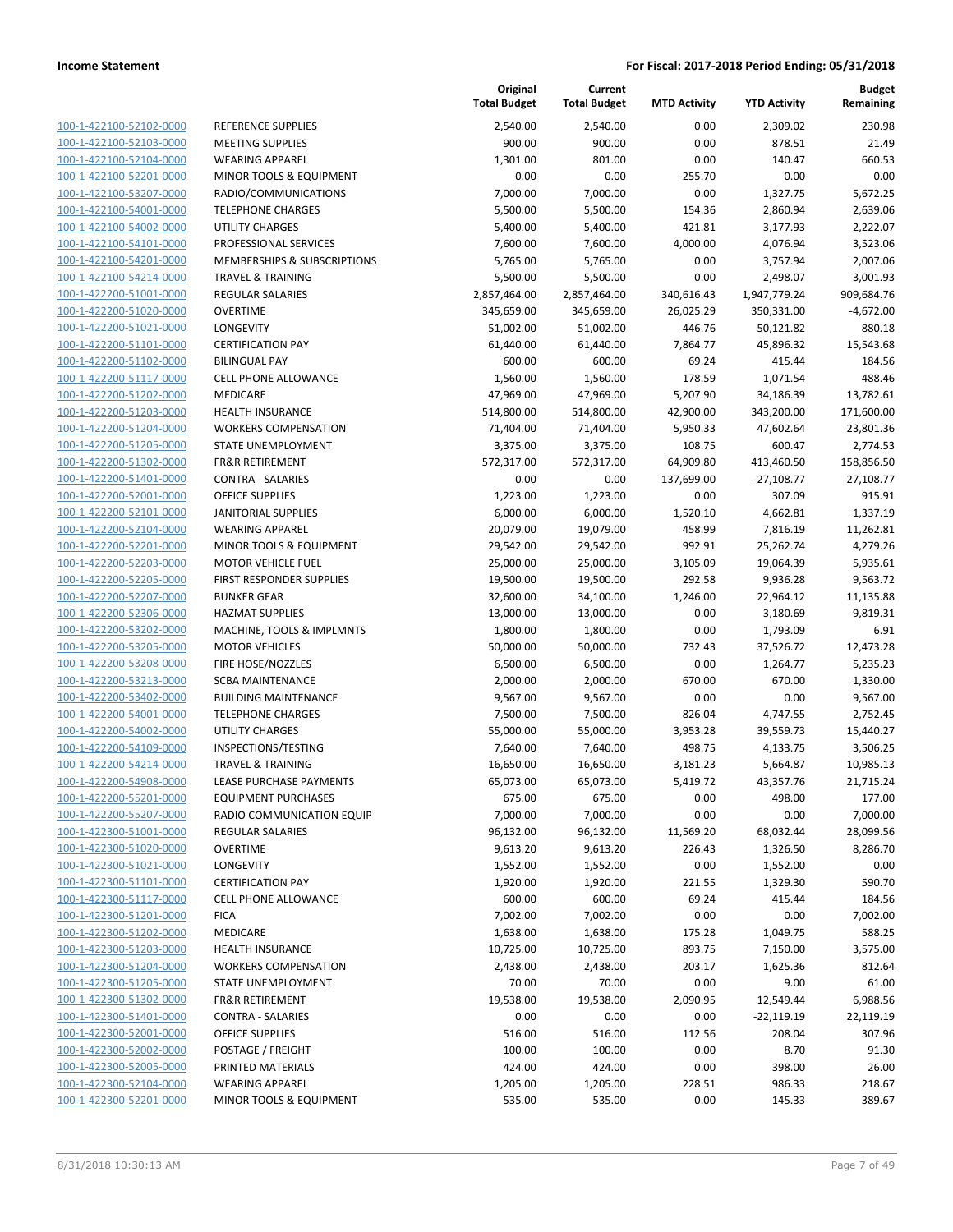| 100-1-422300-52203-0000        |
|--------------------------------|
| 100-1-422300-52304-0000        |
| 100-1-422300-53205-0000        |
| 100-1-422300-54001-0000        |
| 100-1-422300-54201-0000        |
| 100-1-422300-54208-0000        |
| 100-1-422300-54210-0000        |
| 100-1-422300-54214-0000        |
| 100-1-422300-54217-0000        |
| 100-1-422400-53209-0000        |
| 100-1-422400-54001-0000        |
| 100-1-422400-54201-0000        |
| 100-1-422400-54214-0000        |
| 100-1-431100-51001-0000        |
|                                |
| 100-1-431100-51021-0000        |
| 100-1-431100-51116-0000        |
| 100-1-431100-51117-0000        |
| 100-1-431100-51201-0000        |
| 100-1-431100-51202-0000        |
| 100-1-431100-51203-0000        |
| 100-1-431100-51204-0000        |
| 100-1-431100-51205-0000        |
| 100-1-431100-51301-0000        |
| 100-1-431100-52001-0000        |
| 100-1-431100-52002-0000        |
| 100-1-431100-52203-0000        |
| 100-1-431100-53201-0000        |
| 100-1-431100-53205-0000        |
| 100-1-431100-53207-0000        |
| 100-1-431100-54001-0000        |
| 100-1-431100-54002-0000        |
| 100-1-431100-54101-0000        |
| 100-1-431100-54201-0000        |
| 100-1-431100-54214-0000        |
| 100-1-431200-51001-0000        |
| 100-1-431200-51020-0000        |
|                                |
| 100-1-431200-51021-0000        |
| 100-1-431200-51117-0000        |
| 100-1-431200-51201-0000        |
| 100-1-431200-51202-0000        |
| 100-1-431200-51203-0000        |
| 100-1-431200-51204-0000        |
| <u>100-1-431200-51205-0000</u> |
| <u>100-1-431200-51301-0000</u> |
| 100-1-431200-52001-0000        |
| 100-1-431200-52002-0000        |
| 100-1-431200-52103-0000        |
| <u>100-1-431200-52104-0000</u> |
| <u>100-1-431200-52106-0000</u> |
| 100-1-431200-52107-0000        |
| 100-1-431200-52201-0000        |
| 100-1-431200-52203-0000        |
| <u>100-1-431200-52302-0000</u> |
| <u>100-1-431200-52303-0000</u> |
| <u>100-1-431200-53202-0000</u> |
| 100-1-431200-53205-0000        |
| 100-1-431200-53207-0000        |
| <u>100-1-431200-53301-0000</u> |
| 100-1-431200-53303-0000        |
|                                |

|                         |                                 | Original<br><b>Total Budget</b> | Current<br><b>Total Budget</b> | <b>MTD Activity</b> | <b>YTD Activity</b> | <b>Budget</b><br>Remaining |
|-------------------------|---------------------------------|---------------------------------|--------------------------------|---------------------|---------------------|----------------------------|
| 100-1-422300-52203-0000 | <b>MOTOR VEHICLE FUEL</b>       | 2,200.00                        | 2,200.00                       | 185.18              | 544.90              | 1,655.10                   |
| 100-1-422300-52304-0000 | FIRE PREVENTION SUPPLIES        | 9,252.00                        | 9,252.00                       | 1,048.41            | 5,923.57            | 3,328.43                   |
| 100-1-422300-53205-0000 | <b>MOTOR VEHICLES</b>           | 680.00                          | 680.00                         | 137.16              | 744.47              | $-64.47$                   |
| 100-1-422300-54001-0000 | <b>TELEPHONE CHARGES</b>        | 600.00                          | 600.00                         | 27.69               | 227.37              | 372.63                     |
| 100-1-422300-54201-0000 | MEMBERSHIPS & SUBSCRIPTIONS     | 1,851.00                        | 1,851.00                       | 0.00                | 36.04               | 1,814.96                   |
| 100-1-422300-54208-0000 | <b>LABORATORY WORK</b>          | 600.00                          | 600.00                         | 0.00                | 0.00                | 600.00                     |
| 100-1-422300-54210-0000 | PHOTO PROCESSING                | 50.00                           | 50.00                          | 0.00                | 0.00                | 50.00                      |
| 100-1-422300-54214-0000 | <b>TRAVEL &amp; TRAINING</b>    | 3,100.00                        | 3,100.00                       | 0.00                | 1,792.32            | 1,307.68                   |
| 100-1-422300-54217-0000 | <b>AWARDS PROGRAM</b>           | 500.00                          | 500.00                         | 0.00                | 500.00              | 0.00                       |
| 100-1-422400-53209-0000 | HARDWARE/SOFTWARE               | 12,500.00                       | 12,500.00                      | 0.00                | 10,000.00           | 2,500.00                   |
| 100-1-422400-54001-0000 | <b>TELEPHONE CHARGES</b>        | 2,000.00                        | 2,000.00                       | 157.46              | 2,262.61            | $-262.61$                  |
| 100-1-422400-54201-0000 | MEMBERSHIPS & SUBSCRIPTIONS     | 3,100.00                        | 3,100.00                       | 0.00                | 3,000.00            | 100.00                     |
| 100-1-422400-54214-0000 | <b>TRAVEL &amp; TRAINING</b>    | 1,200.00                        | 1,200.00                       | 0.00                | 1,018.77            | 181.23                     |
| 100-1-431100-51001-0000 | <b>REGULAR SALARIES</b>         | 129,182.00                      | 129,182.00                     | 14,836.56           | 88,415.13           | 40,766.87                  |
| 100-1-431100-51021-0000 | LONGEVITY                       | 342.00                          | 342.00                         | 0.00                | 342.00              | 0.00                       |
| 100-1-431100-51116-0000 | <b>CAR ALLOWANCE</b>            | 4,200.00                        | 4,200.00                       | 484.62              | 2,907.72            | 1,292.28                   |
| 100-1-431100-51117-0000 | <b>CELL PHONE ALLOWANCE</b>     | 420.00                          | 420.00                         | 48.45               | 290.70              | 129.30                     |
| 100-1-431100-51201-0000 | <b>FICA</b>                     | 8,738.00                        | 8,738.00                       | 918.09              | 5,441.81            | 3,296.19                   |
| 100-1-431100-51202-0000 | MEDICARE                        | 1,939.00                        | 1,939.00                       | 214.72              | 1,272.72            | 666.28                     |
| 100-1-431100-51203-0000 | <b>HEALTH INSURANCE</b>         | 21,450.00                       | 21,450.00                      | 1,787.50            | 14,300.00           | 7,150.00                   |
| 100-1-431100-51204-0000 | <b>WORKERS COMPENSATION</b>     | 366.00                          | 366.00                         | 30.50               | 244.00              | 122.00                     |
| 100-1-431100-51205-0000 | STATE UNEMPLOYMENT              | 141.00                          | 141.00                         | 0.00                | 35.40               | 105.60                     |
| 100-1-431100-51301-0000 | <b>TMRS</b>                     | 15,392.00                       | 15,392.00                      | 1,785.96            | 10,528.59           | 4,863.41                   |
| 100-1-431100-52001-0000 | <b>OFFICE SUPPLIES</b>          | 850.00                          | 850.00                         | 0.00                | 468.64              | 381.36                     |
| 100-1-431100-52002-0000 | POSTAGE / FREIGHT               | 300.00                          | 300.00                         | 0.00                | 5.62                | 294.38                     |
| 100-1-431100-52203-0000 | <b>MOTOR VEHICLE FUEL</b>       | 200.00                          | 200.00                         | 35.95               | 35.95               | 164.05                     |
| 100-1-431100-53201-0000 | FURNITURE & OFFICE EQUIPMENT    | 250.00                          | 250.00                         | 0.00                | 0.00                | 250.00                     |
| 100-1-431100-53205-0000 | <b>MOTOR VEHICLES</b>           | 400.00                          | 400.00                         | 0.00                | 87.73               | 312.27                     |
| 100-1-431100-53207-0000 | RADIO/COMMUNICATIONS            | 1,000.00                        | 1,000.00                       | 0.00                | 0.00                | 1,000.00                   |
| 100-1-431100-54001-0000 | <b>TELEPHONE CHARGES</b>        | 3,000.00                        | 3,000.00                       | 164.09              | 2,183.74            | 816.26                     |
| 100-1-431100-54002-0000 | <b>UTILITY CHARGES</b>          | 1,000.00                        | 1,000.00                       | 108.14              | 795.37              | 204.63                     |
| 100-1-431100-54101-0000 | PROFESSIONAL SERVICES           | 1,000.00                        | 1,000.00                       | 0.00                | 10.00               | 990.00                     |
| 100-1-431100-54201-0000 | MEMBERSHIPS & SUBSCRIPTIONS     | 600.00                          | 600.00                         | 0.00                | 441.24              | 158.76                     |
| 100-1-431100-54214-0000 | <b>TRAVEL &amp; TRAINING</b>    | 2,500.00                        | 2,500.00                       | 0.00                | 261.96              | 2,238.04                   |
| 100-1-431200-51001-0000 | REGULAR SALARIES                | 346,775.00                      | 346,775.00                     | 35,221.08           | 191,424.09          | 155,350.91                 |
| 100-1-431200-51020-0000 | <b>OVERTIME</b>                 | 18,000.00                       | 18,000.00                      | 609.70              | 5,346.48            | 12,653.52                  |
| 100-1-431200-51021-0000 | LONGEVITY                       | 6,008.00                        | 6,008.00                       | 0.00                | 5,882.00            | 126.00                     |
| 100-1-431200-51117-0000 | CELL PHONE ALLOWANCE            | 864.00                          | 864.00                         | 49.83               | 298.98              | 565.02                     |
| 100-1-431200-51201-0000 | <b>FICA</b>                     | 23,612.00                       | 23,612.00                      | 2,102.24            | 11,785.89           | 11,826.11                  |
| 100-1-431200-51202-0000 | <b>MEDICARE</b>                 | 5,522.00                        | 5,522.00                       | 491.66              | 2,756.37            | 2,765.63                   |
| 100-1-431200-51203-0000 | <b>HEALTH INSURANCE</b>         | 117,975.00                      | 117,975.00                     | 9,831.25            | 78,650.00           | 39,325.00                  |
| 100-1-431200-51204-0000 | <b>WORKERS COMPENSATION</b>     | 18,784.00                       | 18,784.00                      | 1,565.33            | 12,522.64           | 6,261.36                   |
| 100-1-431200-51205-0000 | STATE UNEMPLOYMENT              | 773.00                          | 773.00                         | 69.88               | 342.81              | 430.19                     |
| 100-1-431200-51301-0000 | <b>TMRS</b>                     | 43,835.00                       | 43,835.00                      | 4,169.31            | 23,229.11           | 20,605.89                  |
| 100-1-431200-52001-0000 | OFFICE SUPPLIES                 | 350.00                          | 350.00                         | 0.00                | 0.00                | 350.00                     |
| 100-1-431200-52002-0000 | POSTAGE / FREIGHT               | 20.00                           | 20.00                          | 0.00                | 0.00                | 20.00                      |
| 100-1-431200-52103-0000 | <b>MEETING SUPPLIES</b>         | 623.00                          | 623.00                         | 0.00                | 71.00               | 552.00                     |
| 100-1-431200-52104-0000 | <b>WEARING APPAREL</b>          | 10,746.40                       | 10,746.40                      | 314.42              | 2,989.27            | 7,757.13                   |
| 100-1-431200-52106-0000 | <b>CHEMICAL SUPPLIES</b>        | 2,002.90                        | 2,002.90                       | 0.00                | 449.17              | 1,553.73                   |
| 100-1-431200-52107-0000 | <b>BOTANICAL SUPPLIES</b>       | 449.99                          | 449.99                         | 0.00                | 0.00                | 449.99                     |
| 100-1-431200-52201-0000 | MINOR TOOLS & EQUIPMENT         | 7,718.65                        | 7,718.65                       | 255.95              | 1,319.80            | 6,398.85                   |
| 100-1-431200-52203-0000 | <b>MOTOR VEHICLE FUEL</b>       | 35,000.00                       | 35,000.00                      | 4,763.39            | 22,474.10           | 12,525.90                  |
| 100-1-431200-52302-0000 | <b>MEDICAL SUPPLIES</b>         | 150.00                          | 150.00                         | 0.00                | 0.00                | 150.00                     |
| 100-1-431200-52303-0000 | <b>TRAINING SUPPLIES</b>        | 212.99                          | 212.99                         | 0.00                | 117.50              | 95.49                      |
| 100-1-431200-53202-0000 | MACHINE, TOOLS & IMPLMNTS       | 3,389.99                        | 3,389.99                       | 442.86              | 914.06              | 2,475.93                   |
| 100-1-431200-53205-0000 | <b>MOTOR VEHICLES</b>           | 45,000.00                       | 45,000.00                      | 2,611.99            | 16,921.42           | 28,078.58                  |
| 100-1-431200-53207-0000 | RADIO/COMMUNICATIONS            | 5,930.00                        | 5,930.00                       | 0.00                | 4,170.00            | 1,760.00                   |
| 100-1-431200-53301-0000 | SIDEWALKS, CURBS, & GUTTERS     | 12,125.00                       | 12,125.00                      | 0.00                | 3,802.50            | 8,322.50                   |
| 100-1-431200-53303-0000 | MAINT - STREET /ALLEY/APRN/RNWY | 100,000.00                      | 100,000.00                     | 6,429.96            | 38,899.48           | 61,100.52                  |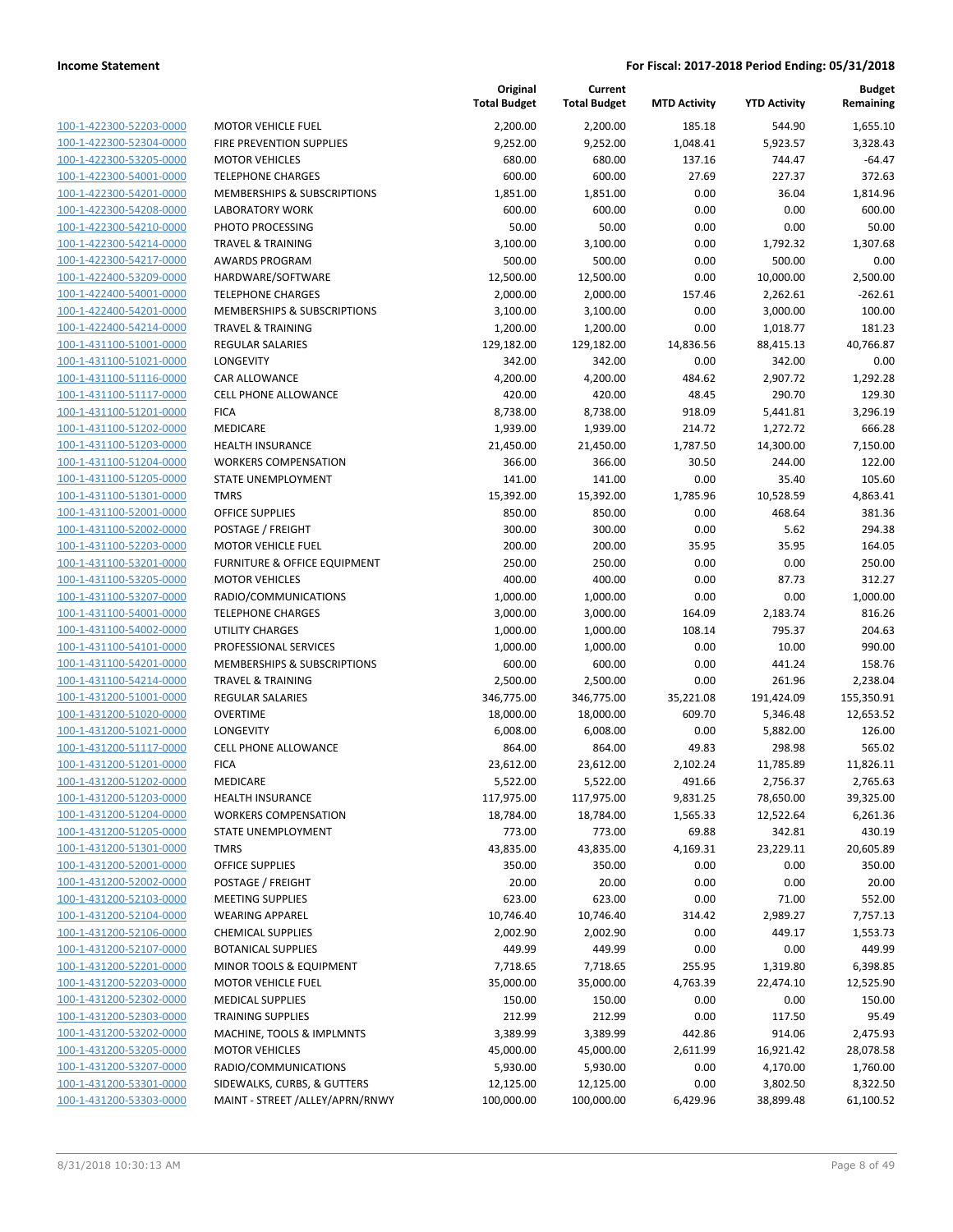| 100-1-431200-53305-0000        |
|--------------------------------|
| 100-1-431200-53308-0000        |
| 100-1-431200-54001-0000        |
| <u>100-1-431200-54002-0000</u> |
| <u>100-1-431200-54201-0000</u> |
| 100-1-431200-54214-0000        |
| 100-1-431600-51001-0000        |
| 100-1-431600-51020-0000        |
| <u>100-1-431600-51021-0000</u> |
| 100-1-431600-51101-0000        |
| 100-1-431600-51201-0000        |
| 100-1-431600-51202-0000        |
| 100-1-431600-51203-0000        |
| <u>100-1-431600-51204-0000</u> |
| 100-1-431600-51205-0000        |
| 100-1-431600-51301-0000        |
| 100-1-431600-52001-0000        |
| 100-1-431600-52104-0000        |
| <u>100-1-431600-52106-0000</u> |
| 100-1-431600-52201-0000        |
| 100-1-431600-52203-0000        |
| 100-1-431600-53202-0000        |
| <u>100-1-431600-53205-0000</u> |
| <u>100-1-431600-53207-0000</u> |
| <u>100-1-431600-53303-0000</u> |
| 100-1-431600-54001-0000        |
| 100-1-431600-54002-0000        |
| <u>100-1-431600-54214-0000</u> |
| <u>100-1-431700-51001-0000</u> |
| 100-1-431700-51020-0000        |
| 100-1-431700-51021-0000        |
| 100-1-431700-51117-0000        |
| 100-1-431700-51201-0000        |
| <u>100-1-431700-51202-0000</u> |
| 100-1-431700-51203-0000        |
| 100-1-431700-51204-0000        |
| 100-1-431700-51205-0000        |
| 100-1-431700-51301-0000        |
| <u>100-1-431700-52001-0000</u> |
| <u>100-1-431700-52002-0000</u> |
| 100-1-431700-52104-0000        |
| 100-1-431700-52201-0000        |
| 100-1-431700-52203-0000        |
| 100-1-431700-52303-0000        |
| 100-1-431700-53201-0000        |
| 100-1-431700-53205-0000        |
| 100-1-431700-53207-0000        |
| 100-1-431700-54001-0000        |
| <u>100-1-431700-54002-0000</u> |
| 100-1-431700-54201-0000        |
| 100-1-431700-54212-0000        |
| 100-1-431700-54214-0000        |
| 100-1-431700-54410-0000        |
| <u>100-1-441100-51001-0000</u> |
| <u>100-1-441100-51020-0000</u> |
| <u>100-1-441100-51021-0000</u> |
| 100-1-441100-51102-0000        |
| 100-1-441100-51201-0000        |
| <u>100-1-441100-51202-0000</u> |
|                                |

|                                                    |                                                        | Original<br><b>Total Budget</b> | Current<br><b>Total Budget</b> | <b>MTD Activity</b> | <b>YTD Activity</b> | <b>Budget</b><br>Remaining |
|----------------------------------------------------|--------------------------------------------------------|---------------------------------|--------------------------------|---------------------|---------------------|----------------------------|
| 100-1-431200-53305-0000                            | <b>BRIDGES &amp; CULVERTS</b>                          | 6,912.80                        | 6,912.80                       | 0.00                | 702.72              | 6,210.08                   |
| 100-1-431200-53308-0000                            | <b>STORM SEWERS</b>                                    | 5,071.61                        | 5,071.61                       | 0.00                | 1,661.60            | 3,410.01                   |
| 100-1-431200-54001-0000                            | <b>TELEPHONE CHARGES</b>                               | 2,500.00                        | 2,500.00                       | 146.38              | 1,201.28            | 1,298.72                   |
| 100-1-431200-54002-0000                            | <b>UTILITY CHARGES</b>                                 | 5,800.00                        | 5,800.00                       | 709.03              | 4,573.70            | 1,226.30                   |
| 100-1-431200-54201-0000                            | MEMBERSHIPS & SUBSCRIPTIONS                            | 525.00                          | 525.00                         | 0.00                | 0.00                | 525.00                     |
| 100-1-431200-54214-0000                            | <b>TRAVEL &amp; TRAINING</b>                           | 330.00                          | 330.00                         | 0.00                | 0.00                | 330.00                     |
| 100-1-431600-51001-0000                            | <b>REGULAR SALARIES</b>                                | 68,993.00                       | 68,993.00                      | 7,974.91            | 48,432.03           | 20,560.97                  |
| 100-1-431600-51020-0000                            | <b>OVERTIME</b>                                        | 7,786.00                        | 7,786.00                       | 713.54              | 1,992.94            | 5,793.06                   |
| 100-1-431600-51021-0000                            | LONGEVITY                                              | 2,604.00                        | 2,604.00                       | 0.00                | 2,604.00            | 0.00                       |
| 100-1-431600-51101-0000                            | <b>CERTIFICATION PAY</b>                               | 600.00                          | 600.00                         | 69.24               | 415.44              | 184.56                     |
| 100-1-431600-51201-0000                            | <b>FICA</b>                                            | 4,933.00                        | 4,933.00                       | 524.02              | 3,205.28            | 1,727.72                   |
| 100-1-431600-51202-0000                            | MEDICARE                                               | 1,154.00                        | 1,154.00                       | 122.55              | 749.63              | 404.37                     |
| 100-1-431600-51203-0000                            | <b>HEALTH INSURANCE</b>                                | 21,450.00                       | 21,450.00                      | 1,787.50            | 14,300.00           | 7,150.00                   |
| 100-1-431600-51204-0000                            | <b>WORKERS COMPENSATION</b>                            | 5,099.00                        | 5,099.00                       | 424.92              | 3,399.36            | 1,699.64                   |
| 100-1-431600-51205-0000                            | STATE UNEMPLOYMENT                                     | 141.00                          | 141.00                         | 0.00                | 51.09               | 89.91                      |
| 100-1-431600-51301-0000                            | <b>TMRS</b>                                            | 9,158.00                        | 9,158.00                       | 1,017.65            | 6,108.54            | 3,049.46                   |
| 100-1-431600-52001-0000                            | <b>OFFICE SUPPLIES</b>                                 | 240.40                          | 240.40                         | 0.00                | 0.00                | 240.40                     |
| 100-1-431600-52104-0000                            | <b>WEARING APPAREL</b>                                 | 2,625.28                        | 2,625.28                       | 0.00                | 985.69              | 1,639.59                   |
| 100-1-431600-52106-0000                            | <b>CHEMICAL SUPPLIES</b>                               | 326.66                          | 326.66                         | 0.00                | 0.00                | 326.66                     |
| 100-1-431600-52201-0000                            | MINOR TOOLS & EQUIPMENT                                | 3,254.84                        | 3,254.84                       | 18.78               | 580.38              | 2,674.46                   |
| 100-1-431600-52203-0000                            | <b>MOTOR VEHICLE FUEL</b>                              | 4,000.00                        | 4,000.00                       | 525.50              | 2,689.57            | 1,310.43                   |
| 100-1-431600-53202-0000                            | MACHINE, TOOLS & IMPLMNTS                              | 1,148.96                        | 1,148.96                       | 0.00                | 0.00                | 1,148.96                   |
| 100-1-431600-53205-0000                            | <b>MOTOR VEHICLES</b>                                  | 3,500.00                        | 3,500.00                       | 159.11              | 1,036.22            | 2,463.78                   |
| 100-1-431600-53207-0000                            | RADIO/COMMUNICATIONS                                   | 1,400.00                        | 1,400.00                       | 0.00                | 0.00                | 1,400.00                   |
| 100-1-431600-53303-0000                            | MAINT - STREET / ALLEY/APRN/RNWY                       | 34,747.95                       | 34,747.95                      | 345.34              | 12,721.23           | 22,026.72                  |
| 100-1-431600-54001-0000                            | <b>TELEPHONE CHARGES</b>                               | 1,500.00                        | 1,500.00                       | 73.04               | 562.44              | 937.56                     |
| 100-1-431600-54002-0000                            | <b>UTILITY CHARGES</b>                                 | 330,000.00                      | 330,000.00                     | 25,989.98           | 205,386.46          | 124,613.54                 |
| 100-1-431600-54214-0000                            | <b>TRAVEL &amp; TRAINING</b>                           | 395.00                          | 395.00                         | 0.00                | 117.50              | 277.50                     |
| 100-1-431700-51001-0000                            | <b>REGULAR SALARIES</b>                                | 106,361.00                      | 106,361.00                     | 12,272.40           | 73,504.43           | 32,856.57                  |
| 100-1-431700-51020-0000                            | <b>OVERTIME</b>                                        | 329.00                          | 329.00                         | 0.00                | 0.00                | 329.00                     |
| 100-1-431700-51021-0000                            | LONGEVITY                                              | 1,722.00                        | 1,722.00                       | 0.00                | 1,722.00            | 0.00                       |
| 100-1-431700-51117-0000                            | <b>CELL PHONE ALLOWANCE</b>                            | 864.00                          | 864.00                         | 48.45               | 290.70              | 573.30                     |
| 100-1-431700-51201-0000                            | <b>FICA</b>                                            | 6,736.00                        | 6,736.00                       | 717.54              | 4,308.91            | 2,427.09                   |
| 100-1-431700-51202-0000<br>100-1-431700-51203-0000 | MEDICARE                                               | 1,575.00                        | 1,575.00                       | 167.82              | 1,007.78            | 567.22                     |
| 100-1-431700-51204-0000                            | <b>HEALTH INSURANCE</b><br><b>WORKERS COMPENSATION</b> | 21,450.00<br>674.00             | 21,450.00<br>674.00            | 1,787.50<br>56.17   | 14,300.00<br>449.36 | 7,150.00<br>224.64         |
| 100-1-431700-51205-0000                            | STATE UNEMPLOYMENT                                     | 141.00                          | 141.00                         | 0.00                | 18.01               | 122.99                     |
| 100-1-431700-51301-0000                            | <b>TMRS</b>                                            | 12,506.00                       | 12,506.00                      | 1,431.66            | 8,585.64            | 3,920.36                   |
| 100-1-431700-52001-0000                            | <b>OFFICE SUPPLIES</b>                                 | 2,400.00                        | 2,400.00                       | 0.00                | 10.56               | 2,389.44                   |
| 100-1-431700-52002-0000                            | POSTAGE / FREIGHT                                      | 100.00                          | 100.00                         | 0.00                | 0.00                | 100.00                     |
| 100-1-431700-52104-0000                            | <b>WEARING APPAREL</b>                                 | 850.00                          | 850.00                         | 0.00                | 209.98              | 640.02                     |
| 100-1-431700-52201-0000                            | MINOR TOOLS & EQUIPMENT                                | 500.00                          | 500.00                         | 0.00                | 280.96              | 219.04                     |
| 100-1-431700-52203-0000                            | <b>MOTOR VEHICLE FUEL</b>                              | 3,200.00                        | 3,200.00                       | 457.42              | 2,092.21            | 1,107.79                   |
| 100-1-431700-52303-0000                            | <b>TRAINING SUPPLIES</b>                               | 150.00                          | 150.00                         | 0.00                | 0.00                | 150.00                     |
| 100-1-431700-53201-0000                            | FURNITURE & OFFICE EQUIPMENT                           | 800.00                          | 800.00                         | 0.00                | 0.00                | 800.00                     |
| 100-1-431700-53205-0000                            | <b>MOTOR VEHICLES</b>                                  | 1,100.00                        | 1,100.00                       | 0.00                | 723.85              | 376.15                     |
| 100-1-431700-53207-0000                            | RADIO/COMMUNICATIONS                                   | 200.00                          | 200.00                         | 0.00                | 0.00                | 200.00                     |
| 100-1-431700-54001-0000                            | <b>TELEPHONE CHARGES</b>                               | 1,400.00                        | 1,400.00                       | 103.07              | 822.15              | 577.85                     |
| 100-1-431700-54002-0000                            | UTILITY CHARGES                                        | 1,000.00                        | 1,000.00                       | 108.14              | 795.36              | 204.64                     |
| 100-1-431700-54201-0000                            | MEMBERSHIPS & SUBSCRIPTIONS                            | 600.00                          | 600.00                         | 0.00                | 0.00                | 600.00                     |
| 100-1-431700-54212-0000                            | PRINTING                                               | 200.00                          | 200.00                         | 0.00                | 24.00               | 176.00                     |
| 100-1-431700-54214-0000                            | <b>TRAVEL &amp; TRAINING</b>                           | 700.00                          | 700.00                         | 71.00               | 456.95              | 243.05                     |
| 100-1-431700-54410-0000                            | PERMITS/FEES                                           | 200.00                          | 200.00                         | 0.00                | 0.00                | 200.00                     |
| 100-1-441100-51001-0000                            | <b>REGULAR SALARIES</b>                                | 60,912.00                       | 60,912.00                      | 7,023.22            | 42,437.73           | 18,474.27                  |
| 100-1-441100-51020-0000                            | <b>OVERTIME</b>                                        | 1,031.00                        | 1,031.00                       | 25.72               | 125.40              | 905.60                     |
| 100-1-441100-51021-0000                            | LONGEVITY                                              | 618.00                          | 618.00                         | 0.00                | 618.00              | 0.00                       |
| 100-1-441100-51102-0000                            | <b>BILINGUAL PAY</b>                                   | 1,200.00                        | 1,200.00                       | 138.48              | 830.88              | 369.12                     |
| 100-1-441100-51201-0000                            | <b>FICA</b>                                            | 3,953.00                        | 3,953.00                       | 411.19              | 2,495.62            | 1,457.38                   |
| 100-1-441100-51202-0000                            | MEDICARE                                               | 925.00                          | 925.00                         | 96.17               | 583.64              | 341.36                     |
|                                                    |                                                        |                                 |                                |                     |                     |                            |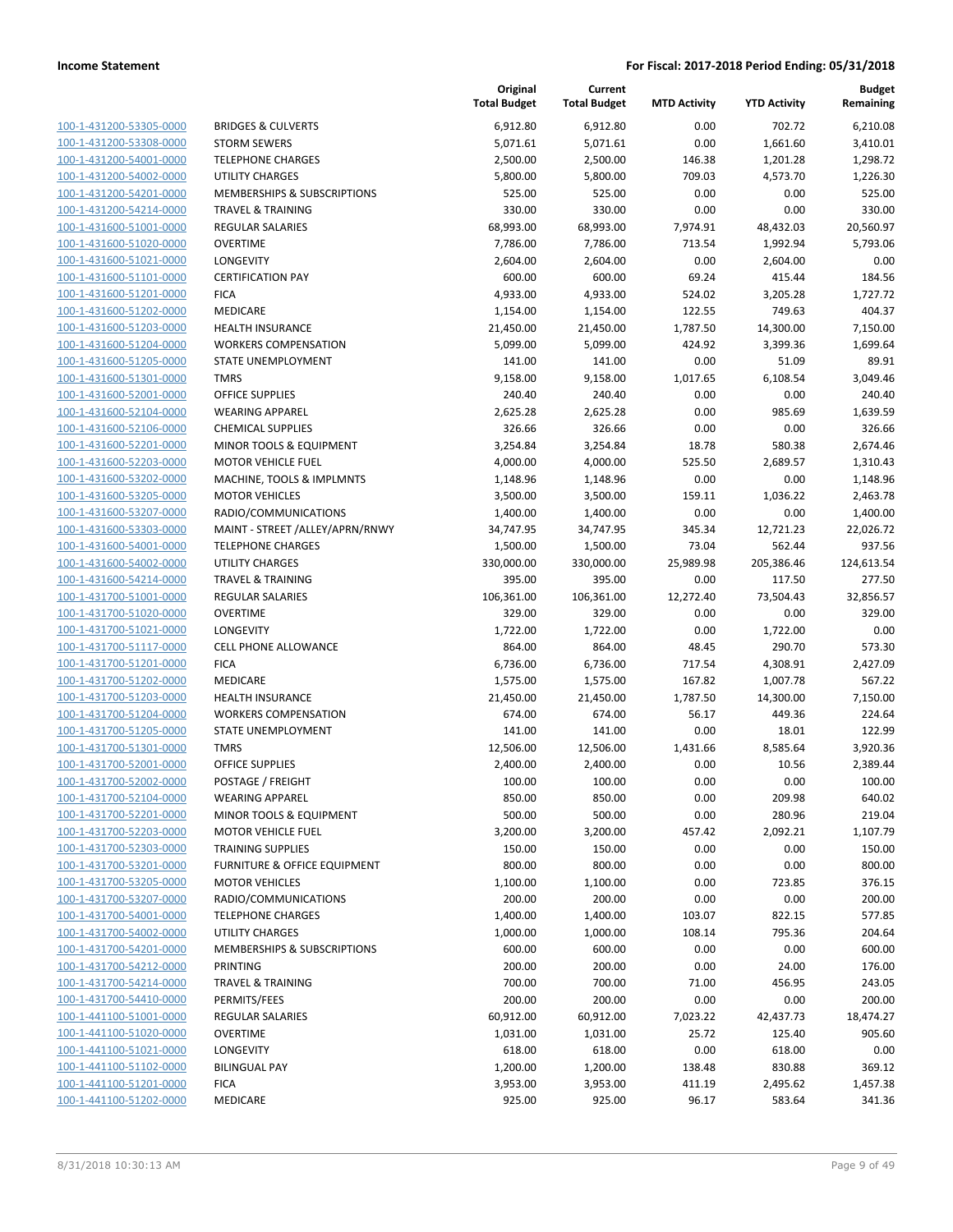| 100-1-441100-51203-0000        |
|--------------------------------|
| 100-1-441100-51204-0000        |
| 100-1-441100-51205-0000        |
| 100-1-441100-51301-0000        |
| 100-1-441100-52001-0000        |
| 100-1-441100-52002-0000        |
| 100-1-441100-52005-0000        |
| 100-1-441100-54001-0000        |
| 100-1-441100-54002-0000        |
|                                |
| 100-1-441200-51001-0000        |
| 100-1-441200-51021-0000        |
| 100-1-441200-51201-0000        |
| 100-1-441200-51202-0000        |
| <u>100-1-441200-51203-0000</u> |
| 100-1-441200-51204-0000        |
| 100-1-441200-51205-0000        |
| 100-1-441200-51301-0000        |
| 100-1-441200-52102-0000        |
| <u>100-1-441200-52104-0000</u> |
| 100-1-441200-54201-0000        |
| 100-1-441200-54214-0000        |
|                                |
| 100-1-441300-51001-0000        |
| 100-1-441300-51020-0000        |
| 100-1-441300-51021-0000        |
| 100-1-441300-51101-0000        |
| 100-1-441300-51117-0000        |
| 100-1-441300-51201-0000        |
| 100-1-441300-51202-0000        |
| 100-1-441300-51203-0000        |
| 100-1-441300-51204-0000        |
| 100-1-441300-51205-0000        |
| 100-1-441300-51301-0000        |
| 100-1-441300-52002-0000        |
| 100-1-441300-52005-0000        |
|                                |
| <u>100-1-441300-52102-0000</u> |
| 100-1-441300-52104-0000        |
| 100-1-441300-52201-0000        |
| 100-1-441300-52203-0000        |
| 100-1-441300-53205-0000        |
| 100-1-441300-54001-0000        |
| 100-1-441300-54002-0000        |
| 100-1-441300-54201-0000        |
| 100-1-441300-54214-0000        |
| 100-1-441300-54410-0000        |
| <u>100-1-443200-51001-0000</u> |
| 100-1-443200-51020-0000        |
| 100-1-443200-51021-0000        |
| 100-1-443200-51102-0000        |
|                                |
| 100-1-443200-51117-0000        |
| <u>100-1-443200-51201-0000</u> |
| 100-1-443200-51202-0000        |
| 100-1-443200-51203-0000        |
| 100-1-443200-51204-0000        |
| 100-1-443200-51205-0000        |
| <u>100-1-443200-51301-0000</u> |
| <u>100-1-443200-52001-0000</u> |
| 100-1-443200-52002-0000        |
| 100-1-443200-52101-0000        |
| 100-1-443200-52104-0000        |
|                                |

|                                                    |                              | Original<br><b>Total Budget</b> | Current<br><b>Total Budget</b> | <b>MTD Activity</b> | <b>YTD Activity</b> | <b>Budget</b><br>Remaining |
|----------------------------------------------------|------------------------------|---------------------------------|--------------------------------|---------------------|---------------------|----------------------------|
| 100-1-441100-51203-0000                            | <b>HEALTH INSURANCE</b>      | 21,450.00                       | 21,450.00                      | 1,787.50            | 14,300.00           | 7,150.00                   |
| 100-1-441100-51204-0000                            | <b>WORKERS COMPENSATION</b>  | 174.00                          | 174.00                         | 14.50               | 116.00              | 58.00                      |
| 100-1-441100-51205-0000                            | STATE UNEMPLOYMENT           | 141.00                          | 141.00                         | 15.61               | 80.37               | 60.63                      |
| 100-1-441100-51301-0000                            | <b>TMRS</b>                  | 7,339.00                        | 7,339.00                       | 835.18              | 5,036.42            | 2,302.58                   |
| 100-1-441100-52001-0000                            | OFFICE SUPPLIES              | 3,000.00                        | 3,000.00                       | 109.54              | 2,024.57            | 975.43                     |
| 100-1-441100-52002-0000                            | POSTAGE / FREIGHT            | 800.00                          | 800.00                         | 0.00                | 231.46              | 568.54                     |
| 100-1-441100-52005-0000                            | PRINTED MATERIALS            | 285.00                          | 285.00                         | 0.00                | 124.16              | 160.84                     |
| 100-1-441100-54001-0000                            | <b>TELEPHONE CHARGES</b>     | 2,500.00                        | 2,500.00                       | 437.91              | 1,809.61            | 690.39                     |
| 100-1-441100-54002-0000                            | <b>UTILITY CHARGES</b>       | 1,000.00                        | 1,000.00                       | 108.14              | 795.34              | 204.66                     |
| 100-1-441200-51001-0000                            | <b>REGULAR SALARIES</b>      | 42,770.00                       | 42,770.00                      | 6,000.00            | 27,950.16           | 14,819.84                  |
| 100-1-441200-51021-0000                            | LONGEVITY                    | 222.00                          | 222.00                         | 0.00                | 222.00              | 0.00                       |
| 100-1-441200-51201-0000                            | <b>FICA</b>                  | 2,767.00                        | 2,767.00                       | 359.14              | 1,808.39            | 958.61                     |
| 100-1-441200-51202-0000                            | MEDICARE                     | 647.00                          | 647.00                         | 83.99               | 422.88              | 224.12                     |
| 100-1-441200-51203-0000                            | <b>HEALTH INSURANCE</b>      | 10,725.00                       | 10,725.00                      | 893.75              | 7,150.00            | 3,575.00                   |
| 100-1-441200-51204-0000                            | <b>WORKERS COMPENSATION</b>  | 277.00                          | 277.00                         | 23.08               | 184.64              | 92.36                      |
| 100-1-441200-51205-0000                            | STATE UNEMPLOYMENT           | 70.00                           | 70.00                          | 0.00                | 9.02                | 60.98                      |
| 100-1-441200-51301-0000                            | <b>TMRS</b>                  | 5,136.00                        | 5,136.00                       | 697.20              | 3,634.96            | 1,501.04                   |
| 100-1-441200-52102-0000                            | <b>BOOKS / REF SUPPLIES</b>  | 500.00                          | 500.00                         | 0.00                | 0.00                | 500.00                     |
| 100-1-441200-52104-0000                            | <b>WEARING APPAREL</b>       | 500.04                          | 500.04                         | 0.00                | 0.00                | 500.04                     |
| 100-1-441200-54201-0000                            | MEMBERSHIPS & SUBSCRIPTIONS  | 250.00                          | 250.00                         | 0.00                | 0.00                | 250.00                     |
| 100-1-441200-54214-0000                            | <b>TRAVEL &amp; TRAINING</b> | 250.00                          | 250.00                         | 0.00                | 140.00              | 110.00                     |
| 100-1-441300-51001-0000                            | <b>REGULAR SALARIES</b>      | 252,387.00                      | 252,387.00                     | 29,224.72           | 173,411.78          | 78,975.22                  |
| 100-1-441300-51020-0000<br>100-1-441300-51021-0000 | <b>OVERTIME</b><br>LONGEVITY | 0.00                            | 0.00                           | 0.00                | 60.93<br>2,256.00   | $-60.93$<br>0.00           |
| 100-1-441300-51101-0000                            | <b>CERTIFICATION PAY</b>     | 2,256.00<br>1,800.00            | 2,256.00<br>1,800.00           | 0.00<br>207.69      | 1,246.14            | 553.86                     |
| 100-1-441300-51117-0000                            | <b>CELL PHONE ALLOWANCE</b>  | 1,824.00                        | 1,824.00                       | 148.11              | 888.66              | 935.34                     |
| 100-1-441300-51201-0000                            | <b>FICA</b>                  | 15,994.00                       | 15,994.00                      | 1,793.85            | 10,753.50           | 5,240.50                   |
| 100-1-441300-51202-0000                            | MEDICARE                     | 3,740.00                        | 3,740.00                       | 419.53              | 2,514.94            | 1,225.06                   |
| 100-1-441300-51203-0000                            | <b>HEALTH INSURANCE</b>      | 53,625.00                       | 53,625.00                      | 4,468.75            | 35,750.00           | 17,875.00                  |
| 100-1-441300-51204-0000                            | <b>WORKERS COMPENSATION</b>  | 1,651.00                        | 1,651.00                       | 137.57              | 1,100.56            | 550.44                     |
| 100-1-441300-51205-0000                            | STATE UNEMPLOYMENT           | 352.00                          | 352.00                         | 0.00                | 45.01               | 306.99                     |
| 100-1-441300-51301-0000                            | <b>TMRS</b>                  | 29,691.00                       | 29,691.00                      | 3,437.26            | 20,361.33           | 9,329.67                   |
| 100-1-441300-52002-0000                            | POSTAGE / FREIGHT            | 6,000.00                        | 6,000.00                       | 52.25               | 1,064.57            | 4,935.43                   |
| 100-1-441300-52005-0000                            | PRINTED MATERIALS            | 500.00                          | 500.00                         | 0.00                | 412.05              | 87.95                      |
| 100-1-441300-52102-0000                            | <b>BOOKS / REF SUPPLIES</b>  | 1,500.00                        | 1,500.00                       | 584.29              | 652.79              | 847.21                     |
| 100-1-441300-52104-0000                            | <b>WEARING APPAREL</b>       | 2,400.00                        | 2,400.00                       | 189.98              | 189.98              | 2,210.02                   |
| 100-1-441300-52201-0000                            | MINOR TOOLS & EQUIPMENT      | 500.00                          | 500.00                         | 0.00                | 0.00                | 500.00                     |
| 100-1-441300-52203-0000                            | <b>MOTOR VEHICLE FUEL</b>    | 4,500.00                        | 4,500.00                       | 527.88              | 2,890.78            | 1,609.22                   |
| 100-1-441300-53205-0000                            | <b>MOTOR VEHICLES</b>        | 2,500.00                        | 2,500.00                       | 735.15              | 850.95              | 1,649.05                   |
| 100-1-441300-54001-0000                            | <b>TELEPHONE CHARGES</b>     | 7,200.00                        | 7,200.00                       | 369.31              | 2,765.57            | 4,434.43                   |
| 100-1-441300-54002-0000                            | UTILITY CHARGES              | 1,000.00                        | 1,000.00                       | 108.14              | 795.34              | 204.66                     |
| 100-1-441300-54201-0000                            | MEMBERSHIPS & SUBSCRIPTIONS  | 750.00                          | 750.00                         | 210.00              | 440.00              | 310.00                     |
| 100-1-441300-54214-0000                            | <b>TRAVEL &amp; TRAINING</b> | 4,000.00                        | 4,000.00                       | 65.00               | 1,342.00            | 2,658.00                   |
| 100-1-441300-54410-0000                            | PERMITS/FEES                 | 15,000.00                       | 15,000.00                      | 1,580.00            | 28,404.50           | $-13,404.50$               |
| 100-1-443200-51001-0000                            | <b>REGULAR SALARIES</b>      | 152,236.00                      | 152,236.00                     | 19,000.90           | 111,109.54          | 41,126.46                  |
| 100-1-443200-51020-0000                            | <b>OVERTIME</b>              | 6,120.00                        | 6,120.00                       | 726.03              | 5,762.76            | 357.24                     |
| 100-1-443200-51021-0000                            | LONGEVITY                    | 6,240.00                        | 6,240.00                       | 0.00                | 6,198.00            | 42.00                      |
| 100-1-443200-51102-0000                            | <b>BILINGUAL PAY</b>         | 0.00                            | 0.00                           | 69.24               | 161.56              | $-161.56$                  |
| 100-1-443200-51117-0000                            | <b>CELL PHONE ALLOWANCE</b>  | 432.00                          | 432.00                         | 49.83               | 298.98              | 133.02                     |
| 100-1-443200-51201-0000                            | <b>FICA</b>                  | 10,172.00                       | 10,172.00                      | 1,108.13            | 6,781.71            | 3,390.29                   |
| 100-1-443200-51202-0000                            | MEDICARE                     | 2,379.00                        | 2,379.00                       | 259.17              | 1,586.06            | 792.94                     |
| 100-1-443200-51203-0000                            | <b>HEALTH INSURANCE</b>      | 42,900.00                       | 42,900.00                      | 3,575.00            | 28,600.00           | 14,300.00                  |
| 100-1-443200-51204-0000                            | <b>WORKERS COMPENSATION</b>  | 5,666.00                        | 5,666.00                       | 472.17              | 3,777.36            | 1,888.64                   |
| 100-1-443200-51205-0000                            | STATE UNEMPLOYMENT           | 352.00                          | 352.00                         | 22.83               | 124.82              | 227.18                     |
| 100-1-443200-51301-0000                            | <b>TMRS</b>                  | 18,883.00                       | 18,883.00                      | 2,158.70            | 13,417.93           | 5,465.07                   |
| 100-1-443200-52001-0000                            | <b>OFFICE SUPPLIES</b>       | 1,120.00                        | 1,120.00                       | 468.15              | 832.55              | 287.45                     |
| 100-1-443200-52002-0000                            | POSTAGE / FREIGHT            | 40.00                           | 40.00                          | 0.00                | 0.00                | 40.00                      |
| 100-1-443200-52101-0000                            | <b>JANITORIAL SUPPLIES</b>   | 2,000.00                        | 2,000.00                       | 318.46              | 1,087.63            | 912.37                     |
| 100-1-443200-52104-0000                            | <b>WEARING APPAREL</b>       | 1,800.00                        | 1,800.00                       | 801.74              | 1,351.64            | 448.36                     |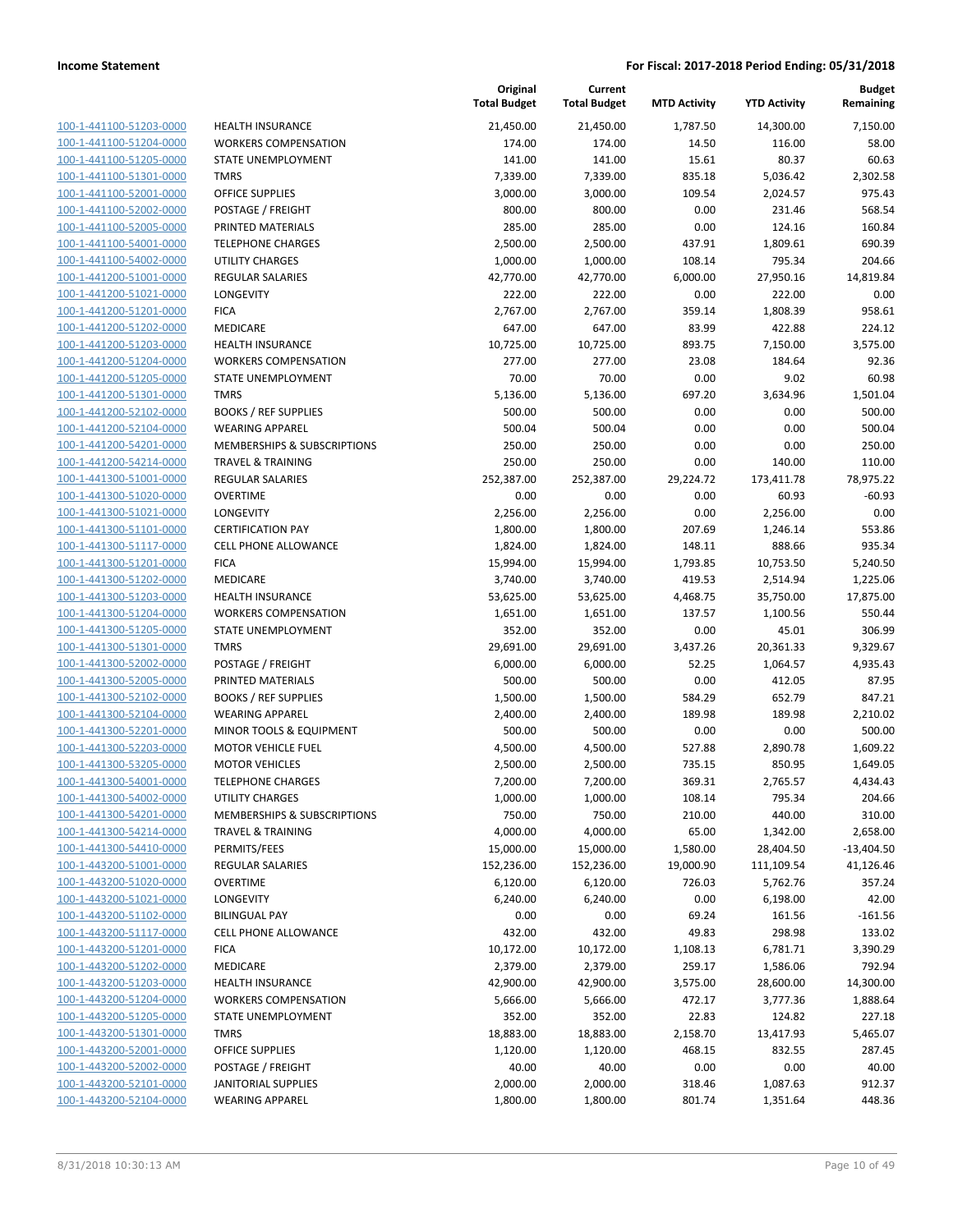| 100-1-443200-52106-0000        |
|--------------------------------|
| 100-1-443200-52108-0000        |
| 100-1-443200-52201-0000        |
| 100-1-443200-52203-0000        |
| 100-1-443200-53202-0000        |
| 100-1-443200-53205-0000        |
|                                |
| 100-1-443200-53207-0000        |
| 100-1-443200-54001-0000        |
| 100-1-443200-54002-0000        |
| 100-1-443200-54107-0000        |
| 100-1-443200-54108-0000        |
| 100-1-443200-54214-0000        |
| 100-1-451100-51001-0000        |
| 100-1-451100-51020-0000        |
| 100-1-451100-51021-0000        |
|                                |
| 100-1-451100-51101-0000        |
| 100-1-451100-51102-0000        |
| 100-1-451100-51116-0000        |
| 100-1-451100-51117-0000        |
| 100-1-451100-51201-0000        |
| 100-1-451100-51202-0000        |
| 100-1-451100-51203-0000        |
| 100-1-451100-51204-0000        |
| 100-1-451100-51205-0000        |
| 100-1-451100-51301-0000        |
| 100-1-451100-52001-0000        |
|                                |
| 100-1-451100-52002-0000        |
| 100-1-451100-52101-0000        |
| 100-1-451100-52104-0000        |
| 100-1-451100-52106-0000        |
| 100-1-451100-52107-0000        |
| 100-1-451100-52201-0000        |
| 100-1-451100-52203-0000        |
| 100-1-451100-52401-0000        |
| 100-1-451100-53201-0000        |
| 100-1-451100-53202-0000        |
|                                |
| 100-1-451100-53205-0000        |
| 100-1-451100-53207-0000        |
| 100-1-451100-53402-0000        |
| 100-1-451100-53707-0000        |
| 100-1-451100-53708-0000        |
| 100-1-451100-53710-0000        |
| <u>100-1-451100-54001-0000</u> |
| <u>100-1-451100-54002-0000</u> |
| 100-1-451100-54201-0000        |
|                                |
| 100-1-451100-54211-0000        |
| 100-1-451100-54214-0000        |
| <u>100-1-451100-54301-0000</u> |
| <u>100-1-451100-54409-0000</u> |
| 100-1-455100-51001-0000        |
| 100-1-455100-51020-0000        |
| 100-1-455100-51021-0000        |
| 100-1-455100-51102-0000        |
| 100-1-455100-51116-0000        |
|                                |
| <u>100-1-455100-51117-0000</u> |
| 100-1-455100-51201-0000        |
| 100-1-455100-51202-0000        |
| 100-1-455100-51203-0000        |
| <u>100-1-455100-51204-0000</u> |
|                                |

|                                                    |                                                       | Original<br><b>Total Budget</b> | Current<br><b>Total Budget</b> | <b>MTD Activity</b>    | <b>YTD Activity</b>  | <b>Budget</b><br>Remaining |
|----------------------------------------------------|-------------------------------------------------------|---------------------------------|--------------------------------|------------------------|----------------------|----------------------------|
| 100-1-443200-52106-0000                            | <b>CHEMICAL SUPPLIES</b>                              | 18,000.00                       | 18,000.00                      | 586.83                 | 11,051.40            | 6,948.60                   |
| 100-1-443200-52108-0000                            | <b>MENAGERIE SUPPLIES</b>                             | 7,500.00                        | 7,500.00                       | 679.60                 | 4,182.00             | 3,318.00                   |
| 100-1-443200-52201-0000                            | MINOR TOOLS & EQUIPMENT                               | 1,000.00                        | 1,000.00                       | 15.96                  | 679.94               | 320.06                     |
| 100-1-443200-52203-0000                            | <b>MOTOR VEHICLE FUEL</b>                             | 6,500.00                        | 6,500.00                       | 497.36                 | 3,244.11             | 3,255.89                   |
| 100-1-443200-53202-0000                            | MACHINE, TOOLS & IMPLMNTS                             | 1,500.00                        | 1,500.00                       | 0.00                   | 0.00                 | 1,500.00                   |
| 100-1-443200-53205-0000                            | <b>MOTOR VEHICLES</b>                                 | 2,500.00                        | 2,500.00                       | 3.76                   | 228.98               | 2,271.02                   |
| 100-1-443200-53207-0000                            | RADIO/COMMUNICATIONS                                  | 300.00                          | 300.00                         | 0.00                   | 0.00                 | 300.00                     |
| 100-1-443200-54001-0000                            | <b>TELEPHONE CHARGES</b>                              | 2,400.00                        | 2,400.00                       | 150.40                 | 1,232.57             | 1,167.43                   |
| 100-1-443200-54002-0000                            | <b>UTILITY CHARGES</b>                                | 33,000.00                       | 33,000.00                      | 2,032.64               | 19,490.00            | 13,510.00                  |
| 100-1-443200-54107-0000                            | MEDICAL                                               | 2,500.00                        | 2,500.00                       | 305.52                 | 1,030.88             | 1,469.12                   |
| 100-1-443200-54108-0000                            | <b>VETERINARY SERVICES</b>                            | 1,000.00                        | 1,000.00                       | $-1,530.00$            | $-4,511.00$          | 5,511.00                   |
| 100-1-443200-54214-0000                            | <b>TRAVEL &amp; TRAINING</b>                          | 600.00                          | 600.00                         | 0.00                   | 198.00               | 402.00                     |
| 100-1-451100-51001-0000                            | <b>REGULAR SALARIES</b>                               | 483,189.00                      | 483,189.00                     | 55,315.06              | 315,838.47           | 167,350.53                 |
| 100-1-451100-51020-0000                            | <b>OVERTIME</b>                                       | 15,011.00                       | 15,011.00                      | 2,661.11               | 8,599.21             | 6,411.79                   |
| 100-1-451100-51021-0000                            | <b>LONGEVITY</b>                                      | 6,502.00                        | 6,502.00                       | 0.00                   | 5,392.00             | 1,110.00                   |
| 100-1-451100-51101-0000                            | <b>CERTIFICATION PAY</b>                              | 3,600.00                        | 3,600.00                       | 346.17                 | 1,753.90             | 1,846.10                   |
| 100-1-451100-51102-0000                            | <b>BILINGUAL PAY</b>                                  | 600.00                          | 600.00                         | 46.16                  | 46.16                | 553.84                     |
| 100-1-451100-51116-0000                            | CAR ALLOWANCE                                         | 2,400.00                        | 2,400.00                       | 276.93                 | 1,661.58             | 738.42                     |
| 100-1-451100-51117-0000                            | <b>CELL PHONE ALLOWANCE</b>                           | 1,632.00                        | 2,832.00                       | 326.79                 | 1,799.18             | 1,032.82                   |
| 100-1-451100-51201-0000                            | <b>FICA</b>                                           | 31,885.00                       | 31,885.00                      | 3,556.92               | 20,143.31            | 11,741.69                  |
| 100-1-451100-51202-0000                            | <b>MEDICARE</b>                                       | 7,457.00                        | 7,457.00                       | 831.87                 | 4,710.95             | 2,746.05                   |
| 100-1-451100-51203-0000                            | <b>HEALTH INSURANCE</b>                               | 123,338.00                      | 123,338.00                     | 10,278.17              | 82,225.36            | 41,112.64                  |
| 100-1-451100-51204-0000                            | <b>WORKERS COMPENSATION</b>                           | 12,019.00                       | 12,019.00                      | 1,001.58               | 8,012.64             | 4,006.36                   |
| 100-1-451100-51205-0000                            | STATE UNEMPLOYMENT                                    | 1,359.00                        | 1,359.00                       | 211.12                 | 697.59               | 661.41                     |
| 100-1-451100-51301-0000                            | <b>TMRS</b>                                           | 53,157.00                       | 53,157.00                      | 6,663.32               | 38,319.63            | 14,837.37                  |
| 100-1-451100-52001-0000                            | <b>OFFICE SUPPLIES</b>                                | 500.00                          | 500.00                         | 86.94                  | 309.92               | 190.08                     |
| 100-1-451100-52002-0000                            | POSTAGE / FREIGHT                                     | 1,000.00                        | 1,000.00                       | 0.00                   | 0.67                 | 999.33                     |
| 100-1-451100-52101-0000                            | <b>JANITORIAL SUPPLIES</b>                            | 7,060.00                        | 7,060.00                       | 1,304.34               | 3,350.18             | 3,709.82                   |
| 100-1-451100-52104-0000                            | <b>WEARING APPAREL</b>                                | 10,600.00                       | 10,600.00                      | 224.49                 | 5,913.98             | 4,686.02                   |
| 100-1-451100-52106-0000                            | <b>CHEMICAL SUPPLIES</b>                              | 9,700.00                        | 6,700.00                       | 244.40                 | 244.40               | 6,455.60                   |
| 100-1-451100-52107-0000                            | <b>BOTANICAL SUPPLIES</b>                             | 12,500.00                       | 9,900.00                       | 2,050.16               | 2,960.58             | 6,939.42                   |
| 100-1-451100-52201-0000                            | MINOR TOOLS & EQUIPMENT                               | 11,250.00                       | 11,250.00                      | 836.60                 | 6,268.82             | 4,981.18                   |
| 100-1-451100-52203-0000                            | <b>MOTOR VEHICLE FUEL</b>                             | 30,000.00                       | 30,000.00                      | 3,528.73               | 13,820.82            | 16,179.18                  |
| 100-1-451100-52401-0000                            | RECREATIONAL SUPPLIES                                 | 500.00                          | 600.00                         | 316.68                 | 419.37               | 180.63                     |
| 100-1-451100-53201-0000                            | FURNITURE & OFFICE EQUIPMENT                          | 522.00                          | 599.88                         | 0.00                   | 599.88               | 0.00                       |
| 100-1-451100-53202-0000                            | MACHINE, TOOLS & IMPLMNTS                             | 4,560.00                        | 4,560.00                       | 541.54                 | 2,170.80             | 2,389.20                   |
| 100-1-451100-53205-0000                            | <b>MOTOR VEHICLES</b>                                 | 16,000.00                       | 15,922.12                      | 295.07                 | 3,965.04             | 11,957.08                  |
| 100-1-451100-53207-0000                            | RADIO/COMMUNICATIONS                                  | 1,320.00                        | 1,370.00                       | 1,350.00               | 1,350.00             | 20.00                      |
| 100-1-451100-53402-0000                            | <b>BUILDING MAINTENANCE</b>                           | 850.00                          | 850.00                         | 0.00                   | 700.88               | 149.12                     |
| 100-1-451100-53707-0000                            | <b>MAINT - GROUNDS</b>                                | 17,385.00                       | 17,385.00                      | 0.00                   | 14,922.50            | 2,462.50                   |
| 100-1-451100-53708-0000                            | <b>ATHLETIC FIELDS</b>                                | 18,485.00                       | 18,485.00                      | 375.15                 | 9,560.82             | 8,924.18                   |
| 100-1-451100-53710-0000                            | PARK IMPROVEMENTS                                     | 12,000.00                       | 12,000.00                      | 3,629.72               | 7,915.69             | 4,084.31                   |
| 100-1-451100-54001-0000                            | <b>TELEPHONE CHARGES</b>                              | 4,000.00                        | 7,000.00                       | 918.85                 | 5,019.15             | 1,980.85                   |
| 100-1-451100-54002-0000                            | UTILITY CHARGES                                       | 160,000.00                      | 160,000.00                     | 10,819.96              | 91,453.13            | 68,546.87                  |
| 100-1-451100-54201-0000                            | MEMBERSHIPS & SUBSCRIPTIONS                           | 1,492.50                        | 1,492.50                       | 0.00                   | 796.94               | 695.56                     |
| 100-1-451100-54211-0000                            | ADVERTISING                                           | 3,900.00                        | 4,700.00                       | 1,320.89               | 3,806.01             | 893.99                     |
| 100-1-451100-54214-0000                            | <b>TRAVEL &amp; TRAINING</b><br><b>SPECIAL EVENTS</b> | 1,000.00                        | 1,200.00                       | 623.54                 | 1,004.43             | 195.57                     |
| 100-1-451100-54301-0000                            | <b>CEMETERY MAINTENANCE</b>                           | 38,750.00                       | 39,000.00                      | 1,181.00               | 18,258.42            | 20,741.58                  |
| 100-1-451100-54409-0000<br>100-1-455100-51001-0000 | REGULAR SALARIES                                      | 72,000.00<br>314,484.00         | 72,000.00                      | 12,225.00<br>35,884.36 | 45,763.00            | 26,237.00<br>101,054.20    |
| 100-1-455100-51020-0000                            |                                                       |                                 | 314,484.00                     |                        | 213,429.80<br>191.62 | $-191.62$                  |
| 100-1-455100-51021-0000                            | <b>OVERTIME</b><br><b>LONGEVITY</b>                   | 0.00<br>2,850.00                | 0.00<br>2,850.00               | 0.00<br>0.00           | 2,520.00             | 330.00                     |
| 100-1-455100-51102-0000                            | <b>BILINGUAL PAY</b>                                  | 0.00                            | 0.00                           | 46.16                  | 46.16                | $-46.16$                   |
| 100-1-455100-51116-0000                            | CAR ALLOWANCE                                         | 3,600.00                        | 3,600.00                       | 0.00                   | 0.00                 | 3,600.00                   |
| 100-1-455100-51117-0000                            | CELL PHONE ALLOWANCE                                  | 432.00                          | 432.00                         | 48.45                  | 290.70               | 141.30                     |
| 100-1-455100-51201-0000                            | <b>FICA</b>                                           | 19,912.00                       | 19,912.00                      | 2,170.64               | 12,796.12            | 7,115.88                   |
| 100-1-455100-51202-0000                            | MEDICARE                                              | 4,657.00                        | 4,657.00                       | 507.65                 | 2,992.64             | 1,664.36                   |
| 100-1-455100-51203-0000                            | HEALTH INSURANCE                                      | 41,875.00                       | 41,875.00                      | 3,489.58               | 27,916.64            | 13,958.36                  |
| 100-1-455100-51204-0000                            | <b>WORKERS COMPENSATION</b>                           | 999.00                          | 999.00                         | 83.25                  | 666.00               | 333.00                     |
|                                                    |                                                       |                                 |                                |                        |                      |                            |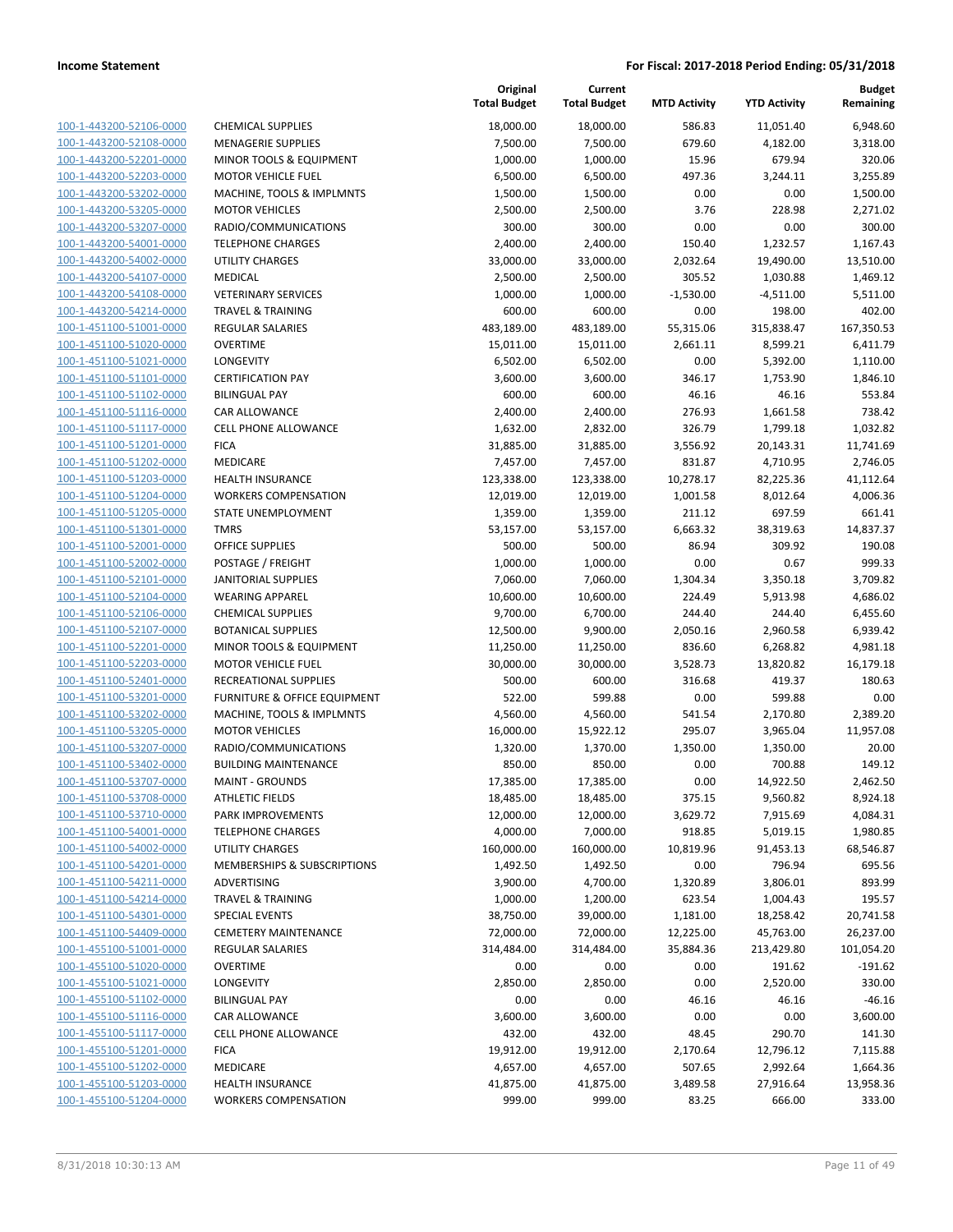| 100-1-455100-51205-0000        |
|--------------------------------|
| 100-1-455100-51301-0000        |
| 100-1-455100-51401-0000        |
| 100-1-455100-52001-0000        |
| 100-1-455100-52002-0000        |
| 100-1-455100-52004-0000        |
| 100-1-455100-52005-0000        |
| 100-1-455100-52115-0000        |
| 100-1-455100-52201-0000        |
| 100-1-455100-52402-0000        |
| 100-1-455100-53201-0000        |
| 100-1-455100-54001-0000        |
| 100-1-455100-54002-0000        |
| 100-1-455100-54201-0000        |
| 100-1-455100-54202-0000        |
| 100-1-455100-54214-0000        |
| 100-1-455100-55203-0000        |
| 100-1-455100-55211-0000        |
| 100-1-456100-51001-0000        |
| 100-1-456100-51021-0000        |
| 100-1-456100-51116-0000        |
| 100-1-456100-51117-0000        |
| 100-1-456100-51201-0000        |
| 100-1-456100-51202-0000        |
| 100-1-456100-51203-0000        |
| 100-1-456100-51204-0000        |
| 100-1-456100-51205-0000        |
| 100-1-456100-51301-0000        |
| 100-1-456100-52001-0000        |
| 100-1-456100-52002-0000        |
|                                |
| 100-1-456100-52005-0000        |
| 100-1-456100-52103-0000        |
| 100-1-456100-54001-0000        |
| 100-1-456100-54201-0000        |
| 100-1-456100-54205-0000        |
| 100-1-456100-54214-0000        |
| 100-1-456100-54301-0000        |
| 100-1-480000-52003-0000        |
| 100-1-480000-52006-0000        |
| 100-1-480000-54002-0000        |
| 100-1-480000-54105-0000        |
| <u>100-1-480000-54201-0000</u> |
| 100-1-480000-54904-0000        |
| 100-1-480000-54905-0000        |
| 100-1-480000-54906-0000        |
| 100-1-480000-56309-0000        |
| 100-1-480000-57005-0000        |
| <u>100-1-480000-57007-0000</u> |
| 100-1-480000-57008-0000        |
| 100-1-480000-57015-0000        |
| 100-1-491000-58040-0000        |
| 100-1-491000-58204-0000        |
| 100-1-495000-58702-0000        |
| 100-1-495000-58703-0000        |
| 100-1-495000-58704-0000        |
| 100-1-495000-58705-0000        |
| 100-1-495000-58706-0000        |
| 100-1-495000-58712-0000        |
| 100-1-495000-58713-0000        |
|                                |
|                                |

|                                                    |                                                        | Original<br><b>Total Budget</b> | Current<br><b>Total Budget</b> | <b>MTD Activity</b> | <b>YTD Activity</b> | <b>Budget</b><br>Remaining |
|----------------------------------------------------|--------------------------------------------------------|---------------------------------|--------------------------------|---------------------|---------------------|----------------------------|
| 100-1-455100-51205-0000                            | STATE UNEMPLOYMENT                                     | 816.00                          | 816.00                         | 213.13              | 444.88              | 371.12                     |
| 100-1-455100-51301-0000                            | <b>TMRS</b>                                            | 28,281.00                       | 28,281.00                      | 3,478.99            | 20,649.64           | 7,631.36                   |
| 100-1-455100-51401-0000                            | <b>CONTRA - SALARIES</b>                               | 0.00                            | 0.00                           | $-2,111.68$         | $-2,111.68$         | 2,111.68                   |
| 100-1-455100-52001-0000                            | <b>OFFICE SUPPLIES</b>                                 | 2,968.00                        | 2,968.00                       | 64.84               | 494.75              | 2,473.25                   |
| 100-1-455100-52002-0000                            | POSTAGE / FREIGHT                                      | 110.00                          | 110.00                         | 50.00               | 50.62               | 59.38                      |
| 100-1-455100-52004-0000                            | <b>COMPUTER SUPPLIES</b>                               | 75.00                           | 75.00                          | 0.00                | 0.00                | 75.00                      |
| 100-1-455100-52005-0000                            | PRINTED MATERIALS                                      | 48.00                           | 48.00                          | 0.00                | 0.00                | 48.00                      |
| 100-1-455100-52115-0000                            | <b>CATALOGING SUPPLIES</b>                             | 800.00                          | 800.00                         | 0.00                | 785.07              | 14.93                      |
| 100-1-455100-52201-0000                            | <b>MINOR TOOLS &amp; EQUIPMENT</b>                     | 75.00                           | 75.00                          | 0.00                | 28.48               | 46.52                      |
| 100-1-455100-52402-0000                            | <b>BASIC PROGRAM EXPENSE</b>                           | 3,000.00                        | 3,000.00                       | 604.87              | 1,825.24            | 1,174.76                   |
| 100-1-455100-53201-0000                            | FURNITURE & OFFICE EQUIPMENT                           | 909.50                          | 909.50                         | 909.50              | 909.50              | 0.00                       |
| 100-1-455100-54001-0000                            | <b>TELEPHONE CHARGES</b>                               | 5,000.00                        | 5,000.00                       | 479.33              | 3,702.59            | 1,297.41                   |
| 100-1-455100-54002-0000                            | <b>UTILITY CHARGES</b>                                 | 45,500.00                       | 45,500.00                      | 2,430.70            | 20,984.27           | 24,515.73                  |
| 100-1-455100-54201-0000                            | MEMBERSHIPS & SUBSCRIPTIONS                            | 9,320.00                        | 9,320.00                       | 0.00                | 6,643.84            | 2,676.16                   |
| 100-1-455100-54202-0000                            | LIBRARY PERIODICALS                                    | 2,525.00                        | 2,525.00                       | 0.00                | 2,525.00            | 0.00                       |
| 100-1-455100-54214-0000                            | <b>TRAVEL &amp; TRAINING</b>                           | 2,000.00                        | 2,000.00                       | 630.68              | 1,527.23            | 472.77                     |
| 100-1-455100-55203-0000                            | <b>FURNITURE/OFFICE EQUIP</b>                          | 250.00                          | 250.00                         | 0.00                | 0.00                | 250.00                     |
| 100-1-455100-55211-0000                            | <b>BOOKS</b>                                           | 46,401.25                       | 46,401.25                      | 4,474.81            | 25,361.20           | 21,040.05                  |
| 100-1-456100-51001-0000                            | <b>REGULAR SALARIES</b>                                | 55,254.00                       | 55,254.00                      | 6,351.36            | 37,835.44           | 17,418.56                  |
| 100-1-456100-51021-0000                            | LONGEVITY                                              | 1,488.00                        | 1,488.00                       | 0.00                | 1,488.00            | 0.00                       |
| 100-1-456100-51116-0000                            | <b>CAR ALLOWANCE</b>                                   | 3,600.00                        | 3,600.00                       | 415.38              | 2,492.28            | 1,107.72                   |
| 100-1-456100-51117-0000                            | <b>CELL PHONE ALLOWANCE</b>                            | 432.00                          | 432.00                         | 49.83               | 298.98              | 133.02                     |
| 100-1-456100-51201-0000                            | <b>FICA</b>                                            | 3,756.00                        | 3,756.00                       | 387.69              | 2,335.93            | 1,420.07                   |
| 100-1-456100-51202-0000<br>100-1-456100-51203-0000 | MEDICARE                                               | 878.00<br>10,725.00             | 878.00<br>10,725.00            | 90.67<br>893.75     | 546.33<br>7,150.00  | 331.67<br>3,575.00         |
| 100-1-456100-51204-0000                            | <b>HEALTH INSURANCE</b><br><b>WORKERS COMPENSATION</b> | 166.00                          | 166.00                         | 13.83               | 110.64              | 55.36                      |
| 100-1-456100-51205-0000                            | STATE UNEMPLOYMENT                                     | 70.00                           | 70.00                          | 0.00                | 8.99                | 61.01                      |
| 100-1-456100-51301-0000                            | <b>TMRS</b>                                            | 6,973.00                        | 6,973.00                       | 792.09              | 4,818.45            | 2,154.55                   |
| 100-1-456100-52001-0000                            | <b>OFFICE SUPPLIES</b>                                 | 100.00                          | 100.00                         | 1.48                | 23.03               | 76.97                      |
| 100-1-456100-52002-0000                            | POSTAGE / FREIGHT                                      | 200.00                          | 200.00                         | 0.00                | 134.58              | 65.42                      |
| 100-1-456100-52005-0000                            | PRINTED MATERIALS                                      | 500.00                          | 500.00                         | 0.00                | 0.00                | 500.00                     |
| 100-1-456100-52103-0000                            | <b>MEETING SUPPLIES</b>                                | 50.00                           | 50.00                          | 0.00                | 32.45               | 17.55                      |
| 100-1-456100-54001-0000                            | <b>TELEPHONE CHARGES</b>                               | 500.00                          | 500.00                         | 31.64               | 259.86              | 240.14                     |
| 100-1-456100-54201-0000                            | MEMBERSHIPS & SUBSCRIPTIONS                            | 1,200.00                        | 1,200.00                       | 0.00                | 345.00              | 855.00                     |
| 100-1-456100-54205-0000                            | <b>BUSINESS MEALS</b>                                  | 50.00                           | 50.00                          | 0.00                | 25.00               | 25.00                      |
| 100-1-456100-54214-0000                            | <b>TRAVEL &amp; TRAINING</b>                           | 500.00                          | 500.00                         | 0.00                | 200.00              | 300.00                     |
| 100-1-456100-54301-0000                            | <b>SPECIAL EVENTS</b>                                  | 81,800.00                       | 86,915.00                      | 2,015.46            | 67,949.77           | 18,965.23                  |
| 100-1-480000-52003-0000                            | <b>COPIER CHARGES</b>                                  | 65,000.00                       | 65,000.00                      | 9,681.64            | 43,267.55           | 21,732.45                  |
| 100-1-480000-52006-0000                            | <b>COPIER PAPER</b>                                    | 5,000.00                        | 5,000.00                       | 1,039.50            | 3,496.11            | 1,503.89                   |
| 100-1-480000-54002-0000                            | <b>UTILITY CHARGES</b>                                 | 600.00                          | 600.00                         | 46.63               | 372.76              | 227.24                     |
| 100-1-480000-54105-0000                            | MARKETING                                              | 6,550.00                        | 6,550.00                       | 0.00                | 3,500.00            | 3,050.00                   |
| 100-1-480000-54201-0000                            | MEMBERSHIPS & SUBSCRIPTIONS                            | 8,601.00                        | 8,601.00                       | 1,689.47            | 3,869.54            | 4,731.46                   |
| 100-1-480000-54904-0000                            | POSTAGE METER RENTAL                                   | 0.00                            | 0.00                           | 0.00                | $-435.00$           | 435.00                     |
| 100-1-480000-54905-0000                            | MAIL MACHINE LEASE INT                                 | 600.00                          | 600.00                         | 0.00                | 136.77              | 463.23                     |
| 100-1-480000-54906-0000                            | MAIL MACHINE LEASE PRINC                               | 2,500.00                        | 2,500.00                       | 0.00                | 490.23              | 2,009.77                   |
| 100-1-480000-56309-0000                            | PAYOUT ARRANGEMENT LOCAL SALES TAX                     | 268,096.00                      | 268,096.00                     | 23,580.63           | 149,827.06          | 118,268.94                 |
| 100-1-480000-57005-0000                            | <b>ACCRUED VAC &amp; SICK PAY</b>                      | 160,000.00                      | 160,000.00                     | 3,927.10            | 212,455.38          | $-52,455.38$               |
| 100-1-480000-57007-0000                            | <b>COMMUNITY SERVICES</b>                              | 18,600.00                       | 18,600.00                      | 0.00                | 9,300.00            | 9,300.00                   |
| 100-1-480000-57008-0000                            | <b>BANK CHARGES</b>                                    | 15,000.00                       | 15,000.00                      | 1,336.22            | 7,652.69            | 7,347.31                   |
| 100-1-480000-57015-0000                            | <b>CONTINGENCY EXPENSE</b>                             | 150,000.00                      | 150,000.00                     | 0.00                | 0.00                | 150,000.00                 |
| 100-1-491000-58040-0000                            | <b>XFR - GENERAL CIP</b>                               | 2,977,923.00                    | 2,977,923.00                   | 248,160.25          | 1,985,282.00        | 992,641.00                 |
| 100-1-491000-58204-0000                            | XFR - VEHICLE/EQUIP RPLCMNT                            | 679,144.00                      | 679,144.00                     | 56,595.33           | 452,762.64          | 226,381.36                 |
| 100-1-495000-58702-0000                            | CA - GEN GOV TO CENTRAL SERVICE FUND                   | 3,435.00                        | 3,435.00                       | 286.25              | 2,290.00            | 1,145.00                   |
| 100-1-495000-58703-0000                            | CA - PUBLIC WORKS TO CENTRAL SERVICE FU                | 85,773.00                       | 85,773.00                      | 7,147.75            | 57,182.00           | 28,591.00                  |
| 100-1-495000-58704-0000                            | CA - PUBLIC SAFETY TO CENTRAL SERVICE FU               | 235,963.00                      | 235,963.00                     | 19,663.58           | 157,308.64          | 78,654.36                  |
| 100-1-495000-58705-0000                            | CA - COM DEV TO CENTRAL SERVICE FUND                   | 43,407.00                       | 43,407.00                      | 3,617.26            | 28,938.08           | 14,468.92                  |
| 100-1-495000-58706-0000                            | CA - PARKS & REC TO CENTRAL SERVICE FUND               | 198,241.00                      | 198,241.00                     | 16,520.08           | 132,160.64          | 66,080.36                  |
| 100-1-495000-58712-0000                            | CA - GEN GOV TO INSURANCE FUND                         | 3,962.00                        | 3,962.00                       | 330.17              | 2,641.36            | 1,320.64                   |
| 100-1-495000-58713-0000                            | CA - PUBLIC WORKS TO INSURANCE FUND                    | 31,298.00                       | 31,298.00                      | 2,608.17            | 20,865.36           | 10,432.64                  |
|                                                    |                                                        |                                 |                                |                     |                     |                            |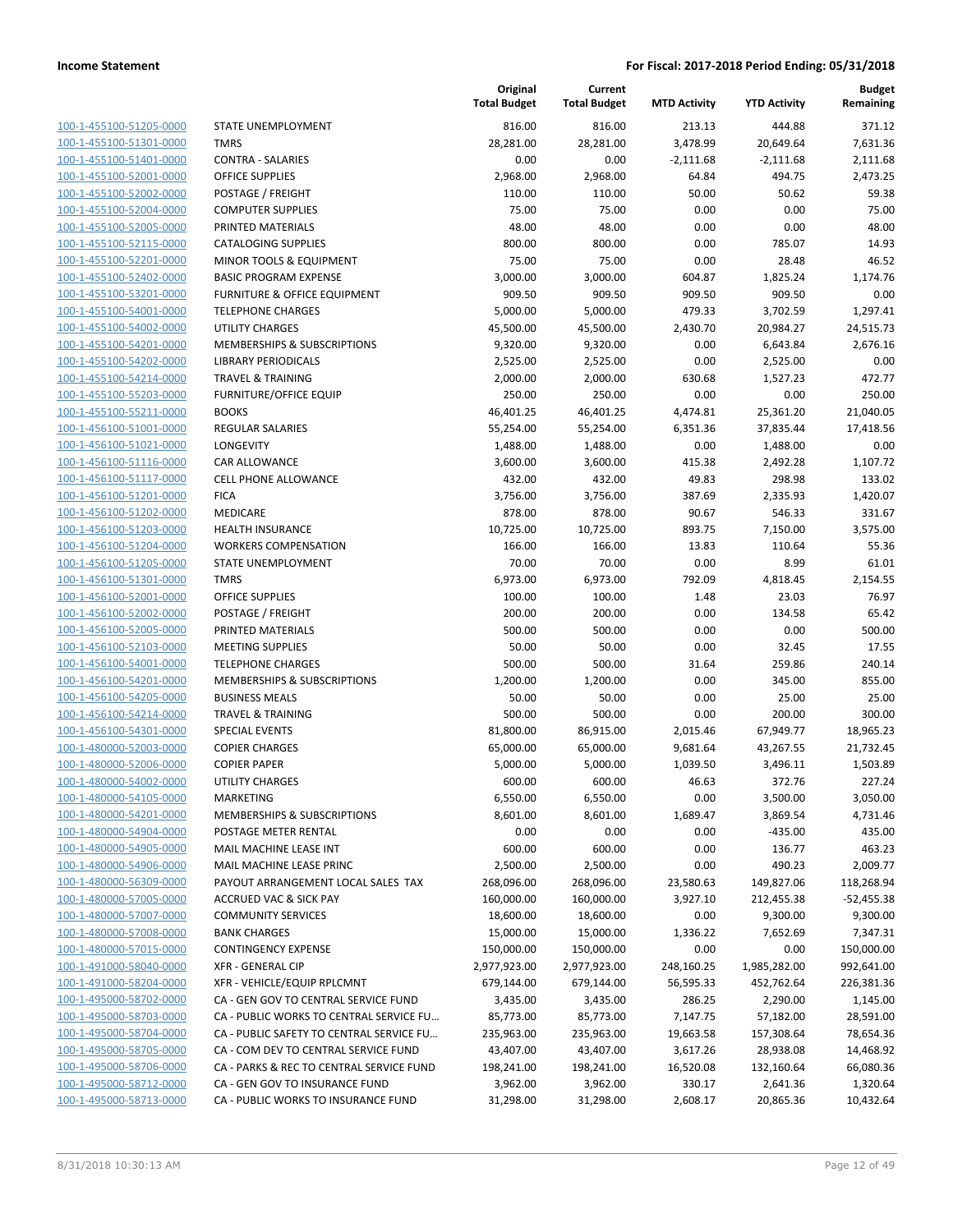|                                                    |                                                                       | Original<br><b>Total Budget</b> | Current<br><b>Total Budget</b> | <b>MTD Activity</b> | <b>YTD Activity</b> | <b>Budget</b><br>Remaining |
|----------------------------------------------------|-----------------------------------------------------------------------|---------------------------------|--------------------------------|---------------------|---------------------|----------------------------|
| 100-1-495000-58714-0000                            | CA - PUBLIC SAFETY TO INSURANCE FUND                                  | 141,326.00                      | 141,326.00                     | 11,777.17           | 94,217.36           | 47,108.64                  |
| 100-1-495000-58715-0000                            | CA - COM DEV TO INSURANCE FUND                                        | 14,194.00                       | 14,194.00                      | 1,182.83            | 9,462.64            | 4,731.36                   |
| 100-1-495000-58716-0000                            | CA - PARKS & REC TO INSURANCE FUND                                    | 50,377.00                       | 50,377.00                      | 4,198.08            | 33,584.64           | 16,792.36                  |
| 100-1-495000-58722-0000                            | CA - GEN GOVERNMENT TO MIS FUND                                       | 35,414.00                       | 35,414.00                      | 2,951.17            | 23,609.36           | 11,804.64                  |
| 100-1-495000-58723-0000                            | CA - PUBLIC WORKS TO MIS FUND                                         | 26,347.00                       | 26,347.00                      | 2,195.58            | 17,564.64           | 8,782.36                   |
| 100-1-495000-58724-0000                            | CA - PUBLIC SAFETY TO MIS FUND                                        | 315,405.00                      | 315,405.00                     | 26,283.75           | 210,270.00          | 105,135.00                 |
| 100-1-495000-58725-0000                            | CA - COM DEV TO MIS FUND                                              | 88,809.00                       | 88,809.00                      | 7,400.75            | 59,206.00           | 29,603.00                  |
| 100-1-495000-58726-0000                            | CA - PARKS & REC TO MIS FUND                                          | 156,283.00                      | 156,283.00                     | 13,023.58           | 104,188.64          | 52,094.36                  |
|                                                    | <b>Expense Total:</b>                                                 | 25,345,936.65                   | 25,351,051.65                  | 2,514,191.90        | 16,718,420.27       | 8,632,631.38               |
|                                                    | Fund: 100 - GENERAL FUND Surplus (Deficit):                           | $-1,280,192.93$                 | $-1,280,192.93$                | $-1,275,884.90$     | 1,232,739.90        | -2,512,932.83              |
| Fund: 101 - MUNICIPAL COURT BUILDING SECURITY FEES |                                                                       |                                 |                                |                     |                     |                            |
| Revenue                                            |                                                                       |                                 |                                |                     |                     |                            |
| 101-1-318001-44101-0000                            | MUNICIPAL COURT COST/FEES                                             | 8,300.00                        | 8,300.00                       | 629.38              | 6,083.47            | 2,216.53                   |
| 101-1-319001-45401-0000                            | <b>INTEREST REVENUES</b>                                              | 25.00                           | 25.00                          | 71.10               | 171.47              | $-146.47$                  |
|                                                    | <b>Revenue Total:</b>                                                 | 8,325.00                        | 8,325.00                       | 700.48              | 6,254.94            | 2,070.06                   |
| <b>Expense</b>                                     |                                                                       |                                 |                                |                     |                     |                            |
| 101-1-412100-54214-0000                            | <b>TRAVEL &amp; TRAINING</b>                                          | 0.00                            | 0.00                           | 0.00                | 709.95              | -709.95                    |
| 101-1-480000-57008-0000                            | <b>BANK CHARGES</b>                                                   | 33.00                           | 33.00                          | 4.05                | 13.35               | 19.65                      |
|                                                    | <b>Expense Total:</b>                                                 | 33.00                           | 33.00                          | 4.05                | 723.30              | -690.30                    |
|                                                    | Fund: 101 - MUNICIPAL COURT BUILDING SECURITY FEES Surplus (Deficit): | 8,292.00                        | 8,292.00                       | 696.43              | 5,531.64            | 2,760.36                   |
| Fund: 102 - MUNICIPAL COURT TECH FUND              |                                                                       |                                 |                                |                     |                     |                            |
| Revenue<br>102-1-318001-44101-0000                 |                                                                       |                                 |                                |                     |                     |                            |
| 102-1-319001-45401-0000                            | MUNICIPAL COURT COST/FEES<br><b>INTEREST REVENUES</b>                 | 11,600.00<br>20.00              | 11,600.00<br>20.00             | 839.21              | 8,111.32<br>93.23   | 3,488.68<br>$-73.23$       |
|                                                    | <b>Revenue Total:</b>                                                 | 11,620.00                       | 11,620.00                      | 39.75<br>878.96     | 8,204.55            | 3,415.45                   |
|                                                    |                                                                       |                                 |                                |                     |                     |                            |
| <b>Expense</b>                                     |                                                                       |                                 |                                |                     |                     |                            |
| 102-1-480000-57008-0000                            | <b>BANK CHARGES</b>                                                   | 10.00                           | 10.00                          | 2.20                | 6.85                | 3.15                       |
|                                                    | <b>Expense Total:</b>                                                 | 10.00                           | 10.00                          | 2.20                | 6.85                | 3.15                       |
|                                                    | Fund: 102 - MUNICIPAL COURT TECH FUND Surplus (Deficit):              | 11,610.00                       | 11,610.00                      | 876.76              | 8,197.70            | 3,412.30                   |
| Fund: 103 - MUNICIPAL COURT CHILD SAFETY FUND      |                                                                       |                                 |                                |                     |                     |                            |
| Revenue                                            |                                                                       |                                 |                                |                     |                     |                            |
| 103-1-318001-44101-0000                            | MUNICIPAL COURT COST/FEES                                             | 2,000.00                        | 2,000.00                       | 3.80                | 900.55              | 1,099.45                   |
| 103-1-318001-44110-0000                            | OPTIONAL COUNTY FEE - CHILD SAFETY                                    | 28,000.00                       | 28,000.00                      | 7,482.37            | 13,003.20           | 14,996.80                  |
| 103-1-319001-45401-0000                            | <b>INTEREST REVENUES</b><br><b>Revenue Total:</b>                     | 10.00<br>30,010.00              | 10.00<br>30,010.00             | 18.75<br>7,504.92   | 42.28<br>13,946.03  | $-32.28$<br>16,063.97      |
|                                                    |                                                                       |                                 |                                |                     |                     |                            |
| <b>Expense</b><br>103-1-480000-57007-0000          | <b>COMMUNITY SERVICES</b>                                             | 28,000.00                       | 28,000.00                      | 7,482.37            | 20,542.49           | 7,457.51                   |
| 103-1-480000-57008-0000                            | <b>BANK CHARGES</b>                                                   | 10.00                           | 10.00                          | 0.99                | 3.27                | 6.73                       |
|                                                    | <b>Expense Total:</b>                                                 | 28,010.00                       | 28,010.00                      | 7,483.36            | 20,545.76           | 7,464.24                   |
|                                                    | Fund: 103 - MUNICIPAL COURT CHILD SAFETY FUND Surplus (Deficit):      | 2,000.00                        | 2,000.00                       | 21.56               | -6,599.73           | 8,599.73                   |
| <b>Fund: 111 - RECREATION ACTIVITIES FUND</b>      |                                                                       |                                 |                                |                     |                     |                            |
| Revenue                                            |                                                                       |                                 |                                |                     |                     |                            |
| 111-1-319001-45110-0000                            | <b>CONCESSIONS OVER/SHORT</b>                                         | 0.00                            | 0.00                           | 0.00                | 18.25               | $-18.25$                   |
| 111-1-319001-45401-0000                            | <b>INTEREST REVENUES</b>                                              | 0.00                            | 0.00                           | 16.58               | 19.94               | $-19.94$                   |
| 111-1-319010-45306-0000                            | PARK CONCESSIONS                                                      | 47,000.00                       | 47,000.00                      | 6,104.71            | 16,971.95           | 30,028.05                  |
| 111-1-319011-44507-0000                            | <b>ADULT RECREATION FEES</b>                                          | 24,825.00                       | 24,825.00                      | 2,080.78            | 12,140.78           | 12,684.22                  |
| 111-1-319011-44508-0000                            | YOUTH RECREATION FEES                                                 | 85,270.00                       | 85,270.00                      | $-1,528.00$         | 56,975.50           | 28,294.50                  |
| 111-1-319012-44509-0000                            | SPECIAL EVENT FUNDING                                                 | 48,000.00                       | 48,000.00                      | 5,423.50            | 19,525.00           | 28,475.00                  |
|                                                    |                                                                       |                                 |                                |                     |                     |                            |
| 111-1-319012-45504-0000                            | PARKS & RECREATION / FIELD RENTALS                                    | 14,000.00                       | 14,000.00                      | 400.00              | 2,410.28            | 11,589.72                  |
| 111-1-323001-46008-0000                            | <b>XFR - TOURISM FUND</b>                                             | 14,544.00                       | 14,544.00                      | 1,212.00            | 9,696.00            | 4,848.00                   |
|                                                    | <b>Revenue Total:</b>                                                 | 233,639.00                      | 233,639.00                     | 13,709.57           | 117,757.70          | 115,881.30                 |
| <b>Expense</b>                                     |                                                                       |                                 |                                |                     |                     |                            |
| 111-1-451200-51001-0000                            | <b>REGULAR</b>                                                        | 0.00                            | 12,400.90                      | 1,587.30            | 1,587.30            | 10,813.60                  |
| 111-1-451200-51201-0000<br>111-1-451200-51202-0000 | <b>FICA</b><br>MEDICARE                                               | 0.00<br>0.00                    | 300.00<br>200.00               | 98.42<br>23.02      | 98.42<br>23.02      | 201.58<br>176.98           |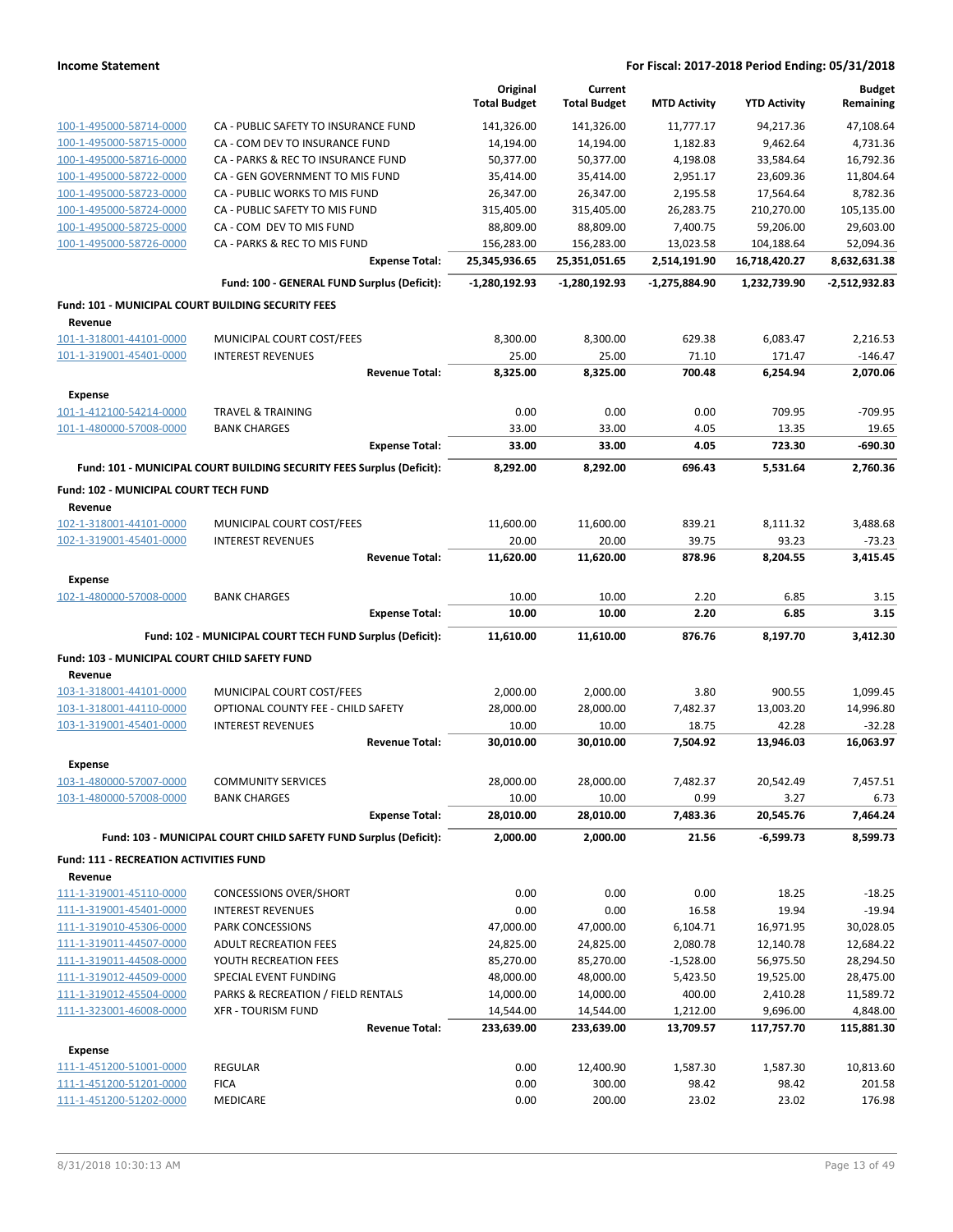|                                                         |                                                           | Original<br><b>Total Budget</b> | Current<br><b>Total Budget</b> | <b>MTD Activity</b> | <b>YTD Activity</b> | <b>Budget</b><br>Remaining |
|---------------------------------------------------------|-----------------------------------------------------------|---------------------------------|--------------------------------|---------------------|---------------------|----------------------------|
| 111-1-451200-51205-0000                                 | STATE UNEMPLOYMENT                                        | 0.00                            | 200.00                         | 28.58               | 28.58               | 171.42                     |
| 111-1-451200-52001-0000                                 | <b>OFFICE SUPPLIES</b>                                    | 500.00                          | 500.00                         | 0.00                | 145.08              | 354.92                     |
| 111-1-451200-52101-0000                                 | <b>JANITORIAL SUPPLIES</b>                                | 1,250.00                        | 1,250.00                       | 0.00                | 71.58               | 1,178.42                   |
| 111-1-451200-52401-0000                                 | RECREATIONAL SUPPLIES                                     | 67,750.00                       | 67,750.00                      | 2,681.77            | 25,270.93           | 42.479.07                  |
| 111-1-451200-52403-0000                                 | <b>RESALE ITEMS</b>                                       | 31,000.00                       | 31,000.00                      | 2,464.52            | 9,291.70            | 21,708.30                  |
| 111-1-451200-54301-0000                                 | <b>SPECIAL EVENTS</b>                                     | 48,000.00                       | 47,300.00                      | 2,666.17            | 16,565.46           | 30,734.54                  |
| 111-1-451200-54303-0000                                 | OFFICALS/INSTRUCTORS                                      | 37,150.00                       | 37,150.00                      | 2,981.00            | 26,886.05           | 10,263.95                  |
| 111-1-451200-54304-0000                                 | <b>CONCESSION STD WRKR CONTR</b>                          | 15,000.00                       | 2,599.10                       | 0.00                | 2,490.10            | 109.00                     |
| 111-1-480000-52003-0000                                 | <b>COPIER CHARGES</b>                                     | 2,050.00                        | 2,050.00                       | 388.06              | 1,432.02            | 617.98                     |
| 111-1-480000-57008-0000                                 | <b>BANK CHARGES</b>                                       | 2,500.00                        | 2,500.00                       | 133.50              | 1,082.08            | 1,417.92                   |
| 111-1-495000-58501-0000                                 | CA - GENERAL FUND                                         | 5,811.00                        | 5,811.00                       | 484.25              | 3,874.00            | 1,937.00                   |
| 111-1-495000-58701-0000                                 | CA - CENTRAL SERVICE FUND                                 | 430.00                          | 430.00                         | 35.83               | 286.64              | 143.36                     |
| 111-1-495000-58710-0000                                 | CA - INSURANCE FUND                                       | 335.00                          | 335.00                         | 27.92               | 223.36              | 111.64                     |
| 111-1-495000-58720-0000                                 | CA - MIS FUN                                              | 1,722.00                        | 1,722.00                       | 143.50              | 1,148.00            | 574.00                     |
|                                                         | <b>Expense Total:</b>                                     | 213,498.00                      | 213,498.00                     | 13,743.84           | 90,504.32           | 122,993.68                 |
|                                                         | Fund: 111 - RECREATION ACTIVITIES FUND Surplus (Deficit): | 20,141.00                       | 20,141.00                      | $-34.27$            | 27,253.38           | $-7,112.38$                |
| Fund: 112 - GUN RANGE FUND                              |                                                           |                                 |                                |                     |                     |                            |
| Revenue<br>112-1-319001-45401-0000                      | <b>INTEREST REVENUES</b>                                  | 50.00                           | 50.00                          | 11.67               | 37.90               | 12.10                      |
| 112-1-319001-45601-0000                                 | <b>MISCELLANEOUS REVENUES</b>                             | 5,000.00                        | 5,000.00                       | 180.00              | 1,250.00            | 3,750.00                   |
|                                                         | <b>Revenue Total:</b>                                     | 5,050.00                        | 5,050.00                       | 191.67              | 1,287.90            | 3,762.10                   |
|                                                         |                                                           |                                 |                                |                     |                     |                            |
| <b>Expense</b>                                          |                                                           |                                 |                                |                     |                     |                            |
| 112-1-421700-54501-0000<br>112-1-480000-57008-0000      | <b>SPECIAL SERVICES</b><br><b>BANK CHARGES</b>            | 1,000.00<br>21.00               | 1,000.00<br>21.00              | 0.00<br>0.93        | 420.00<br>4.51      | 580.00<br>16.49            |
| 112-1-491000-58001-0000                                 | <b>XFR - GENERAL FUND</b>                                 | 32,225.00                       | 32,225.00                      | 2,685.42            | 21,483.36           | 10,741.64                  |
|                                                         | <b>Expense Total:</b>                                     | 33,246.00                       | 33,246.00                      | 2,686.35            | 21,907.87           | 11,338.13                  |
|                                                         |                                                           |                                 |                                |                     |                     |                            |
|                                                         | Fund: 112 - GUN RANGE FUND Surplus (Deficit):             | -28,196.00                      | -28,196.00                     | $-2,494.68$         | $-20,619.97$        | $-7,576.03$                |
| Fund: 113 - HOTEL / MOTEL OCCUPANCY TAX FUND<br>Revenue |                                                           |                                 |                                |                     |                     |                            |
| 113-1-313005-41402-0000                                 | HOTEL/MOTEL OCCUPANCY TAX                                 | 621,000.00                      | 621,000.00                     | 58,225.93           | 370,811.82          | 250,188.18                 |
| 113-1-319001-45401-0000                                 | <b>INTEREST REVENUES</b>                                  | 800.00                          | 800.00                         | 592.81              | 1,532.60            | $-732.60$                  |
|                                                         | <b>Revenue Total:</b>                                     | 621,800.00                      | 621,800.00                     | 58,818.74           | 372,344.42          | 249,455.58                 |
| Expense                                                 |                                                           |                                 |                                |                     |                     |                            |
| 113-1-458100-51001-0000                                 | REGULAR                                                   | 36,177.00                       | 36,177.00                      | 4,124.72            | 24,686.37           | 11,490.63                  |
| 113-1-458100-51020-0000                                 | <b>OVERTIME</b>                                           | 500.00                          | 500.00                         | 30.95               | 225.31              | 274.69                     |
| 113-1-458100-51021-0000                                 | <b>LONGEVITY</b>                                          | 294.00                          | 294.00                         | 0.00                | 87.00               | 207.00                     |
| 113-1-458100-51116-0000                                 | CAR ALLOWANCE                                             | 1,200.00                        | 1,200.00                       | 138.45              | 830.70              | 369.30                     |
| 113-1-458100-51117-0000                                 | <b>CELL PHONE ALLOWANCE</b>                               | 348.00                          | 348.00                         | 24.21               | 145.26              | 202.74                     |
| 113-1-458100-51201-0000                                 | <b>FICA</b>                                               | 2,392.00                        | 2,392.00                       | 259.15              | 1,558.92            | 833.08                     |
| 113-1-458100-51202-0000                                 | <b>MEDICARE</b>                                           | 559.00                          | 559.00                         | 60.61               | 364.60              | 194.40                     |
| 113-1-458100-51203-0000                                 | <b>HEALTH INSURANCE</b>                                   | 10,725.00                       | 10,725.00                      | 893.75              | 7,150.00            | 3,575.00                   |
| 113-1-458100-51204-0000                                 | <b>WORKERS COMPENSATION</b>                               | 683.00                          | 683.00                         | 56.92               | 455.36              | 227.64                     |
| 113-1-458100-51205-0000                                 | <b>UNEMPLOYMENT</b>                                       | 70.00                           | 70.00                          | 8.57                | 37.23               | 32.77                      |
| 113-1-458100-51301-0000                                 | <b>TMRS</b>                                               | 4,440.00                        | 4,440.00                       | 485.71              | 2,878.60            | 1,561.40                   |
| 113-1-458100-52001-0000                                 | <b>OFFICE SUPPLIES</b>                                    | 300.00                          | 300.00                         | 0.00                | 33.76               | 266.24                     |
| 113-1-458100-52002-0000                                 | <b>POSTAGE / FREIGHT</b>                                  | 500.00                          | 500.00                         | 0.00                | 278.04              | 221.96                     |
| 113-1-458100-54101-0000                                 | PROFESSIONAL SERVICES                                     | 10,000.00                       | 10,000.00                      | 0.00                | 5,629.00            | 4,371.00                   |
| 113-1-458100-54105-0000                                 | MARKETING                                                 | 10,000.00                       | 10,000.00                      | 0.00                | 3,131.80            | 6,868.20                   |
| 113-1-458100-54106-0000                                 | <b>ATTORNEY FEES</b>                                      | 500.00                          | 500.00                         | 0.00                | 0.00                | 500.00                     |
| 113-1-458100-54201-0000                                 | MEMBERSHIPS & SUBSCRIPTIONS                               | 1,000.00                        | 1,000.00                       | 210.00              | 435.00              | 565.00                     |
| 113-1-458100-54211-0000                                 | ADVERTISING                                               | 50,000.00                       | 50,000.00                      | 995.00              | 27,972.75           | 22,027.25                  |
| 113-1-458100-54212-0000                                 | <b>PRINTING</b>                                           | 7,500.00                        | 7,500.00                       | 0.00                | 3,696.00            | 3,804.00                   |
| 113-1-458100-54214-0000                                 | TRAVEL/TRAINING EXPENSE                                   | 1,500.00                        | 1,500.00                       | 9.73                | 44.73               | 1,455.27                   |
| 113-1-458100-54301-0000                                 | SPECIAL EVENTS                                            | 6,000.00                        | 6,000.00                       | 2.42                | 2,323.42            | 3,676.58                   |
| 113-1-480000-57008-0000                                 | <b>BANK CHARGES</b>                                       | 550.00                          | 550.00                         | 36.76               | 135.51              | 414.49                     |
| 113-1-491000-58001-0000                                 | <b>XFR - GENERAL FUND</b>                                 | 175,000.00                      | 180,115.00                     | 14,583.33           | 121,781.64          | 58,333.36                  |
| 113-1-491000-58011-0000                                 | <b>XFR - RECREATION FUND</b>                              | 14,544.00                       | 14,544.00                      | 1,212.00            | 9,696.00            | 4,848.00                   |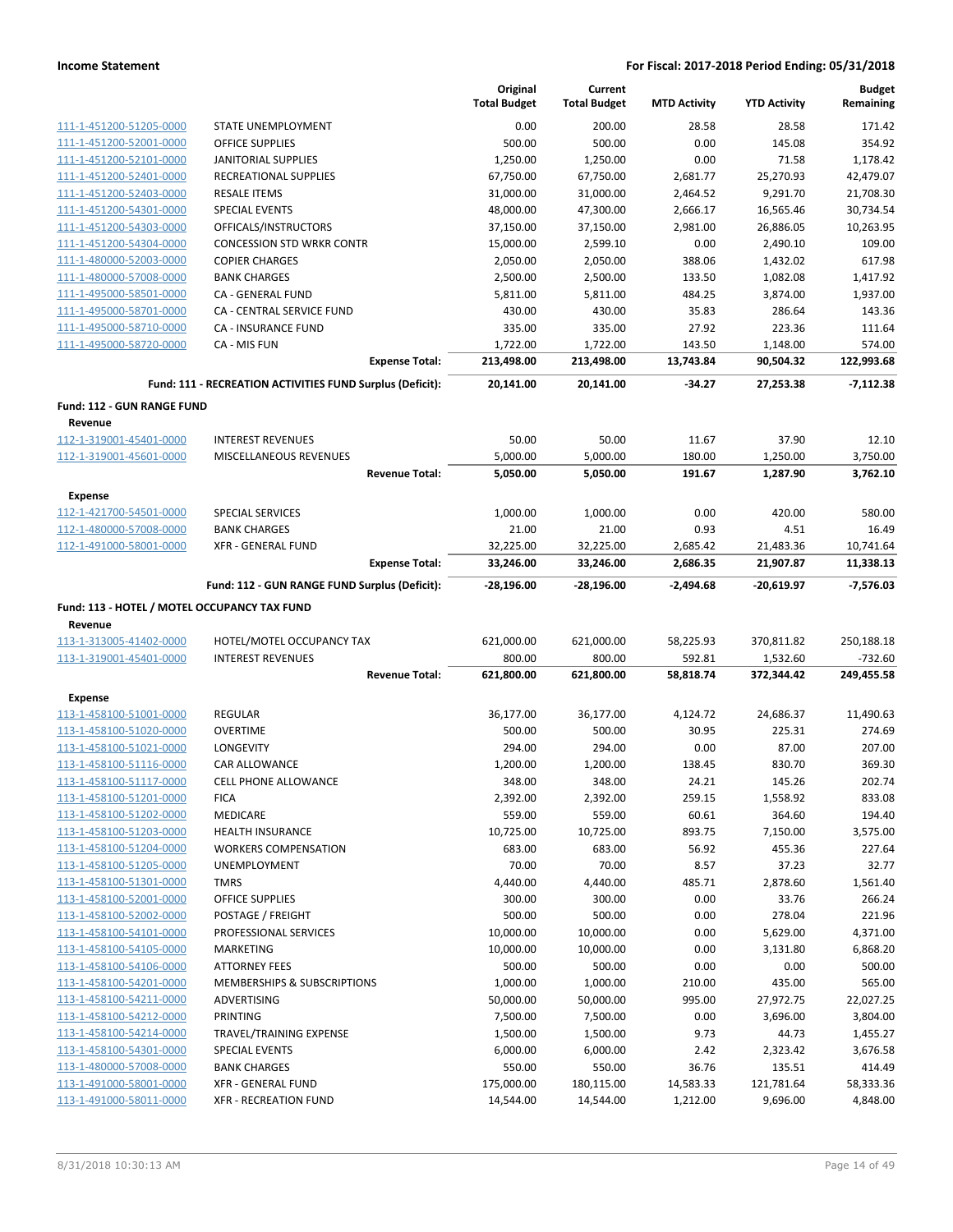|                                                     |                                                                 | Original<br><b>Total Budget</b> | Current<br><b>Total Budget</b> | <b>MTD Activity</b>   | <b>YTD Activity</b>    | <b>Budget</b><br>Remaining |
|-----------------------------------------------------|-----------------------------------------------------------------|---------------------------------|--------------------------------|-----------------------|------------------------|----------------------------|
|                                                     |                                                                 |                                 | 244,855.00                     |                       |                        |                            |
| 113-1-491000-58014-0000                             | XFR - VENUE MGMT FUND                                           | 244,855.00                      |                                | 20,404.58             | 163,236.64             | 81,618.36                  |
| 113-1-491000-58035-0000<br>113-1-491000-58040-0000  | XFR - DEBT SERVICE FUND<br>XFR - GENERAL CIP FUND               | 35,000.00<br>128,320.00         | 35,000.00<br>128,320.00        | 2,916.67              | 23,333.36              | 11,666.64                  |
| 113-1-491000-58101-0000                             | <b>TRANSFER TO UTILITY FUND</b>                                 |                                 |                                | 10,693.33             | 85,546.64<br>30,000.00 | 42,773.36                  |
|                                                     | <b>Expense Total:</b>                                           | 45,000.00<br>787,957.00         | 45,000.00<br>793,072.00        | 3,750.00<br>60,896.86 | 515,693.64             | 15,000.00<br>277,378.36    |
|                                                     | Fund: 113 - HOTEL / MOTEL OCCUPANCY TAX FUND Surplus (Deficit): | $-166, 157.00$                  | -171,272.00                    | $-2,078.12$           | $-143,349.22$          | -27,922.78                 |
|                                                     |                                                                 |                                 |                                |                       |                        |                            |
| <b>Fund: 114 - VENUE MANAGEMENT FUND</b><br>Revenue |                                                                 |                                 |                                |                       |                        |                            |
| 114-1-319010-45306-0000                             | <b>CONCESSIONS</b>                                              | 2,000.00                        | 2,000.00                       | 0.00                  | 363.33                 | 1,636.67                   |
| 114-1-319030-45506-0000                             | <b>AUDITORIUM RENTALS</b>                                       | 24,300.00                       | 24,300.00                      | 4,862.50              | 18,212.50              | 6,087.50                   |
| 114-1-319031-45505-0000                             | <b>CIVIC CENTER RENTALS</b>                                     | 40,000.00                       | 40,000.00                      | 1,837.00              | 24,671.00              | 15,329.00                  |
| 114-1-319031-45520-0000                             | <b>LOCATION FEES</b>                                            | 0.00                            | 0.00                           | 250.00                | 400.00                 | $-400.00$                  |
| 114-1-319032-44509-0000                             | SPECIAL EVENTS/SPONSORS                                         | 65,000.00                       | 65,000.00                      | 0.00                  | 700.00                 | 64,300.00                  |
| 114-1-319033-45307-0000                             | <b>TICKET SALES</b>                                             | 100,000.00                      | 100,000.00                     | 0.00                  | 79,131.25              | 20,868.75                  |
| 114-1-323001-46008-0000                             | <b>XFR - TOURISM FUND</b>                                       | 244,855.00                      | 244,855.00                     | 20,404.58             | 163,236.64             | 81,618.36                  |
|                                                     | <b>Revenue Total:</b>                                           | 476,155.00                      | 476,155.00                     | 27,354.08             | 286,714.72             | 189,440.28                 |
| <b>Expense</b>                                      |                                                                 |                                 |                                |                       |                        |                            |
| 114-1-457100-51001-0000                             | <b>REGULAR SALARIES</b>                                         | 23,639.00                       | 23,639.00                      | 2,762.97              | 16,541.06              | 7,097.94                   |
| 114-1-457100-51020-0000                             | <b>OVERTIME</b>                                                 | 8,000.00                        | 8,000.00                       | 0.00                  | 307.86                 | 7,692.14                   |
| 114-1-457100-51021-0000                             | LONGEVITY                                                       | 174.00                          | 174.00                         | 0.00                  | 87.00                  | 87.00                      |
| 114-1-457100-51116-0000                             | <b>CAR ALLOWANCE</b>                                            | 1,200.00                        | 1,200.00                       | 138.48                | 830.88                 | 369.12                     |
| 114-1-457100-51117-0000                             | <b>CELL PHONE ALLOWANCE</b>                                     | 348.00                          | 348.00                         | 24.24                 | 145.44                 | 202.56                     |
| 114-1-457100-51201-0000                             | <b>FICA</b>                                                     | 1,567.00                        | 1,567.00                       | 183.95                | 1,130.62               | 436.38                     |
| 114-1-457100-51202-0000                             | MEDICARE                                                        | 366.00                          | 366.00                         | 43.01                 | 264.38                 | 101.62                     |
| 114-1-457100-51203-0000                             | <b>HEALTH INSURANCE</b>                                         | 5,363.00                        | 5,363.00                       | 446.92                | 3,575.36               | 1,787.64                   |
| 114-1-457100-51204-0000                             | <b>WORKERS COMPENSATION</b>                                     | 647.00                          | 647.00                         | 53.92                 | 431.36                 | 215.64                     |
| 114-1-457100-51205-0000                             | STATE UNEMPLOYMENT                                              | 35.00                           | 35.00                          | 0.00                  | 5.19                   | 29.81                      |
| 114-1-457100-51301-0000                             | <b>TMRS</b>                                                     | 2,909.00                        | 2,909.00                       | 356.04                | 2,144.71               | 764.29                     |
| 114-1-457100-52001-0000                             | OFFICE SUPPLIES                                                 | 500.00                          | 500.00                         | 0.00                  | 0.00                   | 500.00                     |
| 114-1-457100-52002-0000                             | POSTAGE / FREIGHT                                               | 200.00                          | 200.00                         | 0.00                  | 337.22                 | $-137.22$                  |
| 114-1-457100-52201-0000                             | MINOR TOOLS & EQUIPMENT                                         | 2,500.00                        | 2,500.00                       | 0.00                  | 384.96                 | 2,115.04                   |
| 114-1-457100-52403-0000                             | <b>RESALE ITEMS</b>                                             | 1,500.00                        | 1,500.00                       | 0.00                  | 0.00                   | 1,500.00                   |
| 114-1-457100-53702-0000                             | AUDTIORIUM MAINTENANCE                                          | 8,000.00                        | 8,000.00                       | 0.00                  | 566.54                 | 7,433.46                   |
| 114-1-457100-53704-0000                             | <b>CIVIC CENTER</b>                                             | 5,000.00                        | 5,000.00                       | 234.95                | 1,120.29               | 3,879.71                   |
| 114-1-457100-54001-0000                             | <b>TELEPHONE CHARGES</b>                                        | 100.00                          | 100.00                         | 0.00                  | 0.00                   | 100.00                     |
| 114-1-457100-54005-0000                             | <b>CIVIC CENTER UTILITY CHARGES</b>                             | 24,413.00                       | 24,413.00                      | 2,180.88              | 18,014.27              | 6,398.73                   |
| 114-1-457100-54105-0000                             | MARKETING                                                       | 3,000.00                        | 3,000.00                       | 0.00                  | 1,131.12               | 1,868.88                   |
| 114-1-457100-54106-0000                             | <b>ATTORNEY FEES</b>                                            | 500.00                          | 500.00                         | 0.00                  | 0.00                   | 500.00                     |
| 114-1-457100-54201-0000                             | MEMBERSHIPS & SUBSCRIPTIONS                                     | 2,000.00                        | 2,000.00                       | 0.00                  | 1,182.00               | 818.00                     |
| 114-1-457100-54205-0000                             | <b>BUSINESS MEALS</b>                                           | 250.00                          | 250.00                         | 0.00                  | 0.00                   | 250.00                     |
| 114-1-457100-54211-0000                             | ADVERTISING                                                     | 12,000.00                       | 12,000.00                      | 2,758.00              | 11,756.61              | 243.39                     |
| 114-1-457100-54214-0000                             | TRAVEL & TRAINING                                               | 1,000.00                        | 1,000.00                       | 0.00                  | 0.00                   | 1,000.00                   |
| 114-1-457100-54301-0000                             | <b>SPECIAL EVENTS</b>                                           | 102,500.00                      | 102,500.00                     | 379.68                | 64,240.91              | 38,259.09                  |
| 114-1-480000-52003-0000                             | <b>COPIER CHARGES</b>                                           | 3,600.00                        | 3,600.00                       | 388.06                | 1,432.03               | 2,167.97                   |
| 114-1-480000-57008-0000                             | <b>BANK CHARGES</b>                                             | 2,500.00                        | 2,500.00                       | 188.37                | 1,261.37               | 1,238.63                   |
| 114-1-495000-58501-0000                             | CA - GENERAL FUND                                               | 14,129.00                       | 14,129.00                      | 1,177.42              | 9,419.36               | 4,709.64                   |
| 114-1-495000-58701-0000                             | CA - CENTRAL SERVICE FUND                                       | 16,076.00                       | 16,076.00                      | 1,339.67              | 10,717.36              | 5,358.64                   |
| 114-1-495000-58710-0000                             | CA - INSURANCE FUND                                             | 593.00                          | 593.00                         | 49.42                 | 395.36                 | 197.64                     |
| 114-1-495000-58720-0000                             | CA - MIS FUN                                                    | 2,543.00                        | 2,543.00                       | 211.92                | 1,695.36               | 847.64                     |
|                                                     | <b>Expense Total:</b>                                           | 247,152.00                      | 247,152.00                     | 12,917.90             | 149,118.62             | 98,033.38                  |
|                                                     | Fund: 114 - VENUE MANAGEMENT FUND Surplus (Deficit):            | 229,003.00                      | 229,003.00                     | 14,436.18             | 137,596.10             | 91,406.90                  |
| Fund: 116 - ROADWAY IMPACT FEE 1                    |                                                                 |                                 |                                |                       |                        |                            |
| Revenue                                             |                                                                 |                                 |                                |                       |                        |                            |
| 116-1-319001-45401-0000                             | <b>INTEREST REVENUES</b>                                        | 0.00                            | 0.00                           | 17.36                 | 42.38                  | $-42.38$                   |
|                                                     | <b>Revenue Total:</b>                                           | 0.00                            | 0.00                           | 17.36                 | 42.38                  | $-42.38$                   |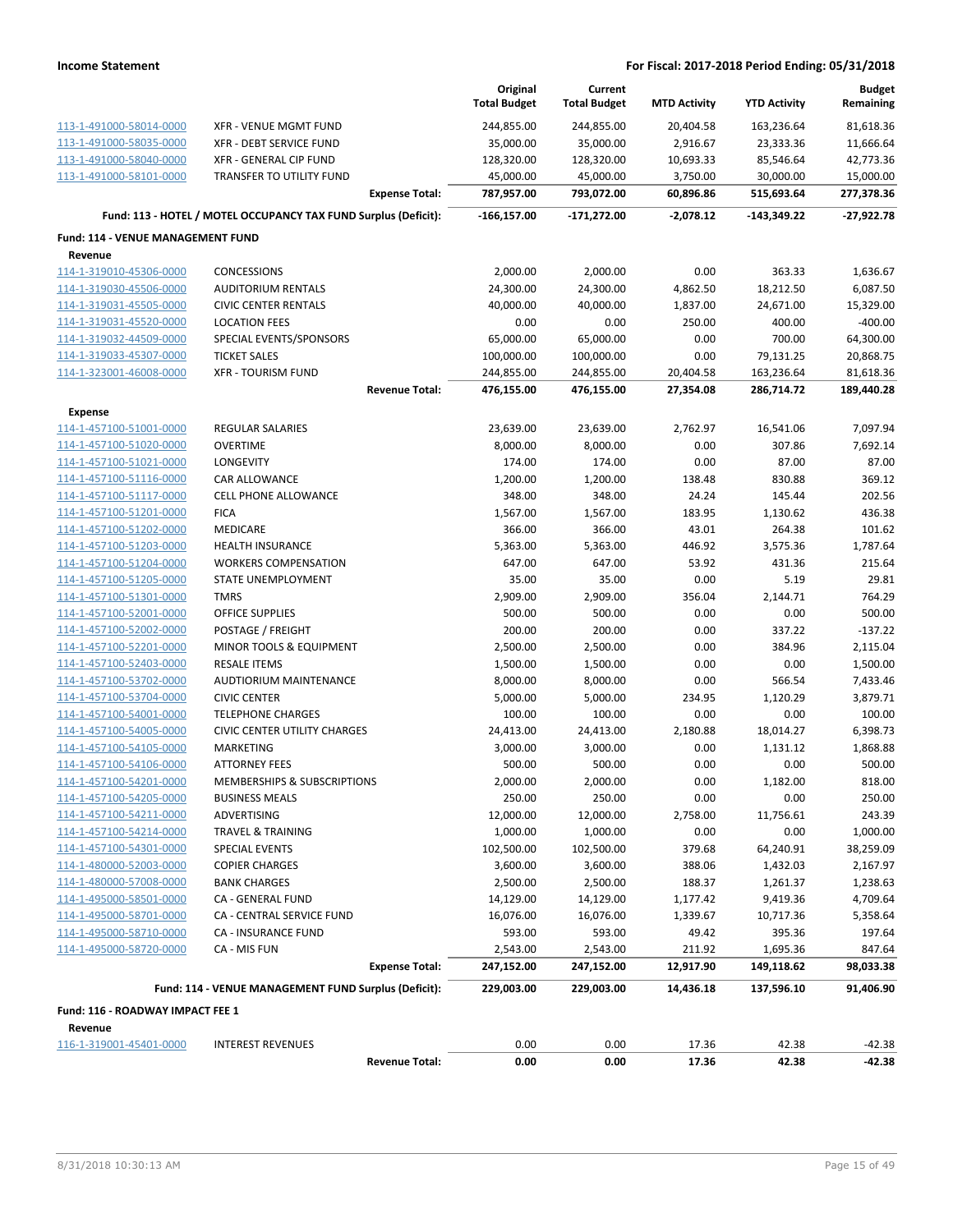|                                                           |                                                                    | Original                  | Current                   |                        |                           | <b>Budget</b>           |
|-----------------------------------------------------------|--------------------------------------------------------------------|---------------------------|---------------------------|------------------------|---------------------------|-------------------------|
|                                                           |                                                                    | <b>Total Budget</b>       | <b>Total Budget</b>       | <b>MTD Activity</b>    | <b>YTD Activity</b>       | Remaining               |
| <b>Expense</b><br>116-1-480000-57008-0000                 | <b>BANK CHARGES</b>                                                | 0.00                      | 0.00                      | 1.00                   | 3.40                      | $-3.40$                 |
|                                                           | <b>Expense Total:</b>                                              | 0.00                      | 0.00                      | 1.00                   | 3.40                      | $-3.40$                 |
|                                                           | Fund: 116 - ROADWAY IMPACT FEE 1 Surplus (Deficit):                | 0.00                      | 0.00                      | 16.36                  | 38.98                     | $-38.98$                |
|                                                           |                                                                    |                           |                           |                        |                           |                         |
| Fund: 117 - ROADWAY IMPACT FEE 2<br>Revenue               |                                                                    |                           |                           |                        |                           |                         |
| 117-1-319001-45401-0000                                   | <b>INTEREST REVENUES</b>                                           | 0.00                      | 0.00                      | 0.09                   | 0.22                      | $-0.22$                 |
|                                                           | <b>Revenue Total:</b>                                              | 0.00                      | 0.00                      | 0.09                   | 0.22                      | $-0.22$                 |
|                                                           | Fund: 117 - ROADWAY IMPACT FEE 2 Total:                            | 0.00                      | 0.00                      | 0.09                   | 0.22                      | $-0.22$                 |
| Fund: 118 - ROADWAY IMPACT FEE 3                          |                                                                    |                           |                           |                        |                           |                         |
| Revenue                                                   |                                                                    |                           |                           |                        |                           |                         |
| 118-1-319001-45401-0000                                   | <b>INTEREST REVENUES</b>                                           | 0.00                      | 0.00                      | 0.15                   | 0.37                      | $-0.37$                 |
|                                                           | <b>Revenue Total:</b>                                              | 0.00                      | 0.00                      | 0.15                   | 0.37                      | $-0.37$                 |
|                                                           | Fund: 118 - ROADWAY IMPACT FEE 3 Total:                            | 0.00                      | 0.00                      | 0.15                   | 0.37                      | $-0.37$                 |
| <b>Fund: 119 - ROADWAY IMPACT FEE 4</b>                   |                                                                    |                           |                           |                        |                           |                         |
| Revenue                                                   |                                                                    |                           |                           |                        |                           |                         |
| 119-1-319001-45401-0000                                   | <b>INTEREST REVENUES</b>                                           | 0.00                      | 0.00                      | 0.01                   | 0.01                      | $-0.01$                 |
|                                                           | <b>Revenue Total:</b>                                              | 0.00                      | 0.00                      | 0.01                   | 0.01                      | $-0.01$                 |
|                                                           | Fund: 119 - ROADWAY IMPACT FEE 4 Total:                            | 0.00                      | 0.00                      | 0.01                   | 0.01                      | $-0.01$                 |
|                                                           | Fund: 123 - PTRAIN - POLICE REIMBURSEMENT GRANTS & CONT EDUCAT     |                           |                           |                        |                           |                         |
| Revenue                                                   |                                                                    |                           |                           |                        |                           |                         |
| 123-1-310001-43104-0000                                   | <b>GRANTS / LEOSE</b>                                              | 0.00                      | 0.00                      | 0.00                   | 4,462.94                  | $-4,462.94$             |
| 123-1-319001-45401-0000                                   | <b>INTEREST REVENUES</b>                                           | 0.00                      | 0.00                      | 14.58                  | 37.04                     | $-37.04$                |
|                                                           | <b>Revenue Total:</b>                                              | 0.00                      | 0.00                      | 14.58                  | 4,499.98                  | -4,499.98               |
| <b>Expense</b>                                            |                                                                    |                           |                           |                        |                           |                         |
| 123-1-421100-54214-0000                                   | <b>TRAVEL &amp; TRAINING</b>                                       | 0.00                      | 0.00                      | 406.80                 | 406.80                    | $-406.80$               |
| 123-1-421210-54214-0000                                   | TRAVEL & TRAINING                                                  | 0.00                      | 0.00                      | 415.00                 | 2,414.42                  | $-2,414.42$             |
| 123-1-421230-54214-0000                                   | <b>TRAVEL &amp; TRAINING</b>                                       | 0.00                      | 0.00                      | 0.00                   | 976.65                    | $-976.65$               |
| 123-1-480000-57008-0000                                   | <b>BANK CHARGES</b>                                                | 0.00                      | 0.00                      | 0.69                   | 2.56                      | $-2.56$                 |
|                                                           | <b>Expense Total:</b>                                              | 0.00                      | 0.00                      | 822.49                 | 3,800.43                  | $-3,800.43$             |
|                                                           | Fund: 123 - PTRAIN - POLICE REIMBURSEMENT GRANTS & CONT EDUCAT Sur | 0.00                      | 0.00                      | $-807.91$              | 699.55                    | $-699.55$               |
| <b>Fund: 125 - TRAINING &amp; HUMANITIES TEXAS GRANTS</b> |                                                                    |                           |                           |                        |                           |                         |
| <b>Expense</b>                                            |                                                                    |                           |                           |                        |                           |                         |
| 125-1-455100-52402-0000                                   | <b>BASIC PROGRAM EXPENSE</b>                                       | 0.00                      | 0.00                      | 0.00                   | 313.14                    | $-313.14$               |
|                                                           | <b>Expense Total:</b>                                              | 0.00                      | 0.00                      | 0.00                   | 313.14                    | $-313.14$               |
|                                                           | Fund: 125 - TRAINING & HUMANITIES TEXAS GRANTS Total:              | 0.00                      | 0.00                      | 0.00                   | 313.14                    | $-313.14$               |
| Fund: 140 - DEBT SERVICE FUND                             |                                                                    |                           |                           |                        |                           |                         |
| Revenue                                                   |                                                                    |                           |                           |                        |                           |                         |
| 140-1-311001-41101-0000                                   | <b>REAL PROPERTY TAXES</b>                                         | 4,408,785.00              | 4,408,785.00              | 42,244.20              | 4,386,924.06              | 21,860.94               |
| 140-1-311002-41102-0000                                   | <b>DELINQUENT TAXES</b>                                            | 39,000.00                 | 39,000.00                 | 4,066.58               | 33,508.45                 | 5,491.55                |
| 140-1-319001-45401-0000                                   | <b>INTEREST REVENUES</b>                                           | 2,100.00                  | 2,100.00                  | 1,101.01               | 2,226.75                  | $-126.75$               |
| 140-1-319001-45601-0000                                   | MISCELLANEOUS REVENUES                                             | 3,000.00                  | 3,000.00                  | 0.00                   | 0.00                      | 3,000.00                |
| 140-1-323001-46008-0000<br>140-1-323001-46100-0000        | <b>XFR - TOURISM FUND</b>                                          | 35,000.00                 | 35,000.00                 | 2,916.67               | 23,333.36                 | 11,666.64               |
|                                                           | <b>XFR - UTILITY FUND</b>                                          | 1,532,906.25              | 1,532,906.25              | 127,742.19             | 1,021,937.52              | 510,968.73              |
| 140-1-323001-46107-0000                                   | <b>XFR - AIRPORT FUND</b><br><b>Revenue Total:</b>                 | 52,000.00<br>6,072,791.25 | 52,000.00<br>6,072,791.25 | 4,333.33<br>182,403.98 | 34,666.64<br>5,502,596.78 | 17,333.36<br>570,194.47 |
|                                                           |                                                                    |                           |                           |                        |                           |                         |
| <b>Expense</b>                                            |                                                                    |                           |                           |                        |                           | 0.00                    |
| 140-1-471100-56105-0000                                   | 2010 CO - PRINCIPAL                                                | 205,000.00                | 205,000.00                | 0.00                   | 205,000.00                |                         |
| 140-1-471100-56106-0000                                   | 2013 CO PRINCIPAL                                                  | 240,000.00                | 240,000.00                | 0.00                   | 240,000.00                | 0.00                    |
| 140-1-471100-56306-0000                                   | 2010 GO REFUND PRINCIPAL                                           | 630,000.00                | 630,000.00                | 0.00                   | 630,000.00                | 0.00                    |
| 140-1-471100-56308-0000                                   | 2011 GO REFUND PRINCIPAL                                           | 1,070,000.00              | 1,070,000.00              | 0.00                   | 1,070,000.00              | 0.00                    |
| 140-1-471100-56310-0000                                   | 2014 GO REFUND PRINCIPAL                                           | 178,000.00                | 178,000.00                | 0.00                   | 178,000.00                | 0.00                    |
| 140-1-471100-56311-0000                                   | 2014 GENERAL OBLIGATIONS PRINCIPAL                                 | 295,000.00                | 295,000.00                | 0.00                   | 295,000.00                | 0.00                    |
| 140-1-471100-56312-0000                                   | 2015 GENERAL OBLIGATIONS PRINCIPAL                                 | 448,000.00                | 448,000.00                | 0.00                   | 448,000.00                | 0.00                    |
| 140-1-471100-56313-0000                                   | 2017 GO REFUND PRINCIPAL                                           | 1,605,000.00              | 1,605,000.00              | 0.00                   | 1,605,000.00              | 0.00                    |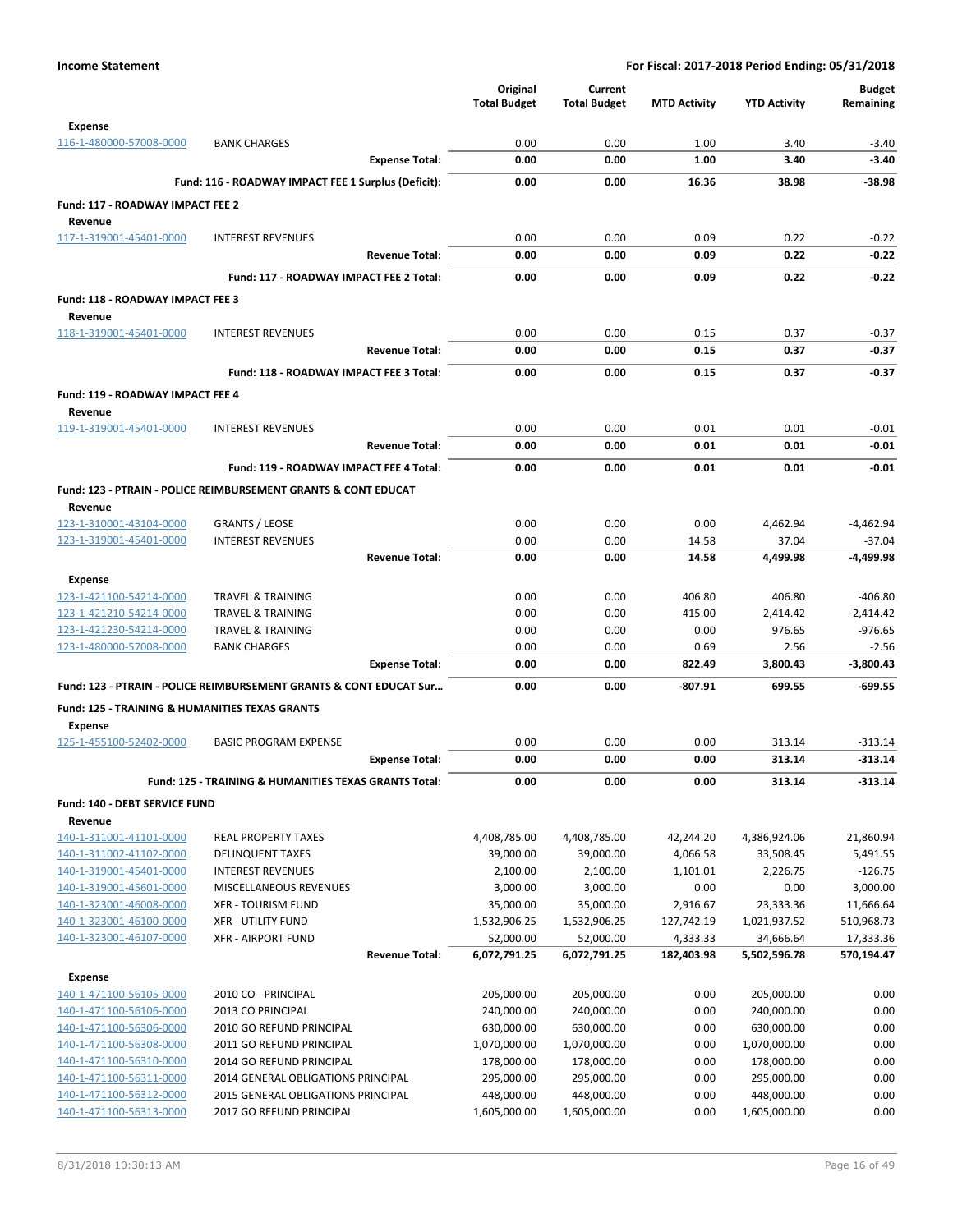|                                              |                                                                 | Original            | Current             |                     |                     | <b>Budget</b>   |
|----------------------------------------------|-----------------------------------------------------------------|---------------------|---------------------|---------------------|---------------------|-----------------|
|                                              |                                                                 | <b>Total Budget</b> | <b>Total Budget</b> | <b>MTD Activity</b> | <b>YTD Activity</b> | Remaining       |
| 140-1-471200-56205-0000                      | 2010 CO - INTEREST                                              | 186,462.50          | 186,462.50          | 0.00                | 94,768.75           | 91,693.75       |
| 140-1-471200-56206-0000                      | 2013 CO INTEREST                                                | 26,166.00           | 26,166.00           | 0.00                | 14,151.00           | 12,015.00       |
| 140-1-471200-56406-0000                      | 2010 GO REFUND INTEREST                                         | 324,347.50          | 324,347.50          | 0.00                | 146,572.16          | 177,775.34      |
| 140-1-471200-56408-0000                      |                                                                 |                     |                     | 0.00                |                     |                 |
|                                              | 2011 GO REFUND INTEREST                                         | 122,557.50          | 122,557.50          |                     | 0.00                | 122,557.50      |
| 140-1-471200-56409-0000                      | 2014 GENERAL OBLIGATIONS - INTEREST                             | 109,991.75          | 109,991.75          | 0.00                | 56,861.75           | 53,130.00       |
| 140-1-471200-56410-0000                      | 2015 GO - INTEREST                                              | 153,801.20          | 153,801.20          | 0.00                | 79,543.80           | 74,257.40       |
| 140-1-471200-56411-0000                      | 2014 GO REFUND INTEREST                                         | 28,740.00           | 28,740.00           | 0.00                | 11,190.67           | 17,549.33       |
| 140-1-471200-56413-0000                      | 2017 GO REFUND INTEREST                                         | 405,625.00          | 405,625.00          | 0.00                | 222,875.00          | 182,750.00      |
| 140-1-475100-56002-0000                      | <b>AGENT FEE</b>                                                | 1,500.00            | 1,500.00            | 0.00                | 1,000.00            | 500.00          |
| 140-1-475100-56005-0000                      | ARBITRAGE                                                       | 12,500.00           | 12,500.00           | 1,000.00            | 6,100.00            | 6,400.00        |
| 140-1-480000-57008-0000                      | <b>BANK CHARGES</b>                                             | 1,900.00            | 1,900.00            | 43.47               | 292.95              | 1,607.05        |
|                                              | <b>Expense Total:</b>                                           | 6,044,591.45        | 6,044,591.45        | 1,043.47            | 5,304,356.08        | 740,235.37      |
|                                              | Fund: 140 - DEBT SERVICE FUND Surplus (Deficit):                | 28,199.80           | 28,199.80           | 181,360.51          | 198,240.70          | -170,040.90     |
|                                              |                                                                 |                     |                     |                     |                     |                 |
| Fund: 160 - GENERAL CAPITAL IMPROVEMENT FUND |                                                                 |                     |                     |                     |                     |                 |
| Revenue                                      |                                                                 |                     |                     |                     |                     |                 |
| 160-1-310002-45608-0000                      | PROJ REIMBURSEMENTS                                             | 0.00                | 0.00                | 0.00                | 500.00              | $-500.00$       |
| 160-1-310002-45611-0000                      | <b>DONATIONS FOR PROJECTS</b>                                   | 0.00                | 0.00                | 0.00                | 4,928.00            | $-4,928.00$     |
| 160-1-314004-41808-0000                      | FRANCHISE FEES/CABLE-SICFA                                      | 25,000.00           | 25,000.00           | 7,104.62            | 13,756.24           | 11,243.76       |
| 160-1-319001-45401-0000                      | <b>INTEREST REVENUES</b>                                        | 15,000.00           | 15,000.00           | 3,090.00            | 11,804.65           | 3,195.35        |
| 160-1-323001-46001-0000                      | <b>XFR - GENERAL FUND</b>                                       | 2,977,923.00        | 2,977,923.00        | 248,160.25          | 1,985,282.00        | 992,641.00      |
| 160-1-323001-46008-0000                      | <b>XFR - TOURISM FUND</b>                                       | 128,320.00          | 128,320.00          | 10,693.33           | 85,546.64           | 42,773.36       |
|                                              | <b>Revenue Total:</b>                                           | 3,146,243.00        | 3,146,243.00        | 269,048.20          | 2,101,817.53        | 1,044,425.47    |
|                                              |                                                                 |                     |                     |                     |                     |                 |
| <b>Expense</b>                               | <b>EQUIPMENT PURCHASES</b>                                      | 0.00                | 0.00                | 0.00                |                     |                 |
| 160-1-421210-55201-0000                      |                                                                 |                     |                     |                     | 1,331.00            | $-1,331.00$     |
| 160-1-421240-55003-0000                      | <b>BUILDING IMPROVEMENTS</b>                                    | 0.00                | 0.00                | 0.00                | 0.00                | 0.00            |
| 160-1-421240-55207-0000                      | RADIO COMMUNICATION EQUIP                                       | 600,000.00          | 600,000.00          | 0.00                | 0.00                | 600,000.00      |
| 160-1-422200-55201-0000                      | <b>EQUIPMENT PURCHASES</b>                                      | 48,248.00           | 48,248.00           | 0.00                | 0.00                | 48,248.00       |
| 160-1-431200-53304-0000                      | STREET IMPROV PROGRAM                                           | 1,800,000.00        | 1,725,000.00        | 0.00                | 54.00               | 1,724,946.00    |
| 160-1-431200-55002-0000                      | <b>IMPROVEMENTS</b>                                             | 200,000.00          | 200,000.00          | 0.00                | 0.00                | 200,000.00      |
| 160-1-431600-55102-0000                      | <b>STREETS</b>                                                  | 9,750.00            | 9,750.00            | 0.00                | 0.00                | 9,750.00        |
| 160-1-451100-55012-0000                      | <b>CONSTRUCTION</b>                                             | 0.00                | 0.00                | 6,655.00            | 8,655.00            | $-8,655.00$     |
| 160-1-455100-55003-0000                      | <b>BUILDING IMPROVEMENTS</b>                                    | 0.00                | 0.00                | 0.00                | 0.00                | 0.00            |
| 160-1-456100-55204-0000                      | <b>OLD TOWN GREENVILLE</b>                                      | 0.00                | 0.00                | 0.00                | 3,196.06            | $-3,196.06$     |
| 160-1-457100-54301-0000                      | <b>SPECIAL EVENTS</b>                                           | 0.00                | 0.00                | 0.00                | 23.75               | $-23.75$        |
| 160-1-457100-55203-0000                      | <b>FURNITURE/OFFICE EQUIP</b>                                   | 0.00                | 0.00                | 0.00                | 5,000.00            | $-5,000.00$     |
| 160-1-480000-55002-0000                      | <b>IMPROVEMENTS</b>                                             | 435,000.00          | 435,000.00          | 0.00                | 1,628.31            | 433,371.69      |
| 160-1-480000-55006-0000                      | <b>AQUISITION</b>                                               | 0.00                | 0.00                | 0.00                | 1,432.00            | $-1,432.00$     |
| 160-1-480000-55007-0000                      | ENG/ARCHITECTS/MGMT                                             | 0.00                | 0.00                | 7,818.75            | 66,670.00           | $-66,670.00$    |
| 160-1-480000-55012-0000                      | <b>CONSTRUCTION</b>                                             | 0.00                | 1,585,000.00        | 0.00                | 1,502.65            | 1,583,497.35    |
| 160-1-480000-55201-0000                      | <b>EQUIPMENT PURCHASES</b>                                      | 113,245.00          | 113,245.00          | 1,024.00            | 91,733.50           | 21,511.50       |
| 160-1-480000-55203-0000                      | <b>FURNITURE/OFFICE EQUIP</b>                                   | 0.00                | 0.00                | 0.00                | 6,711.66            | $-6,711.66$     |
| 160-1-480000-57008-0000                      | <b>BANK CHARGES</b>                                             | 0.00                | 0.00                | 105.26              | 297.47              | $-297.47$       |
|                                              | <b>Expense Total:</b>                                           | 3,206,243.00        | 4,716,243.00        | 15,603.01           | 188,235.40          | 4,528,007.60    |
|                                              |                                                                 |                     |                     |                     |                     |                 |
|                                              | Fund: 160 - GENERAL CAPITAL IMPROVEMENT FUND Surplus (Deficit): | $-60,000.00$        | -1,570,000.00       | 253,445.19          | 1,913,582.13        | $-3,483,582.13$ |
| <b>Fund: 161 - STREET CONSTRUCTION FUND</b>  |                                                                 |                     |                     |                     |                     |                 |
| Revenue                                      |                                                                 |                     |                     |                     |                     |                 |
| 161-1-319001-45401-0000                      | <b>INTEREST REVENUES</b>                                        | 500.00              | 500.00              | 1,118.36            | 2,729.93            | $-2,229.93$     |
|                                              | <b>Revenue Total:</b>                                           | 500.00              | 500.00              | 1,118.36            | 2,729.93            | $-2,229.93$     |
|                                              |                                                                 |                     |                     |                     |                     |                 |
| <b>Expense</b>                               |                                                                 |                     |                     |                     |                     |                 |
| 161-1-480000-57008-0000                      | <b>BANK CHARGES</b>                                             | 0.00                | 0.00                | 64.66               | 218.89              | $-218.89$       |
|                                              | <b>Expense Total:</b>                                           | 0.00                | 0.00                | 64.66               | 218.89              | $-218.89$       |
|                                              | Fund: 161 - STREET CONSTRUCTION FUND Surplus (Deficit):         | 500.00              | 500.00              | 1,053.70            | 2,511.04            | $-2,011.04$     |
|                                              |                                                                 |                     |                     |                     |                     |                 |
| Fund: 164 - 2013 CO CAPITAL FUND             |                                                                 |                     |                     |                     |                     |                 |
| Revenue                                      |                                                                 |                     |                     |                     |                     |                 |
| 164-1-319001-45401-0000                      | <b>INTEREST REVENUES</b>                                        | 200.00              | 200.00              | 44.82               | 120.38              | 79.62           |
|                                              | <b>Revenue Total:</b>                                           | 200.00              | 200.00              | 44.82               | 120.38              | 79.62           |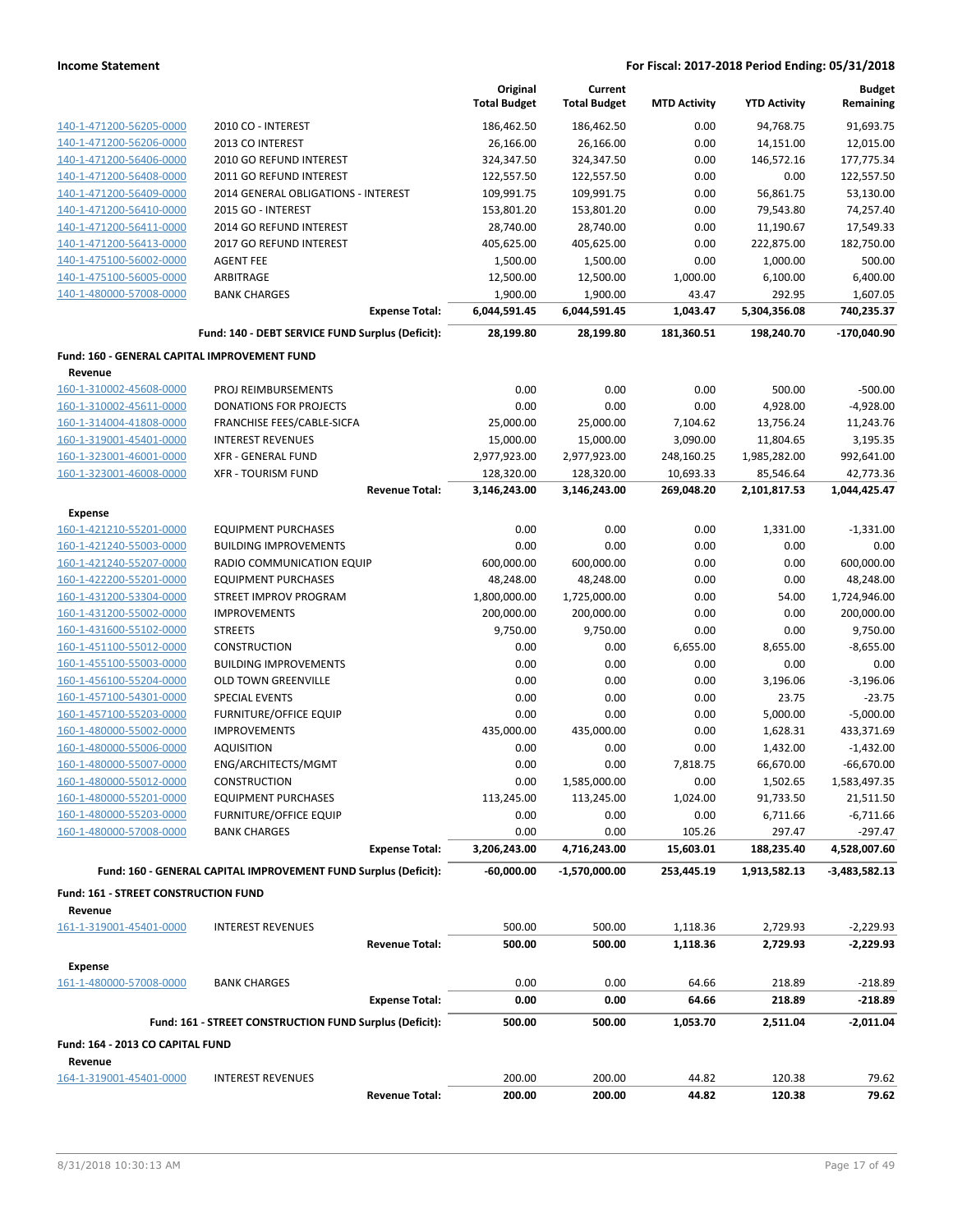|                                                    |                                                            | Original<br><b>Total Budget</b> | Current<br><b>Total Budget</b> | <b>MTD Activity</b>   | <b>YTD Activity</b>    | <b>Budget</b><br>Remaining |
|----------------------------------------------------|------------------------------------------------------------|---------------------------------|--------------------------------|-----------------------|------------------------|----------------------------|
|                                                    |                                                            |                                 |                                |                       |                        |                            |
| Expense<br>164-1-480000-57008-0000                 | <b>BANK CHARGES</b>                                        | 0.00                            | 0.00                           | 2.42                  | 8.19                   | $-8.19$                    |
|                                                    | <b>Expense Total:</b>                                      | 0.00                            | 0.00                           | 2.42                  | 8.19                   | $-8.19$                    |
|                                                    | Fund: 164 - 2013 CO CAPITAL FUND Surplus (Deficit):        | 200.00                          | 200.00                         | 42.40                 | 112.19                 | 87.81                      |
| Fund: 165 - 2014 GO FUND                           |                                                            |                                 |                                |                       |                        |                            |
| Revenue                                            |                                                            |                                 |                                |                       |                        |                            |
| 165-1-319001-45401-0000                            | <b>INTEREST REVENUES</b>                                   | 50,000.00                       | 50,000.00                      | 1,146.40              | 7,128.50               | 42,871.50                  |
|                                                    | <b>Revenue Total:</b>                                      | 50,000.00                       | 50,000.00                      | 1,146.40              | 7,128.50               | 42,871.50                  |
|                                                    | Fund: 165 - 2014 GO FUND Total:                            | 50,000.00                       | 50,000.00                      | 1,146.40              | 7,128.50               | 42.871.50                  |
| Fund: 171 - MAIN STREET SPECIAL REVENUE            |                                                            |                                 |                                |                       |                        |                            |
| Revenue                                            |                                                            |                                 |                                |                       |                        |                            |
| 171-1-310001-43104-0000                            | <b>GRANT REVENUE - OTHER</b>                               | 0.00                            | 0.00                           | 0.00                  | 25,000.00              | $-25,000.00$               |
|                                                    | <b>Revenue Total:</b>                                      | 0.00                            | 0.00                           | 0.00                  | 25,000.00              | -25,000.00                 |
| Expense                                            |                                                            |                                 |                                |                       |                        |                            |
| 171-1-456100-54111-0000                            | <b>GRANT MANAGEMENT</b>                                    | 0.00                            | 23,000.00                      | 1,100.00              | 2,200.00               | 20,800.00                  |
| 171-1-456100-54501-0000                            | <b>SPECIAL SERVICES</b>                                    | 0.00                            | 0.00                           | 7,750.00              | 16,183.00              | $-16,183.00$               |
| 171-1-456100-55012-0000                            | <b>CONSTRUCTION</b><br><b>Expense Total:</b>               | 0.00<br>0.00                    | 52,000.00<br>75,000.00         | 0.00<br>8,850.00      | 0.00<br>18,383.00      | 52,000.00<br>56,617.00     |
|                                                    |                                                            |                                 |                                |                       |                        |                            |
|                                                    | Fund: 171 - MAIN STREET SPECIAL REVENUE Surplus (Deficit): | 0.00                            | -75,000.00                     | $-8,850.00$           | 6.617.00               | $-81,617.00$               |
| <b>Fund: 172 - MINOR GRANTS FUND</b>               |                                                            |                                 |                                |                       |                        |                            |
| Revenue                                            |                                                            |                                 |                                |                       |                        |                            |
| 172-1-310001-43108-0000<br>172-1-310002-45611-0000 | <b>GRANTS / LIBRARY GRANT</b><br><b>DONATIONS</b>          | 0.00<br>15,000.00               | 0.00<br>15,000.00              | 1,124.00<br>10,000.00 | 10,116.00<br>10,000.00 | $-10,116.00$<br>5,000.00   |
|                                                    | <b>Revenue Total:</b>                                      | 15,000.00                       | 15,000.00                      | 11,124.00             | 20,116.00              | $-5,116.00$                |
|                                                    |                                                            |                                 |                                |                       |                        |                            |
| Expense<br>172-1-455100-51011-0000                 | PART TIME TEMPORARY                                        | 0.00                            | 0.00                           | 2,111.68              | 2,111.68               | $-2,111.68$                |
| 172-1-455100-52402-0000                            | <b>BASIC PROGRAM EXPENSE</b>                               | 0.00                            | 0.00                           | 6,367.40              | 9,314.53               | $-9,314.53$                |
|                                                    | <b>Expense Total:</b>                                      | 0.00                            | 0.00                           | 8,479.08              | 11,426.21              | $-11,426.21$               |
|                                                    | Fund: 172 - MINOR GRANTS FUND Surplus (Deficit):           | 15,000.00                       | 15,000.00                      | 2,644.92              | 8,689.79               | 6,310.21                   |
| Fund: 175 - JUSTICE ASSISTANCE GRANT - JAG         |                                                            |                                 |                                |                       |                        |                            |
| Revenue                                            |                                                            |                                 |                                |                       |                        |                            |
| 175-1-310001-43102-0000                            | <b>GRANTS / GRANT REVENUE</b>                              | 0.00                            | 0.00                           | 0.00                  | 13,731.00              | $-13,731.00$               |
|                                                    | <b>Revenue Total:</b>                                      | 0.00                            | 0.00                           | 0.00                  | 13,731.00              | $-13,731.00$               |
|                                                    | Fund: 175 - JUSTICE ASSISTANCE GRANT - JAG Total:          | 0.00                            | 0.00                           | 0.00                  | 13,731.00              | $-13,731.00$               |
| Fund: 200 - WATER / WASTEWATER FUND                |                                                            |                                 |                                |                       |                        |                            |
| Revenue                                            |                                                            |                                 |                                |                       |                        |                            |
| 200-2-318003-42304-0000                            | <b>BACKFLOW INSPECTION FEES</b>                            | 0.00                            | 0.00                           | 0.00                  | 3,964.45               | $-3,964.45$                |
| 200-2-318003-44302-0000                            | WATER REVENUES / SERVICE CHARGES                           | 64,000.00                       | 64,000.00                      | 5,568.99              | 61,317.52              | 2,682.48                   |
| 200-2-318003-44304-0000                            | <b>NEW SERVICES - WATER</b>                                | 20,000.00                       | 20,000.00                      | 0.00                  | 0.00                   | 20,000.00                  |
| 200-2-318003-44305-0000                            | LATE CHARGES - WATER                                       | 49,000.00                       | 49,000.00                      | 3,058.68              | 30,363.62              | 18,636.38                  |
| 200-2-318003-44306-0000                            | WATER REVENUES / WATER REREAD                              | 0.00                            | 0.00                           | 5.00                  | 15.00                  | $-15.00$                   |
| 200-2-318003-44312-0000                            | <b>METER TAMPERING</b>                                     | 6,000.00                        | 6,000.00                       | 750.00                | 3,000.00               | 3,000.00                   |
| 200-2-318003-45103-0000<br>200-2-318004-42303-0000 | <b>GEUS RAW WATER CONSUMPTN</b>                            | 100,000.00                      | 100,000.00                     | 0.00                  | 89,559.97              | 10,440.03                  |
| 200-2-318004-44307-0000                            | <b>WASTE HAULER PERMITS</b><br>NEW SERVICES - SEWER        | 3,500.00<br>7,000.00            | 3,500.00<br>7,000.00           | 0.00<br>0.00          | 1,700.00<br>4,125.00   | 1,800.00<br>2,875.00       |
| 200-2-318004-44309-0000                            | SEWER REVENUES / SERVICE CHARGES                           | 55,000.00                       | 55,000.00                      | 5,046.50              | 34,712.88              | 20,287.12                  |
| 200-2-318004-44310-0000                            | LATE CHARGES - SEWER                                       | 45,000.00                       | 45,000.00                      | 3,295.89              | 28,650.48              | 16,349.52                  |
| 200-2-318004-44318-0000                            | LATE CHARGES - WASTEHAULERS                                | 0.00                            | 0.00                           | 119.25                | 2,520.76               | $-2,520.76$                |
| 200-2-318004-45106-0000                            | L-3 COMM COD DISCHARGE                                     | 126,360.00                      | 126,360.00                     | 10,530.00             | 84,240.00              | 42,120.00                  |
| 200-2-318004-45201-0000                            | SEWER REV/ SEWER HAULER FEES                               | 400,000.00                      | 400,000.00                     | 38,251.25             | 291,109.50             | 108,890.50                 |
| 200-2-319003-45101-0000                            | WATER REVENUES / METERED SALES                             | 6,701,679.00                    | 6,701,679.00                   | 476,172.05            | 4,207,339.90           | 2,494,339.10               |
| 200-2-319004-45104-0000                            | SEWER COLLECTION FEES                                      | 5,577,131.00                    | 5,577,131.00                   | 477,901.27            | 3,843,786.67           | 1,733,344.33               |
| 200-2-319004-45105-0000                            | SEWER REVENUES / EPA REVENUE                               | 0.00                            | 0.00                           | 0.88                  | 290.93                 | $-290.93$                  |
| 200-2-320003-45305-0000<br>200-2-320003-45401-0000 | <b>AUCTION PROCEEDS</b><br><b>INTEREST REVENUES</b>        | 5,000.00                        | 5,000.00                       | 0.00                  | 0.00                   | 5,000.00                   |
|                                                    |                                                            | 5,000.00                        | 5,000.00                       | 5,178.05              | 11,885.21              | $-6,885.21$                |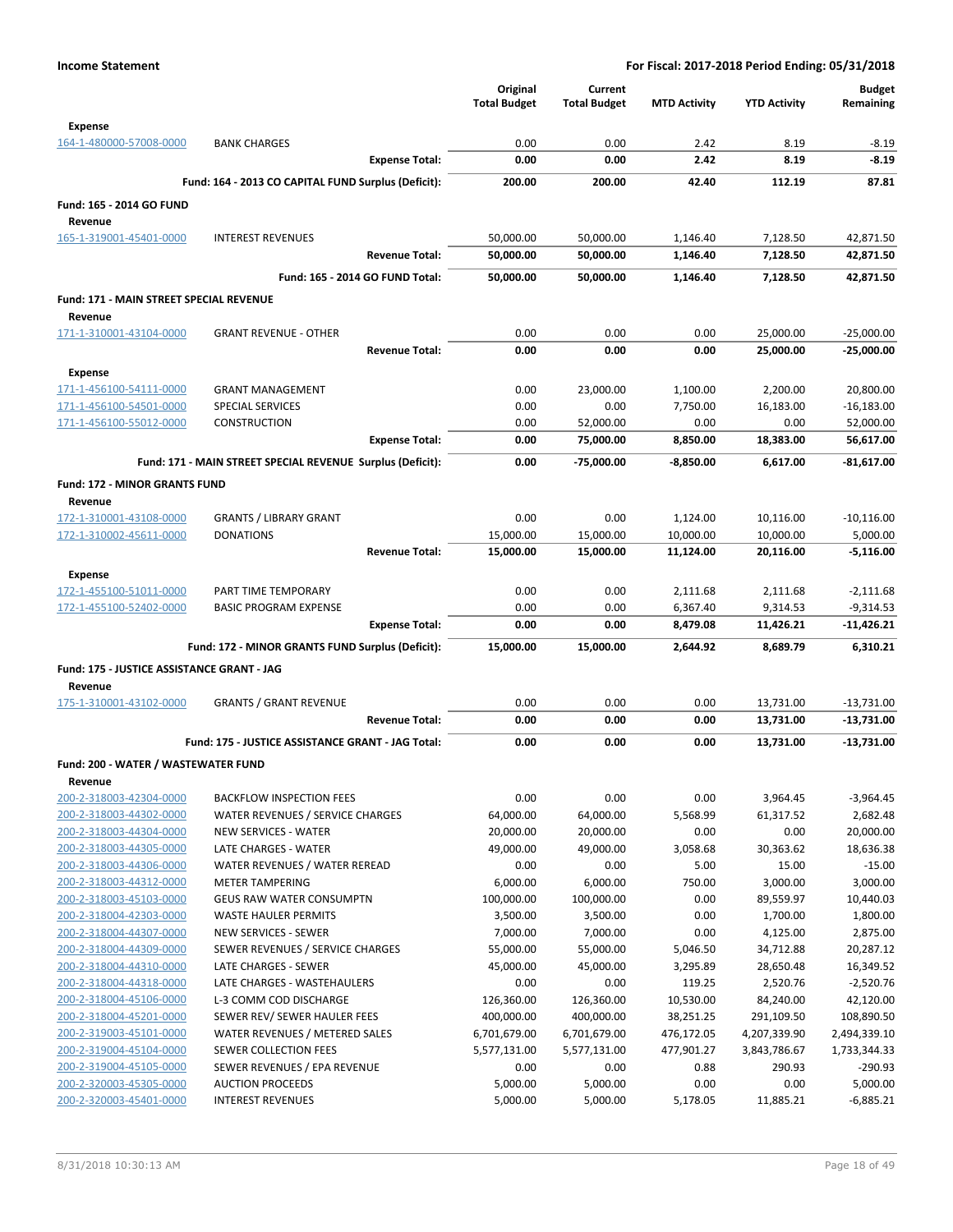|                         |                                         | Original<br><b>Total Budget</b> | Current<br><b>Total Budget</b> | <b>MTD Activity</b> | <b>YTD Activity</b> | <b>Budget</b><br>Remaining |
|-------------------------|-----------------------------------------|---------------------------------|--------------------------------|---------------------|---------------------|----------------------------|
| 200-2-320003-45601-0000 | MISCELLANEOUS REVENUES                  | 3,500.00                        | 3,500.00                       | 0.00                | 231.84              | 3,268.16                   |
| 200-2-323001-58013-0000 | <b>XFR - TOURISM FUND</b>               | 45,000.00                       | 45,000.00                      | 3,750.00            | 30,000.00           | 15,000.00                  |
|                         | <b>Revenue Total:</b>                   | 13,213,170.00                   | 13,213,170.00                  | 1,029,627.81        | 8,728,813.73        | 4,484,356.27               |
| <b>Expense</b>          |                                         |                                 |                                |                     |                     |                            |
| 200-2-436100-51001-0000 | <b>REGULAR SALARIES</b>                 | 70,780.00                       | 70,780.00                      | 8,184.96            | 48,649.48           | 22,130.52                  |
| 200-2-436100-51020-0000 | <b>OVERTIME</b>                         | 282.00                          | 282.00                         | 0.00                | 0.00                | 282.00                     |
| 200-2-436100-51021-0000 | LONGEVITY                               | 840.00                          | 840.00                         | 0.00                | 840.00              | 0.00                       |
| 200-2-436100-51101-0000 | <b>CERTIFICATION PAY</b>                | 600.00                          | 600.00                         | 0.00                | 0.00                | 600.00                     |
| 200-2-436100-51117-0000 | <b>CELL PHONE ALLOWANCE</b>             | 432.00                          | 432.00                         | 49.83               | 298.98              | 133.02                     |
| 200-2-436100-51201-0000 | <b>FICA</b>                             | 4,522.00                        | 4,522.00                       | 505.30              | 3,050.63            | 1,471.37                   |
| 200-2-436100-51202-0000 | MEDICARE                                | 1,058.00                        | 1,058.00                       | 118.18              | 713.49              | 344.51                     |
| 200-2-436100-51203-0000 | <b>HEALTH INSURANCE</b>                 | 21,450.00                       | 21,450.00                      | 1,787.50            | 14,300.00           | 7,150.00                   |
| 200-2-436100-51204-0000 | <b>WORKERS COMPENSATION</b>             | 343.00                          | 343.00                         | 28.58               | 228.64              | 114.36                     |
| 200-2-436100-51205-0000 | STATE UNEMPLOYMENT                      | 141.00                          | 141.00                         | 0.00                | 49.70               | 91.30                      |
| 200-2-436100-51301-0000 | <b>TMRS</b>                             | 8,395.00                        | 8,395.00                       | 956.88              | 5,699.18            | 2,695.82                   |
| 200-2-436100-52001-0000 | <b>OFFICE SUPPLIES</b>                  | 500.00                          | 500.00                         | 154.68              | 154.68              | 345.32                     |
| 200-2-436100-52002-0000 | POSTAGE / FREIGHT                       | 7,500.00                        | 7,500.00                       | 0.00                | 4,532.43            | 2,967.57                   |
| 200-2-436100-52305-0000 | PUBLIC EDUCATION                        | 3,400.00                        | 3,400.00                       | 2,744.28            | 2,744.28            | 655.72                     |
| 200-2-436100-53402-0000 | <b>BUILDING MAINTENANCE</b>             | 500.00                          | 500.00                         | 500.66              | 1,609.24            | $-1,109.24$                |
| 200-2-436100-54001-0000 | <b>TELEPHONE CHARGES</b>                | 4,000.08                        | 4,000.08                       | 71.29               | 582.90              | 3,417.18                   |
| 200-2-436100-54002-0000 | UTILITY CHARGES                         | 26,821.00                       | 26,821.00                      | 1,926.55            | 20,256.12           | 6,564.88                   |
| 200-2-436100-54101-0000 | PROFESSIONAL SERVICES                   | 2,000.00                        | 2,000.00                       | 0.00                | 1,750.00            | 250.00                     |
| 200-2-436100-54106-0000 | <b>ATTORNEY FEES</b>                    | 3,400.00                        | 3,400.00                       | 0.00                | 0.00                | 3,400.00                   |
| 200-2-436100-54201-0000 | MEMBERSHIPS & SUBSCRIPTIONS             | 350.00                          | 350.00                         | 0.00                | 0.00                | 350.00                     |
| 200-2-436100-54214-0000 | <b>TRAVEL &amp; TRAINING</b>            | 500.00                          | 500.00                         | 0.00                | 0.00                | 500.00                     |
| 200-2-436200-51001-0000 | <b>REGULAR SALARIES</b>                 | 310,359.00                      | 310,359.00                     | 35,768.39           | 208,363.76          | 101,995.24                 |
| 200-2-436200-51020-0000 | <b>OVERTIME</b>                         | 13,962.00                       | 13,962.00                      | 3,327.68            | 15,987.74           | $-2,025.74$                |
| 200-2-436200-51021-0000 | LONGEVITY                               | 3,174.00                        | 3,174.00                       | 0.00                | 2,934.00            | 240.00                     |
| 200-2-436200-51101-0000 | <b>CERTIFICATION PAY</b>                | 3,000.00                        | 3,000.00                       | 346.17              | 2,077.02            | 922.98                     |
|                         | <b>CELL PHONE ALLOWANCE</b>             | 432.00                          | 432.00                         | 49.83               | 298.98              | 133.02                     |
| 200-2-436200-51117-0000 |                                         |                                 |                                |                     |                     |                            |
| 200-2-436200-51201-0000 | <b>FICA</b>                             | 20,514.00                       | 20,514.00                      | 2,332.31            | 13,381.36           | 7,132.64                   |
| 200-2-436200-51202-0000 | MEDICARE                                | 4,798.00                        | 4,798.00                       | 545.45              | 3,129.51            | 1,668.49                   |
| 200-2-436200-51203-0000 | <b>HEALTH INSURANCE</b>                 | 85,800.00                       | 85,800.00                      | 7,150.00            | 57,200.00           | 28,600.00                  |
| 200-2-436200-51204-0000 | <b>WORKERS COMPENSATION</b>             | 11,447.00                       | 11,447.00                      | 953.92              | 7,631.36            | 3,815.64                   |
| 200-2-436200-51205-0000 | STATE UNEMPLOYMENT                      | 623.00                          | 623.00                         | 22.38               | 183.36              | 439.64                     |
| 200-2-436200-51301-0000 | <b>TMRS</b>                             | 37,190.00                       | 37,190.00                      | 4,444.52            | 26,061.45           | 11,128.55                  |
| 200-2-436200-51401-0000 | <b>CONTRA - SALARIES</b>                | 0.00                            | 0.00                           | 0.00                | $-802.72$           | 802.72                     |
| 200-2-436200-52001-0000 | <b>OFFICE SUPPLIES</b>                  | 500.00                          | 500.00                         | 0.00                | 426.40              | 73.60                      |
| 200-2-436200-52002-0000 | POSTAGE / FREIGHT                       | 2,302.00                        | 2,302.00                       | 0.00                | 39.43               | 2,262.57                   |
| 200-2-436200-52101-0000 | <b>JANITORIAL SUPPLIES</b>              | 1,999.00                        | 1,999.00                       | 0.00                | $-706.50$           | 2,705.50                   |
| 200-2-436200-52104-0000 | <b>WEARING APPAREL</b>                  | 4,848.00                        | 4,848.00                       | 0.00                | 2,286.78            | 2,561.22                   |
| 200-2-436200-52105-0000 | LABORATORY                              | 14,432.00                       | 14,432.00                      | 24.35               | 11,552.96           | 2,879.04                   |
| 200-2-436200-52106-0000 | <b>CHEMICAL SUPPLIES</b>                | 298,400.00                      | 298,400.00                     | 42,988.53           | 156,403.44          | 141,996.56                 |
| 200-2-436200-52201-0000 | MINOR TOOLS & EQUIPMENT                 | 1,475.00                        | 1,475.00                       | 0.00                | 417.96              | 1,057.04                   |
| 200-2-436200-52202-0000 | <b>MECHANICAL SUPPLIES</b>              | 1,591.00                        | 1,591.00                       | 0.00                | 3,325.23            | $-1,734.23$                |
| 200-2-436200-52203-0000 | <b>MOTOR VEHICLE FUEL</b>               | 5,500.00                        | 5,500.00                       | 347.13              | 2,544.94            | 2,955.06                   |
| 200-2-436200-52301-0000 | <b>SAFETY SUPPLIES</b>                  | 1,500.00                        | 1,500.00                       | 345.36              | 796.68              | 703.32                     |
| 200-2-436200-53201-0000 | <b>FURNITURE &amp; OFFICE EQUIPMENT</b> | 250.00                          | 250.00                         | 0.00                | 0.00                | 250.00                     |
| 200-2-436200-53202-0000 | MACHINE, TOOLS & IMPLMNTS               | 2,130.00                        | 2,130.00                       | 0.00                | 4,496.79            | $-2,366.79$                |
| 200-2-436200-53203-0000 | <b>INSTRUMENTS &amp; APPARATUS</b>      | 6,524.00                        | 6,524.00                       | 0.00                | 753.24              | 5,770.76                   |
| 200-2-436200-53205-0000 | <b>MOTOR VEHICLES</b>                   | 3,200.00                        | 3,200.00                       | 120.53              | 166.41              | 3,033.59                   |
| 200-2-436200-53310-0000 | RESVRS/STRG TANKS/ST PIPE               | 20,070.00                       | 20,070.00                      | 291.17              | 1,451.69            | 18,618.31                  |
| 200-2-436200-53402-0000 | <b>BUILDING MAINTENANCE</b>             | 1,400.00                        | 1,400.00                       | 42.10               | 579.51              | 820.49                     |
| 200-2-436200-53403-0000 | HEATING & COOLING SYSTEMS               | 3,700.00                        | 3,700.00                       | 0.00                | 0.00                | 3,700.00                   |
| 200-2-436200-53404-0000 | STRUCTURES / EXTERIOR STRUCTURES        | 500.00                          | 500.00                         | 236.28              | 739.69              | $-239.69$                  |
| 200-2-436200-53605-0000 | STRUCTURES / FILTRATION PLANT           | 31,210.00                       | 31,210.00                      | 3,883.14            | 31,879.37           | $-669.37$                  |
| 200-2-436200-53606-0000 | <b>MAINT - GROUNDS</b>                  | 340.00                          | 340.00                         | 0.00                | 128.20              | 211.80                     |
| 200-2-436200-54001-0000 | <b>TELEPHONE CHARGES</b>                | 15,500.00                       | 15,500.00                      | 1,249.36            | 9,138.80            | 6,361.20                   |
| 200-2-436200-54002-0000 | UTILITY CHARGES                         | 360,000.00                      | 360,000.00                     | 46,233.07           | 327,187.41          | 32,812.59                  |
|                         |                                         |                                 |                                |                     |                     |                            |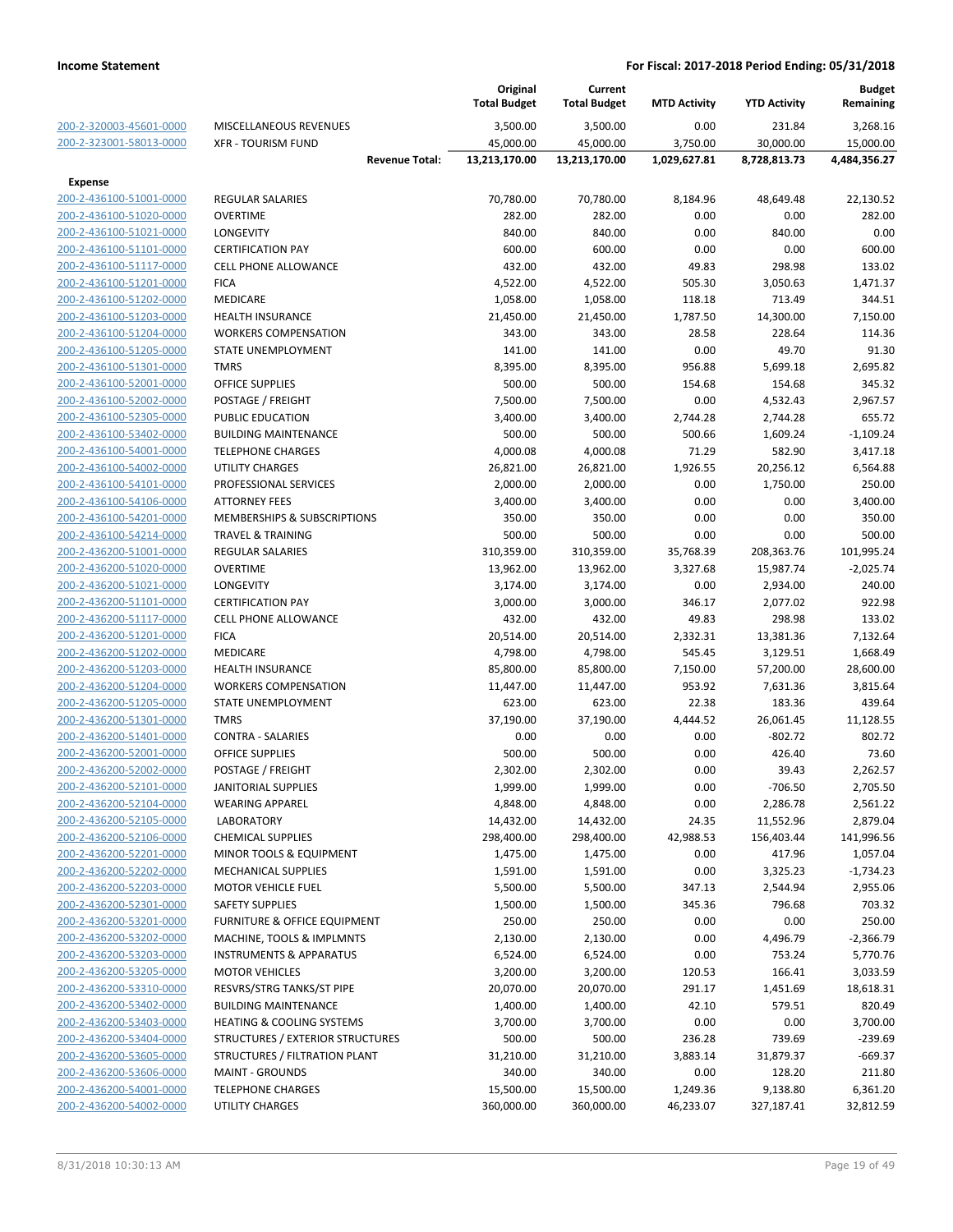| 200-2-436200-54201-0000        |
|--------------------------------|
| 200-2-436200-54208-0000        |
| 200-2-436200-54212-0000        |
| 200-2-436200-54214-0000        |
| 200-2-436200-54219-0000        |
| 200-2-436200-54410-0000        |
| 200-2-436300-51001-0000        |
| 200-2-436300-51020-0000        |
| 200-2-436300-51021-0000        |
| 200-2-436300-51101-0000        |
| 200-2-436300-51117-0000        |
| 200-2-436300-51201-0000        |
| 200-2-436300-51202-0000        |
| 200-2-436300-51203-0000        |
| 200-2-436300-51204-0000        |
| 200-2-436300-51205-0000        |
| 200-2-436300-51301-0000        |
|                                |
| 200-2-436300-51401-0000        |
| 200-2-436300-52001-0000        |
| 200-2-436300-52002-0000        |
| 200-2-436300-52005-0000        |
| 200-2-436300-52103-0000        |
| 200-2-436300-52104-0000        |
| 200-2-436300-52106-0000        |
| 200-2-436300-52201-0000        |
| 200-2-436300-52203-0000        |
| 200-2-436300-52303-0000        |
| 200-2-436300-53201-0000        |
| 200-2-436300-53202-0000        |
| 200-2-436300-53205-0000        |
| 200-2-436300-53207-0000        |
| 200-2-436300-53210-0000        |
| 200-2-436300-53211-0000        |
| 200-2-436300-53306-0000        |
| 200-2-436300-54001-0000        |
| 200-2-436300-54214-0000        |
| 200-2-437200-51001-0000        |
|                                |
| 200-2-437200-51020-0000        |
| 200-2-437200-51021-0000        |
| 200-2-437200-51101-0000        |
| 200-2-437200-51117-0000        |
| 200-2-437200-51201-0000        |
| 200-2-437200-51202-0000        |
| 200-2-437200-51203-0000        |
| 200-2-437200-51204-0000        |
| 200-2-437200-51205-0000        |
| 200-2-437200-51301-0000        |
| 200-2-437200-51401-0000        |
| <u>200-2-437200-52001-0000</u> |
| 200-2-437200-52103-0000        |
| 200-2-437200-52104-0000        |
| 200-2-437200-52106-0000        |
| 200-2-437200-52107-0000        |
| <u>200-2-437200-52201-0000</u> |
| 200-2-437200-52203-0000        |
| 200-2-437200-52303-0000        |
| 200-2-437200-53202-0000        |
|                                |
| 200-2-437200-53205-0000        |
| 200-2-437200-53207-0000        |

|                                                    |                                            | Original<br><b>Total Budget</b> | Current<br><b>Total Budget</b> | <b>MTD Activity</b> | <b>YTD Activity</b>   | <b>Budget</b><br>Remaining |
|----------------------------------------------------|--------------------------------------------|---------------------------------|--------------------------------|---------------------|-----------------------|----------------------------|
| 200-2-436200-54201-0000                            | MEMBERSHIPS & SUBSCRIPTIONS                | 1,721.00                        | 1,721.00                       | 111.00              | 186.00                | 1,535.00                   |
| 200-2-436200-54208-0000                            | <b>LABORATORY WORK</b>                     | 21,720.00                       | 21,720.00                      | 930.00              | 12,273.87             | 9,446.13                   |
| 200-2-436200-54212-0000                            | <b>PRINTING</b>                            | 700.00                          | 700.00                         | 0.00                | 0.00                  | 700.00                     |
| 200-2-436200-54214-0000                            | <b>TRAVEL &amp; TRAINING</b>               | 5,330.00                        | 5,330.00                       | 250.00              | 1,975.00              | 3,355.00                   |
| 200-2-436200-54219-0000                            | SABINE RIVER AUTHORITY                     | 1,049,386.80                    | 1,049,386.80                   | 88,148.50           | 608,644.39            | 440,742.41                 |
| 200-2-436200-54410-0000                            | PERMITS/FEES                               | 23,300.00                       | 23,300.00                      | 0.00                | 25,793.60             | $-2,493.60$                |
| 200-2-436300-51001-0000                            | REGULAR SALARIES                           | 386,158.00                      | 386,158.00                     | 44,719.07           | 262,063.83            | 124,094.17                 |
| 200-2-436300-51020-0000                            | <b>OVERTIME</b>                            | 46,034.00                       | 46,034.00                      | 9,945.87            | 48,229.15             | $-2,195.15$                |
| 200-2-436300-51021-0000                            | LONGEVITY                                  | 5,840.00                        | 5,840.00                       | 0.00                | 5,348.00              | 492.00                     |
| 200-2-436300-51101-0000                            | <b>CERTIFICATION PAY</b>                   | 900.00                          | 900.00                         | 69.24               | 415.44                | 484.56                     |
| 200-2-436300-51117-0000                            | <b>CELL PHONE ALLOWANCE</b>                | 216.00                          | 216.00                         | 24.93               | 149.58                | 66.42                      |
| 200-2-436300-51201-0000                            | <b>FICA</b>                                | 27,179.00                       | 27,179.00                      | 3,365.65            | 18,997.49             | 8,181.51                   |
| 200-2-436300-51202-0000                            | <b>MEDICARE</b>                            | 6,356.00                        | 6,356.00                       | 787.13              | 4,443.00              | 1,913.00                   |
| 200-2-436300-51203-0000                            | <b>HEALTH INSURANCE</b>                    | 123,338.00                      | 123,338.00                     | 10,278.17           | 82,225.36             | 41,112.64                  |
| 200-2-436300-51204-0000                            | <b>WORKERS COMPENSATION</b>                | 14,947.00                       | 14,947.00                      | 1,245.58            | 9,964.64              | 4,982.36                   |
| 200-2-436300-51205-0000                            | STATE UNEMPLOYMENT                         | 869.00                          | 869.00                         | 64.51               | 369.97                | 499.03                     |
| 200-2-436300-51301-0000                            | <b>TMRS</b>                                | 49,704.00                       | 49,704.00                      | 6,387.44            | 36,001.19             | 13,702.81                  |
| 200-2-436300-51401-0000                            | <b>CONTRA - SALARIES</b>                   | 0.00                            | 0.00                           | $-1,882.70$         | $-18,346.62$          | 18,346.62                  |
| 200-2-436300-52001-0000                            | <b>OFFICE SUPPLIES</b>                     | 300.00                          | 300.00                         | 0.00                | 222.47                | 77.53                      |
| 200-2-436300-52002-0000                            | POSTAGE / FREIGHT                          | 50.00                           | 50.00                          | 0.00                | 0.00                  | 50.00                      |
| 200-2-436300-52005-0000                            | PRINTED MATERIALS                          | 100.00                          | 100.00                         | 0.00                | 0.00                  | 100.00                     |
| 200-2-436300-52103-0000                            | <b>MEETING SUPPLIES</b>                    | 100.00                          | 100.00                         | 0.00                | 71.00                 | 29.00                      |
| 200-2-436300-52104-0000                            | <b>WEARING APPAREL</b>                     | 15,000.00                       | 15,000.00                      | 216.07              | 7,115.33              | 7,884.67                   |
| 200-2-436300-52106-0000                            | <b>CHEMICAL SUPPLIES</b>                   | 500.00                          | 500.00                         | 0.00                | 0.00                  | 500.00                     |
| 200-2-436300-52201-0000                            | MINOR TOOLS & EQUIPMENT                    | 8,500.00                        | 8,500.00                       | 1,080.04            | 5,566.02              | 2,933.98                   |
| 200-2-436300-52203-0000                            | <b>MOTOR VEHICLE FUEL</b>                  | 25,000.00                       | 25,000.00                      | 2,261.66            | 16,683.54             | 8,316.46                   |
| 200-2-436300-52303-0000                            | <b>TRAINING SUPPLIES</b>                   | 200.00                          | 200.00                         | 0.00                | 0.00                  | 200.00                     |
| 200-2-436300-53201-0000                            | FURNITURE & OFFICE EQUIPMENT               | 100.00                          | 100.00                         | 0.00                | 0.00                  | 100.00                     |
| 200-2-436300-53202-0000                            | MACHINE, TOOLS & IMPLMNTS                  | 5,000.00                        | 5,000.00                       | 0.00                | 2,738.04              | 2,261.96                   |
| 200-2-436300-53205-0000                            | <b>MOTOR VEHICLES</b>                      | 30,000.00                       | 30,000.00                      | 338.75              | 6,384.14              | 23,615.86                  |
| 200-2-436300-53207-0000                            | RADIO/COMMUNICATIONS                       | 4,500.00                        | 4,500.00                       | 0.00                | 4,554.66              | $-54.66$                   |
| 200-2-436300-53210-0000                            | <b>FIRE HYDRANTS</b>                       | 8,000.00                        | 8,000.00                       | 0.00                | 8,016.35              | $-16.35$                   |
| 200-2-436300-53211-0000                            | <b>METERS &amp; SETTINGS</b>               | 70,000.00                       | 70,000.00                      | 6,693.99            | 33,279.42             | 36,720.58                  |
| 200-2-436300-53306-0000                            | <b>WATER MAINS</b>                         | 165,000.00                      | 165,000.00                     | 131,615.55          | 226,853.65            | $-61,853.65$               |
| 200-2-436300-54001-0000                            | <b>TELEPHONE CHARGES</b>                   | 1,800.00                        | 1,800.00                       | 192.00              | 1,112.12              | 687.88                     |
| 200-2-436300-54214-0000                            | <b>TRAVEL &amp; TRAINING</b>               | 4,000.00                        | 4,000.00                       | 0.00                | 2,960.99              | 1,039.01                   |
| 200-2-437200-51001-0000                            | REGULAR SALARIES                           | 367,484.00                      | 367,484.00                     | 41,056.02           | 258,109.31            | 109,374.69                 |
| 200-2-437200-51020-0000<br>200-2-437200-51021-0000 | <b>OVERTIME</b>                            | 56,917.00                       | 56,917.00                      | 5,740.48            | 48,472.12             | 8,444.88                   |
| 200-2-437200-51101-0000                            | LONGEVITY<br><b>CERTIFICATION PAY</b>      | 14,102.00<br>1,500.00           | 14,102.00                      | 0.00<br>138.45      | 13,772.00<br>830.70   | 330.00<br>669.30           |
| 200-2-437200-51117-0000                            |                                            |                                 | 1,500.00                       |                     |                       |                            |
| 200-2-437200-51201-0000                            | <b>CELL PHONE ALLOWANCE</b><br><b>FICA</b> | 216.00<br>27,084.00             | 216.00<br>27,084.00            | 24.90<br>2,859.90   | 149.40                | 66.60<br>7,551.30          |
| 200-2-437200-51202-0000                            | MEDICARE                                   | 6,334.00                        | 6,334.00                       | 668.84              | 19,532.70<br>4,568.11 | 1,765.89                   |
| 200-2-437200-51203-0000                            | <b>HEALTH INSURANCE</b>                    | 123,338.00                      | 123,338.00                     | 10,278.17           | 82,225.36             | 41,112.64                  |
| 200-2-437200-51204-0000                            | <b>WORKERS COMPENSATION</b>                | 10,501.00                       | 10,501.00                      | 875.08              | 7,000.64              | 3,500.36                   |
| 200-2-437200-51205-0000                            | STATE UNEMPLOYMENT                         | 799.00                          | 799.00                         | 20.47               | 181.49                | 617.51                     |
| 200-2-437200-51301-0000                            | <b>TMRS</b>                                | 49,527.00                       | 49,527.00                      | 5,335.52            | 36,219.14             | 13,307.86                  |
| 200-2-437200-51401-0000                            | <b>CONTRA - SALARIES</b>                   | 0.00                            | 0.00                           | $-3,653.64$         | $-8,346.41$           | 8,346.41                   |
| 200-2-437200-52001-0000                            | <b>OFFICE SUPPLIES</b>                     | 300.00                          | 300.00                         | 0.00                | 438.53                | $-138.53$                  |
| 200-2-437200-52103-0000                            | <b>MEETING SUPPLIES</b>                    | 150.00                          | 150.00                         | 0.00                | 71.00                 | 79.00                      |
| 200-2-437200-52104-0000                            | <b>WEARING APPAREL</b>                     | 15,000.00                       | 15,000.00                      | 216.07              | 5,727.81              | 9,272.19                   |
| 200-2-437200-52106-0000                            | <b>CHEMICAL SUPPLIES</b>                   | 2,400.00                        | 2,400.00                       | 0.00                | 0.00                  | 2,400.00                   |
| 200-2-437200-52107-0000                            | <b>BOTANICAL SUPPLIES</b>                  | 400.00                          | 400.00                         | 0.00                | 0.00                  | 400.00                     |
| 200-2-437200-52201-0000                            | MINOR TOOLS & EQUIPMENT                    | 6,500.00                        | 6,500.00                       | 998.89              | 3,040.04              | 3,459.96                   |
| 200-2-437200-52203-0000                            | <b>MOTOR VEHICLE FUEL</b>                  | 24,030.00                       | 24,030.00                      | 2,419.95            | 15,114.07             | 8,915.93                   |
| 200-2-437200-52303-0000                            | <b>TRAINING SUPPLIES</b>                   | 150.00                          | 150.00                         | 0.00                | 0.00                  | 150.00                     |
| 200-2-437200-53202-0000                            | MACHINE, TOOLS & IMPLMNTS                  | 4,965.00                        | 4,965.00                       | 0.00                | 1,848.78              | 3,116.22                   |
| 200-2-437200-53205-0000                            | <b>MOTOR VEHICLES</b>                      | 21,000.00                       | 21,000.00                      | 306.44              | 7,158.92              | 13,841.08                  |
| 200-2-437200-53207-0000                            | RADIO/COMMUNICATIONS                       | 3,000.00                        | 3,000.00                       | 0.00                | 1,060.00              | 1,940.00                   |
|                                                    |                                            |                                 |                                |                     |                       |                            |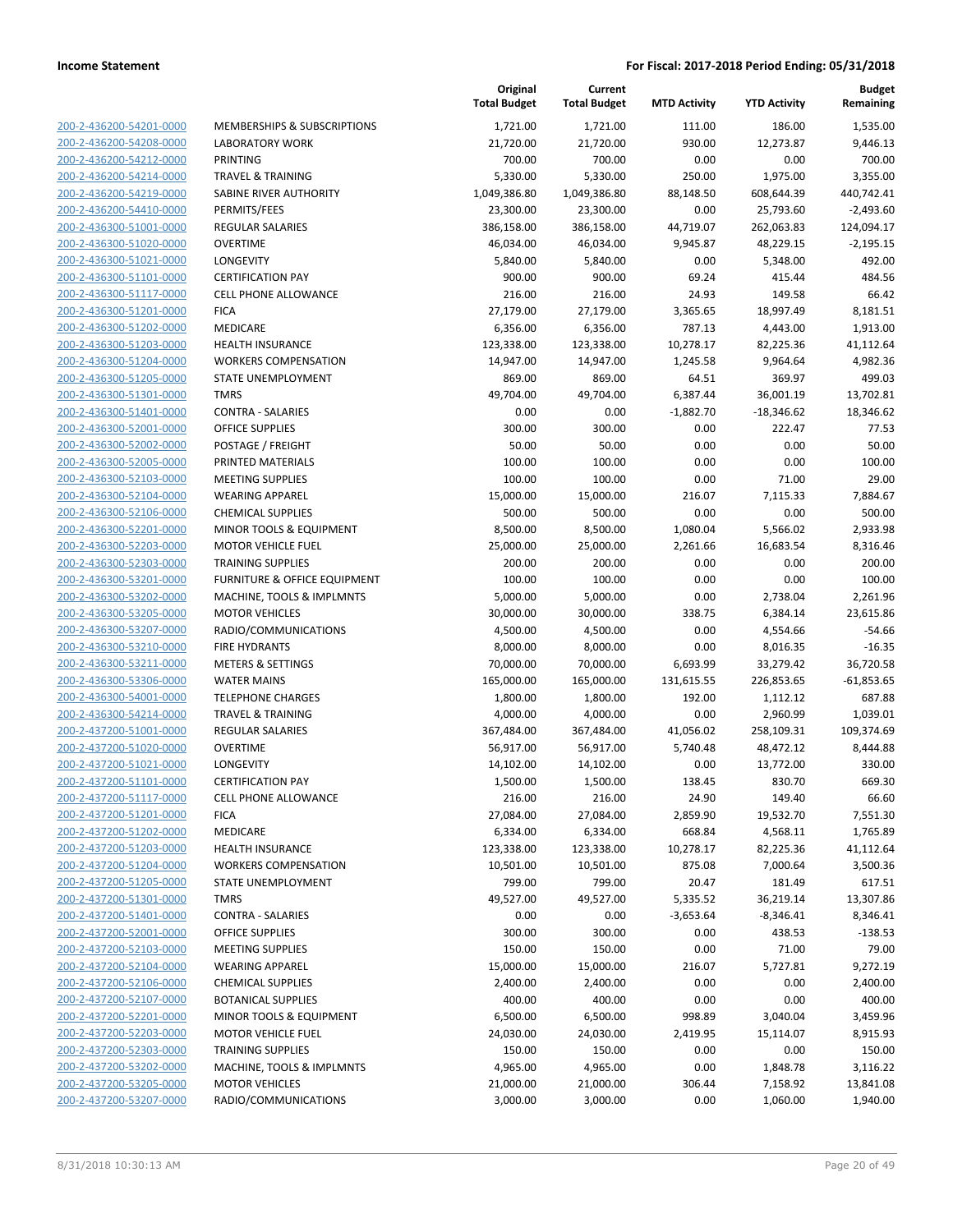|                         |                                        | Original<br><b>Total Budget</b> | Current<br><b>Total Budget</b> | <b>MTD Activity</b> | <b>YTD Activity</b> | <b>Budget</b><br>Remaining |
|-------------------------|----------------------------------------|---------------------------------|--------------------------------|---------------------|---------------------|----------------------------|
| 200-2-437200-53309-0000 | SANITARY SEWER & TCEQ SSO              | 69,000.00                       | 69,000.00                      | 16,274.44           | 63,010.79           | 5,989.21                   |
| 200-2-437200-53311-0000 | LIFT STATIONS                          | 22,500.00                       | 22,500.00                      | 813.46              | 10,661.48           | 11,838.52                  |
| 200-2-437200-54001-0000 | <b>TELEPHONE CHARGES</b>               | 5,500.00                        | 5,500.00                       | 534.83              | 3,350.92            | 2,149.08                   |
| 200-2-437200-54002-0000 | <b>UTILITY CHARGES</b>                 | 27,000.00                       | 27,000.00                      | 2,302.84            | 18,889.22           | 8,110.78                   |
| 200-2-437200-54214-0000 | <b>TRAVEL &amp; TRAINING</b>           | 3,000.00                        | 3,000.00                       | 0.00                | 1,523.00            | 1,477.00                   |
| 200-2-437300-51001-0000 | <b>REGULAR SALARIES</b>                | 489,292.00                      | 489,292.00                     | 57,398.94           | 332,827.92          | 156,464.08                 |
| 200-2-437300-51020-0000 | <b>OVERTIME</b>                        | 36,000.00                       | 36,000.00                      | 1,304.61            | 25,744.82           | 10,255.18                  |
| 200-2-437300-51021-0000 | <b>LONGEVITY</b>                       | 15,432.00                       | 15,432.00                      | 0.00                | 15,432.00           | 0.00                       |
| 200-2-437300-51101-0000 | <b>CERTIFICATION PAY</b>               | 7,200.00                        | 7,200.00                       | 830.79              | 4,084.62            | 3,115.38                   |
| 200-2-437300-51117-0000 | CELL PHONE ALLOWANCE                   | 1,296.00                        | 1,296.00                       | 49.83               | 298.98              | 997.02                     |
| 200-2-437300-51201-0000 | <b>FICA</b>                            | 33,822.00                       | 33,822.00                      | 3,547.86            | 22,473.57           | 11,348.43                  |
| 200-2-437300-51202-0000 | <b>MEDICARE</b>                        | 7,910.00                        | 7,910.00                       | 829.73              | 5,255.90            | 2,654.10                   |
| 200-2-437300-51203-0000 | <b>HEALTH INSURANCE</b>                | 128,700.00                      | 128,700.00                     | 10,725.00           | 85,800.00           | 42,900.00                  |
| 200-2-437300-51204-0000 | <b>WORKERS COMPENSATION</b>            | 11,807.00                       | 11,807.00                      | 983.92              | 7,871.36            | 3,935.64                   |
| 200-2-437300-51205-0000 | STATE UNEMPLOYMENT                     | 844.00                          | 844.00                         | 67.90               | 202.18              | 641.82                     |
| 200-2-437300-51301-0000 | <b>TMRS</b>                            | 62,788.00                       | 62,788.00                      | 6,923.69            | 43,588.21           | 19,199.79                  |
| 200-2-437300-52001-0000 | OFFICE SUPPLIES                        | 600.00                          | 600.00                         | 0.00                | 195.14              | 404.86                     |
| 200-2-437300-52002-0000 | POSTAGE / FREIGHT                      | 600.00                          | 600.00                         | 0.00                | 181.59              | 418.41                     |
| 200-2-437300-52005-0000 | PRINTED MATERIALS                      | 1,200.00                        | 1,200.00                       | 0.00                | 24.00               | 1,176.00                   |
| 200-2-437300-52101-0000 | <b>JANITORIAL SUPPLIES</b>             | 1,650.00                        | 1,650.00                       | 158.95              | 1,436.12            | 213.88                     |
| 200-2-437300-52102-0000 | <b>REFERENCE SUPPLIES</b>              | 500.00                          | 500.00                         | 0.00                | 60.00               | 440.00                     |
| 200-2-437300-52104-0000 | <b>WEARING APPAREL</b>                 | 11,000.00                       | 11,000.00                      | 89.98               | 2,972.87            | 8,027.13                   |
| 200-2-437300-52105-0000 | <b>LABORATORY</b>                      | 15,000.00                       | 15,000.00                      | 576.82              | 7,554.93            | 7,445.07                   |
| 200-2-437300-52106-0000 | <b>CHEMICAL SUPPLIES</b>               | 52,000.00                       | 52,000.00                      | 4,404.00            | 33,123.89           | 18,876.11                  |
| 200-2-437300-52107-0000 | <b>BOTANICAL SUPPLIES</b>              | 900.00                          | 900.00                         | 0.00                | 29.90               | 870.10                     |
| 200-2-437300-52201-0000 | MINOR TOOLS & EQUIPMENT                | 6,300.00                        | 6,300.00                       | 38.21               | 2,803.15            | 3,496.85                   |
| 200-2-437300-52202-0000 | MECHANICAL SUPPLIES                    | 18,400.00                       | 18,400.00                      | 1,325.73            | 15,134.01           | 3,265.99                   |
| 200-2-437300-52203-0000 | <b>MOTOR VEHICLE FUEL</b>              | 5,500.00                        | 5,500.00                       | 314.68              | 3,322.49            | 2,177.51                   |
| 200-2-437300-52301-0000 | <b>SAFETY SUPPLIES</b>                 | 2,300.00                        | 2,300.00                       | 326.10              | 1,524.16            | 775.84                     |
| 200-2-437300-53202-0000 | MACHINE, TOOLS & IMPLMNTS              | 60,000.00                       | 60,000.00                      | 3,375.41            | 32,338.96           | 27,661.04                  |
| 200-2-437300-53203-0000 | <b>INSTRUMENTS &amp; APPARATUS</b>     | 6,000.00                        | 6,000.00                       | 167.81              | 2,403.89            | 3,596.11                   |
| 200-2-437300-53205-0000 | <b>MOTOR VEHICLES</b>                  | 5,000.00                        | 5,000.00                       | 57.95               | 2,225.62            | 2,774.38                   |
| 200-2-437300-53402-0000 | <b>BUILDING MAINTENANCE</b>            | 6,000.00                        | 6,000.00                       | 514.66              | 6,007.12            | $-7.12$                    |
| 200-2-437300-54001-0000 | <b>TELEPHONE CHARGES</b>               | 6,000.00                        | 6,000.00                       | 411.50              | 3,267.31            | 2,732.69                   |
| 200-2-437300-54002-0000 | <b>UTILITY CHARGES</b>                 | 400,000.00                      | 400,000.00                     | 32,970.13           | 253,483.66          | 146,516.34                 |
| 200-2-437300-54201-0000 | MEMBERSHIPS & SUBSCRIPTIONS            | 12,000.00                       | 12,000.00                      | 0.00                | 7,632.88            | 4,367.12                   |
| 200-2-437300-54208-0000 | <b>LABORATORY WORK</b>                 | 12,400.00                       | 12,400.00                      | 550.00              | 6,540.05            | 5,859.95                   |
| 200-2-437300-54214-0000 | <b>TRAVEL &amp; TRAINING</b>           | 4,900.00                        | 4,900.00                       | 170.23              | 1,535.12            | 3,364.88                   |
| 200-2-437300-54403-0000 | <b>DISPOSAL CHARGES</b>                | 95,000.00                       | 95,000.00                      | 11,289.24           | 68,903.97           | 26,096.03                  |
| 200-2-437300-54410-0000 | PERMITS/FEES                           | 74,000.00                       | 74,000.00                      | 0.00                | 37,786.32           | 36,213.68                  |
| 200-2-471200-56406-0000 | SERIES 2010 GO REF INTRST              | 0.00                            | 0.00                           | 0.00                | 16,318.26           | $-16,318.26$               |
| 200-2-471200-56408-0000 | 2011 GO REFUND INTEREST                | 0.00                            | 0.00                           | 0.00                | 40,370.67           | $-40,370.67$               |
| 200-2-471200-56607-0000 | 08 REV BONDS - INTEREST                | 325,075.00                      | 325,075.00                     | 0.00                | 122,689.42          | 202,385.58                 |
| 200-2-471200-56609-0000 | 2018 REV BONDS - INTEREST              | 350,588.00                      | 350,588.00                     | 0.00                | 0.00                | 350,588.00                 |
| 200-2-475100-56002-0000 | MISCELLANEOUS DEBT EXP / AGENT FEE     | 750.00                          | 750.00                         | 0.00                | 550.00              | 200.00                     |
| 200-2-475100-56005-0000 | ARBITRAGE                              | 1,750.00                        | 1,750.00                       | 0.00                | 1,750.00            | 0.00                       |
| 200-2-480000-52003-0000 | <b>COPIER CHARGES</b>                  | 10,600.00                       | 10,600.00                      | 1,048.23            | 5,058.67            | 5,541.33                   |
| 200-2-480000-52006-0000 | <b>COPIER PAPER</b>                    | 500.00                          | 500.00                         | 0.00                | 157.46              | 342.54                     |
| 200-2-480000-54002-0000 | <b>UTILITY CHARGES</b>                 | 3,000.00                        | 3,000.00                       | 1,121.80            | 7,965.79            | $-4,965.79$                |
| 200-2-480000-54226-0000 | <b>INSURANCE EXPENSE</b>               | 41,390.00                       | 41,390.00                      | 0.00                | 41,656.50           | $-266.50$                  |
| 200-2-480000-57002-0000 | <b>BAD DEBT EXPENSE</b>                | 34,327.00                       | 34,327.00                      | 0.00                | 0.00                | 34,327.00                  |
| 200-2-480000-57005-0000 | <b>ACCRUED VAC &amp; SICK PAY</b>      | 30,000.00                       | 30,000.00                      | 1,253.61            | 5,738.86            | 24,261.14                  |
| 200-2-480000-57008-0000 | <b>BANK CHARGES</b>                    | 30,000.00                       | 30,000.00                      | 2,721.01            | 18,120.78           | 11,879.22                  |
| 200-2-491000-58001-0000 | XFR - GENERAL FUND                     | 0.00                            | 0.00                           | 103,315.91          | 852,520.43          | $-852,520.43$              |
| 200-2-491000-58037-0000 | XFR - DEBT SERVICE FUND                | 1,532,906.25                    | 1,532,906.25                   | 127,742.19          | 1,021,937.52        | 510,968.73                 |
| 200-2-491000-58112-0000 | TX CDBG GRANT FUND                     | 0.00                            | 31,205.00                      | 0.00                | 31,205.00           | 0.00                       |
| 200-2-491000-58120-0000 | XFR - UTILITY CIP FUND                 | 363,117.00                      | 363,117.00                     | 30,259.75           | 242,078.00          | 121,039.00                 |
| 200-2-495000-58580-0000 | CA - GENERAL FUND - GENERAL GOVERNMENT | 318,332.00                      | 318,332.00                     | 26,527.67           | 212,221.36          | 106,110.64                 |
| 200-2-495000-58581-0000 | CA - GENERAL FUND - PUBLIC WORKS       | 162,430.00                      | 162,430.00                     | 13,535.83           | 108,286.64          | 54,143.36                  |
|                         |                                        |                                 |                                |                     |                     |                            |

**Original**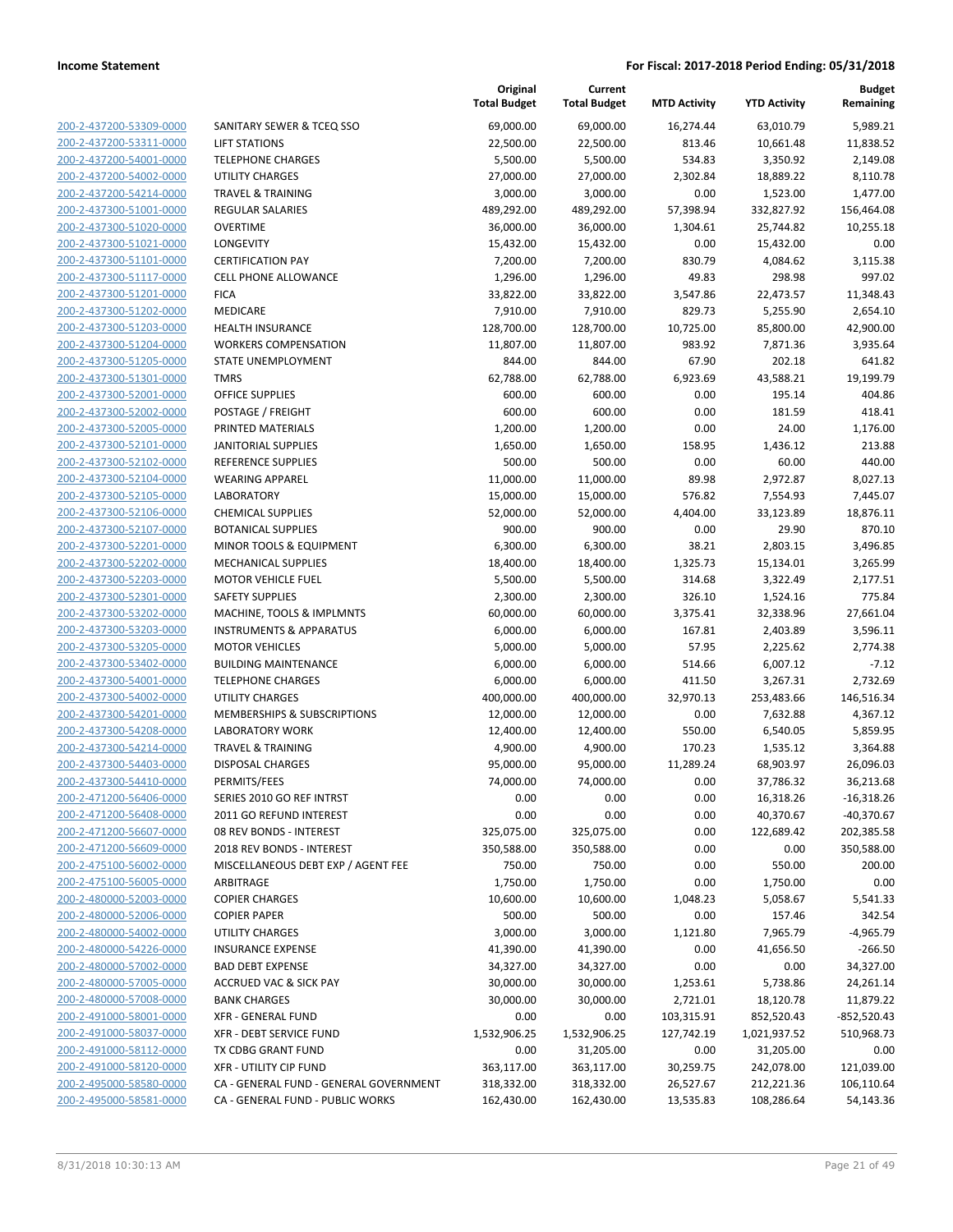|                                                    |                                                                  |                       | Original<br><b>Total Budget</b> | Current<br><b>Total Budget</b> | <b>MTD Activity</b> | <b>YTD Activity</b> | <b>Budget</b><br>Remaining |
|----------------------------------------------------|------------------------------------------------------------------|-----------------------|---------------------------------|--------------------------------|---------------------|---------------------|----------------------------|
|                                                    |                                                                  |                       |                                 |                                |                     |                     |                            |
| 200-2-495000-58701-0000                            | <b>CA - CENTRAL SERVICE FUND</b>                                 |                       | 208,949.00                      | 208,949.00                     | 17,412.42           | 139,299.36          | 69,649.64                  |
| 200-2-495000-58710-0000                            | CA - INSURANCE FUND                                              |                       | 102,895.00                      | 102,895.00                     | 8,574.58            | 68,596.64           | 34,298.36                  |
| 200-2-495000-58720-0000                            | CA - MIS FUN                                                     |                       | 97,623.00                       | 97,623.00                      | 8,135.25            | 65,082.00           | 32,541.00                  |
| 200-2-495000-58900-0000                            | <b>CA - ELECTRIC FUND</b>                                        |                       | 608,011.00                      | 608,011.00                     | 50,667.58           | 405,340.64          | 202,670.36                 |
|                                                    |                                                                  | <b>Expense Total:</b> | 10,205,614.13                   | 10,236,819.13                  | 1,093,503.42        | 7,445,425.45        | 2,791,393.68               |
|                                                    | Fund: 200 - WATER / WASTEWATER FUND Surplus (Deficit):           |                       | 3,007,555.87                    | 2,976,350.87                   | -63,875.61          | 1,283,388.28        | 1,692,962.59               |
| <b>Fund: 210 - WATER IMPACT FEES</b>               |                                                                  |                       |                                 |                                |                     |                     |                            |
| Revenue                                            |                                                                  |                       |                                 |                                |                     |                     |                            |
| 210-2-319001-45401-0000                            | <b>INTEREST REVENUES</b>                                         |                       | 0.00                            | 0.00                           | 0.05                | 0.11                | $-0.11$                    |
|                                                    |                                                                  | <b>Revenue Total:</b> | 0.00                            | 0.00                           | 0.05                | 0.11                | $-0.11$                    |
|                                                    | Fund: 210 - WATER IMPACT FEES Total:                             |                       | 0.00                            | 0.00                           | 0.05                | 0.11                | $-0.11$                    |
| <b>Fund: 211 - WASTEWATER IMPACT FEES</b>          |                                                                  |                       |                                 |                                |                     |                     |                            |
| Revenue                                            |                                                                  |                       |                                 |                                |                     |                     |                            |
| 211-2-319001-45401-0000                            | <b>INTEREST REVENUES</b>                                         |                       | 0.00                            | 0.00                           | 2.46                | 6.01                | $-6.01$                    |
|                                                    |                                                                  | <b>Revenue Total:</b> | 0.00                            | 0.00                           | 2.46                | 6.01                | -6.01                      |
| <b>Expense</b>                                     |                                                                  |                       |                                 |                                |                     |                     |                            |
| 211-2-480000-57008-0000                            | <b>BANK CHARGES</b>                                              |                       | 10.00                           | 10.00                          | 0.14                | 0.49                | 9.51                       |
|                                                    |                                                                  | <b>Expense Total:</b> | 10.00                           | 10.00                          | 0.14                | 0.49                | 9.51                       |
|                                                    | Fund: 211 - WASTEWATER IMPACT FEES Surplus (Deficit):            |                       | $-10.00$                        | $-10.00$                       | 2.32                | 5.52                | $-15.52$                   |
|                                                    | Fund: 212 - TX COMMUNITY DEV SWR SYSTEM IMPROV PROG GRANT        |                       |                                 |                                |                     |                     |                            |
| Revenue                                            |                                                                  |                       |                                 |                                |                     |                     |                            |
| 212-2-310001-43105-0000                            | MISCELLANEOUS / GRANTS                                           |                       | 0.00                            | 275,000.00                     | 33,991.00           | 33,991.00           | 241,009.00                 |
| 212-2-323001-46100-0000                            | <b>XFR - UTILITY FUND</b>                                        |                       | 0.00                            | 31,205.00                      | 0.00                | 31,205.00           | 0.00                       |
|                                                    |                                                                  | <b>Revenue Total:</b> | 0.00                            | 306,205.00                     | 33,991.00           | 65,196.00           | 241,009.00                 |
| Expense                                            |                                                                  |                       |                                 |                                |                     |                     |                            |
| 212-2-431700-51401-0000                            | <b>CONTRA - SALARIES</b>                                         |                       | 0.00                            | 23,795.00                      | 0.00                | 0.00                | 23,795.00                  |
| 212-2-436300-55007-0000                            | ENG/ARCHITECTS/MGMT                                              |                       | 0.00                            | 31,205.00                      | 1,250.00            | 11,200.00           | 20,005.00                  |
| 212-2-436300-55012-0000                            | <b>CONSTRUCTION</b>                                              |                       | 0.00                            | 275,000.00                     | 35,780.00           | 35,780.00           | 239,220.00                 |
|                                                    |                                                                  | <b>Expense Total:</b> | 0.00                            | 330,000.00                     | 37,030.00           | 46,980.00           | 283,020.00                 |
|                                                    | Fund: 212 - TX COMMUNITY DEV SWR SYSTEM IMPROV PROG GRANT Surplu |                       | 0.00                            | -23,795.00                     | $-3,039.00$         | 18,216.00           | $-42,011.00$               |
| Fund: 216 - UTILIITY CIP FUND                      |                                                                  |                       |                                 |                                |                     |                     |                            |
| Revenue                                            |                                                                  |                       |                                 |                                |                     |                     |                            |
| 216-2-319001-45401-0000                            | <b>INTEREST REVENUES</b>                                         |                       | 5,000.00                        | 5,000.00                       | 6,946.76            | 18,040.33           | $-13,040.33$               |
| 216-2-319001-47221-0000                            | <b>BOND PROCEEDS</b>                                             |                       | 13,000,000.00                   | 13,000,000.00                  | 0.00                | 0.00                | 13,000,000.00              |
| 216-2-323001-46100-0000                            | <b>XFR - UTILITY FUND</b>                                        |                       | 363,117.00                      | 363,117.00                     | 30,259.75           | 242,078.00          | 121,039.00                 |
|                                                    |                                                                  | <b>Revenue Total:</b> | 13,368,117.00                   | 13,368,117.00                  | 37,206.51           | 260,118.33          | 13,107,998.67              |
| <b>Expense</b>                                     |                                                                  |                       |                                 |                                |                     |                     |                            |
| 216-2-436200-53310-0000                            | RESVRS/STRG TANKS/ST PIPE                                        |                       | 3,900,000.00                    | 3,900,000.00                   | 0.00                | 0.00                | 3,900,000.00               |
| 216-2-436200-53312-0000                            | <b>WATER LINE EASEMENTS</b>                                      |                       | 50,000.00                       | 0.00                           | 0.00                | 0.00                | 0.00                       |
| 216-2-436200-55002-0000                            | <b>IMPROVEMENTS</b>                                              |                       | 0.00                            | 331,000.00                     | 105,490.40          | 547,337.10          | $-216,337.10$              |
| 216-2-436200-55106-0000                            | <b>WATER PUMPS</b>                                               |                       | 0.00                            | 50,000.00                      | 0.00                | 49,950.00           | 50.00                      |
| 216-2-436300-55105-0000                            | <b>WATER MAINS</b>                                               |                       | 1,472,600.00                    | 1,904,769.00                   | 4,878.60            | 158,828.60          | 1,745,940.40               |
| 216-2-436300-55201-0000                            | <b>EQUIPMENT PURCHASES</b>                                       |                       | 79,000.00                       | 79,000.00                      | 0.00                | 49,975.48           | 29,024.52                  |
| 216-2-437200-55002-0000                            | <b>IMPROVEMENTS</b>                                              |                       | 7,510,000.00                    | 33,800.00                      | 115,234.41          | 115,234.41          | $-81,434.41$               |
| 216-2-437200-55201-0000                            | <b>EQUIPMENT PURCHASES</b>                                       |                       | 405,367.00                      | 405,367.00                     | 0.00                | 0.00                | 405,367.00                 |
| 216-2-437300-55002-0000                            | <b>IMPROVEMENTS</b>                                              |                       | 78,750.00                       | 78,750.00                      | 0.00                | 67,051.20           | 11,698.80                  |
| 216-2-437300-55006-0000                            | <b>AQUISITION</b>                                                |                       | 0.00                            | 0.00                           | 13,765.06           | 13,765.06           | $-13,765.06$               |
| 216-2-437300-55110-0000                            | LIFT STATIONS                                                    |                       | 0.00                            | 7,510,000.00                   | 1,948.00            | 12,196.58           | 7,497,803.42               |
| 216-2-437300-55201-0000<br>216-2-480000-57008-0000 | <b>EQUIPMENT PURCHASES</b><br><b>BANK CHARGES</b>                |                       | 0.00<br>4,000.00                | 0.00<br>4,000.00               | 0.00<br>436.64      | 0.00<br>1,515.59    | 0.00<br>2,484.41           |
|                                                    |                                                                  | <b>Expense Total:</b> | 13,499,717.00                   | 14,296,686.00                  | 241,753.11          | 1,015,854.02        | 13,280,831.98              |
|                                                    | Fund: 216 - UTILIITY CIP FUND Surplus (Deficit):                 |                       | $-131,600.00$                   | -928,569.00                    | -204,546.60         | -755,735.69         | $-172,833.31$              |
|                                                    |                                                                  |                       |                                 |                                |                     |                     |                            |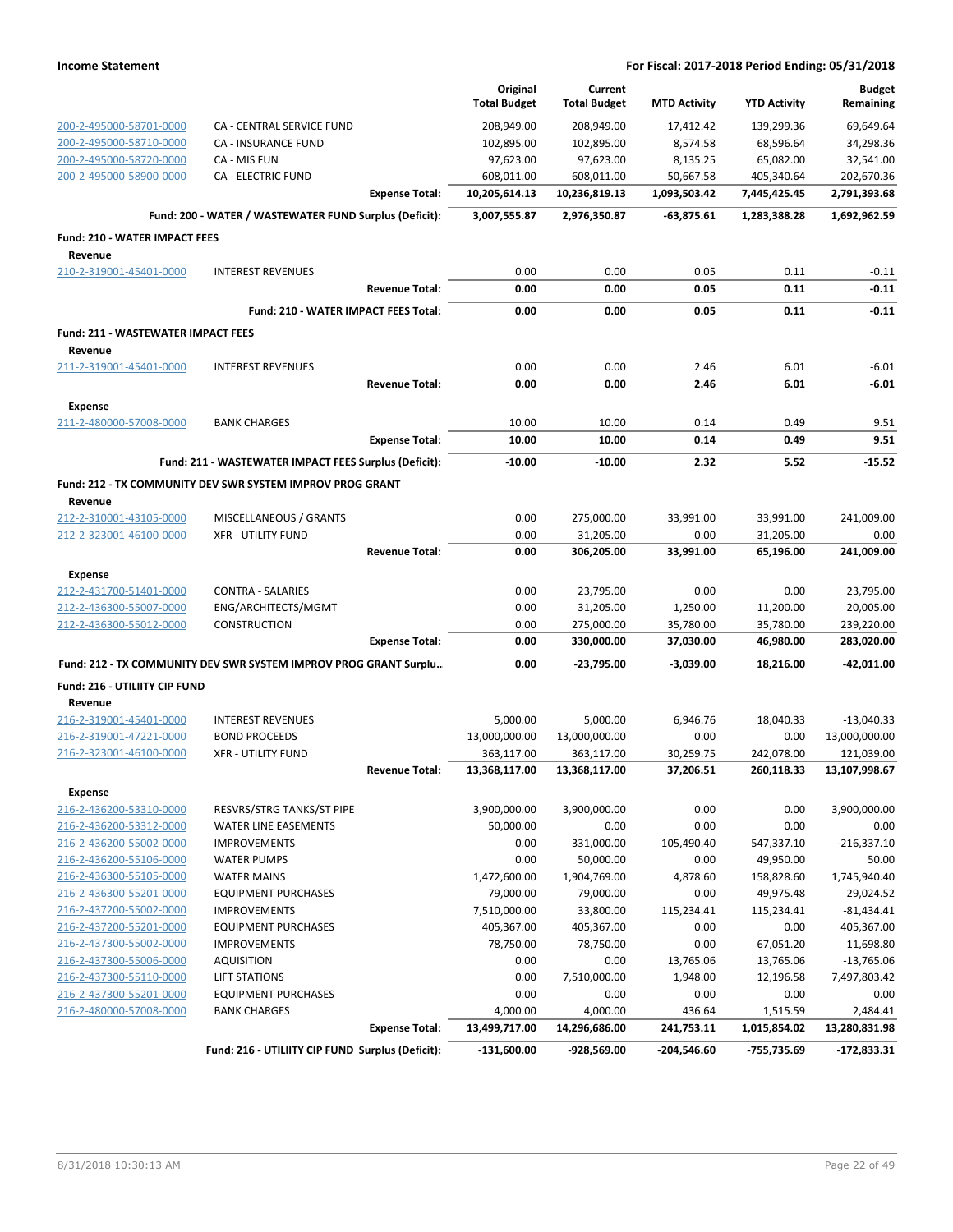|                                                    |                                                       | Original<br><b>Total Budget</b> | Current<br><b>Total Budget</b> | <b>MTD Activity</b>   | <b>YTD Activity</b>     | <b>Budget</b><br>Remaining |
|----------------------------------------------------|-------------------------------------------------------|---------------------------------|--------------------------------|-----------------------|-------------------------|----------------------------|
| <b>Fund: 217 - WASTEWATER RECLAMATION FUND</b>     |                                                       |                                 |                                |                       |                         |                            |
| Revenue<br>217-2-319001-45401-0000                 | <b>INTEREST REVENUES</b>                              | 5,000.00                        | 5,000.00                       | 1,112.13              | 6,806.88                | $-1,806.88$                |
|                                                    | <b>Revenue Total:</b>                                 | 5,000.00                        | 5,000.00                       | 1,112.13              | 6,806.88                | $-1,806.88$                |
|                                                    | <b>Fund: 217 - WASTEWATER RECLAMATION FUND Total:</b> | 5,000.00                        | 5,000.00                       | 1,112.13              | 6,806.88                | $-1,806.88$                |
| Fund: 300 - AIRPORT FUND                           |                                                       |                                 |                                |                       |                         |                            |
| Revenue                                            |                                                       |                                 |                                |                       |                         |                            |
| 300-2-319001-44315-0000                            | <b>AIRPORT FUEL FEES</b>                              | 1,000.00                        | 1,000.00                       | 0.00                  | 172.96                  | 827.04                     |
| 300-2-319001-44316-0000                            | PARKING & TIE DOWN/MISC.                              | 400.00                          | 400.00                         | 0.00                  | 12,274.16               | $-11,874.16$               |
| 300-2-319001-45401-0000                            | <b>INTEREST REVENUES</b>                              | 0.00                            | 0.00                           | 308.05                | $-3,875.92$             | 3,875.92                   |
| 300-2-321001-45507-0000                            | L-3 COMM LEASE                                        | 639,217.00                      | 639,217.00                     | 53,268.08             | 426,144.64              | 213,072.36                 |
| 300-2-321001-45508-0000                            | AIR EVAC HANGAR FEES                                  | 8,101.00                        | 8,101.00                       | 675.09                | 6,166.13                | 1,934.87                   |
| 300-2-321001-45509-0000                            | BLUE SKY T-HANGAR & LA ND LEASES                      | 4,769.00                        | 4,769.00                       | 4,768.50              | 4,768.50                | 0.50                       |
| 300-2-321001-45510-0000                            | ARKOMA - HORIZONS AHEAD LEASE                         | 46,800.00                       | 46,800.00                      | 4,008.00              | 32,064.00               | 14,736.00                  |
| 300-2-321001-45513-0000                            | MAJORS FLYING CLUB LAND LEASE                         | 1,396.00                        | 1,396.00                       | 116.33                | 930.64                  | 465.36                     |
| 300-2-321001-45515-0000                            | TEXSAN AVIATION LAND LEASE                            | 972.00                          | 972.00                         | 0.00                  | 972.00                  | 0.00                       |
| 300-2-321001-45516-0000                            | MFC PARTNERS LAND LEASE                               | 1,260.00                        | 1,260.00                       | 0.00                  | 0.00                    | 1,260.00                   |
| 300-2-321001-45517-0000                            | <b>INNOVATION FIRST MAINT HANGAR</b>                  | 16,825.00                       | 16,825.00                      | 0.00                  | 0.00                    | 16,825.00                  |
|                                                    | <b>Revenue Total:</b>                                 | 720,740.00                      | 720,740.00                     | 63,144.05             | 479,617.11              | 241,122.89                 |
| <b>Expense</b>                                     |                                                       |                                 |                                |                       |                         |                            |
| 300-2-438100-51001-0000                            | <b>REGULAR SALARIES</b>                               | 47,704.00                       | 47,704.00                      | 5,486.64              | 32,684.08               | 15,019.92                  |
| 300-2-438100-51021-0000                            | <b>LONGEVITY</b>                                      | 150.00                          | 150.00                         | 0.00                  | 150.00                  | 0.00                       |
| 300-2-438100-51117-0000                            | <b>CELL PHONE ALLOWANCE</b>                           | 432.00                          | 432.00                         | 49.86                 | 299.16<br>2,054.23      | 132.84                     |
| 300-2-438100-51201-0000                            | <b>FICA</b>                                           | 2,994.00                        | 2,994.00                       | 343.26                |                         | 939.77                     |
| 300-2-438100-51202-0000                            | MEDICARE                                              | 700.00                          | 700.00                         | 80.28                 | 480.43                  | 219.57                     |
| 300-2-438100-51203-0000                            | <b>HEALTH INSURANCE</b>                               | 10,725.00                       | 10,725.00                      | 893.75                | 7,150.00                | 3,575.00                   |
| 300-2-438100-51204-0000<br>300-2-438100-51205-0000 | <b>WORKERS COMPENSATION</b>                           | 978.00                          | 978.00                         | 81.50                 | 652.00                  | 326.00                     |
|                                                    | STATE UNEMPLOYMENT<br><b>TMRS</b>                     | 141.00<br>5,558.00              | 141.00<br>5,558.00             | 0.00<br>643.35        | 9.02<br>3,793.64        | 131.98<br>1,764.36         |
| 300-2-438100-51301-0000                            |                                                       |                                 |                                |                       | 174.69                  | -24.69                     |
| 300-2-438100-52001-0000                            | OFFICE SUPPLIES                                       | 150.00                          | 150.00                         | 0.00                  |                         |                            |
| 300-2-438100-52002-0000                            | POSTAGE / FREIGHT                                     | 50.00                           | 50.00                          | 0.00                  | 1.58                    | 48.42                      |
| 300-2-438100-52107-0000                            | <b>BOTANICAL SUPPLIES</b>                             | 150.00                          | 150.00                         | 0.00                  | 0.00                    | 150.00                     |
| 300-2-438100-52201-0000                            | MINOR TOOLS & EQUIPMENT                               | 100.00<br>100.00                | 100.00                         | 0.00                  | 19.69                   | 80.31                      |
| 300-2-438100-53202-0000                            | MACHINE, TOOLS & IMPLMNTS                             |                                 | 100.00                         | 0.00                  | 0.00                    | 100.00                     |
| 300-2-438100-53205-0000                            | <b>MOTOR VEHICLES</b>                                 | 1,000.00                        | 1,000.00                       | 0.00                  | 3,372.62                | $-2,372.62$                |
| 300-2-438100-53303-0000                            | MAINT - STREET /ALLEY/APRN/RNWY                       | 1,500.00                        | 1,500.00                       | 0.00                  | 5,755.30                | $-4,255.30$                |
| 300-2-438100-53402-0000                            | <b>BUILDING MAINTENANCE</b>                           | 7,000.00                        | 7,000.00                       | 185.41                | 2,124.62                | 4,875.38                   |
| 300-2-438100-54001-0000                            | <b>TELEPHONE CHARGES</b>                              | 1,000.00                        | 1,000.00                       | 165.93                | 1,236.35                | $-236.35$                  |
| 300-2-438100-54002-0000                            | UTILITY CHARGES                                       | 15,000.00                       | 15,000.00                      | 1,231.15              | 10,224.20               | 4,775.80                   |
| 300-2-438100-54105-0000<br>300-2-438100-54201-0000 | <b>MARKETING</b>                                      | 2,500.00                        | 2,500.00                       | 0.00                  | 104.00                  | 2,396.00                   |
|                                                    | MEMBERSHIPS & SUBSCRIPTIONS                           | 200.00                          | 200.00                         | 90.00                 | 190.00                  | 10.00                      |
| 300-2-438100-54214-0000                            | <b>TRAVEL &amp; TRAINING</b>                          | 1,000.00                        | 1,000.00                       | 703.44                | 703.44                  | 296.56                     |
| 300-2-438100-54408-0000                            | OTHER / INSURANCE EXPENSE<br>PERMITS/FEES             | 15,000.00<br>500.00             | 15,000.00<br>500.00            | 0.00                  | 3,456.00                | 11,544.00                  |
| 300-2-438100-54410-0000                            |                                                       |                                 |                                | 0.00                  | 276.00                  | 224.00                     |
| 300-2-480000-52003-0000                            | <b>COPIER CHARGES</b>                                 | 0.00                            | 0.00                           | 126.47                | 379.41                  | $-379.41$                  |
| 300-2-480000-57008-0000                            | <b>BANK CHARGES</b><br>XFR - DEBT SERVICE FUND        | 8,000.00                        | 8,000.00<br>52,000.00          | 22.12                 | 1,004.48                | 6,995.52                   |
| 300-2-491000-58035-0000                            | <b>Expense Total:</b>                                 | 52,000.00<br>174,632.00         | 174,632.00                     | 4,333.33<br>14,436.49 | 34,666.64<br>110,961.58 | 17,333.36<br>63,670.42     |
|                                                    | Fund: 300 - AIRPORT FUND Surplus (Deficit):           |                                 |                                |                       | 368,655.53              |                            |
|                                                    |                                                       | 546,108.00                      | 546,108.00                     | 48,707.56             |                         | 177,452.47                 |
| Fund: 320 - AIRPORT TXDOT GRANT<br><b>Expense</b>  |                                                       |                                 |                                |                       |                         |                            |
| 320-2-491000-58127-0000                            | <b>AIRPORT CIP FUND</b>                               | 0.00                            | 0.00                           | 0.00                  | 14,975.00               | $-14,975.00$               |
|                                                    | <b>Expense Total:</b>                                 | 0.00                            | 0.00                           | 0.00                  | 14,975.00               | $-14,975.00$               |
|                                                    | Fund: 320 - AIRPORT TXDOT GRANT Total:                | 0.00                            | 0.00                           | 0.00                  | 14,975.00               | $-14,975.00$               |
| Fund: 360 - AIRPORT CAPITAL FUND<br>Revenue        |                                                       |                                 |                                |                       |                         |                            |
| 360-2-319001-44315-0000                            | <b>AIRPORT - FUEL FEES</b>                            | 58,000.00                       | 58,000.00                      | 0.00                  | 30,986.11               | 27,013.89                  |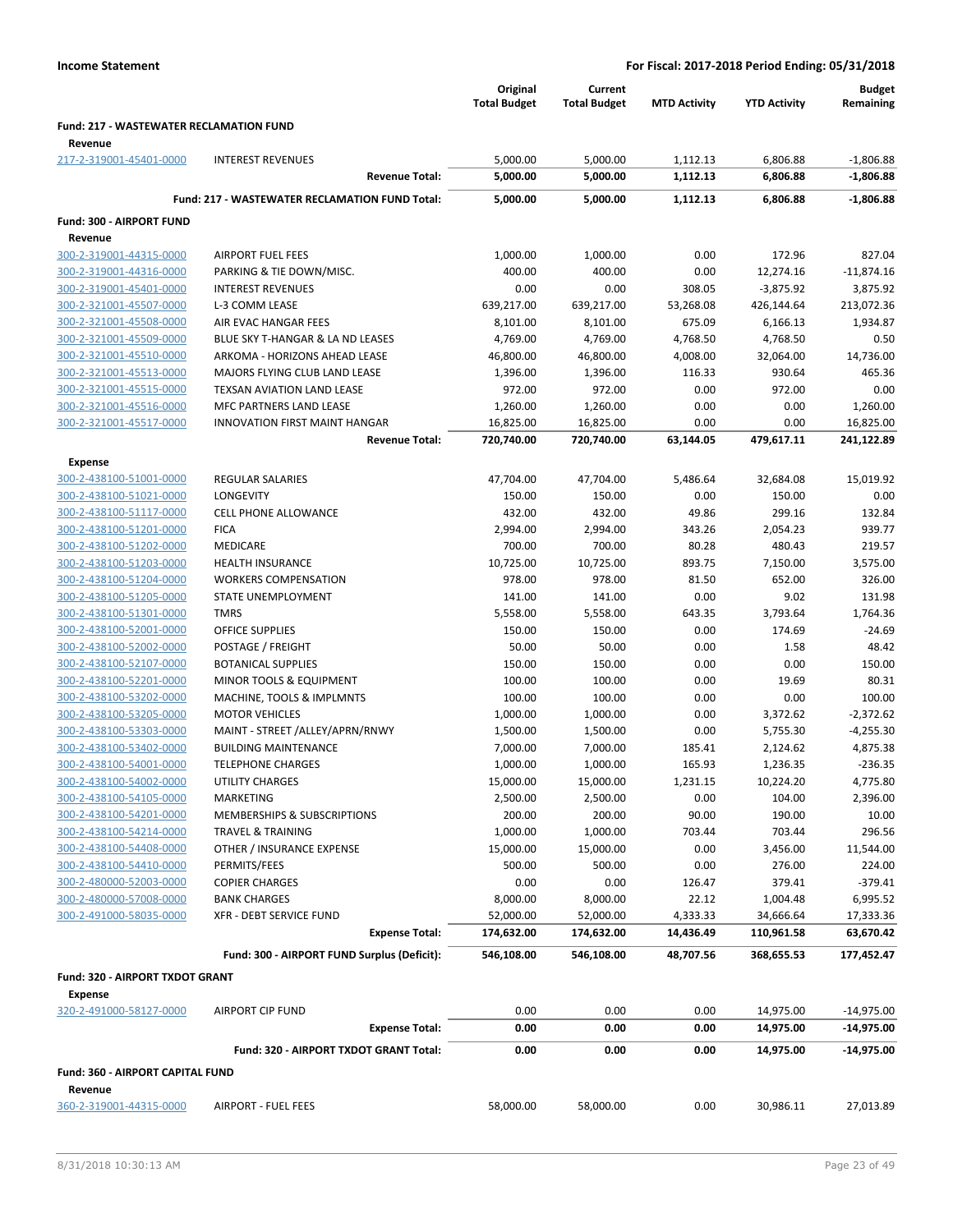|                                                    |                                                      | Original<br><b>Total Budget</b> | Current<br><b>Total Budget</b> | <b>MTD Activity</b> | <b>YTD Activity</b>     | <b>Budget</b><br>Remaining   |
|----------------------------------------------------|------------------------------------------------------|---------------------------------|--------------------------------|---------------------|-------------------------|------------------------------|
| 360-2-319001-45401-0000                            | <b>INTEREST REVENUES</b>                             | 4,000.00                        | 4,000.00                       | 9,163.91            | 23,821.79               | $-19,821.79$                 |
| 360-2-324001-46108-0000                            | XFRS - AIRPORT TXDOT GRANT FUND                      | 0.00                            | 0.00                           | 0.00                | 14,975.00               | $-14,975.00$                 |
|                                                    | <b>Revenue Total:</b>                                | 62,000.00                       | 62,000.00                      | 9,163.91            | 69,782.90               | $-7,782.90$                  |
| <b>Expense</b>                                     |                                                      |                                 |                                |                     |                         |                              |
| 360-2-438100-55007-0000                            | ENG/ARCHITECTS/MGMT                                  | 0.00                            | 0.00                           | 0.00                | 5,601.71                | $-5,601.71$                  |
| 360-2-438100-55008-0000                            | SURVEYING                                            | 0.00                            | 0.00                           | 0.00                | 4,775.00                | $-4,775.00$                  |
| 360-2-438100-55012-0000                            | <b>CONSTRUCTION</b>                                  | 0.00                            | 0.00                           | 0.00                | 245,621.00              | $-245,621.00$                |
| 360-2-480000-57008-0000                            | <b>BANK CHARGES</b>                                  | 1,500.00                        | 1,500.00                       | 529.87              | 1,542.49                | $-42.49$                     |
|                                                    | <b>Expense Total:</b>                                | 1,500.00                        | 1,500.00                       | 529.87              | 257,540.20              | -256,040.20                  |
|                                                    | Fund: 360 - AIRPORT CAPITAL FUND Surplus (Deficit):  | 60,500.00                       | 60,500.00                      | 8,634.04            | -187,757.30             | 248,257.30                   |
| Fund: 362 - AIRPORT FBO FUEL                       |                                                      |                                 |                                |                     |                         |                              |
| Revenue                                            |                                                      |                                 |                                |                     |                         |                              |
| 362-2-319001-44315-0000                            | <b>AIRPORT - FUEL FEES</b>                           | 0.00                            | 0.00                           | 26,389.49           | 240,333.83              | $-240,333.83$                |
| 362-2-319001-44316-0000                            | AIRPORT - PARKING, TIE DOWNS, & RAMP FE              | 0.00                            | 0.00                           | 150.00              | 2,460.00                | $-2,460.00$                  |
| 362-2-319001-44320-0000                            | AIRPORT - OIL                                        | 0.00                            | 0.00                           | 562.78              | 2,784.97                | $-2,784.97$                  |
| 362-2-319001-44321-0000                            | <b>AIRPORT - CHARTS</b>                              | 0.00                            | 0.00                           | 0.00                | 130.65                  | $-130.65$                    |
| 362-2-319001-44322-0000                            | AIRPORT - PILOT SUPPLIES                             | 0.00                            | 0.00                           | 215.00              | 644.15                  | $-644.15$                    |
| 362-2-319001-45401-0000                            | <b>INTEREST REVENUES</b><br><b>Revenue Total:</b>    | 60.00<br>60.00                  | 60.00<br>60.00                 | 45.84<br>27,363.11  | 144.63<br>246,498.23    | $-84.63$<br>$-246,438.23$    |
|                                                    |                                                      |                                 |                                |                     |                         |                              |
| <b>Expense</b><br>362-2-438100-52221-0000          | <b>AIRPORT - FUEL FEES</b>                           | 0.00                            | 0.00                           | 0.00                | 143,982.22              | $-143,982.22$                |
| 362-2-438100-52222-0000                            | AIRPORT - OIL                                        | 0.00                            | 0.00                           | 733.94              | 3,042.20                | $-3,042.20$                  |
| 362-2-438100-52422-0000                            | AIRPORT - PILOT SUPPLIES                             | 0.00                            | 0.00                           | 70.57               | 765.48                  | $-765.48$                    |
|                                                    | <b>CREDIT CARD FEES</b>                              | 0.00                            | 0.00                           | 793.61              |                         |                              |
| 362-2-438100-57003-0000<br>362-2-480000-57008-0000 | <b>BANK CHARGES</b>                                  | 50.00                           | 50.00                          | 3.92                | 5,109.53<br>15.77       | $-5,109.53$<br>34.23         |
| 362-2-491000-58125-0000                            |                                                      |                                 |                                |                     |                         |                              |
| 362-2-491000-58127-0000                            | <b>XFR - AIRPORT FUND</b><br><b>AIRPORT CIP FUND</b> | 0.00<br>0.00                    | 0.00<br>0.00                   | 0.00<br>0.00        | 12,274.16               | $-12,274.16$<br>$-30,986.11$ |
|                                                    | <b>Expense Total:</b>                                | 50.00                           | 50.00                          | 1,602.04            | 30,986.11<br>196,175.47 | -196,125.47                  |
|                                                    | Fund: 362 - AIRPORT FBO FUEL Surplus (Deficit):      | 10.00                           | 10.00                          | 25,761.07           | 50,322.76               | $-50,312.76$                 |
| Fund: 400 - GOLF FUND                              |                                                      |                                 |                                |                     |                         |                              |
| Revenue                                            |                                                      |                                 |                                |                     |                         |                              |
| 400-2-319001-45601-0000                            | MISCELLANEOUS REVENUES                               | 0.00                            | 0.00                           | 0.00                | 25.86                   | $-25.86$                     |
| 400-2-319001-45604-0000                            | OTHER REVENUE / OVER/SHORT                           | 50.00                           | 50.00                          | 20.27               | 44.24                   | 5.76                         |
| 400-2-319005-44510-0000                            | <b>GREENS FEES</b>                                   | 120,000.00                      | 120,000.00                     | 11,363.00           | 63,132.12               | 56,867.88                    |
| 400-2-319006-45308-0000                            | PRO SHOP CONCESSIONS                                 | 9,100.00                        | 9,100.00                       | 1,178.51            | 5,177.08                | 3,922.92                     |
| 400-2-319007-45309-0000                            | <b>MERCHANDISE SALES</b>                             | 8,051.00                        | 8,051.00                       | 757.87              | 5,035.74                | 3,015.26                     |
| 400-2-319008-45511-0000                            | <b>CART RENTALS</b>                                  | 67,000.00                       | 67,000.00                      | 6,385.91            | 36,091.69               | 30,908.31                    |
| 400-2-319009-45512-0000                            | <b>GOLF LEASES / MEMBERSHIPS</b>                     | 68,000.00                       | 68,000.00                      | 4,150.55            | 15,429.07               | 52,570.93                    |
|                                                    | <b>Revenue Total:</b>                                | 272,201.00                      | 272,201.00                     | 23,856.11           | 124,935.80              | 147,265.20                   |
| <b>Expense</b>                                     |                                                      |                                 |                                |                     |                         |                              |
| 400-2-451250-51001-0000                            | <b>REGULAR SALARIES</b>                              | 105,899.00                      | 105,899.00                     | 11,213.13           | 65,557.29               | 40,341.71                    |
| 400-2-451250-51020-0000                            | <b>OVERTIME</b>                                      | 5,050.00                        | 5,050.00                       | 943.95              | 2,562.80                | 2,487.20                     |
| 400-2-451250-51021-0000                            | LONGEVITY                                            | 8,154.00                        | 8,154.00                       | 0.00                | 6,514.00                | 1,640.00                     |
| 400-2-451250-51101-0000                            | <b>CERTIFICATION PAY</b>                             | 600.00                          | 600.00                         | 69.24               | 415.44                  | 184.56                       |
| 400-2-451250-51117-0000                            | <b>CELL PHONE ALLOWANCE</b>                          | 696.00                          | 696.00                         | 80.31               | 481.86                  | 214.14                       |
| 400-2-451250-51201-0000                            | <b>FICA</b>                                          | 7,313.00                        | 7,313.00                       | 749.32              | 4,709.63                | 2,603.37                     |
| 400-2-451250-51202-0000                            | MEDICARE                                             | 1,710.00                        | 1,710.00                       | 175.25              | 1,101.45                | 608.55                       |
| 400-2-451250-51203-0000                            | HEALTH INSURANCE                                     | 10,725.00                       | 10,725.00                      | 893.75              | 7,150.00                | 3,575.00                     |
| 400-2-451250-51204-0000                            | <b>WORKERS COMPENSATION</b>                          | 3,385.00                        | 3,385.00                       | 282.08              | 2,256.64                | 1,128.36                     |
| 400-2-451250-51205-0000                            | STATE UNEMPLOYMENT                                   | 412.00                          | 412.00                         | 84.52               | 157.18                  | 254.82                       |
| 400-2-451250-51301-0000                            | <b>TMRS</b>                                          | 10,492.00                       | 10,492.00                      | 1,175.31            | 7,257.38                | 3,234.62                     |
| 400-2-451250-52001-0000                            | OFFICE SUPPLIES                                      | 800.00                          | 800.00                         | 0.00                | 116.47                  | 683.53                       |
| 400-2-451250-52101-0000                            | JANITORIAL SUPPLIES                                  | 600.00                          | 600.00                         | 89.60               | 358.33                  | 241.67                       |
| 400-2-451250-52104-0000                            | <b>WEARING APPAREL</b>                               | 500.00                          | 500.00                         | 0.00                | 0.00                    | 500.00                       |
| 400-2-451250-52107-0000                            | <b>BOTANICAL SUPPLIES</b>                            | 8,600.00                        | 8,600.00                       | 593.09              | 3,011.29                | 5,588.71                     |
| 400-2-451250-52201-0000                            | MINOR TOOLS & EQUIPMENT                              | 800.00                          | 800.00                         | 0.00                | 23.25                   | 776.75                       |
| 400-2-451250-52203-0000                            | <b>MOTOR VEHICLE FUEL</b>                            | 1,600.00                        | 1,600.00                       | 220.72              | 631.61                  | 968.39                       |
|                                                    |                                                      |                                 |                                |                     |                         |                              |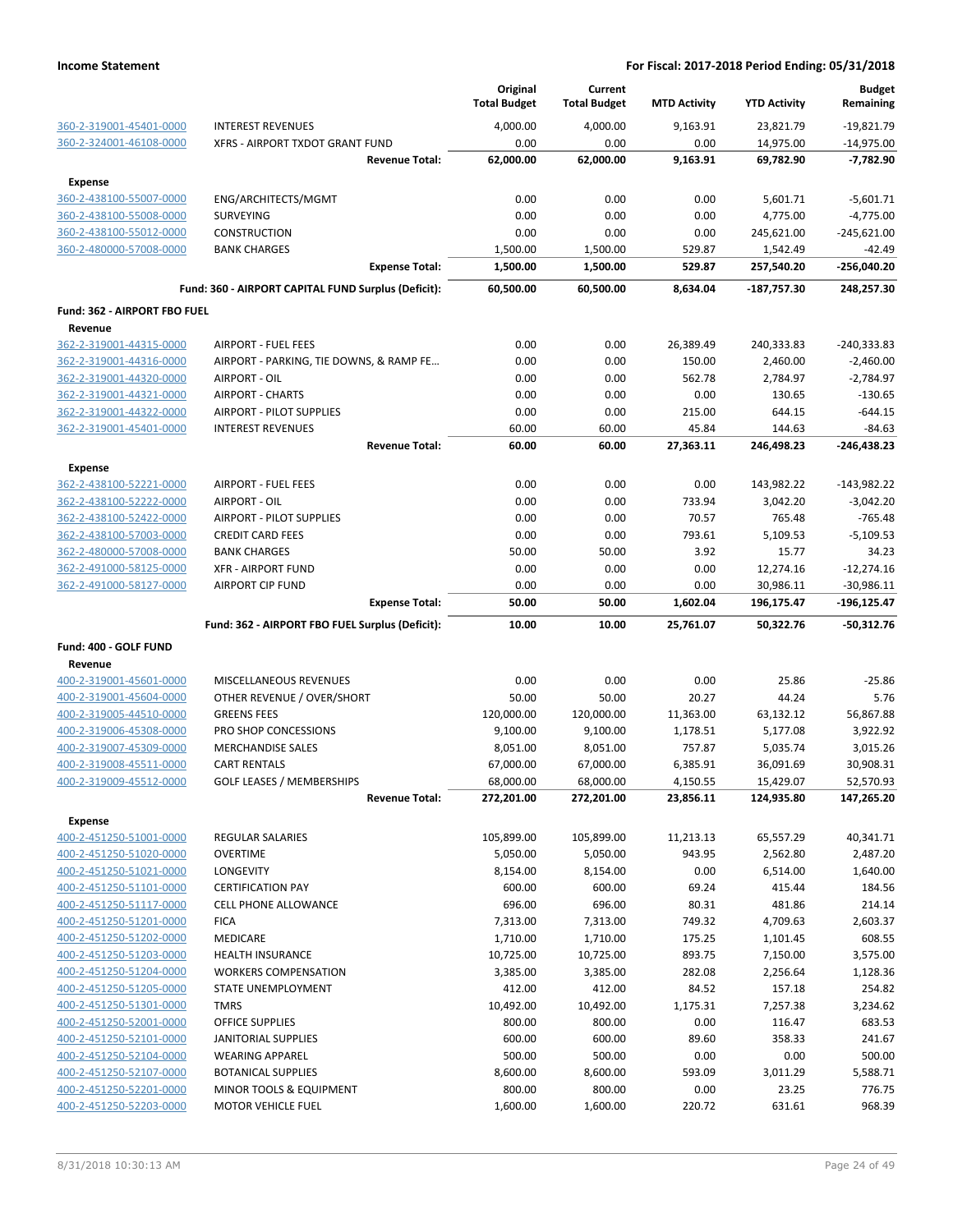|                                    |                                          | Original<br><b>Total Budget</b> | Current<br><b>Total Budget</b> | <b>MTD Activity</b> | <b>YTD Activity</b> | <b>Budget</b><br>Remaining |
|------------------------------------|------------------------------------------|---------------------------------|--------------------------------|---------------------|---------------------|----------------------------|
| 400-2-451250-52401-0000            | RECREATIONAL SUPPLIES                    | 500.00                          | 500.00                         | 0.00                | 0.00                | 500.00                     |
| 400-2-451250-52403-0000            | <b>RESALE ITEMS</b>                      | 15,000.00                       | 12,700.00                      | 0.00                | 6,262.44            | 6,437.56                   |
| 400-2-451250-53202-0000            | MACHINE, TOOLS & IMPLMNTS                | 6,000.00                        | 3,950.00                       | 0.00                | 630.44              | 3,319.56                   |
| 400-2-451250-53205-0000            | <b>MOTOR VEHICLES</b>                    | 400.00                          | 400.00                         | 0.00                | 344.92              | 55.08                      |
| 400-2-451250-53307-0000            | <b>IRRIGATION</b>                        | 1,500.00                        | 1,500.00                       | 18.55               | 18.55               | 1,481.45                   |
| 400-2-451250-53402-0000            | <b>BUILDING MAINTENANCE</b>              | 1,450.00                        | 1,600.00                       | 1,371.21            | 1,503.11            | 96.89                      |
| 400-2-451250-54001-0000            | <b>TELEPHONE CHARGES</b>                 | 1,000.00                        | 1,000.00                       | 55.38               | 454.77              | 545.23                     |
| 400-2-451250-54002-0000            | <b>UTILITY CHARGES</b>                   | 11,000.00                       | 11,000.00                      | 802.89              | 6,664.53            | 4,335.47                   |
| 400-2-451250-54201-0000            | MEMBERSHIPS & SUBSCRIPTIONS              | 765.00                          | 765.00                         | 0.00                | 365.00              | 400.00                     |
| 400-2-451250-54214-0000            | <b>TRAVEL &amp; TRAINING</b>             | 2,100.00                        | 2,100.00                       | 0.00                | 0.00                | 2,100.00                   |
| 400-2-451250-54226-0000            | <b>INSURANCE EXPENSE</b>                 | 300.00                          | 500.00                         | 0.00                | 500.00              | 0.00                       |
| 400-2-451250-54909-0000            | <b>GOLF CART LEASE EXPENSE</b>           | 31,000.00                       | 31,000.00                      | 2,203.59            | 20,332.92           | 10,667.08                  |
| 400-2-480000-52003-0000            | <b>COPIER CHARGES</b>                    | 0.00                            | 750.00                         | 126.47              | 379.41              | 370.59                     |
| 400-2-480000-57005-0000            | <b>ACCRUED VAC &amp; SICK PAY</b>        | 0.00                            | 2,050.00                       | 0.00                | 2,049.84            | 0.16                       |
| 400-2-480000-57008-0000            | <b>BANK CHARGES</b>                      | 3,000.00                        | 4,200.00                       | 358.30              | 2,562.73            | 1,637.27                   |
| 400-2-491000-58204-0000            | VEHICLE/EQUIP REPLACEMENT                | 34,317.00                       | 34,317.00                      | 2,859.75            | 22,878.00           | 11,439.00                  |
|                                    | <b>Expense Total:</b>                    | 275,668.00                      | 275,668.00                     | 24,366.41           | 167,251.28          | 108,416.72                 |
|                                    | Fund: 400 - GOLF FUND Surplus (Deficit): | $-3,467.00$                     | $-3,467.00$                    | -510.30             | $-42,315.48$        | 38,848.48                  |
| <b>Fund: 500 - SANITATION FUND</b> |                                          |                                 |                                |                     |                     |                            |
| Revenue                            |                                          |                                 |                                |                     |                     |                            |
| 500-2-318001-44314-0000            | LATE CHARGES                             | 91,000.00                       | 91,000.00                      | 7,997.78            | 58,678.16           | 32,321.84                  |
| 500-2-319001-45401-0000            | <b>INTEREST REVENUES</b>                 | 1,500.00                        | 1,500.00                       | 3,174.10            | 7,776.48            | $-6,276.48$                |
| 500-2-319020-44313-0000            | <b>FUEL SURCHARGE</b>                    | 146,000.00                      | 146,000.00                     | 12,121.58           | 96,375.18           | 49,624.82                  |
| 500-2-319020-45107-0000            | <b>COLLECTION CHARGES</b>                | 2,165,000.00                    | 2,165,000.00                   | 183,634.40          | 1,448,207.95        | 716,792.05                 |
| 500-2-319021-45108-0000            | <b>DISPOSAL CHARGES</b>                  | 1,299,000.00                    | 1,299,000.00                   | 103,469.97          | 844,589.06          | 454,410.94                 |
| 500-2-319022-45612-0000            | REG HH HAZ WASTE COL CTR                 | 12,500.00                       | 12,500.00                      | 417.55              | 15,867.55           | $-3,367.55$                |
| 500-2-324001-46612-0000            | CA - SANITATION FD COL & FUEL            | 151,000.00                      | 151,000.00                     | 12,495.06           | 98,620.53           | 52,379.47                  |
| 500-2-324001-46614-0000            | CA - SANITATION FD-DISPOSAL              | 86,000.00                       | 86,000.00                      | 6,604.47            | 53,921.35           | 32,078.65                  |
|                                    | <b>Revenue Total:</b>                    | 3,952,000.00                    | 3,952,000.00                   | 329,914.91          | 2,624,036.26        | 1,327,963.74               |
| <b>Expense</b>                     |                                          |                                 |                                |                     |                     |                            |
| 500-2-432300-54412-0000            | <b>COLLECTION CHARGES</b>                | 2,150,198.00                    | 2,150,198.00                   | 202,340.36          | 1,086,467.42        | 1,063,730.58               |
| 500-2-432400-54403-0000            | <b>DISPOSAL CHARGES</b>                  | 980,448.00                      | 980,448.00                     | 83,914.59           | 541,562.65          | 438,885.35                 |
| 500-2-432500-51401-0000            | <b>CONTRA - SALARIES</b>                 | 8,000.00                        | 8,000.00                       | 0.00                | 8,000.00            | 0.00                       |
| 500-2-432500-54002-0000            | UTILITY CHARGES                          | 2,500.00                        | 2,500.00                       | 167.52              | 1,355.93            | 1,144.07                   |
| 500-2-432500-54403-0000            | <b>DISPOSAL CHARGES</b>                  | 16,000.00                       | 16,000.00                      | 396.31              | $-1,200.71$         | 17,200.71                  |
| 500-2-442200-51001-0000            | REGULAR SALARIES                         | 107,916.00                      | 107,916.00                     | 11,126.62           | 63,904.65           | 44,011.35                  |
| 500-2-442200-51020-0000            | <b>OVERTIME</b>                          | 2,148.00                        | 2,148.00                       | 418.49              | 1,349.92            | 798.08                     |
| 500-2-442200-51021-0000            | <b>LONGEVITY</b>                         | 1,290.00                        | 1,290.00                       | 0.00                | 828.00              | 462.00                     |
| 500-2-442200-51101-0000            | <b>CERTIFICATION PAY</b>                 | 600.00                          | 600.00                         | 138.48              | 507.76              | 92.24                      |
| 500-2-442200-51117-0000            | <b>CELL PHONE ALLOWANCE</b>              | 0.00                            | 0.00                           | 69.24               | 415.44              | $-415.44$                  |
| 500-2-442200-51201-0000            | <b>FICA</b>                              | 6,927.00                        | 6,927.00                       | 728.68              | 4,154.36            | 2,772.64                   |
| 500-2-442200-51202-0000            | MEDICARE                                 | 1,620.00                        | 1,620.00                       | 170.41              | 971.58              | 648.42                     |
| 500-2-442200-51203-0000            | <b>HEALTH INSURANCE</b>                  | 10,725.00                       | 10,725.00                      | 893.75              | 7,150.00            | 3,575.00                   |
| 500-2-442200-51204-0000            | <b>WORKERS COMPENSATION</b>              | 2,860.00                        | 2,860.00                       | 238.33              | 1,906.64            | 953.36                     |
| 500-2-442200-51205-0000            | STATE UNEMPLOYMENT                       | 563.00                          | 563.00                         | 137.61              | 284.25              | 278.75                     |
| 500-2-442200-51301-0000            | <b>TMRS</b>                              | 12,860.00                       | 12,860.00                      | 1,365.64            | 7,663.85            | 5,196.15                   |
| 500-2-442200-52203-0000            | <b>MOTOR VEHICLE FUEL</b>                | 4,000.00                        | 4,000.00                       | 356.78              | 1,862.46            | 2,137.54                   |
| 500-2-442200-53202-0000            | MACHINE, TOOLS & IMPLMNTS                | 5,175.00                        | 5,175.00                       | 187.00              | 1,891.81            | 3,283.19                   |
| 500-2-442200-53205-0000            | <b>MOTOR VEHICLES</b>                    | 2,500.00                        | 2,500.00                       | 10.00               | 214.21              | 2,285.79                   |
| 500-2-442200-55201-0000            | <b>EQUIPMENT PURCHASES</b>               | 487.25                          | 487.25                         | 0.00                | 0.00                | 487.25                     |
| 500-2-480000-54901-0000            | <b>RENTALS / LEASES</b>                  | 32,250.00                       | 32,250.00                      | 0.00                | 32,249.19           | 0.81                       |
| 500-2-480000-57005-0000            | <b>ACCRUED VAC &amp; SICK PAY</b>        | 1,000.00                        | 1,000.00                       | 0.00                | 0.00                | 1,000.00                   |
| 500-2-480000-57007-0000            | <b>COMMUNITY SERVICES</b>                | 34,050.00                       | 34,050.00                      | 0.00                | 7,225.00            | 26,825.00                  |
| 500-2-480000-57008-0000            | <b>BANK CHARGES</b>                      | 10,000.00                       | 10,000.00                      | 975.24              | 5,992.81            | 4,007.19                   |
| 500-2-491000-58001-0000            | XFR - GENERAL FUND                       | 208,605.00                      | 208,605.00                     | 19,337.44           | 155,615.91          | 52,989.09                  |
| 500-2-491000-58204-0000            | XFR - VEHICLE/EQUIP REPLACEMENT          | 36,850.00                       | 36,850.00                      | 3,070.83            | 24,566.64           | 12,283.36                  |
| 500-2-495000-58501-0000            | CA - GENERAL FUND                        | 30,488.00                       | 30,488.00                      | 2,540.67            | 20,325.36           | 10,162.64                  |
| 500-2-495000-58701-0000            | CA - CENTRAL SERVICE FUND                | 4,901.00                        | 4,901.00                       | 408.42              | 3,267.36            | 1,633.64                   |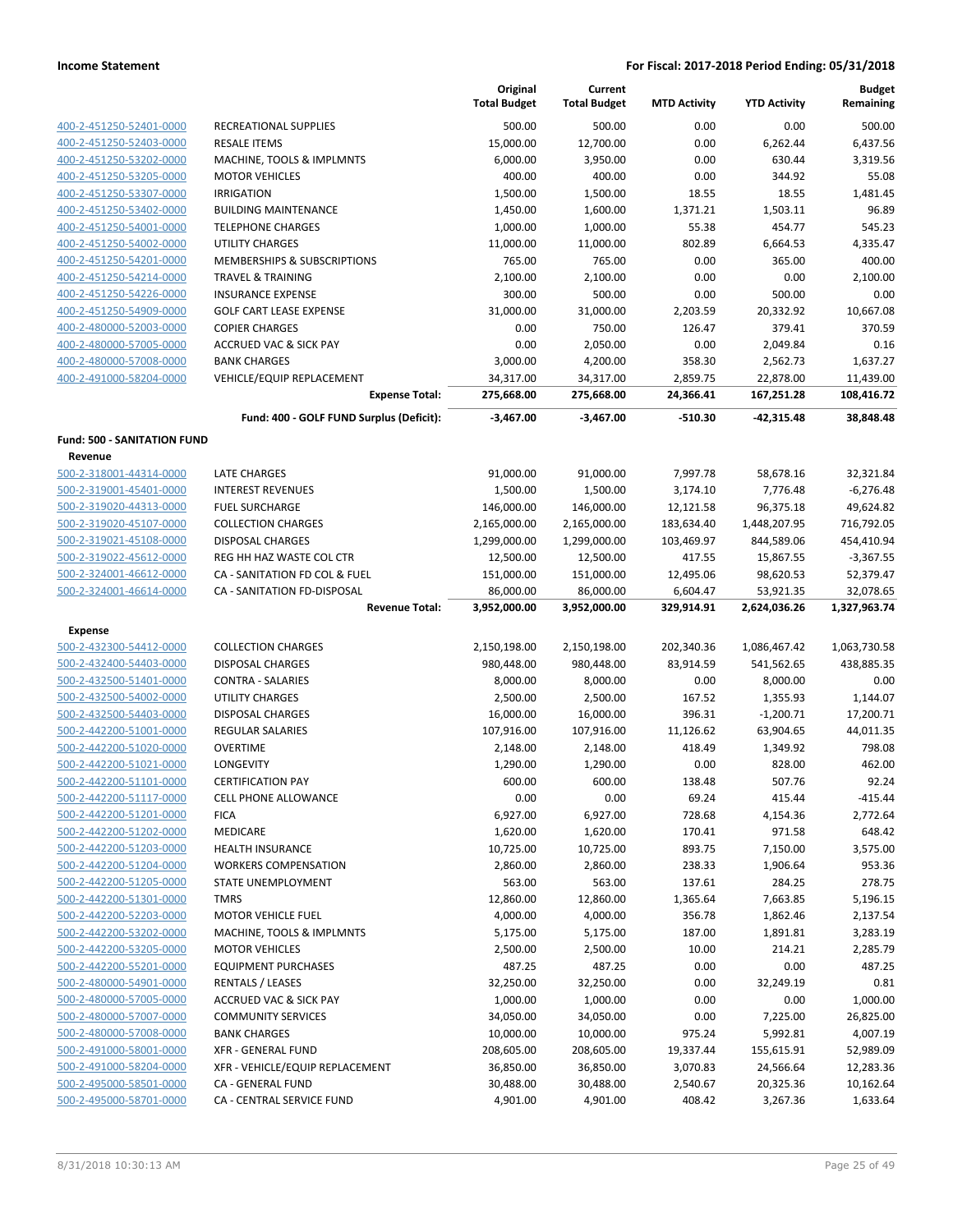|                                                    |                                                              | Original<br><b>Total Budget</b> | Current<br><b>Total Budget</b> | <b>MTD Activity</b> | <b>YTD Activity</b> | <b>Budget</b><br>Remaining |
|----------------------------------------------------|--------------------------------------------------------------|---------------------------------|--------------------------------|---------------------|---------------------|----------------------------|
| 500-2-495000-58710-0000                            | CA - INSURANCE FUND                                          | 4,310.00                        | 4,310.00                       | 359.17              | 2,873.36            | 1,436.64                   |
| 500-2-495000-58720-0000                            | CA - MIS FUN                                                 | 5,200.00                        | 5,200.00                       | 433.33              | 3,466.64            | 1,733.36                   |
| 500-2-495000-58900-0000                            | <b>CA - ELECTRIC FUND</b>                                    | 86,601.00                       | 86,601.00                      | 7,216.75            | 57,734.00           | 28,867.00                  |
|                                                    | <b>Expense Total:</b>                                        | 3,771,072.25                    | 3,771,072.25                   | 337,001.66          | 2,042,606.49        | 1,728,465.76               |
|                                                    | Fund: 500 - SANITATION FUND Surplus (Deficit):               | 180,927.75                      | 180,927.75                     | $-7,086.75$         | 581,429.77          | -400,502.02                |
| Fund: 601 - CENTRAL SERVICE FUND                   |                                                              |                                 |                                |                     |                     |                            |
| Revenue                                            |                                                              |                                 |                                |                     |                     |                            |
| 601-2-324001-46501-0000                            | <b>CA - GENERAL FUND</b>                                     | 566,819.00                      | 566,819.00                     | 47,234.92           | 377,879.36          | 188,939.64                 |
| 601-2-324001-46506-0000                            | CA - RECREATION FUND                                         | 430.00                          | 430.00                         | 35.83               | 286.64              | 143.36                     |
| 601-2-324001-46509-0000                            | <b>CA - VENUE MGMT FUND</b>                                  | 16,076.00                       | 16,076.00                      | 1,339.67            | 10,717.36           | 5,358.64                   |
| 601-2-324001-46611-0000                            | <b>CA - UTILITY FUND</b>                                     | 208,949.00                      | 208,949.00                     | 17,412.42           | 139,299.36          | 69,649.64                  |
| 601-2-324001-46614-0000                            | CA - SANITATION FUND COLLECTION                              | 4,901.00                        | 4,901.00                       | 408.42              | 3,267.36            | 1,633.64                   |
| 601-2-324009-46901-0000                            | <b>CA - ELECTRIC UTILITY</b>                                 | 77,602.00                       | 77,602.00                      | 6,466.83            | 51,734.64           | 25,867.36                  |
| 601-2-324009-46906-0000                            | <b>CA - CABLE UTILITY</b>                                    | 14,768.00                       | 14,768.00                      | 1,230.67            | 9,845.36            | 4,922.64                   |
|                                                    | <b>Revenue Total:</b>                                        | 889,545.00                      | 889,545.00                     | 74,128.76           | 593,030.08          | 296,514.92                 |
| <b>Expense</b>                                     |                                                              |                                 |                                |                     |                     |                            |
| 601-2-461100-51001-0000                            | <b>REGULAR SALARIES</b>                                      | 239,821.00                      | 239,821.00                     | 24,170.93           | 152,075.46          | 87,745.54                  |
| 601-2-461100-51020-0000                            | <b>OVERTIME</b>                                              | 10,000.00                       | 10,000.00                      | 857.83              | 4,331.28            | 5,668.72                   |
| 601-2-461100-51021-0000                            | <b>LONGEVITY</b>                                             | 6,220.00                        | 6,220.00                       | 0.00                | 6,148.00            | 72.00                      |
| 601-2-461100-51101-0000                            | <b>CERTIFICATION PAY</b>                                     | 1,200.00                        | 1,200.00                       | 138.48              | 830.88              | 369.12                     |
| 601-2-461100-51117-0000                            | <b>CELL PHONE ALLOWANCE</b>                                  | 432.00                          | 432.00                         | 49.83               | 298.98              | 133.02                     |
| 601-2-461100-51201-0000                            | <b>FICA</b>                                                  | 16,397.00                       | 16,397.00                      | 1,486.99            | 10,438.91           | 5,958.09                   |
| 601-2-461100-51202-0000                            | <b>MEDICARE</b>                                              | 3,835.00                        | 3,835.00                       | 347.76              | 2,441.36            | 1,393.64                   |
| 601-2-461100-51203-0000                            | <b>HEALTH INSURANCE</b>                                      | 64,350.00                       | 64,350.00                      | 5,362.50            | 42,900.00           | 21,450.00                  |
| 601-2-461100-51204-0000                            | <b>WORKERS COMPENSATION</b>                                  | 8,502.00                        | 8,502.00                       | 708.50              | 5,668.00            | 2,834.00                   |
| 601-2-461100-51205-0000                            | STATE UNEMPLOYMENT                                           | 703.00                          | 703.00                         | 153.28              | 435.55              | 267.45                     |
| 601-2-461100-51301-0000                            | <b>TMRS</b>                                                  | 29,044.00                       | 29,044.00                      | 2,593.70            | 18,043.30           | 11,000.70                  |
| 601-2-461100-51401-0000                            | <b>CONTRA - SALARIES</b>                                     | 0.00                            | 0.00                           | $-950.88$           | $-4,555.18$         | 4,555.18                   |
| 601-2-461100-52001-0000                            | <b>OFFICE SUPPLIES</b>                                       | 150.00                          | 150.00                         | 33.99               | 163.31              | $-13.31$                   |
| 601-2-461100-52002-0000                            | POSTAGE / FREIGHT                                            | 20.00                           | 20.00                          | 0.00                | 8.70                | 11.30                      |
| 601-2-461100-52101-0000                            | <b>JANITORIAL SUPPLIES</b>                                   | 15,000.00                       | 15,000.00                      | 2,454.23<br>114.67  | 8,550.81            | 6,449.19<br>801.35         |
| 601-2-461100-52104-0000<br>601-2-461100-52201-0000 | <b>WEARING APPAREL</b><br><b>MINOR TOOLS &amp; EQUIPMENT</b> | 3,200.00                        | 3,200.00                       | 149.78              | 2,398.65<br>993.75  | 906.25                     |
| 601-2-461100-52203-0000                            | <b>MOTOR VEHICLE FUEL</b>                                    | 1,900.00<br>4,000.00            | 1,900.00<br>4,000.00           | 272.88              | 1,605.34            | 2,394.66                   |
| 601-2-461100-53201-0000                            | FURNITURE & OFFICE EQUIPMENT                                 | 500.00                          | 500.00                         | 0.00                | 0.00                | 500.00                     |
| 601-2-461100-53205-0000                            | <b>MOTOR VEHICLES</b>                                        | 1,300.00                        | 1,300.00                       | 0.00                | 47.05               | 1,252.95                   |
| 601-2-461100-53302-0000                            | <b>WALKS &amp; PARKING LOTS</b>                              | 2,500.00                        | 2,500.00                       | 0.00                | 1,367.49            | 1,132.51                   |
| 601-2-461100-53406-0000                            | <b>CITY HALL</b>                                             | 30,000.00                       | 30,000.00                      | 3,800.42            | 26,010.63           | 3,989.37                   |
| 601-2-461100-53407-0000                            | ANIMAL SHELTER                                               | 4,000.00                        | 4,000.00                       | 182.49              | 5,523.54            | -1,523.54                  |
| 601-2-461100-53408-0000                            | <b>FLEET MAINTENANCE</b>                                     | 2,000.00                        | 2,000.00                       | 0.00                | 253.24              | 1,746.76                   |
| 601-2-461100-53501-0000                            | POLICE & COURTS BLDG                                         | 25,000.00                       | 25,000.00                      | 367.60              | 22,212.22           | 2,787.78                   |
| 601-2-461100-53503-0000                            | <b>FIRE ADMINISTRATION</b>                                   | 1,000.00                        | 1,000.00                       | 34.95               | 209.70              | 790.30                     |
| 601-2-461100-53504-0000                            | <b>FIRE STATION 1</b>                                        | 1,500.00                        | 1,500.00                       | 69.90               | 1,918.36            | $-418.36$                  |
| 601-2-461100-53505-0000                            | FIRE STATION 2                                               | 3,000.00                        | 3,000.00                       | 180.19              | 1,987.12            | 1,012.88                   |
| 601-2-461100-53506-0000                            | FIRE STATION 3                                               | 2,500.00                        | 2,500.00                       | 145.09              | 868.84              | 1,631.16                   |
| 601-2-461100-53507-0000                            | <b>FIRE STATION 4</b>                                        | 2,500.00                        | 2,500.00                       | 1,171.92            | 6,730.71            | $-4,230.71$                |
| 601-2-461100-53601-0000                            | <b>ANNEX</b>                                                 | 2,000.00                        | 2,000.00                       | 96.63               | 1,526.26            | 473.74                     |
| 601-2-461100-53602-0000                            | <b>SERVICE CENTER</b>                                        | 6,000.00                        | 6,000.00                       | 221.35              | 5,367.97            | 632.03                     |
| 601-2-461100-53603-0000                            | WATER TREATMENT BLDG                                         | 1,000.00                        | 1,000.00                       | 0.00                | 0.00                | 1,000.00                   |
| 601-2-461100-53604-0000                            | WASTEWATER TRTMNT BLDG                                       | 500.00                          | 500.00                         | 0.00                | 107.00              | 393.00                     |
| 601-2-461100-53701-0000                            | LIBRARY                                                      | 10,000.00                       | 10,000.00                      | 716.17              | 4,517.20            | 5,482.80                   |
| 601-2-461100-53703-0000                            | REECY DAVIS REC CENTER                                       | 12,444.00                       | 12,444.00                      | 921.77              | 17,749.68           | $-5,305.68$                |
| 601-2-461100-53706-0000                            | SPORTSPARK                                                   | 1,000.00                        | 1,000.00                       | 151.20              | 990.35              | 9.65                       |
| 601-2-461100-54001-0000                            | <b>TELEPHONE CHARGES</b>                                     | 3,500.00                        | 3,500.00                       | 429.40              | 2,947.30            | 552.70                     |
| 601-2-461100-54002-0000                            | UTILITY CHARGES                                              | 99,658.00                       | 99,658.00                      | 7,752.94            | 69,143.00           | 30,515.00                  |
| 601-2-461100-54112-0000                            | <b>ALARM MONITOR SERVICE</b>                                 | 13,526.00                       | 13,526.00                      | 0.00                | 12,202.00           | 1,324.00                   |
| 601-2-461200-51001-0000                            | <b>REGULAR SALARIES</b>                                      | 140,794.00                      | 140,794.00                     | 13,185.67           | 85,965.11           | 54,828.89                  |
| 601-2-461200-51020-0000                            | <b>OVERTIME</b>                                              | 3,226.00                        | 3,226.00                       | 1,560.84            | 3,975.92            | $-749.92$                  |
|                                                    |                                                              |                                 |                                |                     |                     |                            |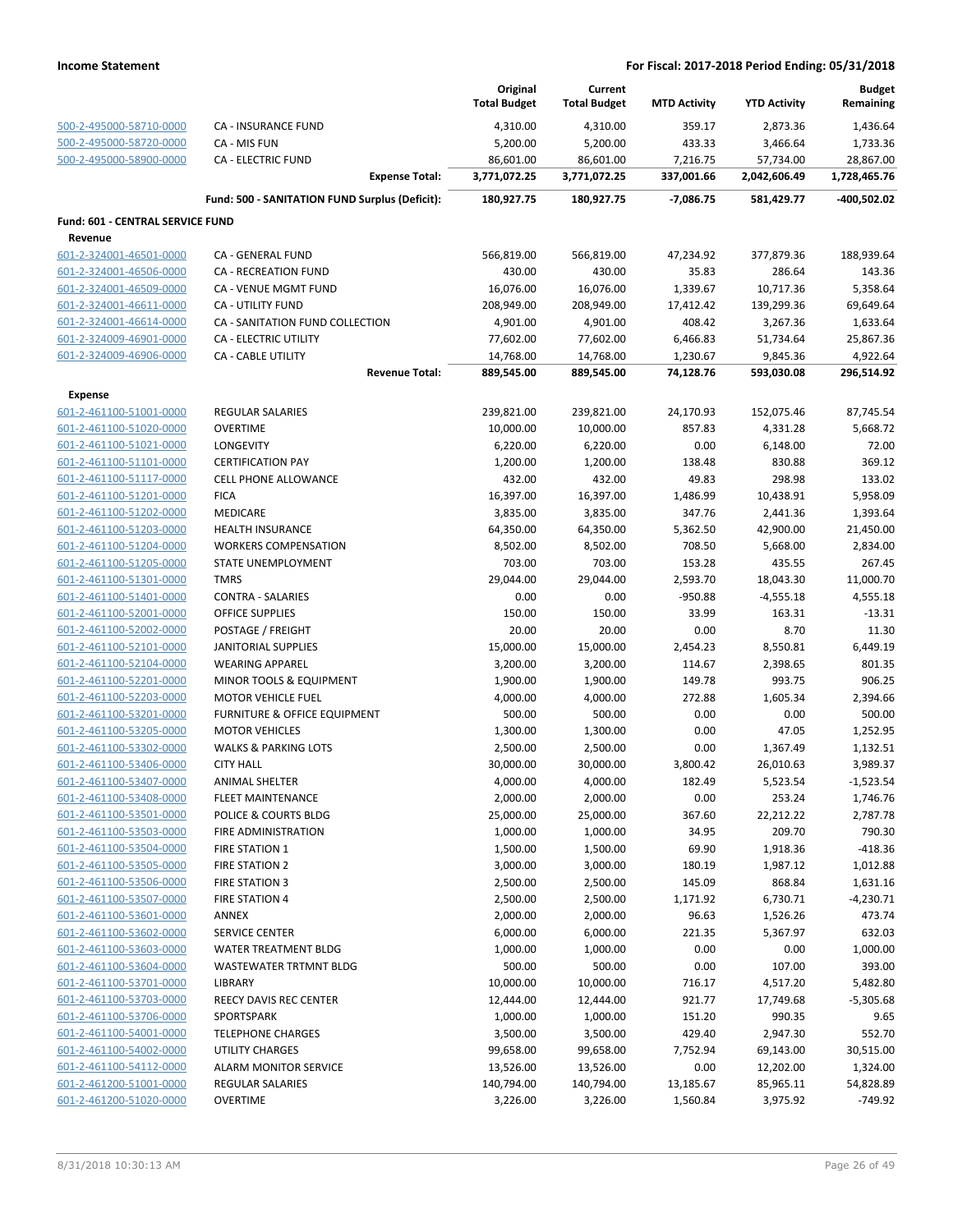|                                                    |                                                     | Original            | Current             |                     |                     | <b>Budget</b>      |
|----------------------------------------------------|-----------------------------------------------------|---------------------|---------------------|---------------------|---------------------|--------------------|
|                                                    |                                                     | <b>Total Budget</b> | <b>Total Budget</b> | <b>MTD Activity</b> | <b>YTD Activity</b> | Remaining          |
| 601-2-461200-51021-0000                            | <b>LONGEVITY</b>                                    | 2,616.00            | 2,616.00            | 0.00                | 2,616.00            | 0.00               |
| 601-2-461200-51101-0000                            | <b>CERTIFICATION PAY</b>                            | 2,400.00            | 2,400.00            | 207.72              | 1,454.04            | 945.96             |
| 601-2-461200-51117-0000                            | <b>CELL PHONE ALLOWANCE</b>                         | 960.00              | 960.00              | 159.21              | 826.06              | 133.94             |
| 601-2-461200-51201-0000                            | <b>FICA</b>                                         | 9,296.00            | 9,296.00            | 888.37              | 5,691.18            | 3,604.82           |
| 601-2-461200-51202-0000                            | <b>MEDICARE</b>                                     | 2,174.00            | 2,174.00            | 207.76              | 1,331.02            | 842.98             |
| 601-2-461200-51203-0000                            | <b>HEALTH INSURANCE</b>                             | 42,900.00           | 42,900.00           | 3,575.00            | 28,600.00           | 14,300.00          |
| 601-2-461200-51204-0000                            | <b>WORKERS COMPENSATION</b>                         | 6,554.00            | 6,554.00            | 546.17              | 4,369.36            | 2,184.64           |
| 601-2-461200-51205-0000                            | STATE UNEMPLOYMENT                                  | 281.00              | 281.00              | 22.21               | 108.13              | 172.87             |
| 601-2-461200-51301-0000                            | <b>TMRS</b>                                         | 17,257.00           | 17,257.00           | 1,756.18            | 11,252.21           | 6,004.79           |
| 601-2-461200-52001-0000                            | <b>OFFICE SUPPLIES</b>                              | 100.00              | 100.00              | 0.00                | 95.94               | 4.06               |
| 601-2-461200-52002-0000                            | POSTAGE / FREIGHT                                   | 50.00               | 50.00               | 0.00                | 0.00                | 50.00              |
| 601-2-461200-52104-0000                            | <b>WEARING APPAREL</b>                              | 2,900.00            | 2,900.00            | 63.97               | 1,670.14            | 1,229.86           |
| 601-2-461200-52106-0000                            | <b>CHEMICAL SUPPLIES</b>                            | 500.00              | 500.00              | 0.00                | 0.00                | 500.00             |
| 601-2-461200-52201-0000                            | MINOR TOOLS & EQUIPMENT                             | 3,000.00            | 3,000.00            | 494.39              | 1,336.49            | 1,663.51           |
| 601-2-461200-52202-0000                            | <b>MECHANICAL SUPPLIES</b>                          | 10,000.00           | 10,000.00           | 1,778.20            | 8,012.06            | 1,987.94           |
| 601-2-461200-52203-0000                            | <b>MOTOR VEHICLE FUEL</b>                           | 3,500.00            | 3,500.00            | 479.05              | 2,703.26            | 796.74             |
| 601-2-461200-53202-0000                            | MACHINE, TOOLS & IMPLMNTS                           | 4,500.00            | 4,500.00            | 0.00                | 3,495.00            | 1,005.00           |
| 601-2-461200-53205-0000                            | <b>MOTOR VEHICLES</b>                               | 1,500.00            | 1,500.00            | 0.00                | 832.47              | 667.53             |
| 601-2-461200-53402-0000                            | <b>BUILDING MAINTENANCE</b>                         | 500.00              | 500.00              | 0.00                | 0.00                | 500.00             |
| 601-2-461200-54001-0000                            | <b>TELEPHONE CHARGES</b>                            | 1,500.00            | 1,500.00            | 132.82              | 975.12              | 524.88             |
| 601-2-461200-54002-0000                            | <b>UTILITY CHARGES</b>                              | 11,000.00           | 11,000.00           | 729.72              | 9,045.52            | 1,954.48           |
| 601-2-461200-54201-0000                            | <b>MEMBERSHIPS &amp; SUBSCRIPTIONS</b>              | 1,500.00            | 1,500.00            | 0.00                | 0.00                | 1,500.00           |
| 601-2-461200-54214-0000<br>601-2-480000-52006-0000 | <b>TRAVEL &amp; TRAINING</b>                        | 4,000.00            | 4,000.00            | 0.00                | 142.00              | 3,858.00           |
| 601-2-480000-57004-0000                            | <b>COPIER PAPER</b><br><b>INVENTORY LOSS/GAIN</b>   | 0.00<br>0.00        | 0.00<br>0.00        | 0.00<br>$-737.20$   | 62.96<br>$-505.09$  | $-62.96$<br>505.09 |
| 601-2-480000-57005-0000                            | <b>ACCRD VAC/SICK PAY EXP</b>                       | 0.00                | 0.00                | 0.00                | 16,130.22           | $-16,130.22$       |
|                                                    | <b>Expense Total:</b>                               | 903,210.00          | 903,210.00          | 79,236.57           | 624,641.88          | 278,568.12         |
|                                                    |                                                     |                     |                     |                     |                     |                    |
|                                                    | Fund: 601 - CENTRAL SERVICE FUND Surplus (Deficit): | $-13,665.00$        | $-13,665.00$        | $-5,107.81$         | $-31,611.80$        | 17,946.80          |
| Fund: 602 - INSURANCE FUND                         |                                                     |                     |                     |                     |                     |                    |
|                                                    |                                                     |                     |                     |                     |                     |                    |
| Revenue                                            |                                                     |                     |                     |                     |                     |                    |
| 602-2-319001-43211-0000                            | PRIOR YEAR INS REIMB                                | 0.00                | 0.00                | 0.00                | 18,837.00           | $-18,837.00$       |
| 602-2-322001-43201-0000                            | <b>EMPLOYEE PORTION</b>                             | 640,791.00          | 640,791.00          | $-1,525,565.81$     | 300,128.19          | 340,662.81         |
| 602-2-322001-43202-0000                            | <b>CITY PORTION-HEALTH</b>                          | 2,673,737.50        | 2,673,737.50        | 1,792,067.61        | 1,803,886.14        | 869,851.36         |
| 602-2-322001-43203-0000                            | <b>CITY PORTION-WORK COMP</b>                       | 294,394.00          | 294,394.00          | 25,958.64           | 207,669.12          | 86,724.88          |
| 602-2-322001-43204-0000                            | <b>CITY PORTION-TWC FUTA</b>                        | 231.00              | 231.00              | 19.26               | 154.08              | 76.92              |
| 602-2-322001-43205-0000                            | <b>GEUS EMPLOYEE PORTION</b>                        | 320,395.00          | 320,395.00          | 23,515.20           | 167,122.97          | 153,272.03         |
| 602-2-322001-43206-0000                            | <b>GEUS PORTION-HEALTH</b>                          | 1,426,425.00        | 1,426,425.00        | 114,400.46          | 915,203.68          | 511,221.32         |
| 602-2-322001-43207-0000                            | <b>GEUS PORTION-WORK COMP</b>                       | 69,876.00           | 69,876.00           | 6,583.81            | 52,670.48           | 17,205.52          |
| 602-2-322001-48610-0000                            | OTHER REV / CITY EMPL-DEPENDENT CARE                | 23,607.00           | 23,607.00           | 1,929.11            | 15,547.33           | 8,059.67           |
| 602-2-324001-46501-0000                            | CA - GENERAL FUND                                   | 241,157.00          | 241,157.00          | 20,096.42           | 160,771.36          | 80,385.64          |
| 602-2-324001-46506-0000                            | CA - RECREATION FUND                                | 335.00              | 335.00              | 27.92               | 223.36              | 111.64             |
| 602-2-324001-46509-0000                            | CA - VENUE MGMT FUND                                | 593.00              | 593.00              | 49.42               | 395.36              | 197.64             |
| 602-2-324001-46611-0000                            | <b>CA - UTILITY FUND</b>                            | 102,895.00          | 102,895.00          | 8,574.58            | 68,596.64           | 34,298.36          |
| 602-2-324001-46614-0000                            | CA - SANITATION FUND COLLECTION                     | 4,310.00            | 4,310.00            | 359.17              | 2,873.36            | 1,436.64           |
| 602-2-324009-46612-0000                            | CA - ELECTRIC UTILITY                               | 25,521.00           | 25,521.00           | 2,126.75            | 17,014.00           | 8,507.00           |
| 602-2-324009-46613-0000                            | <b>CA - CABLE UTILITY</b>                           | 5,451.00            | 5,451.00            | 454.25              | 3,634.00            | 1,817.00           |
|                                                    | <b>Revenue Total:</b>                               | 5,829,718.50        | 5,829,718.50        | 470,596.79          | 3,734,727.07        | 2,094,991.43       |
| <b>Expense</b>                                     |                                                     |                     |                     |                     |                     |                    |
| 602-2-462100-54101-0000                            | PROFESSIONAL SERVICES                               | 15,000.00           | 15,000.00           | 1,633.00            | 16,880.43           | $-1,880.43$        |
| 602-2-462100-54801-0000                            | <b>WELLNESS PROGRAM</b>                             | 10,000.00           | 10,000.00           | 0.00                | 2,900.00            | 7,100.00           |
| 602-2-462100-54809-0000                            | HEALTH AND DENTAL / PREMIUMS                        | 4,686,998.00        | 4,686,998.00        | 327,203.86          | 3,134,454.52        | 1,552,543.48       |
| 602-2-462100-54810-0000                            | RETIREE INSURANCE PREMIUM                           | 100,000.00          | 100,000.00          | 4,938.52            | 41,933.62           | 58,066.38          |
| 602-2-462100-54812-0000                            | LONG TERM DISABILITY                                | 53,500.00           | 53,500.00           | 3,935.30            | 31,181.08           | 22,318.92          |
| 602-2-462100-54813-0000                            | LIFE / AD & D INSURANCE                             | 28,000.00           | 28,000.00           | 1,537.71            | 9,895.68            | 18,104.32          |
| 602-2-462100-54820-0000                            | AIR EVAC PREMIUMS                                   | 18,540.00           | 18,540.00           | 27.00               | 18,877.00           | $-337.00$          |
| 602-2-462100-54821-0000                            | <b>WORKERS' COMPENSATION</b>                        | 401,026.00          | 401,026.00          | 0.00                | 393,005.48          | 8,020.52           |
| 602-2-462100-54822-0000                            | STATE UNEMPLOYMENT INS.                             | 0.00                | 0.00                | $-0.04$             | $-0.18$             | 0.18               |
| 602-2-462100-54823-0000                            | HEALTH CARE-125 FLEX PLAN                           | 12,000.00           | 12,000.00           | 2,287.72            | 9,775.41            | 2,224.59           |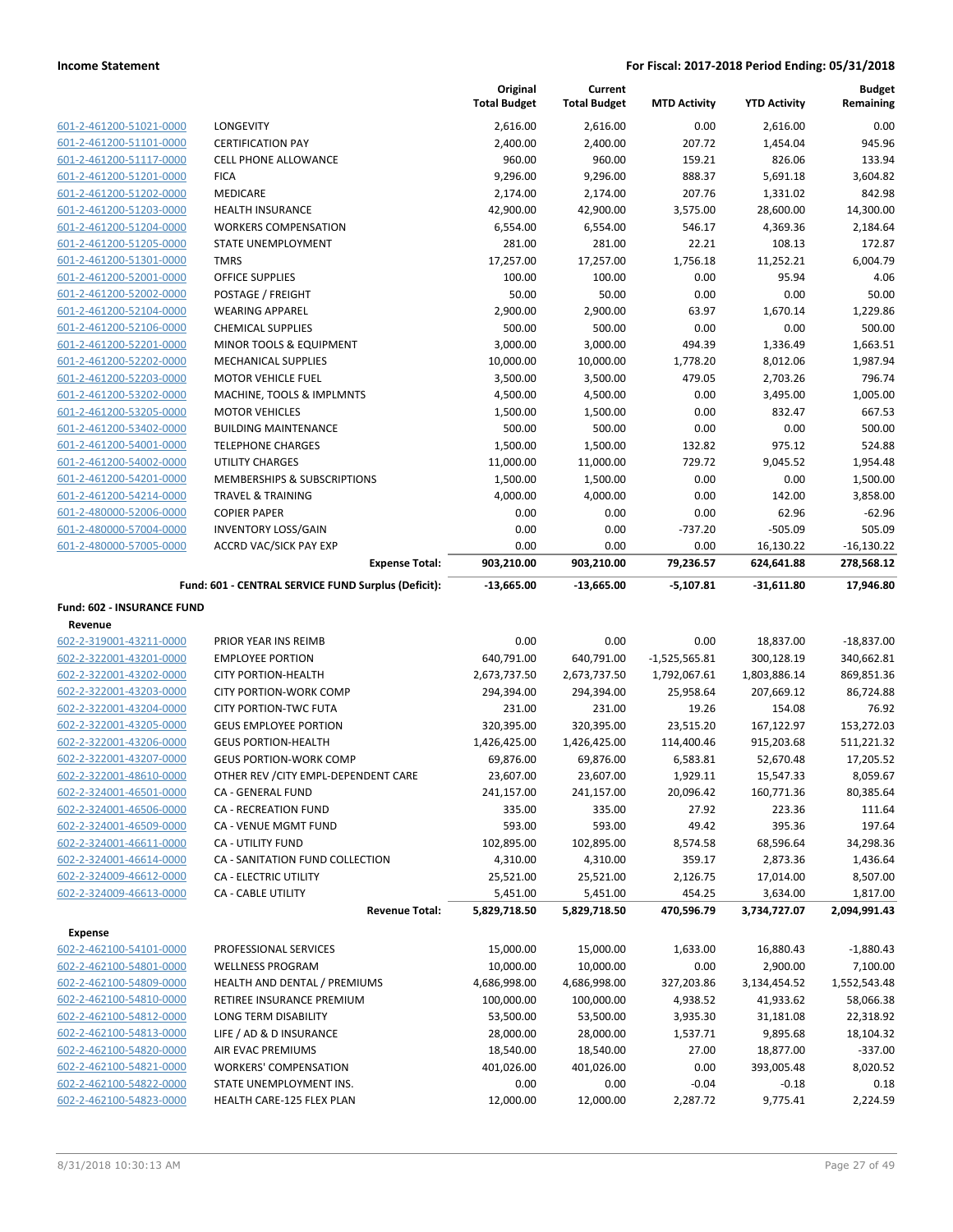|                                                    |                                               | Original<br><b>Total Budget</b> | Current<br><b>Total Budget</b> | <b>MTD Activity</b> | <b>YTD Activity</b> | <b>Budget</b><br>Remaining |
|----------------------------------------------------|-----------------------------------------------|---------------------------------|--------------------------------|---------------------|---------------------|----------------------------|
| 602-2-480000-54101-0000                            | PROFESSIONAL SERVICES                         | 95,000.00                       | 95,000.00                      | 6,225.22            | 54,605.55           | 40,394.45                  |
| 602-2-480000-54226-0000                            | PROP INSURANCE EXP                            | 240,000.00                      | 240,000.00                     | $-574.28$           | 241,250.91          | $-1,250.91$                |
| 602-2-480000-57008-0000                            | <b>BANK CHARGES</b>                           | 150.00                          | 150.00                         | 0.00                | 0.00                | 150.00                     |
|                                                    | <b>Expense Total:</b>                         | 5,660,214.00                    | 5,660,214.00                   | 347,214.01          | 3,954,759.50        | 1,705,454.50               |
|                                                    | Fund: 602 - INSURANCE FUND Surplus (Deficit): | 169,504.50                      | 169,504.50                     | 123,382.78          | -220,032.43         | 389,536.93                 |
| Fund: 604 - MIS FUND                               |                                               |                                 |                                |                     |                     |                            |
| Revenue                                            |                                               |                                 |                                |                     |                     |                            |
| 604-2-324001-46501-0000                            | <b>CA - GENERAL FUND</b>                      | 622,258.00                      | 622,258.00                     | 51,854.83           | 414,838.64          | 207,419.36                 |
| 604-2-324001-46506-0000                            | <b>CA - RECREATION FUND</b>                   | 1,722.00                        | 1,722.00                       | 143.50              | 1,148.00            | 574.00                     |
| 604-2-324001-46509-0000                            | CA - VENUE MGMT FUND                          | 2,543.00                        | 2,543.00                       | 211.92              | 1,695.36            | 847.64                     |
| 604-2-324001-46611-0000                            | <b>CA - UTILITY FUND</b>                      | 97,623.00                       | 97,623.00                      | 8,135.25            | 65,082.00           | 32,541.00                  |
| 604-2-324001-46614-0000                            | CA - SANITATION FUND COLLECTION               | 5,200.00                        | 5,200.00                       | 433.33              | 3,466.64            | 1,733.36                   |
| 604-2-324009-46901-0000                            | CA - ELECTRIC UTILITY                         | 87,605.00                       | 87,605.00                      | 7,300.42            | 58,403.36           | 29,201.64                  |
| 604-2-324009-46906-0000                            | CA - CABLE UTILITY                            | 14,162.00                       | 14,162.00                      | 1,180.17            | 9,441.36            | 4,720.64                   |
|                                                    | <b>Revenue Total:</b>                         | 831,113.00                      | 831,113.00                     | 69,259.42           | 554,075.36          | 277,037.64                 |
| <b>Expense</b>                                     |                                               |                                 |                                |                     |                     |                            |
| 604-2-441400-52002-0000                            | POSTAGE / FREIGHT                             | 80.00                           | 80.00                          | 0.00                | 0.00                | 80.00                      |
| 604-2-441400-54001-0000                            | <b>TELEPHONE CHARGES</b>                      | 400.00                          | 400.00                         | 27.69               | 227.37              | 172.63                     |
| 604-2-441400-54002-0000                            | UTILITY CHARGES                               | 950.00                          | 950.00                         | 108.15              | 795.35              | 154.65                     |
| 604-2-441400-54101-0000                            | PROFESSIONAL SERVICES                         | 20,000.00                       | 6,843.25                       | 0.00                | 800.00              | 6,043.25                   |
| 604-2-465100-51001-0000                            | REGULAR SALARIES                              | 210,052.00                      | 210,052.00                     | 24,490.52           | 145,172.20          | 64,879.80                  |
| 604-2-465100-51020-0000                            | <b>OVERTIME</b>                               | 5,000.00                        | 5,000.00                       | 1,965.51            | 4,741.21            | 258.79                     |
| 604-2-465100-51021-0000                            | LONGEVITY                                     | 4,420.00                        | 4,420.00                       | 0.00                | 4,420.00            | 0.00                       |
| 604-2-465100-51116-0000                            | <b>CAR ALLOWANCE</b>                          | 3,600.00                        | 3,600.00                       | 415.38              | 2,492.28            | 1,107.72                   |
| 604-2-465100-51117-0000                            | <b>CELL PHONE ALLOWANCE</b>                   | 2,880.00                        | 2,880.00                       | 332.28              | 1,993.68            | 886.32                     |
| 604-2-465100-51201-0000                            | <b>FICA</b>                                   | 15,115.00                       | 15,115.00                      | 1,645.28            | 9,547.62            | 5,567.38                   |
| 604-2-465100-51202-0000                            | <b>MEDICARE</b>                               | 3,535.00                        | 3,535.00                       | 384.79              | 2,232.90            | 1,302.10                   |
| 604-2-465100-51203-0000                            | HEALTH INSURANCE                              | 32,175.00                       | 32,175.00                      | 2,681.25            | 21,450.00           | 10,725.00                  |
| 604-2-465100-51204-0000                            | <b>WORKERS COMPENSATION</b>                   | 667.00                          | 667.00                         | 55.58               | 444.64              | 222.36                     |
| 604-2-465100-51205-0000                            | STATE UNEMPLOYMENT                            | 231.00                          | 231.00                         | 0.00                | 27.01               | 203.99                     |
| 604-2-465100-51301-0000                            | <b>TMRS</b>                                   | 28,060.00                       | 28,060.00                      | 3,161.05            | 18,176.16           | 9,883.84                   |
| 604-2-465100-51401-0000<br>604-2-465100-52002-0000 | <b>CONTRA - SALARIES</b>                      | 0.00<br>50.00                   | 0.00                           | $-4,986.42$         | $-4,986.42$         | 4,986.42                   |
| 604-2-465100-52004-0000                            | POSTAGE / FREIGHT<br><b>COMPUTER SUPPLIES</b> | 2,500.00                        | 50.00<br>2,500.00              | 0.00<br>0.00        | 0.00<br>0.00        | 50.00<br>2,500.00          |
| 604-2-465100-52201-0000                            | MINOR TOOLS & EQUIPMENT                       | 750.00                          | 750.00                         | 0.00                | 0.00                | 750.00                     |
| 604-2-465100-52203-0000                            | <b>MOTOR VEHICLE FUEL</b>                     | 600.00                          | 600.00                         | 0.00                | 191.05              | 408.95                     |
| 604-2-465100-53205-0000                            | <b>MOTOR VEHICLES</b>                         | 800.00                          | 800.00                         | 0.00                | 0.00                | 800.00                     |
| 604-2-465100-53209-0000                            | HARDWARE/SOFTWARE                             | 317,890.00                      | 289,290.00                     | 3,173.91            | 217,810.38          | 71,479.62                  |
| 604-2-465100-54001-0000                            | <b>TELEPHONE CHARGES</b>                      | 9,225.00                        | 9,225.00                       | 893.61              | 5,826.03            | 3,398.97                   |
| 604-2-465100-54101-0000                            | PROFESSIONAL SERVICES                         | 8,000.00                        | 8,000.00                       | 0.00                | 0.00                | 8,000.00                   |
| 604-2-465100-54103-0000                            | CONSULTING                                    | 4,000.00                        | 4,000.00                       | 0.00                | 0.00                | 4,000.00                   |
| 604-2-465100-54214-0000                            | <b>TRAVEL &amp; TRAINING</b>                  | 5,000.00                        | 5,000.00                       | 1,284.23            | 2,790.83            | 2,209.17                   |
| 604-2-465100-54901-0000                            | <b>RENTALS / LEASES</b>                       | 25,000.00                       | 25,000.00                      | 1,794.53            | 14,353.86           | 10,646.14                  |
| 604-2-465100-54908-0000                            | LEASE PURCHASE PAYMENTS                       | 21,000.00                       | 21,000.00                      | 0.00                | 20,467.75           | 532.25                     |
| 604-2-465100-55205-0000                            | COMPUTER EQUIPMENT / SOFTWARE                 | 134,500.00                      | 8,250.75                       | 0.00                | 8,250.75            | 0.00                       |
| 604-2-480000-55205-0000                            | <b>COMPUTER EQUIPMENT</b>                     | 0.00                            | 168,006.00                     | 0.00                | 0.00                | 168,006.00                 |
|                                                    | <b>Expense Total:</b>                         | 856,480.00                      | 856,480.00                     | 37,427.34           | 477,224.65          | 379,255.35                 |
|                                                    | Fund: 604 - MIS FUND Surplus (Deficit):       | $-25,367.00$                    | -25,367.00                     | 31,832.08           | 76,850.71           | $-102,217.71$              |
| Fund: 660 - VEHICLE REPLACEMENT FUND               |                                               |                                 |                                |                     |                     |                            |
| Revenue                                            |                                               |                                 |                                |                     |                     |                            |
| 660-2-319001-45401-0000                            | <b>INTEREST REVENUES</b>                      | 5,000.00                        | 5,000.00                       | 1,294.00            | 12,209.62           | $-7,209.62$                |
| 660-2-319001-45605-0000                            | <b>REIMB MOBILIZATION</b>                     | 0.00                            | 0.00                           | 137,849.00          | 137,849.00          | $-137,849.00$              |
| 660-2-322001-47205-0000                            | EQUIPMENT LEASES / GENERAL FUND               | 65,037.00                       | 65,037.00                      | 5,419.72            | 43,357.76           | 21,679.24                  |
| 660-2-323001-46001-0000                            | <b>XFR - GENERAL FUND</b>                     | 679,144.00                      | 679,144.00                     | 56,595.33           | 452,762.64          | 226,381.36                 |
| 660-2-323001-46111-0000                            | XFR - GOLF COURSE FUND                        | 34,317.00                       | 34,317.00                      | 2,859.75            | 22,878.00           | 11,439.00                  |
| 660-2-323001-46113-0000                            | <b>XFR - SANITATION FUND</b>                  | 36,850.00                       | 36,850.00                      | 3,070.83            | 24,566.64           | 12,283.36                  |
|                                                    | <b>Revenue Total:</b>                         | 820,348.00                      | 820,348.00                     | 207,088.63          | 693,623.66          | 126,724.34                 |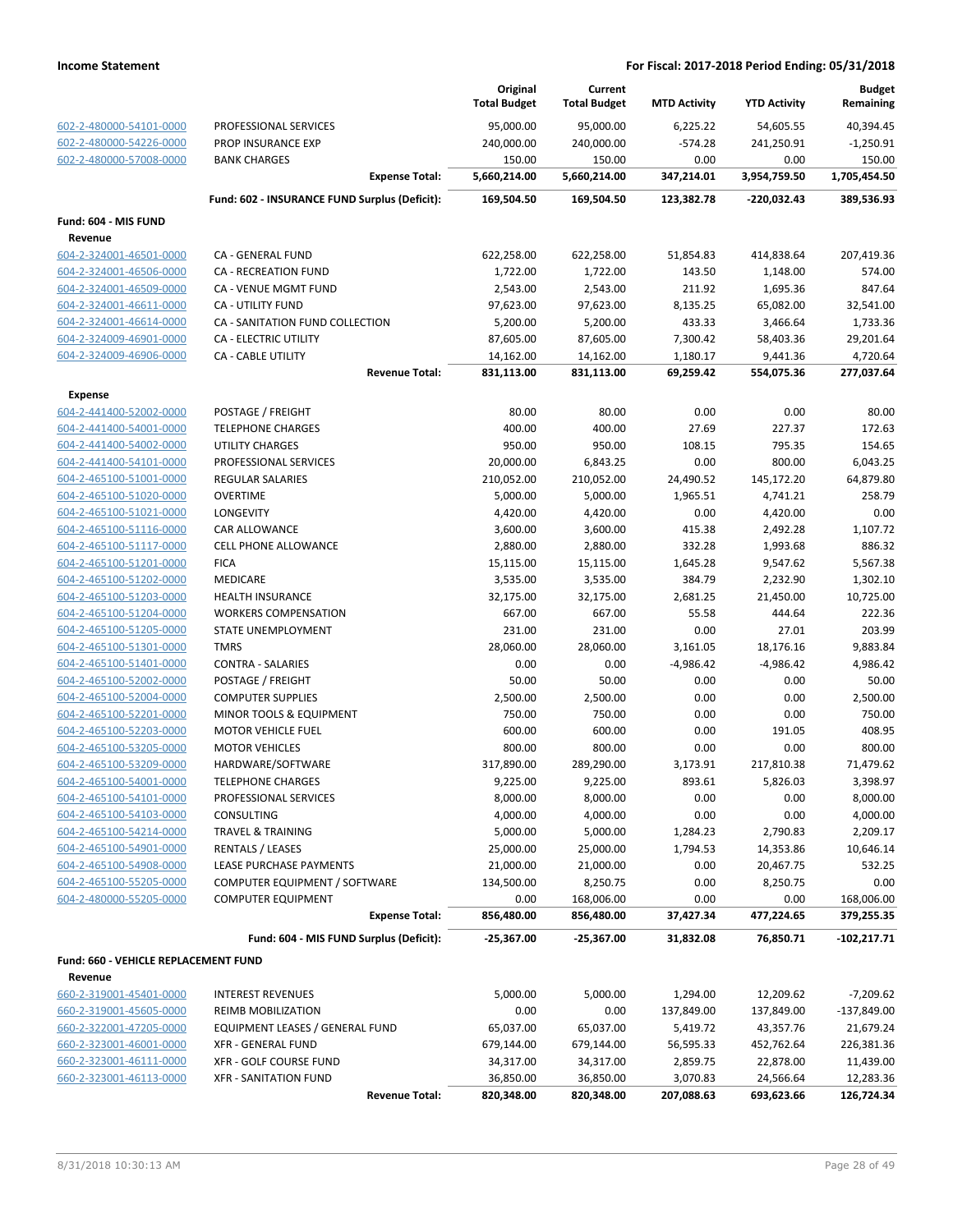|                                           |                                                            |                       | Original<br><b>Total Budget</b> | Current<br><b>Total Budget</b> | <b>MTD Activity</b> | <b>YTD Activity</b> | <b>Budget</b><br>Remaining |
|-------------------------------------------|------------------------------------------------------------|-----------------------|---------------------------------|--------------------------------|---------------------|---------------------|----------------------------|
| <b>Expense</b>                            |                                                            |                       |                                 |                                |                     |                     |                            |
| 660-2-421210-55202-0000                   | <b>VEHICLES</b>                                            |                       | 23,000.00                       | 23,000.00                      | 0.00                | 21,630.00           | 1,370.00                   |
| 660-2-421230-55202-0000                   | <b>VEHICLES</b>                                            |                       | 148,218.00                      | 148,218.00                     | 37,125.69           | 145,087.55          | 3,130.45                   |
| 660-2-422200-54908-0000                   | <b>LEASE PURCHASE PAYMENTS</b>                             |                       | 65,037.00                       | 65,037.00                      | 5,419.72            | 43,357.76           | 21,679.24                  |
| 660-2-422200-55202-0000                   | <b>VEHICLES</b>                                            |                       | 600,000.00                      | 600,000.00                     | 0.00                | 540,594.00          | 59,406.00                  |
| 660-2-431200-55201-0000                   | <b>EQUIPMENT PURCHASES</b>                                 |                       | 30,000.00                       | 30,000.00                      | 0.00                | 0.00                | 30,000.00                  |
| 660-2-431200-55202-0000                   | <b>VEHICLES</b>                                            |                       | 111,926.00                      | 111,926.00                     | 0.00                | 84,005.00           | 27,921.00                  |
| 660-2-437200-55202-0000                   | <b>VEHICLES</b>                                            |                       | 0.00                            | 0.00                           | 0.00                | 5,425.00            | $-5,425.00$                |
| 660-2-441300-55202-0000                   | <b>VEHICLES</b>                                            |                       | 16,000.00                       | 16,000.00                      | 0.00                | 0.00                | 16,000.00                  |
| 660-2-442200-55201-0000                   | <b>EQUIPMENT PURCHASES</b>                                 |                       | 36,850.00                       | 36,850.00                      | 0.00                | 6,949.00            | 29,901.00                  |
| 660-2-451250-55201-0000                   | <b>EQUIPMENT PURCHASES</b>                                 |                       | 29,317.00                       | 29,317.00                      | 0.00                | 29,316.69           | 0.31                       |
| 660-2-480000-57008-0000                   | <b>BANK CHARGES</b>                                        |                       | 0.00                            | 0.00                           | 0.00                | 2.94                | $-2.94$                    |
|                                           |                                                            | <b>Expense Total:</b> | 1,060,348.00                    | 1,060,348.00                   | 42,545.41           | 876,367.94          | 183,980.06                 |
|                                           | Fund: 660 - VEHICLE REPLACEMENT FUND Surplus (Deficit):    |                       | $-240,000.00$                   | -240,000.00                    | 164,543.22          | $-182,744.28$       | $-57,255.72$               |
| Fund: 800 - SPENCE FUND                   |                                                            |                       |                                 |                                |                     |                     |                            |
| Revenue                                   |                                                            |                       |                                 |                                |                     |                     |                            |
| 800-3-319001-45401-0000                   | <b>INTEREST REVENUES</b>                                   |                       | 600.00                          | 600.00                         | 860.87              | 5,290.21            | $-4,690.21$                |
|                                           |                                                            | <b>Revenue Total:</b> | 600.00                          | 600.00                         | 860.87              | 5,290.21            | $-4,690.21$                |
| <b>Expense</b><br>800-3-495000-58501-0000 | CA - GENERAL FUND                                          |                       | 600.00                          | 600.00                         | 50.00               | 400.00              | 200.00                     |
|                                           |                                                            | <b>Expense Total:</b> | 600.00                          | 600.00                         | 50.00               | 400.00              | 200.00                     |
|                                           | Fund: 800 - SPENCE FUND Surplus (Deficit):                 |                       | 0.00                            | 0.00                           | 810.87              | 4,890.21            | $-4.890.21$                |
| Fund: 801 - JONES LIBRARY TRUST           |                                                            |                       |                                 |                                |                     |                     |                            |
| Revenue                                   |                                                            |                       |                                 |                                |                     |                     |                            |
| 801-3-319001-45401-0000                   | <b>INTEREST REVENUES</b>                                   |                       | 10.00                           | 10.00                          | 20.39               | 49.76               | $-39.76$                   |
|                                           |                                                            | <b>Revenue Total:</b> | 10.00                           | 10.00                          | 20.39               | 49.76               | $-39.76$                   |
|                                           |                                                            |                       |                                 |                                |                     |                     |                            |
| <b>Expense</b><br>801-3-480000-57008-0000 | <b>BANK CHARGES</b>                                        |                       | 0.00                            | 0.00                           | 1.18                | 3.91                | $-3.91$                    |
|                                           |                                                            | <b>Expense Total:</b> | 0.00                            | 0.00                           | 1.18                | 3.91                | $-3.91$                    |
|                                           |                                                            |                       |                                 |                                |                     |                     |                            |
|                                           | Fund: 801 - JONES LIBRARY TRUST Surplus (Deficit):         |                       | 10.00                           | 10.00                          | 19.21               | 45.85               | $-35.85$                   |
| Fund: 809 - GREENVILLE IDC (L-3)          |                                                            |                       |                                 |                                |                     |                     |                            |
| Revenue                                   |                                                            |                       |                                 |                                |                     |                     |                            |
| 809-3-319001-45609-0000                   | INTERGOVERNMENTAL / IDC GREENVILLE                         |                       | 0.00                            | 0.00                           | 516,771.05          | 4,577,937.07        | $-4,577,937.07$            |
|                                           |                                                            | <b>Revenue Total:</b> | 0.00                            | 0.00                           | 516,771.05          | 4,577,937.07        | -4,577,937.07              |
| <b>Expense</b>                            |                                                            |                       |                                 |                                |                     |                     |                            |
| 809-3-438100-55320-0000                   | <b>CONSTRUCTION PROJECTS</b>                               |                       | 0.00                            | 0.00                           | 677,231.70          | 4,577,149.13        | $-4,577,149.13$            |
|                                           |                                                            | <b>Expense Total:</b> | 0.00                            | 0.00                           | 677,231.70          | 4,577,149.13        | -4,577,149.13              |
|                                           | Fund: 809 - GREENVILLE IDC (L-3) Surplus (Deficit):        |                       | 0.00                            | 0.00                           | $-160,460.65$       | 787.94              | $-787.94$                  |
| Fund: 810 - SEIZURE FUNDS - STATE RULES   |                                                            |                       |                                 |                                |                     |                     |                            |
| Revenue                                   |                                                            |                       |                                 |                                |                     |                     |                            |
| 810-3-319001-45401-0000                   | <b>INTEREST REVENUES</b>                                   |                       | 148.00                          | 148.00                         | 348.28              | 25.87               | 122.13                     |
| 810-3-322001-46802-0000                   | HB65 SEIZURES-CONTRIBUTNS                                  |                       | 0.00                            | 0.00                           | 0.00                | 1,788.93            | $-1,788.93$                |
|                                           |                                                            | <b>Revenue Total:</b> | 148.00                          | 148.00                         | 348.28              | 1,814.80            | $-1,666.80$                |
| <b>Expense</b>                            |                                                            |                       |                                 |                                |                     |                     |                            |
| 810-3-480000-57008-0000                   | <b>BANK CHARGES</b>                                        |                       | 0.00                            | 0.00                           | 20.14               | 132.76              | $-132.76$                  |
|                                           |                                                            | <b>Expense Total:</b> | 0.00                            | 0.00                           | 20.14               | 132.76              | $-132.76$                  |
|                                           | Fund: 810 - SEIZURE FUNDS - STATE RULES Surplus (Deficit): |                       | 148.00                          | 148.00                         | 328.14              | 1,682.04            | $-1,534.04$                |
| Fund: 811 - SEIZURE FUNDS - FED RULES     |                                                            |                       |                                 |                                |                     |                     |                            |
| Revenue                                   |                                                            |                       |                                 |                                |                     |                     |                            |
| 811-3-319001-45401-0000                   | <b>INTEREST REVENUES</b>                                   |                       | 100.00                          | 100.00                         | 392.35              | 727.09              | $-627.09$                  |
| 811-3-322001-46803-0000                   | FED SEIZURES-CONTRIBUTION                                  |                       | 0.00                            | 0.00                           | 0.00                | 140,397.40          | $-140,397.40$              |
|                                           |                                                            | <b>Revenue Total:</b> | 100.00                          | 100.00                         | 392.35              | 141,124.49          | $-141,024.49$              |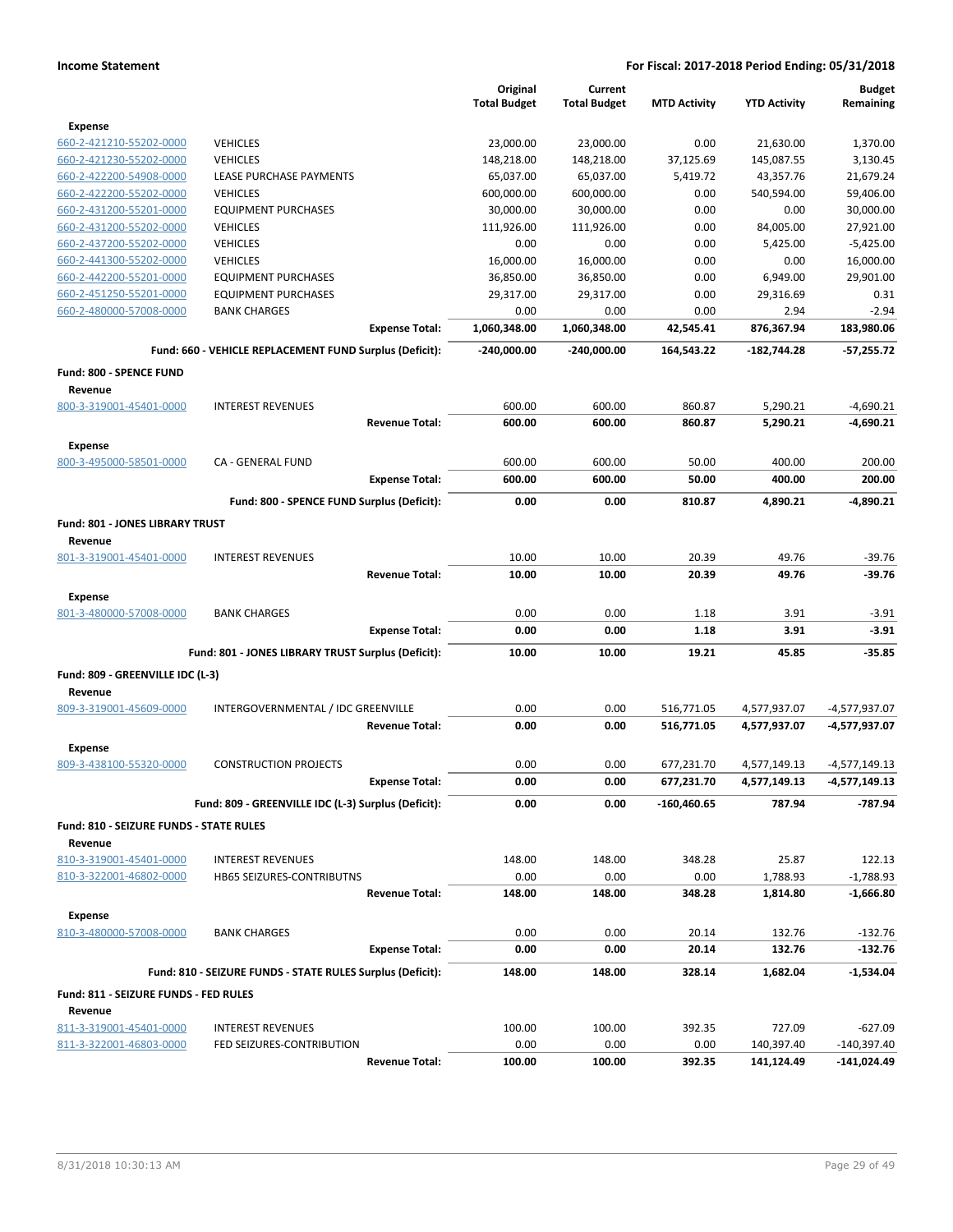|                                     |                                                                            | Original<br><b>Total Budget</b> | Current<br><b>Total Budget</b> | <b>MTD Activity</b> | <b>YTD Activity</b> | <b>Budget</b><br>Remaining |
|-------------------------------------|----------------------------------------------------------------------------|---------------------------------|--------------------------------|---------------------|---------------------|----------------------------|
| <b>Expense</b>                      |                                                                            |                                 |                                |                     |                     |                            |
| 811-3-480000-57008-0000             | <b>BANK CHARGES</b>                                                        | 0.00                            | 0.00                           | 15.41               | 44.34               | $-44.34$                   |
|                                     | <b>Expense Total:</b>                                                      | 0.00                            | 0.00                           | 15.41               | 44.34               | -44.34                     |
|                                     | Fund: 811 - SEIZURE FUNDS - FED RULES Surplus (Deficit):                   | 100.00                          | 100.00                         | 376.94              | 141,080.15          | $-140,980.15$              |
|                                     | Fund: 820 - TIRZ FUND (Tax Increment Reinvestment Zone)                    |                                 |                                |                     |                     |                            |
| Revenue                             |                                                                            |                                 |                                |                     |                     |                            |
| 820-3-311001-41101-0000             | <b>REAL PROPERTY TAXES - CITY</b>                                          | 396,103.00                      | 396,103.00                     | 6,266.97            | 359,774.05          | 36,328.95                  |
| 820-3-311001-41111-0000             | REAL PROPERTY TAXES - COUNTY                                               | 125,000.00                      | 125,000.00                     | 33,251.46           | 142,066.98          | $-17,066.98$               |
| 820-3-311001-41112-0000             | <b>REAL PROPERTY TAXES - HOSPITAL</b>                                      | 100,000.00                      | 100,000.00                     | 0.00                | 59,792.98           | 40,207.02                  |
| 820-3-311002-41102-0000             | <b>DELINQUENT TAXES</b>                                                    | 330.00                          | 330.00                         | 45.67               | 3,398.39            | $-3,068.39$                |
| 820-3-319001-45401-0000             | <b>INTEREST REVENUES</b>                                                   | 3,000.00                        | 3,000.00                       | 2,380.94            | 5,572.43            | $-2,572.43$                |
|                                     | <b>Revenue Total:</b>                                                      | 624,433.00                      | 624,433.00                     | 41,945.04           | 570,604.83          | 53,828.17                  |
| <b>Expense</b>                      |                                                                            |                                 |                                |                     |                     |                            |
| 820-3-416100-54101-0000             | PROFESSIONAL SERVICES                                                      | 0.00                            | 0.00                           | 247.50              | 6,635.00            | -6,635.00                  |
| 820-3-416100-55002-0000             | <b>IMPROVEMENTS</b>                                                        | 114,822.11                      | 114,822.11                     | 0.00                | 0.00                | 114,822.11                 |
| 820-3-480000-57008-0000             | <b>BANK CHARGES</b>                                                        | 0.00                            | 0.00                           | 132.63              | 392.22              | $-392.22$                  |
|                                     | <b>Expense Total:</b>                                                      | 114,822.11                      | 114,822.11                     | 380.13              | 7,027.22            | 107,794.89                 |
|                                     | Fund: 820 - TIRZ FUND (Tax Increment Reinvestment Zone) Surplus (Deficit): | 509,610.89                      | 509,610.89                     | 41,564.91           | 563,577.61          | -53,966.72                 |
| Fund: 899 - POOLED CASH             |                                                                            |                                 |                                |                     |                     |                            |
| Revenue                             |                                                                            |                                 |                                |                     |                     |                            |
| 899-8-319001-45401-0000             | <b>INTEREST REVENUES</b>                                                   | 0.00                            | 0.00                           | 0.00                | $-1.02$             | 1.02                       |
|                                     | <b>Revenue Total:</b>                                                      | 0.00                            | 0.00                           | 0.00                | $-1.02$             | 1.02                       |
|                                     | Fund: 899 - POOLED CASH Total:                                             | 0.00                            | 0.00                           | 0.00                | $-1.02$             | 1.02                       |
| Fund: 910 - ELECTRIC OPERATING FUND |                                                                            |                                 |                                |                     |                     |                            |
| Revenue                             |                                                                            |                                 |                                |                     |                     |                            |
| 910-9-000000-49001-4400             | METERED SALES - RESIDENTIAL                                                | 11,658,700.00                   | 11,658,700.00                  | 675,822.15          | 7,125,534.52        | 4,533,165.48               |
| 910-9-000000-49010-4421             | METERED SALES - GS-NO DEMAND                                               | 838,069.00                      | 838,069.00                     | 53,936.52           | 498,508.99          | 339,560.01                 |
| 910-9-000000-49020-4422             | METERED SALES - GS-DEMAND                                                  | 17,950,587.00                   | 17,950,587.00                  | 1,319,844.25        | 11,181,587.71       | 6,768,999.29               |
| 910-9-000000-49030-4424             | METERED SALES - GS-PRIMARY                                                 | 405,628.00                      | 405,628.00                     | 25,844.90           | 237,806.77          | 167,821.23                 |
| 910-9-000000-49040-4440             | <b>METERED SALES - STREET LIGHTS</b>                                       | 227,871.00                      | 227,871.00                     | 18,842.28           | 151,436.56          | 76,434.44                  |
| 910-9-000000-49050-4400             | <b>FUEL ADJUSTMENT</b>                                                     | 15,425,459.00                   | 15,425,459.00                  | 1,022,506.32        | 8,813,376.02        | 6,612,082.98               |
| 910-9-000000-49057-4490             | POWER COST RECOVERY                                                        | 0.00                            | 0.00                           | 0.00                | 35.42               | $-35.42$                   |
| 910-9-000000-49058-4400             | <b>REGULATORY CHARGE</b>                                                   | 734,961.00                      | 734,961.00                     | 50,619.04           | 470,559.23          | 264,401.77                 |
| 910-9-000000-49140-4490             | <b>VAPOR LIGHT REVENUES</b>                                                | 170,000.00                      | 170,000.00                     | 13,183.65           | 105,064.17          | 64,935.83                  |
| 910-9-000000-49201-4510             | LATE CHARGES                                                               | 280,000.00                      | 280,000.00                     | 11,435.71           | 138,143.41          | 141,856.59                 |
| 910-9-000000-49210-4511             | <b>ELECTRIC SERVICE CHARGES</b>                                            | 75,000.00                       | 75,000.00                      | 8,425.46            | 55,403.58           | 19,596.42                  |
| 910-9-000000-49211-4511             | VAPOR LIGHT SERVICE CHARGES                                                | 500.00                          | 500.00                         | 0.00                | 300.00              | 200.00                     |
| 910-9-000000-49212-4511             | <b>SAW POLES SERVICE CHARGES</b>                                           | 700.00                          | 700.00                         | 0.00                | 760.00              | $-60.00$                   |
| 910-9-000000-49213-4511             | AMPY SERVICE CHARGES                                                       | 45,850.00                       | 45,850.00                      | 2,302.54            | 24,509.44           | 21,340.56                  |
| 910-9-000000-49220-4512             | <b>RE-READ CHARGES</b>                                                     | 10.00                           | 10.00                          | 10.00               | 70.00               | $-60.00$                   |
| 910-9-000000-49230-4512             | METER TESTING CHARGES                                                      | 10.00                           | 10.00                          | 0.00                | 0.00                | 10.00                      |
| 910-9-000000-49301-4490             | METERED SALES - 5% XFER to GENERAL FUND                                    | 2,332,420.00                    | 2,332,420.00                   | 159,011.96          | 1,428,656.49        | 903,763.51                 |
| 910-9-000000-49307-4490             | METERED SALES - 1% XFER to GBOD                                            | 466,484.00                      | 466,484.00                     | 31,804.75           | 285,748.25          | 180,735.75                 |
| 910-9-000000-49410-4564             | <b>CUSTOMER AID TO CONSTRUCTION</b>                                        | 510,000.00                      | 510,000.00                     | 759,701.17          | 893,955.67          | -383,955.67                |
| 910-9-000000-49420-4564             | UNDERGROUND SERVICE                                                        | 10,000.00                       | 10,000.00                      | 5,578.00            | 18,759.25           | $-8,759.25$                |
| 910-9-000000-49430-4564             | RELOCATION OF SERVICE                                                      | 100.00                          | 100.00                         | 0.00                | 0.00                | 100.00                     |
| 910-9-000000-49440-4564             | <b>OVERTIME SERVICES</b>                                                   | 100.00                          | 100.00                         | 0.00                | 0.00                | 100.00                     |
| 910-9-000000-49450-4564             | <b>ACCIDENTS</b>                                                           | 1,000.00                        | 1,000.00                       | 50.00               | 18,302.84           | $-17,302.84$               |
| 910-9-000000-49455-4564             | <b>INSURANCE REIMBURSEMENTS</b>                                            | 0.00                            | 0.00                           | 0.00                | 2,410.00            | $-2,410.00$                |
| 910-9-000000-49460-4564             | <b>METER DAMAGE</b>                                                        | 100.00                          | 100.00                         | 0.00                | 175.00              | $-75.00$                   |
| 910-9-000000-49470-4564             | OTHER REIMBURSEMENTS                                                       | 100.00                          | 100.00                         | 0.00                | 0.00                | 100.00                     |
| 910-9-000000-49480-4564             | <b>METER BASES</b>                                                         | 7,000.00                        | 7,000.00                       | 0.00                | 562.06              | 6,437.94                   |
| 910-9-000000-49490-4564             | <b>MATERIAL SALES</b>                                                      | 20,000.00                       | 20,000.00                      | 0.00                | 9,292.59            | 10,707.41                  |
| 910-9-000000-49520-4470             | <b>ENERGY SALES</b>                                                        | 6,287,000.00                    | 6,287,000.00                   | 1,245,428.68        | 2,083,826.24        | 4,203,173.76               |
| 910-9-000000-49521-4470             | <b>RUC REVENUES</b>                                                        | 3,200.00                        | 3,200.00                       | 3,290.50            | 3,963.53            | $-763.53$                  |
| 910-9-000000-49530-4572             | TCR AUCTION PROCEEDS                                                       | 480,000.00                      | 480,000.00                     | 85,794.43           | 389,155.02          | 90,844.98                  |
| 910-9-000000-49540-4572             | <b>BLACK START REVENUES</b>                                                | 510,000.00                      | 510,000.00                     | 43,614.80           | 341,650.11          | 168,349.89                 |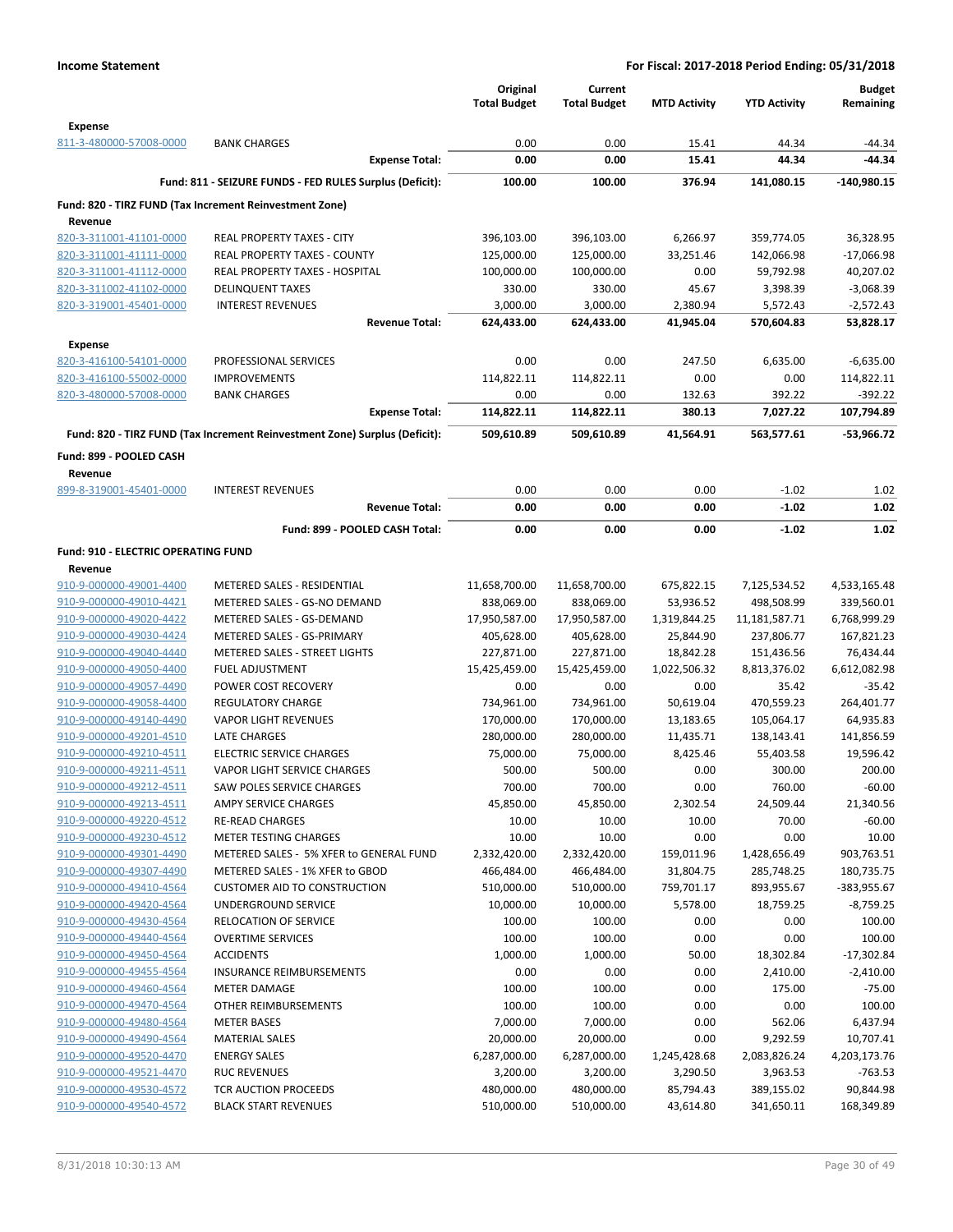|                                                    |                                     | Original<br><b>Total Budget</b> | Current<br><b>Total Budget</b> | <b>MTD Activity</b> | <b>YTD Activity</b> | <b>Budget</b><br>Remaining |
|----------------------------------------------------|-------------------------------------|---------------------------------|--------------------------------|---------------------|---------------------|----------------------------|
| 910-9-000000-49560-4571                            | <b>TCOS REVENUES</b>                | 485,000.00                      | 485,000.00                     | 58,406.31           | 306,647.19          | 178,352.81                 |
| 910-9-000000-49601-4540                            | POLE USE REVENUES                   | 27,035.00                       | 27,035.00                      | 0.00                | 35,980.12           | $-8,945.12$                |
| 910-9-000000-49602-4118                            | EPA ALLOWANCE SALES                 | 1.00                            | 1.00                           | 0.00                | 0.00                | 1.00                       |
| 910-9-000000-49699-4116                            | OTHER GAINS/LOSSES                  | 20,000.00                       | 20,000.00                      | 0.00                | 0.00                | 20,000.00                  |
| 910-9-000000-49700-4990                            | REDEMPTION OF LONG TERM DEBT        | 490,000.00                      | 490,000.00                     | 0.00                | 0.00                | 490,000.00                 |
| 910-9-000000-49701-4567                            | XFER FROM COG - GEN FUND            | 687,973.00                      | 687,973.00                     | 57,884.33           | 463,074.64          | 224,898.36                 |
| 910-9-000000-49754-4994                            | XFER FROM 950 - BILLING             | 77,556.00                       | 77,556.00                      | 6,463.00            | 51,704.00           | 25,852.00                  |
| 910-9-000000-49755-4995                            | XFER FROM 950 - CASHIERS            | 57,928.00                       | 57,928.00                      | 4,827.33            | 38,618.64           | 19,309.36                  |
| 910-9-000000-49759-4545                            | XFER FROM 950 FOR POLE USE          | 18,800.00                       | 18,800.00                      | 0.00                | 18,800.00           | 0.00                       |
| 910-9-000000-49801-4190                            | <b>INTEREST INCOME</b>              | 20,000.00                       | 20,000.00                      | 18,409.54           | 42,742.89           | $-22,742.89$               |
| 910-9-000000-49809-4190                            | INTEREST ON ERCOT COLLATERAL        | 200.00                          | 200.00                         | 0.00                | 0.00                | 200.00                     |
|                                                    | <b>Revenue Total:</b>               | 60,325,342.00                   | 60,325,342.00                  | 5,683,037.62        | 35,237,120.35       | 25,088,221.65              |
| <b>Expense</b>                                     |                                     |                                 |                                |                     |                     |                            |
| 910-9-901000-51001-5000                            | <b>REGULAR SALARIES</b>             | 519,749.00                      | 519,749.00                     | 58,746.98           | 353,280.00          | 166,469.00                 |
| 910-9-901000-51020-5000                            | <b>OVERTIME</b>                     | 70,000.00                       | 70,000.00                      | 7,506.36            | 53,724.55           | 16,275.45                  |
| 910-9-901000-51115-5000                            | <b>CLOTHING ALLOWANCE</b>           | 2,000.00                        | 2,000.00                       | 0.00                | 1,736.23            | 263.77                     |
| 910-9-901000-51116-5000                            | CAR ALLOWANCE                       | 1,950.00                        | 1,950.00                       | $-1,500.00$         | 750.00              | 1,200.00                   |
| 910-9-901000-51117-5000                            | <b>CELL PHONE ALLOWANCE</b>         | 623.00                          | 623.00                         | 71.88               | 431.28              | 191.72                     |
| 910-9-901000-51201-5000                            | <b>FICA</b>                         | 36,726.00                       | 36,726.00                      | 3,822.94            | 23,249.15           | 13,476.85                  |
| 910-9-901000-51202-5000                            | <b>MEDICARE</b>                     | 8,618.00                        | 8,618.00                       | 894.07              | 5,437.29            | 3,180.71                   |
| 910-9-901000-51203-5000                            | <b>HEALTH INSURANCE</b>             | 78,293.00                       | 78,293.00                      | 6,524.42            | 52,195.36           | 26,097.64                  |
| 910-9-901000-51204-5000                            | <b>WORKERS COMPENSATION</b>         | 8,102.00                        | 8,102.00                       | 675.17              | 5,401.36            | 2,700.64                   |
| 910-9-901000-51205-5000                            | UNEMPLOYMENT                        | 1,314.00                        | 1,314.00                       | 0.00                | 71.54               | 1,242.46                   |
| 910-9-901000-51301-5000                            | <b>TMRS</b>                         | 68,406.00                       | 68,406.00                      | 7,759.27            | 47,026.74           | 21,379.26                  |
| 910-9-901001-59020-5010                            | <b>NATURAL GAS</b>                  | 474,175.00                      | 474,175.00                     | 160,033.83          | 222,168.52          | 252,006.48                 |
| 910-9-901001-59021-5010                            | <b>FUEL OIL</b>                     | 50,000.00                       | 0.00                           | 0.00                | 0.00                | 0.00                       |
| 910-9-901008-59110-5080                            | <b>GEUS OPERATIONS</b>              | 31,400.00                       | 31,400.00                      | 1,406.90            | 17,161.99           | 14,238.01                  |
| 910-9-901008-59112-5080                            | SAFETY                              | 10,500.00                       | 10,500.00                      | 626.31              | 2,316.99            | 8,183.01                   |
| 910-9-901008-59121-5080                            | <b>MECHANICAL SUPPLIES</b>          | 20,500.00                       | 20,500.00                      | 1,592.48            | 6,536.84            | 13,963.16                  |
| 910-9-901008-59125-5080                            | CHEMICAL & LABORATORY SUPPLIES      | 65,500.00                       | 65,500.00                      | 3,687.42            | 19,563.53           | 45,936.47                  |
| 910-9-901008-59141-5080                            | UTILITY BILLS                       | 300,000.00                      | 300,000.00                     | 8,227.41            | 185,205.61          | 114,794.39                 |
| 910-9-901008-59144-5080                            | MISCELLANEOUS SERVICES              | 167,800.00                      | 164,800.00                     | 2,364.00            | 53,546.85           | 111,253.15                 |
| 910-9-901008-59146-5080                            | TRAINING AND/OR TRAVEL              | 10,000.00                       | 10,000.00                      | 1,032.36            | 2,167.77            | 7,832.23                   |
| 910-9-901015-51001-5150                            | REGULAR SALARIES                    | 376,116.00                      | 376,116.00                     | 42,880.98           | 255,609.28          | 120,506.72                 |
| 910-9-901015-51020-5150                            | <b>OVERTIME</b>                     | 30,000.00                       | 30,000.00                      | 5,237.60            | 21,512.51           | 8,487.49                   |
| 910-9-901015-51115-5150                            | <b>CLOTHING ALLOWANCE</b>           | 2,200.00                        | 2,200.00                       | 0.00                | 2,067.76            | 132.24                     |
| 910-9-901015-51116-5150                            | CAR ALLOWANCE                       | 1,950.00                        | 1,950.00                       | $-1,500.00$         | 750.00              | 1,200.00                   |
| 910-9-901015-51201-5150                            | <b>FICA</b>                         | 25,436.00                       | 25,436.00                      | 2,755.18            | 15,681.81           | 9,754.19                   |
| 910-9-901015-51202-5150                            | <b>MEDICARE</b>                     | 5,949.00                        | 5,949.00                       | 644.36              | 3,667.52            | 2,281.48                   |
| 910-9-901015-51203-5150                            | <b>HEALTH INSURANCE</b>             | 75,075.00                       | 75,075.00                      | 6,256.25            | 50,050.00           | 25,025.00                  |
| 910-9-901015-51204-5150                            | <b>WORKERS COMPENSATION</b>         | 6,106.00                        | 6,106.00                       | 508.83              | 4,070.64            | 2,035.36                   |
| 910-9-901015-51205-5150                            | UNEMPLOYMENT                        | 1,260.00                        | 1,260.00                       | 0.00                | 85.66               | 1,174.34                   |
| 910-9-901015-51301-5150                            | <b>TMRS</b>                         | 47,222.00                       | 47,222.00                      | 5,643.68            | 32,137.55           | 15,084.45                  |
| 910-9-901015-59201-5150                            | <b>BUILDING MAINTENANCE</b>         | 15,000.00                       | 15,000.00                      | 1,504.30            | 14,797.76           | 202.24                     |
| 910-9-901015-59205-5150                            | <b>EQUIPMENT MAINTENANCE</b>        | 4,500.00                        | 4,500.00                       | 0.00                | 1,069.11            | 3,430.89                   |
| 910-9-901015-59290-5150                            | GENERAL PLANT EQUIPMENT MAINTENANCE | 30,000.00                       | 30,000.00                      | 3,089.26            | 10,013.95           | 19,986.05                  |
| 910-9-901015-59291-5150                            | <b>UNIT 1 MAINTENANCE</b>           | 80,500.00                       | 102,500.00                     | 8,714.53            | 24,077.72           | 78,422.28                  |
| 910-9-901015-59292-5150<br>910-9-901015-59293-5150 | UNIT 2 MAINTENANCE                  | 709,000.00                      | 709,000.00                     | 5,114.28            | 8,496.34            | 700,503.66                 |
|                                                    | UNIT 3 MAINTENANCE                  | 211,500.00                      | 239,500.00                     | 11,787.47           | 55,589.61           | 183,910.39                 |
| 910-9-901090-59312-9900                            | <b>BOILER PLANT EQUIPMENT</b>       | 35,000.00                       | 35,000.00                      | 0.00                | 0.00                | 35,000.00                  |
| 910-9-901146-51001-5460                            | <b>REGULAR SALARIES</b>             | 519,749.00                      | 519,749.00                     | 58,746.98           | 353,279.99          | 166,469.01                 |
| 910-9-901146-51020-5460                            | <b>OVERTIME</b>                     | 68,500.00                       | 68,500.00                      | 7,506.05            | 53,723.62           | 14,776.38                  |
| 910-9-901146-51115-5460                            | <b>CLOTHING ALLOWANCE</b>           | 2,000.00                        | 2,000.00                       | 0.00                | 1,736.23            | 263.77                     |
| 910-9-901146-51116-5460                            | CAR ALLOWANCE                       | 1,950.00                        | 1,950.00                       | 1,950.00            | 1,950.00            | 0.00                       |
| 910-9-901146-51117-5460                            | CELL PHONE ALLOWANCE                | 623.00                          | 623.00                         | 71.82               | 430.92              | 192.08                     |
| 910-9-901146-51201-5460                            | <b>FICA</b>                         | 36,633.00                       | 36,633.00                      | 4,112.14            | 25,320.62           | 11,312.38                  |
| 910-9-901146-51202-5460                            | MEDICARE                            | 8,596.00                        | 8,596.00                       | 961.71              | 5,921.78            | 2,674.22                   |
| 910-9-901146-51203-5460                            | <b>HEALTH INSURANCE</b>             | 78,293.00                       | 78,293.00                      | 6,524.42            | 52,195.36           | 26,097.64                  |
| 910-9-901146-51204-5460                            | <b>WORKERS COMPENSATION</b>         | 8,102.00                        | 8,102.00                       | 675.17              | 5,401.36            | 2,700.64                   |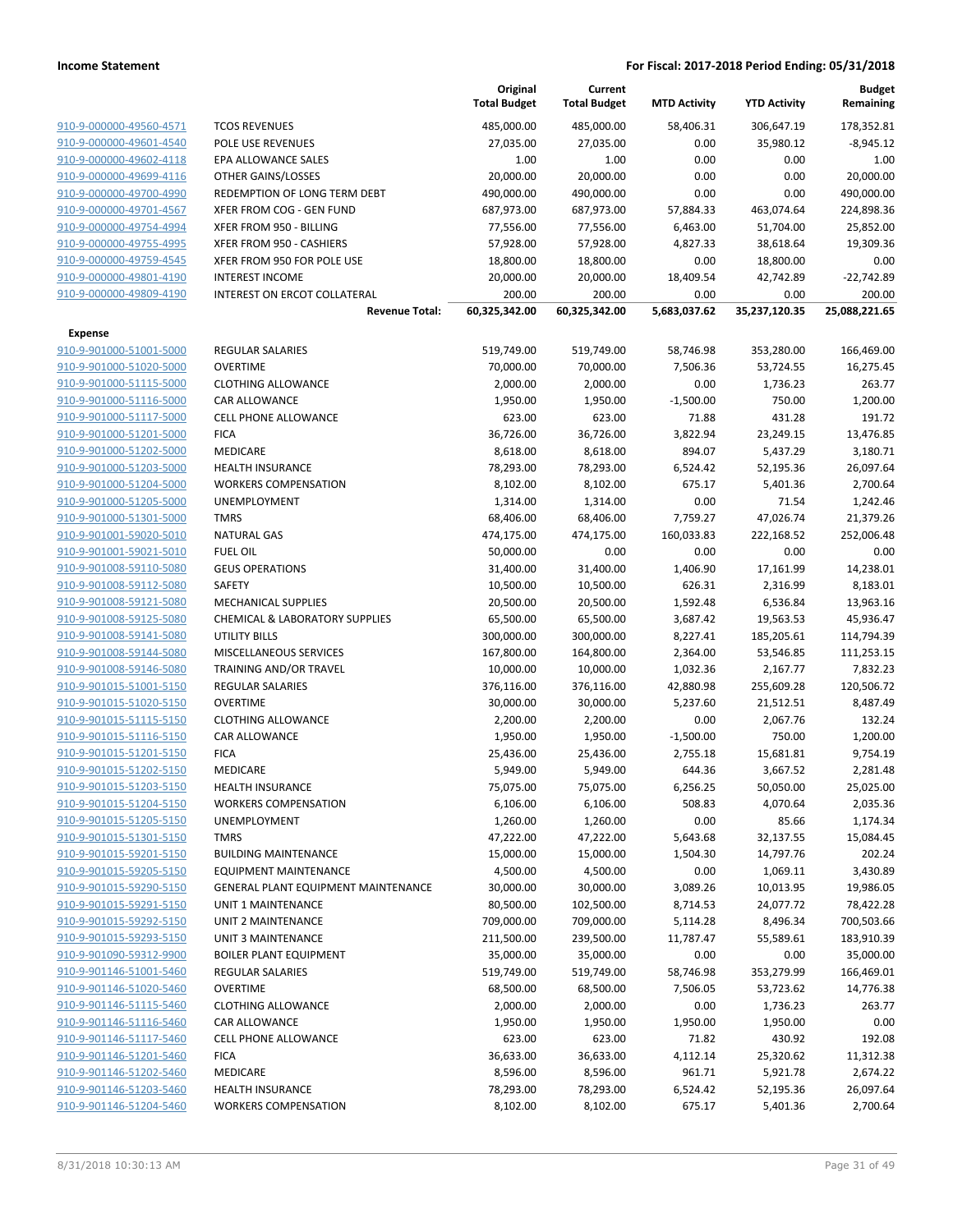|                                                    |                                         | Original<br><b>Total Budget</b> | Current<br><b>Total Budget</b> | <b>MTD Activity</b>      | <b>YTD Activity</b>          | <b>Budget</b><br>Remaining |
|----------------------------------------------------|-----------------------------------------|---------------------------------|--------------------------------|--------------------------|------------------------------|----------------------------|
| 910-9-901146-51205-5460                            | <b>UNEMPLOYMENT</b>                     | 1,314.00                        | 1,314.00                       | 0.00                     | 59.59                        | 1,254.41                   |
| 910-9-901146-51301-5460                            | <b>TMRS</b>                             | 68,234.00                       | 68,234.00                      | 7,706.98                 | 46,717.49                    | 21,516.51                  |
| 910-9-901147-59020-5470                            | <b>NATURAL GAS</b>                      | 300,000.00                      | 300,000.00                     | 68,545.27                | 222,954.02                   | 77,045.98                  |
| 910-9-901151-59110-5501                            | <b>GEUS OPERATIONS</b>                  | 2,500.00                        | 2,500.00                       | 1,241.63                 | 1,276.58                     | 1,223.42                   |
| 910-9-901151-59112-5501                            | SAFETY PROGRAM                          | 950.00                          | 950.00                         | 0.00                     | 0.00                         | 950.00                     |
| 910-9-901151-59121-5501                            | <b>MECHANICAL SUPPLIES</b>              | 4,000.00                        | 4,000.00                       | 201.52                   | 862.25                       | 3,137.75                   |
| 910-9-901151-59125-5501                            | <b>CHEMICAL &amp; LABORATORY</b>        | 6,000.00                        | 6,000.00                       | 0.00                     | 0.00                         | 6,000.00                   |
| 910-9-901151-59141-5501                            | UTILITY BILLS                           | 1,500.00                        | 1,500.00                       | 8.39                     | 56.78                        | 1,443.22                   |
| 910-9-901151-59144-5501                            | MISCELLANEOUS SERVICES                  | 33,500.00                       | 36,500.00                      | 96.00                    | 6,594.86                     | 29,905.14                  |
| 910-9-901151-59146-5501                            | TRAINING AND/OR TRAVEL                  | 4,500.00                        | 4,500.00                       | 0.00                     | 0.00                         | 4,500.00                   |
| 910-9-901154-51001-5541                            | <b>REGULAR SALARIES</b>                 | 376,116.00                      | 376,116.00                     | 42,880.98                | 255,609.28                   | 120,506.72                 |
| 910-9-901154-51020-5541                            | <b>OVERTIME</b>                         | 30,000.00                       | 30,000.00                      | 5,237.60                 | 21,512.51                    | 8,487.49                   |
| 910-9-901154-51115-5541                            | <b>CLOTHING ALLOWANCE</b>               | 2,200.00                        | 2,200.00                       | 0.00                     | 2,027.75                     | 172.25                     |
| 910-9-901154-51116-5541                            | CAR ALLOWANCE                           | 1,950.00                        | 1,950.00                       | 1,950.00                 | 1,950.00                     | 0.00                       |
| 910-9-901154-51201-5541                            | <b>FICA</b>                             | 25,436.00                       | 25,436.00                      | 2,983.36                 | 17,232.71                    | 8,203.29                   |
| 910-9-901154-51202-5541                            | MEDICARE                                | 5,949.00                        | 5,949.00                       | 697.72                   | 4,030.25                     | 1,918.75                   |
| 910-9-901154-51203-5541                            | <b>HEALTH INSURANCE</b>                 | 75,075.00                       | 75,075.00                      | 6,256.25                 | 50,050.00                    | 25,025.00                  |
| 910-9-901154-51204-5541                            | <b>WORKERS COMPENSATION</b>             | 6,106.00                        | 6,106.00                       | 508.83                   | 4,070.64                     | 2,035.36                   |
| 910-9-901154-51205-5541                            | <b>UNEMPLOYMENT</b>                     | 1,260.00                        | 1,260.00                       | 0.00                     | 77.76                        | 1,182.24                   |
| 910-9-901154-51301-5541                            | <b>TMRS</b>                             | 47,222.00                       | 47,222.00                      | 5,591.39                 | 31,828.46                    | 15,393.54                  |
| 910-9-901154-59201-5541                            | <b>BUILDINGS MAINTENANCE</b>            | 10,000.00                       | 10,000.00                      | 2,760.38                 | 13,372.80                    | $-3,372.80$                |
| 910-9-901154-59205-5541                            | <b>EQUIPMENT MAINTENANCE</b>            | 6,000.00                        | 6,000.00                       | 0.00                     | 519.22                       | 5,480.78                   |
| 910-9-901154-59290-5541                            | GENERAL PLANT EQUIPMENT MAINTENANCE     | 18,000.00                       | 18,000.00                      | 929.49                   | 11,632.51                    | 6,367.49                   |
| 910-9-901154-59291-5541                            | <b>UNIT 1 MAINTENANCE</b>               | 48,700.00                       | 39,467.00                      | 5,245.86                 | 18,228.42                    | 21,238.58                  |
| 910-9-901154-59292-5541                            | <b>UNIT 2 MAINTENANCE</b>               | 48,700.00                       | 39,467.00                      | 4,843.77                 | 21,691.03                    | 17,775.97                  |
| 910-9-901154-59293-5541                            | UNIT 3 MAINTENANCE                      | 48,700.00                       | 61,966.00                      | 4,943.71                 | 30,542.04                    | 31,423.96                  |
| 910-9-901190-59346-9900                            | EP MISCELLANEOUS POWER PLANT EQUIPM     | 0.00                            | 5,200.00                       | 0.00                     | 0.00                         | 5,200.00                   |
| 910-9-901200-59110-5502                            | <b>GEUS OPERATIONS</b>                  | 3,000.00                        | 3,000.00                       | 0.00                     | 0.00                         | 3,000.00                   |
| 910-9-901500-59040-5550                            | TMPA FIXED COST                         | 10,782,738.00                   | 10,782,738.00                  | 901,310.80               | 7,234,558.40                 | 3,548,179.60               |
| 910-9-901500-59041-5550                            | AMORTIZE PREPAID SCRUBBER               | 317,742.00                      | 317,742.00                     | 26,478.50                | 211,828.00                   | 105,914.00                 |
| 910-9-901500-59043-5550                            | AMORTIZE PREPAID TMPA FIXED             | 1,232,154.00                    | 1,232,154.00                   | 102,679.50               | 821,436.00                   | 410,718.00                 |
| 910-9-901500-59045-5550<br>910-9-901500-59050-5550 | <b>GCSES ENERGY</b><br>DUKE WIND ENERGY | 1,999,984.00                    | 1,999,984.00                   | 147,251.00               | 147,251.00                   | 1,852,733.00               |
| 910-9-901500-59051-5550                            | <b>SOLAR ENERGY</b>                     | 3,294,900.00<br>2,121,563.00    | 3,294,900.00<br>2,121,563.00   | 302,641.63<br>309,480.00 | 1,859,184.14                 | 1,435,715.86<br>986,936.23 |
| 910-9-901500-59052-5550                            | OFF-SYSTEM NET PURCHASES                | 6,526,492.00                    | 6,526,492.00                   | 1,201,609.80             | 1,134,626.77<br>4,438,034.60 | 2,088,457.40               |
| 910-9-901500-59053-5550                            | <b>ERCOT BALANCING ENERGY</b>           | 6,842,810.00                    | 6,842,810.00                   | 926,207.40               | 4,120,379.80                 | 2,722,430.20               |
| 910-9-901500-59054-5550                            | <b>ANCILLARY SERVICES</b>               | 145,000.00                      | 145,000.00                     | 70,758.82                | 494,875.95                   | -349,875.95                |
| 910-9-901500-59055-5550                            | <b>CONTROL CENTER COSTS</b>             | 222,000.00                      | 222,000.00                     | 37,000.00                | 148,000.00                   | 74,000.00                  |
| 910-9-901500-59057-5550                            | <b>ERCOT UPLIFT</b>                     | 450,000.00                      | 450,000.00                     | 52,103.85                | 282,979.08                   | 167,020.92                 |
| 910-9-901500-59059-5550                            | <b>EILS</b>                             | 80,000.00                       | 80,000.00                      | 0.00                     | $-0.04$                      | 80,000.04                  |
| 910-9-901500-59063-5550                            | <b>ERCOT CONGESTION RIGHTS</b>          | $-675,000.00$                   | $-675,000.00$                  | $-9,383.88$              | $-14,588.30$                 | $-660,411.70$              |
| 910-9-901500-59080-5550                            | DEMAND SIDE RESPONSE                    | 1,000.00                        | 1,000.00                       | 0.00                     | 0.00                         | 1,000.00                   |
| 910-9-901500-59099-5550                            | <b>GARLAND CLEARING ACCOUNT</b>         | 0.00                            | 0.00                           | 449,728.02               | 349,845.68                   | $-349,845.68$              |
| 910-9-901600-51001-5750                            | <b>REGULAR SALARIES</b>                 | 162,490.00                      | 162,490.00                     | 18,748.80                | 112,311.20                   | 50,178.80                  |
| 910-9-901600-51020-5750                            | <b>OVERTIME</b>                         | 4,000.00                        | 4,000.00                       | 0.00                     | 2,054.86                     | 1,945.14                   |
| 910-9-901600-51116-5750                            | CAR ALLOWANCE                           | 3,000.00                        | 3,000.00                       | 346.14                   | 2,076.84                     | 923.16                     |
| 910-9-901600-51117-5750                            | <b>CELL PHONE ALLOWANCE</b>             | 864.00                          | 864.00                         | 99.69                    | 598.14                       | 265.86                     |
| 910-9-901600-51201-5750                            | <b>FICA</b>                             | 10,562.00                       | 10,562.00                      | 1,101.94                 | 6,617.07                     | 3,944.93                   |
| 910-9-901600-51202-5750                            | MEDICARE                                | 2,470.00                        | 2,470.00                       | 257.71                   | 1,547.55                     | 922.45                     |
| 910-9-901600-51203-5750                            | <b>HEALTH INSURANCE</b>                 | 21,450.00                       | 21,450.00                      | 1,787.50                 | 14,300.00                    | 7,150.00                   |
| 910-9-901600-51204-5750                            | <b>WORKERS COMPENSATION</b>             | 445.00                          | 445.00                         | 37.08                    | 296.64                       | 148.36                     |
| 910-9-901600-51205-5750                            | <b>UNEMPLOYMENT</b>                     | 360.00                          | 360.00                         | 0.00                     | 18.01                        | 341.99                     |
| 910-9-901600-51301-5750                            | <b>TMRS</b>                             | 19,608.00                       | 19,608.00                      | 2,230.41                 | 13,402.52                    | 6,205.48                   |
| 910-9-901600-59110-5750                            | <b>GEUS OPERATIONS</b>                  | 49,700.00                       | 49,700.00                      | 644.03                   | 22,912.83                    | 26,787.17                  |
| 910-9-901600-59146-5750                            | TRAINING AND/OR TRAVEL                  | 3,000.00                        | 3,000.00                       | 445.05                   | 2,869.65                     | 130.35                     |
| 910-9-910120-51001-9200                            | REGULAR SALARIES                        | 336,362.00                      | 336,362.00                     | 40,704.24                | 231,994.91                   | 104,367.09                 |
| 910-9-910120-51020-9200                            | <b>OVERTIME</b>                         | 200.00                          | 200.00                         | 352.76                   | 415.94                       | $-215.94$                  |
| 910-9-910120-51115-9200                            | <b>CLOTHING ALLOWANCE</b>               | 250.00                          | 250.00                         | 0.00                     | 217.50                       | 32.50                      |
| 910-9-910120-51116-9200                            | CAR ALLOWANCE                           | 8,950.00                        | 8,950.00                       | 1,032.69                 | 6,240.37                     | 2,709.63                   |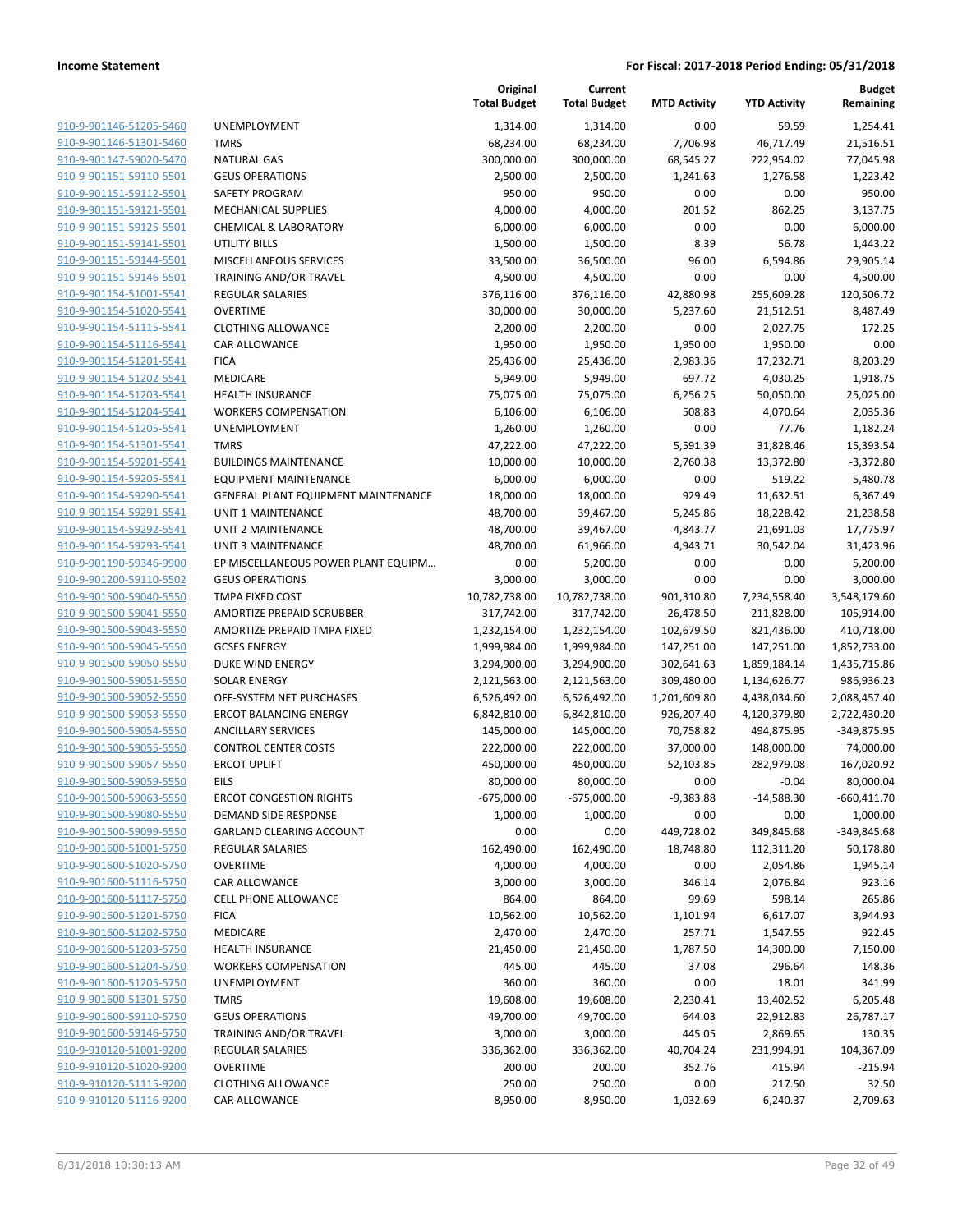**Current**

**Original**

**Budget Remaining**

|                                                    |                                                            | <b>Total Budget</b> | <b>Total Budget</b> | <b>MTD Activity</b>   | <b>YTD Activity</b>    | Remaining          |
|----------------------------------------------------|------------------------------------------------------------|---------------------|---------------------|-----------------------|------------------------|--------------------|
| 910-9-910120-51117-9200                            | <b>CELL PHONE ALLOWANCE</b>                                | 1,550.00            | 1,550.00            | 194.46                | 1,063.90               | 486.10             |
| 910-9-910120-51201-9200                            | <b>FICA</b>                                                | 19,130.00           | 19,130.00           | 2,510.51              | 13,171.46              | 5,958.54           |
| 910-9-910120-51202-9200                            | MEDICARE                                                   | 5,036.00            | 5,036.00            | 587.14                | 3,679.60               | 1,356.40           |
| 910-9-910120-51203-9200                            | <b>HEALTH INSURANCE</b>                                    | 36,465.00           | 36,465.00           | 3,038.75              | 24,310.00              | 12.155.00          |
| 910-9-910120-51204-9200                            | <b>WORKERS COMPENSATION</b>                                | 1,685.00            | 1,685.00            | 140.42                | 1,123.36               | 561.64             |
| 910-9-910120-51205-9200                            | <b>UNEMPLOYMENT</b>                                        | 612.00              | 612.00              | 0.00                  | 95.06                  | 516.94             |
| 910-9-910120-51301-9200                            | <b>TMRS</b>                                                | 39,975.00           | 39,975.00           | 4,913.41              | 29,937.26              | 10,037.74          |
| 910-9-910121-59110-9210                            | <b>GEUS OPERATIONS</b>                                     | 7,000.00            | 7,000.00            | 1,604.48              | 7,056.27               | $-56.27$           |
| 910-9-910121-59116-9210                            | <b>BUILDING OPERATIONS</b>                                 | 6,000.00            | 6,000.00            | 171.60                | 1,391.40               | 4,608.60           |
| 910-9-910121-59141-9210                            | UTILITY BILLS                                              | 81,000.00           | 81,000.00           | 4,809.61              | 53,110.24              | 27,889.76          |
| 910-9-910121-59143-9210                            | PROFESSIONAL SERVICES                                      | 185,000.00          | 185,000.00          | 27,280.00             | 86,796.59              | 98,203.41          |
| 910-9-910121-59144-9210                            | MISCELLANEOUS SERVICES                                     | 12,000.00           | 12,000.00           | 1,357.79              | 8,803.01               | 3,196.99           |
| 910-9-910121-59193-9210                            | <b>GEUS INTERNET SERVICE</b>                               | 38,000.00           | 38,000.00           | 0.00                  | 38,000.00              | 0.00               |
| 910-9-910121-59198-9210                            | <b>COLOCATION CHARGES</b>                                  | 9,979.00            | 9,979.00            | 0.00                  | 9,979.00               | 0.00               |
| 910-9-910132-59110-9302                            | <b>GEUS OPERATIONS</b>                                     | 10,000.00           | 10,000.00           | 1,069.43              | 5,921.28               | 4,078.72           |
| 910-9-910132-59142-9302                            | MEMBERSHIP FEES                                            | 56,000.00           | 56,000.00           | 0.00                  | 5,000.00               | 51,000.00          |
| 910-9-910132-59146-9302                            | TRAINING AND/OR TRAVEL                                     | 4,000.00            | 4,000.00            | 0.00                  | 442.31                 | 3,557.69           |
| 910-9-910135-59200-9350                            | LANDSCAPING MAINTENANCE                                    | 18,500.00           | 18,500.00           | 1,731.38              | 7,511.52               | 10,988.48          |
| 910-9-910135-59201-9350                            | <b>BUILDING MAINTENANCE</b>                                | 35,700.00           | 40,700.00           | 9,985.50              | 37,892.67              | 2,807.33           |
| 910-9-910135-59205-9350                            | <b>EQUIPMENT MAINTENANCE</b>                               | 1,000.00            | 1,000.00            | 0.00                  | 107.26                 | 892.74             |
| 910-9-910190-59390-9900                            | STRUCTURES & IMPROVEMENTS                                  | 10,000.00           | 10,000.00           | 0.00                  | 8,500.00               | 1,500.00           |
| 910-9-911120-51001-9201                            | <b>REGULAR SALARIES</b>                                    | 361,071.00          | 361,071.00          | 37,464.41             | 226,701.67             | 134,369.33         |
| 910-9-911120-51020-9201                            | <b>OVERTIME</b>                                            | 500.00              | 500.00              | 37.39                 | 620.57                 | $-120.57$          |
| 910-9-911120-51102-9201                            | <b>BILINGUAL PAY</b>                                       | 0.00                | 0.00                | 58.86                 | 313.92                 | $-313.92$          |
| 910-9-911120-51115-9201                            | <b>CLOTHING ALLOWANCE</b>                                  | 400.00              | 400.00              | 0.00                  | 382.63                 | 17.37              |
| 910-9-911120-51117-9201                            | <b>CELL PHONE ALLOWANCE</b>                                | 1,639.00            | 1,639.00            | 132.38                | 848.67                 | 790.33             |
| 910-9-911120-51201-9201                            | <b>FICA</b>                                                | 22,543.00           | 22,543.00           | 2,277.60              | 14,049.86              | 8,493.14           |
| 910-9-911120-51202-9201                            | MEDICARE                                                   | 5,273.00            | 5,273.00            | 532.67                | 3,285.85               | 1,987.15           |
| 910-9-911120-51203-9201                            | <b>HEALTH INSURANCE</b>                                    | 67,568.00           | 67,568.00           | 5,630.67              | 45,045.36              | 22,522.64          |
| 910-9-911120-51204-9201                            | <b>WORKERS COMPENSATION</b>                                | 4,134.00            | 4,134.00            | 344.50                | 2,756.00               | 1,378.00           |
| 910-9-911120-51205-9201                            | UNEMPLOYMENT                                               | 1,134.00            | 1,134.00            | 0.00                  | 97.32                  | 1,036.68           |
| 910-9-911120-51301-9201                            | <b>TMRS</b>                                                | 41,851.00           | 41,851.00           | 4,379.94              | 26,965.88              | 14,885.12          |
| 910-9-911121-59110-9211                            | <b>GEUS OPERATIONS</b>                                     | 36,250.00           | 36,250.00           | 2,599.04<br>$-198.81$ | 36,905.18              | $-655.18$          |
| 910-9-911121-59111-9211<br>910-9-911121-59187-9211 | MISCELLANEOUS OFFICE EXPENSES<br><b>EMPLOYEE RELATIONS</b> | 0.00<br>25,000.00   | 0.00<br>25,000.00   | 2,725.91              | $-735.28$<br>18,400.57 | 735.28<br>6,599.43 |
| 910-9-911135-59205-9351                            | EQUIPMENT MAINTENANCE                                      | 6,000.00            | 6,000.00            | 0.00                  | 4,540.22               | 1,459.78           |
| 910-9-913101-51001-9301                            | REGULAR SALARIES                                           | 205,046.00          | 205,046.00          | 23,726.43             | 142,085.72             | 62,960.28          |
| 910-9-913101-51117-9301                            | <b>CELL PHONE ALLOWANCE</b>                                | 1,272.00            | 1,272.00            | 146.76                | 880.56                 | 391.44             |
| 910-9-913101-51201-9301                            | <b>FICA</b>                                                | 12,792.00           | 12,792.00           | 1,427.10              | 8,444.68               | 4,347.32           |
| 910-9-913101-51202-9301                            | MEDICARE                                                   | 2,991.00            | 2,991.00            | 333.75                | 1,974.95               | 1,016.05           |
| 910-9-913101-51203-9301                            | <b>HEALTH INSURANCE</b>                                    | 32,175.00           | 32,175.00           | 2,681.25              | 21,450.00              | 10,725.00          |
| 910-9-913101-51204-9301                            | <b>WORKERS COMPENSATION</b>                                | 561.00              | 561.00              | 46.75                 | 374.00                 | 187.00             |
| 910-9-913101-51205-9301                            | UNEMPLOYMENT                                               | 540.00              | 540.00              | 0.00                  | 34.59                  | 505.41             |
| 910-9-913101-51301-9301                            | <b>TMRS</b>                                                | 23,747.00           | 23,747.00           | 2,774.05              | 16,368.70              | 7,378.30           |
| 910-9-913101-59110-9301                            | <b>GEUS OPERATIONS</b>                                     | 21,000.00           | 21,000.00           | 3,942.52              | 9,330.16               | 11,669.84          |
| 910-9-913101-59131-9301                            | NON-BAD DEBT WRITE OFFS                                    | 4,000.00            | 4,000.00            | 0.00                  | 1,025.67               | 2,974.33           |
| 910-9-913101-59160-9301                            | ADVERTISING                                                | 31,500.00           | 31,500.00           | 4,429.00              | 19,151.51              | 12,348.49          |
| 910-9-913101-59164-9301                            | <b>CONSUMER INFORMATION</b>                                | 4,500.00            | 4,500.00            | 0.00                  | 1,169.59               | 3,330.41           |
| 910-9-913101-59167-9301                            | <b>ENERGY EFFICIENCY OPERATIONS</b>                        | 10,000.00           | 10,000.00           | 0.00                  | 2,018.74               | 7,981.26           |
| 910-9-913101-59195-9301                            | PUBLIC SERVICE BY GEUS C/I                                 | 15,000.00           | 15,000.00           | 0.00                  | 15,000.00              | 0.00               |
| 910-9-913102-51001-9020                            | REGULAR SALARIES                                           | 281,341.00          | 281,341.00          | 34,410.69             | 202,962.89             | 78,378.11          |
| 910-9-913102-51020-9020                            | <b>OVERTIME</b>                                            | 20,500.00           | 20,500.00           | 2,417.44              | 15,162.93              | 5,337.07           |
| 910-9-913102-51115-9020                            | <b>CLOTHING ALLOWANCE</b>                                  | 3,100.00            | 3,100.00            | 0.00                  | 2,592.23               | 507.77             |
| 910-9-913102-51117-9020                            | <b>CELL PHONE ALLOWANCE</b>                                | 1,300.00            | 1,300.00            | 149.49                | 896.94                 | 403.06             |
| 910-9-913102-51201-9020                            | <b>FICA</b>                                                | 18,906.00           | 18,906.00           | 2,157.45              | 12,544.50              | 6,361.50           |
| 910-9-913102-51202-9020                            | MEDICARE                                                   | 4,421.00            | 4,421.00            | 504.57                | 2,933.79               | 1,487.21           |
| 910-9-913102-51203-9020                            | <b>HEALTH INSURANCE</b>                                    | 85,800.00           | 85,800.00           | 7,150.00              | 57,200.00              | 28,600.00          |
| 910-9-913102-51204-9020                            | <b>WORKERS COMPENSATION</b>                                | 4,020.00            | 4,020.00            | 335.00                | 2,680.00               | 1,340.00           |
| 910-9-913102-51205-9020                            | UNEMPLOYMENT                                               | 1,800.00            | 1,800.00            | 74.19                 | 254.87                 | 1,545.13           |
|                                                    |                                                            |                     |                     |                       |                        |                    |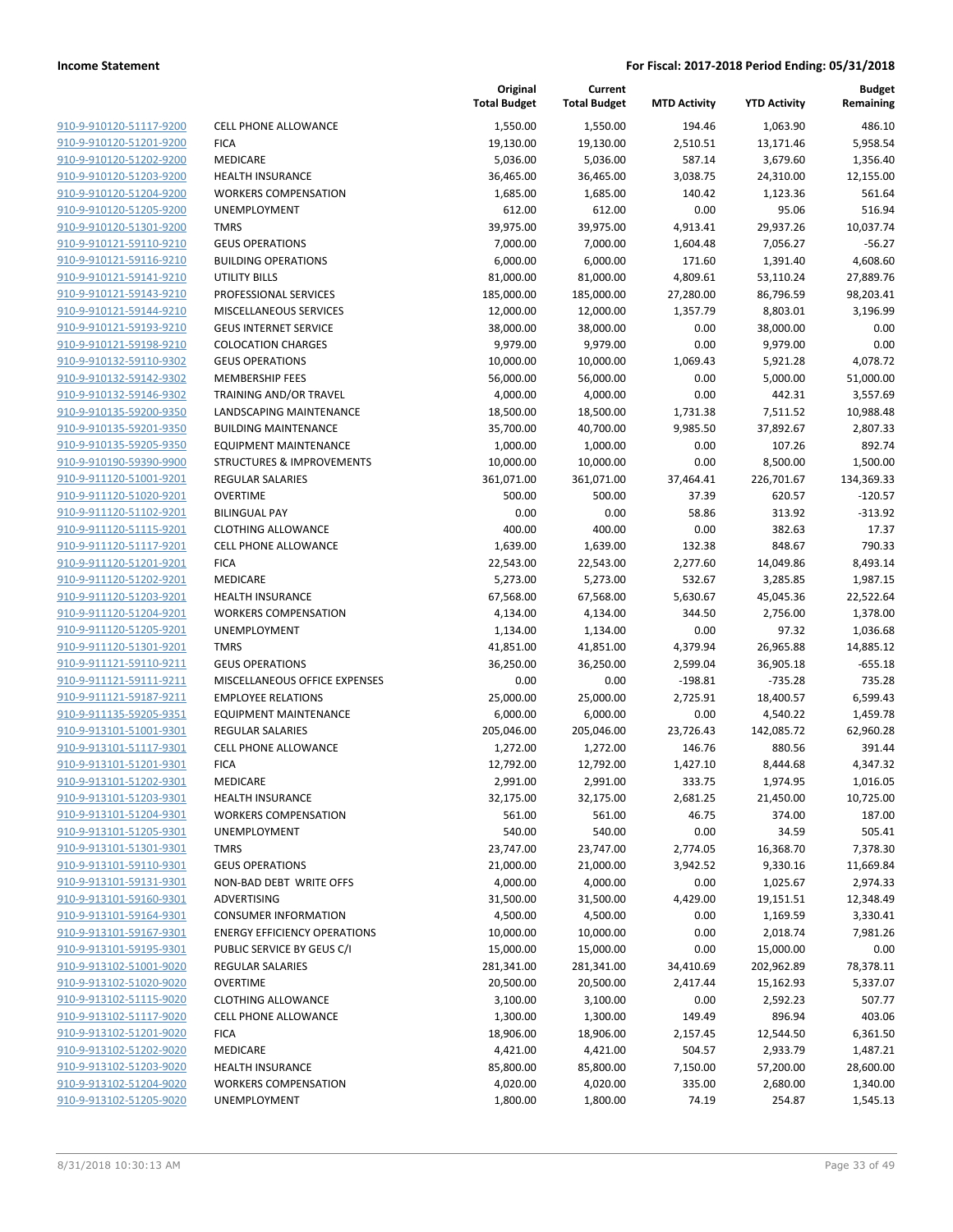| 910-9-913102-51301-9020        |
|--------------------------------|
| 910-9-913102-51401-9020        |
| 910-9-913102-59110-9020        |
| 910-9-913102-59169-9020        |
| 910-9-913130-51001-9030        |
| 910-9-913130-51010-9030        |
| 910-9-913130-51020-9030        |
| 910-9-913130-51102-9030        |
| 910-9-913130-51201-9030        |
| 910-9-913130-51202-9030        |
| 910-9-913130-51203-9030        |
| 910-9-913130-51204-9030        |
| 910-9-913130-51205-9030        |
| 910-9-913130-51301-9030        |
| 910-9-913130-59110-9030        |
| 910-9-913130-59166-9030        |
| <u>910-9-913131-51001-9031</u> |
| 910-9-913131-51020-9031        |
| 910-9-913131-51102-9031        |
| 910-9-913131-51201-9031        |
| 910-9-913131-51202-9031        |
| 910-9-913131-51203-9031        |
| 910-9-913131-51204-9031        |
| 910-9-913131-51205-9031        |
| 910-9-913131-51301-9031        |
| 910-9-913131-59110-9031        |
| 910-9-913134-51001-9034        |
| 910-9-913134-51020-9034        |
| 910-9-913134-51201-9034        |
| 910-9-913134-51202-9034        |
| 910-9-913134-51203-9034        |
| 910-9-913134-51204-9034        |
| 910-9-913134-51205-9034        |
| 910-9-913134-51301-9034        |
| 910-9-913134-59110-9034        |
| 910-9-913135-51001-9035        |
| 910-9-913135-51020-9035        |
| 910-9-913135-51102-9035        |
| 910-9-913135-51201-9035        |
| 910-9-913135-51202-9035        |
| 910-9-913135-51203-9035        |
| <u>910-9-913135-51204-9035</u> |
| 910-9-913135-51205-9035        |
| 910-9-913135-51301-9035        |
| 910-9-913135-51401-9035        |
| <u>910-9-913135-59110-9035</u> |
| 910-9-913135-59170-9035        |
| <u>910-9-913135-59172-9035</u> |
| 910-9-913135-59173-9035        |
| 910-9-913135-59174-9035        |
| 910-9-913135-59175-9035        |
| 910-9-913135-59179-9035        |
| 910-9-913136-51001-9036        |
| 910-9-913136-51020-9036        |
| 910-9-913136-51115-9036        |
| <u>910-9-913136-51201-9036</u> |
| 910-9-913136-51202-9036        |
| <u>910-9-913136-51203-9036</u> |
| 910-9-913136-51204-9036        |
|                                |

|                         |                                  | Original<br><b>Total Budget</b> | Current<br><b>Total Budget</b> | <b>MTD Activity</b> | <b>YTD Activity</b> | <b>Budget</b><br>Remaining |
|-------------------------|----------------------------------|---------------------------------|--------------------------------|---------------------|---------------------|----------------------------|
| 910-9-913102-51301-9020 | <b>TMRS</b>                      | 35,098.00                       | 35,098.00                      | 4,296.78            | 25,105.34           | 9,992.66                   |
| 910-9-913102-51401-9020 | <b>CONTRA - SALARIES</b>         | 0.00                            | 0.00                           | 0.00                | $-6,361.94$         | 6,361.94                   |
| 910-9-913102-59110-9020 | <b>GEUS OPERATIONS</b>           | 40,550.00                       | 40,550.00                      | 12,876.78           | 33,810.27           | 6,739.73                   |
| 910-9-913102-59169-9020 | PRE PAID METER COSTS             | 10,850.00                       | 10,850.00                      | 2,479.77            | 4,703.96            | 6,146.04                   |
| 910-9-913130-51001-9030 | REGULAR SALARIES                 | 248,518.00                      | 248,518.00                     | 31,446.94           | 180,652.99          | 67,865.01                  |
| 910-9-913130-51010-9030 | PART TIME REGULAR                | 29,734.00                       | 29,734.00                      | 0.00                | 0.00                | 29,734.00                  |
| 910-9-913130-51020-9030 | <b>OVERTIME</b>                  | 1,200.00                        | 1,200.00                       | 38.93               | 732.68              | 467.32                     |
| 910-9-913130-51102-9030 | <b>BILINGUAL PAY</b>             | 3,800.00                        | 3,800.00                       | 415.44              | 2,238.76            | 1,561.24                   |
| 910-9-913130-51201-9030 | <b>FICA</b>                      | 17,561.00                       | 17,561.00                      | 1,896.91            | 10,830.42           | 6,730.58                   |
| 910-9-913130-51202-9030 | MEDICARE                         | 4,108.00                        | 4,108.00                       | 443.64              | 2,532.94            | 1,575.06                   |
| 910-9-913130-51203-9030 | <b>HEALTH INSURANCE</b>          | 75,075.00                       | 75,075.00                      | 6,256.25            | 50,050.00           | 25,025.00                  |
| 910-9-913130-51204-9030 | <b>WORKERS COMPENSATION</b>      | 680.00                          | 680.00                         | 56.67               | 453.36              | 226.64                     |
| 910-9-913130-51205-9030 | UNEMPLOYMENT                     | 1,260.00                        | 1,260.00                       | 130.83              | 418.78              | 841.22                     |
| 910-9-913130-51301-9030 | <b>TMRS</b>                      | 29,180.00                       | 29,180.00                      | 3,706.96            | 21,021.01           | 8,158.99                   |
| 910-9-913130-59110-9030 | <b>GEUS OPERATIONS</b>           | 27,800.00                       | 27,800.00                      | 1,291.75            | 12,029.22           | 15,770.78                  |
| 910-9-913130-59166-9030 | LOW INCOME ASSISTANCE            | 15,000.00                       | 15,000.00                      | 525.00              | 8,400.00            | 6,600.00                   |
| 910-9-913131-51001-9031 | REGULAR SALARIES                 | 43,472.00                       | 43,472.00                      | 5,102.40            | 30,581.63           | 12,890.37                  |
| 910-9-913131-51020-9031 | <b>OVERTIME</b>                  | 100.00                          | 100.00                         | 0.00                | 0.00                | 100.00                     |
| 910-9-913131-51102-9031 | <b>BILINGUAL PAY</b>             | 600.00                          | 600.00                         | 69.21               | 415.26              | 184.74                     |
| 910-9-913131-51201-9031 | <b>FICA</b>                      | 2,738.00                        | 2,738.00                       | 304.78              | 1,842.51            | 895.49                     |
| 910-9-913131-51202-9031 | MEDICARE                         | 640.00                          | 640.00                         | 71.28               | 430.92              | 209.08                     |
| 910-9-913131-51203-9031 | <b>HEALTH INSURANCE</b>          | 10,725.00                       | 10,725.00                      | 893.75              | 7,150.00            | 3,575.00                   |
| 910-9-913131-51204-9031 | <b>WORKERS COMPENSATION</b>      | 119.00                          | 119.00                         | 9.92                | 79.36               | 39.64                      |
| 910-9-913131-51205-9031 | UNEMPLOYMENT                     | 180.00                          | 180.00                         | 0.00                | 8.98                | 171.02                     |
| 910-9-913131-51301-9031 | <b>TMRS</b>                      | 5,085.00                        | 5,085.00                       | 600.93              | 3,548.85            | 1,536.15                   |
| 910-9-913131-59110-9031 | <b>GEUS OPERATIONS</b>           | 15,500.00                       | 15,500.00                      | 431.56              | 5,161.29            | 10,338.71                  |
| 910-9-913134-51001-9034 | <b>REGULAR SALARIES</b>          | 123,822.00                      | 123,822.00                     | 12,882.86           | 76,884.01           | 46,937.99                  |
| 910-9-913134-51020-9034 | <b>OVERTIME</b>                  | 500.00                          | 500.00                         | 1,214.64            | 5,254.37            | $-4,754.37$                |
| 910-9-913134-51201-9034 | <b>FICA</b>                      | 7,708.00                        | 7,708.00                       | 785.78              | 4,489.20            | 3,218.80                   |
| 910-9-913134-51202-9034 | MEDICARE                         | 1,802.00                        | 1,802.00                       | 183.77              | 1,049.87            | 752.13                     |
| 910-9-913134-51203-9034 | <b>HEALTH INSURANCE</b>          | 32,175.00                       | 32,175.00                      | 2,681.25            | 21,450.00           | 10,725.00                  |
| 910-9-913134-51204-9034 | <b>WORKERS COMPENSATION</b>      | 339.00                          | 339.00                         | 28.25               | 226.00              | 113.00                     |
| 910-9-913134-51205-9034 | UNEMPLOYMENT                     | 540.00                          | 540.00                         | 0.00                | 56.83               | 483.17                     |
| 910-9-913134-51301-9034 | <b>TMRS</b>                      | 14,310.00                       | 14,310.00                      | 1,638.13            | 9,409.86            | 4,900.14                   |
| 910-9-913134-59110-9034 | <b>GEUS OPERATIONS</b>           | 99,125.00                       | 99,125.00                      | 9,394.48            | 55,372.50           | 43,752.50                  |
| 910-9-913135-51001-9035 | <b>REGULAR SALARIES</b>          | 150,717.00                      | 150,717.00                     | 17,512.52           | 95,121.42           | 55,595.58                  |
| 910-9-913135-51020-9035 | <b>OVERTIME</b>                  | 3,000.00                        | 3,000.00                       | 453.85              | 4,550.78            | $-1,550.78$                |
| 910-9-913135-51102-9035 | <b>BILINGUAL PAY</b>             | 600.00                          | 600.00                         | 69.24               | 207.72              | 392.28                     |
| 910-9-913135-51201-9035 | <b>FICA</b>                      | 9,567.00                        | 9,567.00                       | 1,039.46            | 5,798.42            | 3,768.58                   |
| 910-9-913135-51202-9035 | MEDICARE                         | 2,237.00                        | 2,237.00                       | 243.10              | 1,356.07            | 880.93                     |
| 910-9-913135-51203-9035 | <b>HEALTH INSURANCE</b>          | 42,900.00                       | 42,900.00                      | 3,575.00            | 28,600.00           | 14,300.00                  |
| 910-9-913135-51204-9035 | <b>WORKERS COMPENSATION</b>      | 412.00                          | 412.00                         | 34.33               | 274.64              | 137.36                     |
| 910-9-913135-51205-9035 | <b>UNEMPLOYMENT</b>              | 720.00                          | 720.00                         | 81.99               | 212.54              | 507.46                     |
| 910-9-913135-51301-9035 | <b>TMRS</b>                      | 17,762.00                       | 17,762.00                      | 2,095.75            | 10,688.03           | 7,073.97                   |
| 910-9-913135-51401-9035 | <b>CONTRA - SALARIES</b>         | 0.00                            | 0.00                           | 0.00                | $-6,689.15$         | 6,689.15                   |
| 910-9-913135-59110-9035 | <b>GEUS OPERATIONS</b>           | 24,650.00                       | 24,650.00                      | 1,869.99            | 14,826.75           | 9,823.25                   |
| 910-9-913135-59170-9035 | <b>CREDIT CARD FEES</b>          | 90,000.00                       | 90,000.00                      | 7,871.35            | 60,563.05           | 29,436.95                  |
| 910-9-913135-59172-9035 | LOCKBOX OVER/SHORT               | 500.00                          | 500.00                         | 0.00                | 0.00                | 500.00                     |
| 910-9-913135-59173-9035 | <b>ONLINE PAYMENT OVER/SHORT</b> | 500.00                          | 500.00                         | 0.00                | 0.00                | 500.00                     |
| 910-9-913135-59174-9035 | <b>BANK RECS OVER/SHORT</b>      | 100.00                          | 100.00                         | 0.00                | 0.00                | 100.00                     |
| 910-9-913135-59175-9035 | <b>CASHIERS OVER/SHORT</b>       | 100.00                          | 100.00                         | $-0.56$             | 24.50               | 75.50                      |
| 910-9-913135-59179-9035 | <b>AMPY OVER/SHORT</b>           | 100.00                          | 100.00                         | 0.00                | 0.00                | 100.00                     |
| 910-9-913136-51001-9036 | REGULAR SALARIES                 | 30,930.00                       | 30,930.00                      | 3,568.80            | 21,389.60           | 9,540.40                   |
| 910-9-913136-51020-9036 | <b>OVERTIME</b>                  | 200.00                          | 200.00                         | 0.00                | 0.00                | 200.00                     |
| 910-9-913136-51115-9036 | <b>CLOTHING ALLOWANCE</b>        | 250.00                          | 250.00                         | 0.00                | 216.18              | 33.82                      |
| 910-9-913136-51201-9036 | <b>FICA</b>                      | 1,946.00                        | 1,946.00                       | 195.32              | 1,137.53            | 808.47                     |
| 910-9-913136-51202-9036 | MEDICARE                         | 455.00                          | 455.00                         | 45.69               | 266.08              | 188.92                     |
| 910-9-913136-51203-9036 | <b>HEALTH INSURANCE</b>          | 10,725.00                       | 10,725.00                      | 893.75              | 7,150.00            | 3,575.00                   |
| 910-9-913136-51204-9036 | <b>WORKERS COMPENSATION</b>      | 1,038.00                        | 1,038.00                       | 86.50               | 692.00              | 346.00                     |
|                         |                                  |                                 |                                |                     |                     |                            |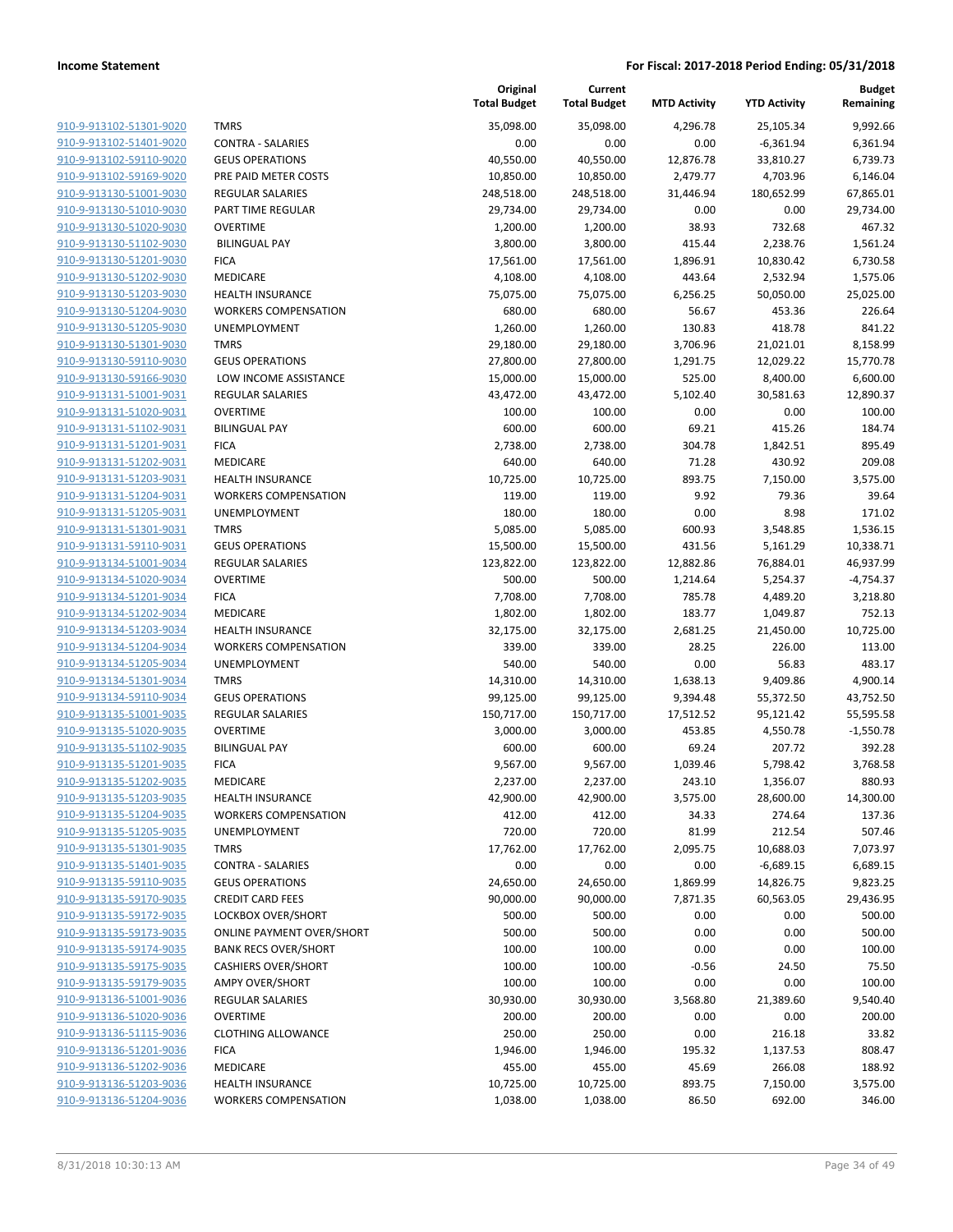| 910-9-913136-51205-9036        |
|--------------------------------|
| 910-9-913136-51301-9036        |
| 910-9-913136-59110-9036        |
| 910-9-913136-59141-9036        |
| 910-9-913139-59780-9240        |
| 910-9-913139-59781-9250        |
| 910-9-913139-59902-9301        |
| 910-9-913139-59926-9301        |
| 910-9-913139-59927-9301        |
| 910-9-913139-59928-9301        |
| 910-9-913159-59200-9353        |
| 910-9-913159-59201-9353        |
| 910-9-913159-59205-9353        |
| 910-9-930000-59060-5650        |
|                                |
| <u>910-9-930000-59110-5600</u> |
| 910-9-930161-51001-5610        |
| 910-9-930161-51020-5610        |
| 910-9-930161-51116-5610        |
| 910-9-930161-51117-5610        |
| <u>910-9-930161-51201-5610</u> |
| 910-9-930161-51202-5610        |
| 910-9-930161-51203-5610        |
| 910-9-930161-51204-5610        |
| 910-9-930161-51205-5610        |
| 910-9-930161-51301-5610        |
| 910-9-930161-59110-5610        |
| 910-9-930161-59146-5610        |
| 910-9-930181-51001-5810        |
| 910-9-930181-51020-5810        |
| <u>910-9-930181-51117-5810</u> |
| 910-9-930181-51201-5810        |
|                                |
| 910-9-930181-51202-5810        |
| 910-9-930181-51203-5810        |
| 910-9-930181-51204-5810        |
| <u>910-9-930181-51205-5810</u> |
| 910-9-930181-51301-5810        |
| 910-9-930181-59110-5810        |
| 910-9-931080-51001-5800        |
| 910-9-931080-51011-5800        |
| 910-9-931080-51020-5800        |
| 910-9-931080-51115-5800        |
| <u>910-9-931080-51116-5800</u> |
| 910-9-931080-51117-5800        |
| 910-9-931080-51201-5800        |
| 910-9-931080-51202-5800        |
| 910-9-931080-51203-5800        |
| 910-9-931080-51204-5800        |
| 910-9-931080-51205-5800        |
|                                |
| 910-9-931080-51301-5800        |
| <u>910-9-931080-59110-5800</u> |
| 910-9-931080-59205-5800        |
| 910-9-931088-51001-5880        |
| 910-9-931088-51201-5880        |
| 910-9-931088-51202-5880        |
| <u>910-9-931088-51203-5880</u> |
| 910-9-931088-51204-5880        |
| 910-9-931088-51205-5880        |
| <u>910-9-931088-51301-5880</u> |
| 910-9-931088-59110-5880        |
|                                |

|                         |                              | Original<br><b>Total Budget</b> | Current<br><b>Total Budget</b> | <b>MTD Activity</b> | <b>YTD Activity</b> | <b>Budget</b><br>Remaining |
|-------------------------|------------------------------|---------------------------------|--------------------------------|---------------------|---------------------|----------------------------|
| 910-9-913136-51205-9036 | <b>UNEMPLOYMENT</b>          | 180.00                          | 180.00                         | 0.00                | 38.33               | 141.67                     |
| 910-9-913136-51301-9036 | <b>TMRS</b>                  | 3,612.00                        | 3,612.00                       | 414.69              | 2,464.91            | 1,147.09                   |
| 910-9-913136-59110-9036 | <b>GEUS OPERATIONS</b>       | 18,000.00                       | 18,000.00                      | 694.84              | 8,642.63            | 9,357.37                   |
| 910-9-913136-59141-9036 | UTILITY BILLS                | 48,000.00                       | 48,000.00                      | 4,302.31            | 34,589.60           | 13,410.40                  |
| 910-9-913139-59780-9240 | PROPERTY INSURANCE           | 10,000.00                       | 10,000.00                      | 0.00                | 8,424.90            | 1,575.10                   |
| 910-9-913139-59781-9250 | LIABILITY INSURANCE          | 3,500.00                        | 3,500.00                       | 0.00                | 3,690.59            | $-190.59$                  |
| 910-9-913139-59902-9301 | XFER to COG - ADMIN EXPENSES | 91,562.00                       | 91,562.00                      | 7,630.08            | 61,040.64           | 30,521.36                  |
| 910-9-913139-59926-9301 | XFER to COG - GARAGE         | 8,931.00                        | 8,931.00                       | 744.25              | 5,954.00            | 2,977.00                   |
| 910-9-913139-59927-9301 | XFER to COG - INSURANCE      | 6,671.00                        | 6,671.00                       | 555.91              | 4,447.28            | 2,223.72                   |
| 910-9-913139-59928-9301 | XFER to COG - IT             | 67,927.00                       | 67,927.00                      | 5,660.59            | 45,284.72           | 22,642.28                  |
| 910-9-913159-59200-9353 | LANDSCAPING MAINTENANCE      | 3,000.00                        | 3,000.00                       | 210.00              | 1,500.00            | 1,500.00                   |
| 910-9-913159-59201-9353 | <b>BUILDINGS MAINTNANCE</b>  | 19,500.00                       | 19,500.00                      | 250.00              | 1,919.15            | 17,580.85                  |
| 910-9-913159-59205-9353 | <b>EQUIPMENT MAINTENANCE</b> | 23,500.00                       | 23,500.00                      | 295.60              | 1,757.02            | 21,742.98                  |
| 910-9-930000-59060-5650 | <b>TRANSMISSION COSTS</b>    | 1,350,000.00                    | 1,350,000.00                   | 108,844.86          | 757,264.52          | 592,735.48                 |
| 910-9-930000-59110-5600 | <b>GEUS OPERATIONS</b>       | 91,000.00                       | 91,000.00                      | 10,241.09           | 41,517.04           | 49,482.96                  |
| 910-9-930161-51001-5610 | REGULAR SALARIES             | 276,472.00                      | 276,472.00                     | 19,315.74           | 193,273.35          | 83,198.65                  |
| 910-9-930161-51020-5610 | <b>OVERTIME</b>              | 30,000.00                       | 30,000.00                      | 2,794.89            | 26,007.13           | 3,992.87                   |
| 910-9-930161-51116-5610 | CAR ALLOWANCE                | 3,000.00                        | 3,000.00                       | 0.00                | 2,688.36            | 311.64                     |
| 910-9-930161-51117-5610 | CELL PHONE ALLOWANCE         | 648.00                          | 648.00                         | 0.00                | 398.64              | 249.36                     |
| 910-9-930161-51201-5610 | <b>FICA</b>                  | 19,227.00                       | 19,227.00                      | 1,331.01            | 13,895.63           | 5,331.37                   |
| 910-9-930161-51202-5610 | <b>MEDICARE</b>              | 4,497.00                        | 4,497.00                       | 311.28              | 3,249.79            | 1,247.21                   |
| 910-9-930161-51203-5610 | <b>HEALTH INSURANCE</b>      | 46,922.00                       | 46,922.00                      | 3,910.17            | 31,281.36           | 15,640.64                  |
| 910-9-930161-51204-5610 | <b>WORKERS COMPENSATION</b>  | 756.00                          | 756.00                         | 63.00               | 504.00              | 252.00                     |
| 910-9-930161-51205-5610 | UNEMPLOYMENT                 | 788.00                          | 788.00                         | 0.00                | 53.04               | 734.96                     |
| 910-9-930161-51301-5610 | <b>TMRS</b>                  | 35,695.00                       | 35,695.00                      | 2,569.25            | 26,367.89           | 9,327.11                   |
| 910-9-930161-59110-5610 | <b>GEUS OPERATIONS</b>       | 18,100.00                       | 18,100.00                      | 122.24              | 3,456.35            | 14,643.65                  |
| 910-9-930161-59146-5610 | TRAINING AND/OR TRAVEL       | 32,000.00                       | 32,000.00                      | 4,198.14            | 19,229.40           | 12,770.60                  |
| 910-9-930181-51001-5810 | <b>REGULAR SALARIES</b>      | 149,415.00                      | 149,415.00                     | 13,230.42           | 77,834.45           | 71,580.55                  |
| 910-9-930181-51020-5810 | <b>OVERTIME</b>              | 30,000.00                       | 30,000.00                      | 1,753.98            | 16,043.65           | 13,956.35                  |
| 910-9-930181-51117-5810 | CELL PHONE ALLOWANCE         | 216.00                          | 216.00                         | 0.00                | 0.00                | 216.00                     |
| 910-9-930181-51201-5810 | <b>FICA</b>                  | 11,137.00                       | 11,137.00                      | 929.03              | 6,343.82            | 4,793.18                   |
| 910-9-930181-51202-5810 | MEDICARE                     | 2,605.00                        | 2,605.00                       | 217.27              | 1,483.63            | 1,121.37                   |
| 910-9-930181-51203-5810 | <b>HEALTH INSURANCE</b>      | 25,472.00                       | 25,472.00                      | 2,122.67            | 16,981.36           | 8,490.64                   |
| 910-9-930181-51204-5810 | <b>WORKERS COMPENSATION</b>  | 409.00                          | 409.00                         | 34.08               | 272.64              | 136.36                     |
| 910-9-930181-51205-5810 | <b>UNEMPLOYMENT</b>          | 428.00                          | 428.00                         | 0.00                | 14.95               | 413.05                     |
| 910-9-930181-51301-5810 | <b>TMRS</b>                  | 20,676.00                       | 20,676.00                      | 1,741.18            | 11,688.12           | 8,987.88                   |
| 910-9-930181-59110-5810 | <b>GEUS OPERATIONS</b>       | 14,800.00                       | 14,800.00                      | 84.95               | 5,286.53            | 9,513.47                   |
| 910-9-931080-51001-5800 | <b>REGULAR SALARIES</b>      | 494,247.00                      | 494,247.00                     | 58,602.71           | 349,366.07          | 144,880.93                 |
| 910-9-931080-51011-5800 | PART TIME TEMPORARY          | 35,820.00                       | 35,820.00                      | 0.00                | 0.00                | 35,820.00                  |
| 910-9-931080-51020-5800 | OVERTIME                     | 1,000.00                        | 1,000.00                       | 0.00                | 0.00                | 1,000.00                   |
| 910-9-931080-51115-5800 | <b>CLOTHING ALLOWANCE</b>    | 500.00                          | 500.00                         | 0.00                | 330.00              | 170.00                     |
| 910-9-931080-51116-5800 | <b>CAR ALLOWANCE</b>         | 3,900.00                        | 3,900.00                       | 450.00              | 2,700.00            | 1,200.00                   |
| 910-9-931080-51117-5800 | <b>CELL PHONE ALLOWANCE</b>  | 3,434.00                        | 3,434.00                       | 396.24              | 2,423.60            | 1,010.40                   |
| 910-9-931080-51201-5800 | <b>FICA</b>                  | 32,154.00                       | 32,154.00                      | 3,573.93            | 20,586.98           | 11,567.02                  |
| 910-9-931080-51202-5800 | MEDICARE                     | 7,814.00                        | 7,814.00                       | 835.83              | 4,936.93            | 2,877.07                   |
| 910-9-931080-51203-5800 | <b>HEALTH INSURANCE</b>      | 57,915.00                       | 57,915.00                      | 4,826.25            | 38,610.00           | 19,305.00                  |
| 910-9-931080-51204-5800 | <b>WORKERS COMPENSATION</b>  | 1,768.00                        | 1,768.00                       | 147.33              | 1,178.64            | 589.36                     |
| 910-9-931080-51205-5800 | <b>UNEMPLOYMENT</b>          | 972.00                          | 972.00                         | 0.00                | 53.15               | 918.85                     |
| 910-9-931080-51301-5800 | <b>TMRS</b>                  | 57,905.00                       | 57,905.00                      | 6,302.94            | 37,710.79           | 20,194.21                  |
| 910-9-931080-59110-5800 | <b>GEUS OPERATIONS</b>       | 21,800.00                       | 27,300.00                      | 1,408.22            | 16,804.76           | 10,495.24                  |
| 910-9-931080-59205-5800 | <b>EQUIPMENT MAINTENANCE</b> | 5,650.00                        | 5,650.00                       | 130.59              | 751.47              | 4,898.53                   |
| 910-9-931088-51001-5880 | REGULAR SALARIES             | 82,930.00                       | 82,930.00                      | 9,554.40            | 56,834.40           | 26,095.60                  |
| 910-9-931088-51201-5880 | <b>FICA</b>                  | 5,142.00                        | 5,142.00                       | 547.05              | 3,187.76            | 1,954.24                   |
| 910-9-931088-51202-5880 | MEDICARE                     | 1,202.00                        | 1,202.00                       | 127.93              | 745.48              | 456.52                     |
| 910-9-931088-51203-5880 | <b>HEALTH INSURANCE</b>      | 21,450.00                       | 21,450.00                      | 1,787.50            | 14,300.00           | 7,150.00                   |
| 910-9-931088-51204-5880 | <b>WORKERS COMPENSATION</b>  | 227.00                          | 227.00                         | 18.92               | 151.36              | 75.64                      |
| 910-9-931088-51205-5880 | <b>UNEMPLOYMENT</b>          | 360.00                          | 360.00                         | 0.00                | 17.98               | 342.02                     |
| 910-9-931088-51301-5880 | <b>TMRS</b>                  | 9,545.00                        | 9,545.00                       | 1,110.21            | 6,508.19            | 3,036.81                   |
| 910-9-931088-59110-5880 | <b>GEUS OPERATIONS</b>       | 4,360.00                        | 4,360.00                       | 56.70               | 485.41              | 3,874.59                   |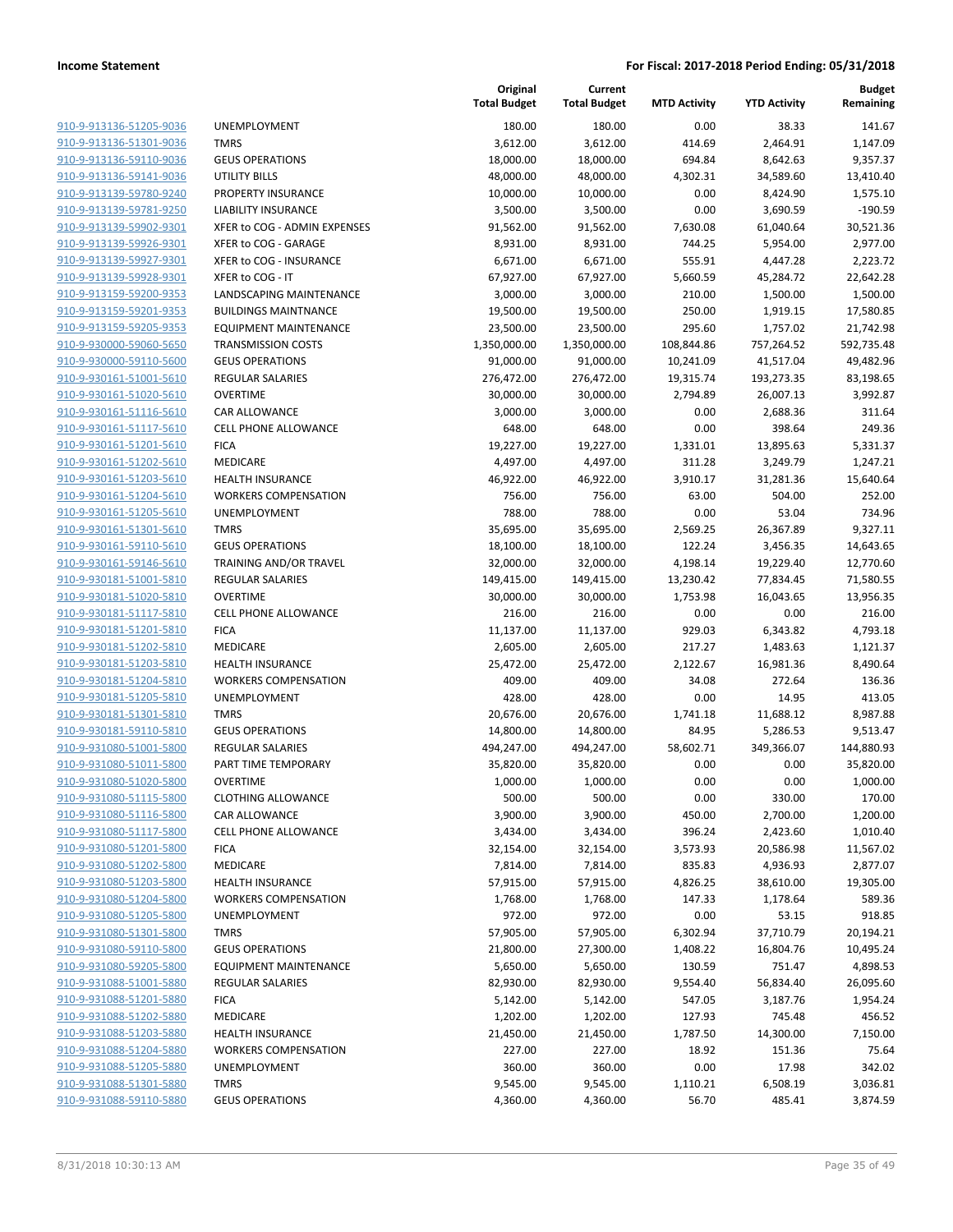|                                                    |                                                                      | Original<br><b>Total Budget</b> | Current<br><b>Total Budget</b> | <b>MTD Activity</b> | <b>YTD Activity</b> | <b>Budget</b><br>Remaining |
|----------------------------------------------------|----------------------------------------------------------------------|---------------------------------|--------------------------------|---------------------|---------------------|----------------------------|
| 910-9-931092-51001-9202                            | <b>REGULAR SALARIES</b>                                              | 103,101.00                      | 103,101.00                     | 11,971.92           | 71,686.47           | 31,414.53                  |
| 910-9-931092-51117-9202                            | <b>CELL PHONE ALLOWANCE</b>                                          | 1,632.00                        | 1,632.00                       | 188.31              | 1,129.86            | 502.14                     |
| 910-9-931092-51201-9202                            | <b>FICA</b>                                                          | 6,493.00                        | 6,493.00                       | 709.94              | 4,209.45            | 2,283.55                   |
| 910-9-931092-51202-9202                            | MEDICARE                                                             | 1,519.00                        | 1,519.00                       | 166.03              | 984.44              | 534.56                     |
| 910-9-931092-51203-9202                            | <b>HEALTH INSURANCE</b>                                              | 18,233.00                       | 18,233.00                      | 1,519.42            | 12,155.36           | 6,077.64                   |
| 910-9-931092-51204-9202                            | <b>WORKERS COMPENSATION</b>                                          | 282.00                          | 282.00                         | 23.50               | 188.00              | 94.00                      |
| 910-9-931092-51205-9202                            | UNEMPLOYMENT                                                         | 306.00                          | 306.00                         | 0.00                | 15.58               | 290.42                     |
| 910-9-931092-51301-9202                            | <b>TMRS</b>                                                          | 12,055.00                       | 12,055.00                      | 1,413.03            | 8,337.07            | 3,717.93                   |
| 910-9-931092-59110-9212                            | <b>GEUS OPERATIONS</b>                                               | 12,500.00                       | 12,500.00                      | 150.23              | 3,702.76            | 8,797.24                   |
| 910-9-931092-59130-9212                            | PHONE MANAGEMENT SERVICE                                             | 66,900.00                       | 66,900.00                      | 5,560.00            | 44,480.00           | 22,420.00                  |
| 910-9-931093-59205-9352                            | EQUIPMENT MAINTENANCE - IT                                           | 8,000.00                        | 2,500.00                       | 629.10              | 6,670.80            | $-4,170.80$                |
| 910-9-931099-59391-9900                            | FURNITURE & OFFICE EQUIPMENT                                         | 0.00                            | 0.00                           | 0.00                | 0.00                | 0.00                       |
| 910-9-931462-51001-5620                            | <b>REGULAR SALARIES</b>                                              | 61,763.00                       | 61,763.00                      | 7,357.20            | 44,071.60           | 17,691.40                  |
| 910-9-931462-51115-5620                            | <b>CLOTHING ALLOWANCE</b>                                            | 150.00                          | 150.00                         | 0.00                | 68.75               | 81.25                      |
| 910-9-931462-51117-5620                            | <b>CELL PHONE ALLOWANCE</b>                                          | 480.00                          | 480.00                         | 55.38               | 332.28              | 147.72                     |
| 910-9-931462-51201-5620                            | <b>FICA</b>                                                          | 3,852.00                        | 3,852.00                       | 421.61              | 2,459.09            | 1,392.91                   |
| 910-9-931462-51202-5620                            | MEDICARE                                                             | 905.00                          | 905.00                         | 98.61               | 575.16              | 329.84                     |
| 910-9-931462-51203-5620                            | <b>HEALTH INSURANCE</b>                                              | 5,363.00                        | 5,363.00                       | 446.92              | 3,575.36            | 1,787.64                   |
| 910-9-931462-51204-5620                            | <b>WORKERS COMPENSATION</b>                                          | 1,035.00                        | 1,035.00                       | 86.25               | 690.00              | 345.00                     |
| 910-9-931462-51205-5620                            | <b>UNEMPLOYMENT</b>                                                  | 90.00                           | 90.00                          | 0.00                | 4.94                | 85.06                      |
| 910-9-931462-51301-5620                            | <b>TMRS</b>                                                          | 7,181.00                        | 7,181.00                       | 861.33              | 5,091.88            | 2,089.12                   |
| 910-9-931462-59110-5620                            | <b>GEUS OPERATIONS</b>                                               | 16,420.00                       | 16,420.00                      | 1,745.00            | 8,814.34            | 7,605.66                   |
| 910-9-931462-59198-5620                            | <b>COLOCATION CHARGES</b>                                            | 9,979.00                        | 9,979.00                       | 0.00                | 9,979.00            | 0.00                       |
| 910-9-931462-59199-5620                            | LEASE OF DARK FIBER                                                  | 206,520.00                      | 206,520.00                     | 0.00                | 206,520.00          | 0.00                       |
| 910-9-931470-51001-5700                            | REGULAR SALARIES                                                     | 74,535.00                       | 74,535.00                      | 8,679.60            | 52,004.84           | 22,530.16                  |
| 910-9-931470-51020-5700                            | <b>OVERTIME</b>                                                      | 2,600.00                        | 2,600.00                       | 416.89              | 2,915.66            | $-315.66$                  |
| 910-9-931470-51115-5700                            | <b>CLOTHING ALLOWANCE</b>                                            | 500.00                          | 500.00                         | 0.00                | 495.68              | 4.32                       |
| 910-9-931470-51117-5700                            | <b>CELL PHONE ALLOWANCE</b>                                          | 432.00                          | 432.00                         | 49.86               | 299.16              | 132.84                     |
| 910-9-931470-51201-5700                            | <b>FICA</b>                                                          | 4,840.00                        | 4,840.00                       | 514.92              | 3,027.22            | 1,812.78                   |
| 910-9-931470-51202-5700                            | MEDICARE                                                             | 1,132.00                        | 1,132.00                       | 120.43              | 708.02              | 423.98                     |
| 910-9-931470-51203-5700                            | <b>HEALTH INSURANCE</b>                                              | 10,725.00                       | 10,725.00                      | 893.75              | 7,150.00            | 3,575.00                   |
| 910-9-931470-51204-5700                            | <b>WORKERS COMPENSATION</b>                                          | 1,226.00                        | 1,226.00                       | 102.17              | 817.36              | 408.64                     |
| 910-9-931470-51205-5700                            | <b>UNEMPLOYMENT</b>                                                  | 180.00                          | 180.00                         | 0.00                | 9.97                | 170.03                     |
| 910-9-931470-51301-5700                            | <b>TMRS</b>                                                          | 8,985.00                        | 8,985.00                       | 1,062.81            | 6,316.81            | 2,668.19                   |
| 910-9-931470-59205-5700                            | <b>EQUIPMENT MAINTENANCE</b><br><b>TRANSMISSION SUBSTATION MAINT</b> | 4,850.00                        | 4,850.00                       | 2,250.00            | 2,921.01            | 1,928.99                   |
| 910-9-931470-59253-5700                            |                                                                      | 40,000.00                       | 35,000.00                      | 218.63              | 3,074.69            | 31,925.31                  |
| 910-9-931490-59353-9900                            | <b>TRANSMISSION SUBSTATIONS</b><br><b>REGULAR SALARIES</b>           | 200,000.00                      | 200,000.00                     | 20,888.97           | 34,848.47           | 165,151.53                 |
| 910-9-931491-51001-9911<br>910-9-931491-51201-9911 |                                                                      | 5,000.00                        | 5,000.00                       | 0.00                | 0.00                | 5,000.00                   |
| 910-9-931491-51202-9911                            | <b>FICA</b><br>MEDICARE                                              | 310.00<br>73.00                 | 310.00<br>73.00                | 0.00<br>0.00        | 0.00<br>0.00        | 310.00                     |
| 910-9-931491-51301-9911                            | <b>TMRS</b>                                                          |                                 |                                |                     |                     | 73.00                      |
| 910-9-931528-51001-5820                            | REGULAR SALARIES                                                     | 576.00<br>61,763.00             | 576.00<br>61,763.00            | 0.00<br>7,357.20    | 0.00<br>44,071.60   | 576.00<br>17,691.40        |
| 910-9-931528-51115-5820                            | <b>CLOTHING ALLOWANCE</b>                                            | 150.00                          | 150.00                         | 0.00                | 68.75               | 81.25                      |
| 910-9-931528-51117-5820                            | <b>CELL PHONE ALLOWANCE</b>                                          | 480.00                          | 480.00                         | 55.38               | 332.28              | 147.72                     |
| 910-9-931528-51201-5820                            | <b>FICA</b>                                                          | 3,852.00                        | 3,852.00                       | 459.57              | 2,757.25            | 1,094.75                   |
| 910-9-931528-51202-5820                            | MEDICARE                                                             | 905.00                          | 905.00                         | 107.49              | 644.89              | 260.11                     |
| 910-9-931528-51203-5820                            | <b>HEALTH INSURANCE</b>                                              | 5,363.00                        | 5,363.00                       | 446.92              | 3,575.36            | 1,787.64                   |
| 910-9-931528-51204-5820                            | <b>WORKERS COMPENSATION</b>                                          | 1,035.00                        | 1,035.00                       | 86.25               | 690.00              | 345.00                     |
| 910-9-931528-51205-5820                            | <b>UNEMPLOYMENT</b>                                                  | 90.00                           | 90.00                          | 0.00                | 4.06                | 85.94                      |
| 910-9-931528-51301-5820                            | <b>TMRS</b>                                                          | 7,181.00                        | 7,181.00                       | 861.33              | 5,091.88            | 2,089.12                   |
| 910-9-931528-59110-5820                            | <b>GEUS OPERATIONS</b>                                               | 15,700.00                       | 15,700.00                      | 1,576.21            | 6,940.73            | 8,759.27                   |
| 910-9-931529-51001-5920                            | <b>REGULAR SALARIES</b>                                              | 74,535.00                       | 74,535.00                      | 8,679.60            | 52,004.84           | 22,530.16                  |
| 910-9-931529-51020-5920                            | <b>OVERTIME</b>                                                      | 3,000.00                        | 3,000.00                       | 416.89              | 2,915.66            | 84.34                      |
| 910-9-931529-51115-5920                            | <b>CLOTHING ALLOWANCE</b>                                            | 500.00                          | 500.00                         | 0.00                | 495.68              | 4.32                       |
| 910-9-931529-51117-5920                            | <b>CELL PHONE ALLOWANCE</b>                                          | 432.00                          | 432.00                         | 49.80               | 298.80              | 133.20                     |
| 910-9-931529-51201-5920                            | <b>FICA</b>                                                          | 4,865.00                        | 4,865.00                       | 567.07              | 3,423.62            | 1,441.38                   |
| 910-9-931529-51202-5920                            | MEDICARE                                                             | 1,138.00                        | 1,138.00                       | 132.62              | 800.66              | 337.34                     |
| 910-9-931529-51203-5920                            | <b>HEALTH INSURANCE</b>                                              | 10,725.00                       | 10,725.00                      | 893.75              | 7,150.00            | 3,575.00                   |
| 910-9-931529-51204-5920                            | <b>WORKERS COMPENSATION</b>                                          | 1,226.00                        | 1,226.00                       | 102.17              | 817.36              | 408.64                     |
|                                                    |                                                                      |                                 |                                |                     |                     |                            |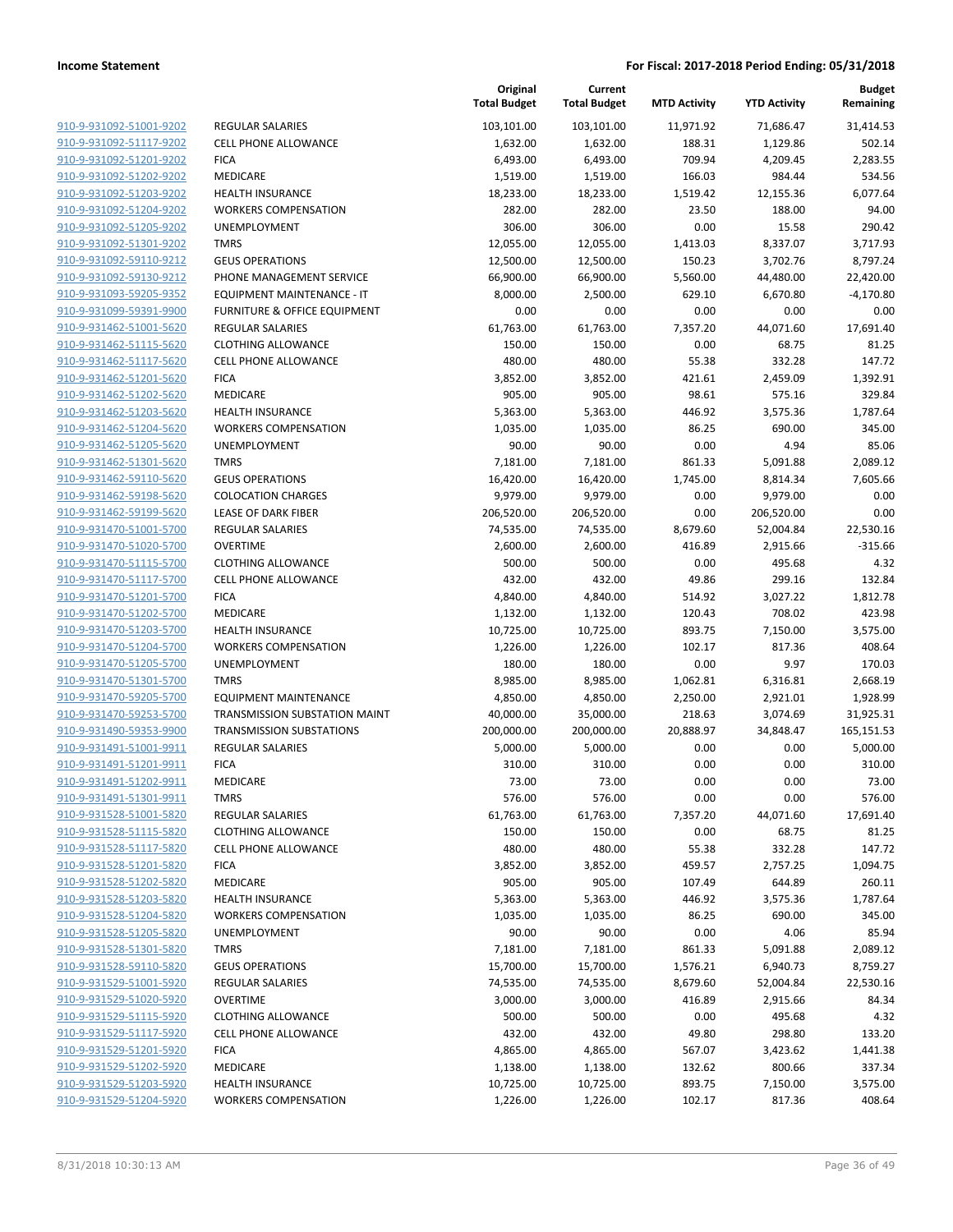| 910-9-931529-51205-5920                            | <b>UNEN</b>       |
|----------------------------------------------------|-------------------|
| 910-9-931529-51301-5920                            | TMR <sub>3</sub>  |
| 910-9-931529-59205-5920                            | EQUI              |
| 910-9-931529-59262-5920                            | <b>DISTF</b>      |
| 910-9-931590-59362-9900                            | <b>DISTF</b>      |
| 910-9-931591-51001-9912                            | REGL              |
| 910-9-931591-51201-9912                            | <b>FICA</b>       |
| 910-9-931591-51202-9912                            | <b>MED</b>        |
| 910-9-931591-51301-9912                            | TMR <sub>3</sub>  |
| 910-9-932467-51001-5671                            | REGL              |
| 910-9-932467-51011-5671                            | <b>PART</b>       |
| 910-9-932467-51020-5671                            | <b>OVEF</b>       |
| 910-9-932467-51115-5671                            | <b>CLOT</b>       |
| 910-9-932467-51201-5671                            | <b>FICA</b>       |
| 910-9-932467-51202-5671                            | <b>MED</b>        |
| 910-9-932467-51203-5671                            | HEAL              |
| 910-9-932467-51204-5671                            | <b>WOR</b>        |
| 910-9-932467-51205-5671                            | <b>UNEN</b>       |
| 910-9-932467-51301-5671                            | TMR <sub>3</sub>  |
| 910-9-932467-59110-5671                            | <b>GEUS</b>       |
| 910-9-932474-51001-5740                            | REGL              |
| 910-9-932474-51020-5740                            | <b>OVEF</b>       |
| 910-9-932474-51115-5740                            | <b>CLOT</b>       |
| 910-9-932474-51201-5740                            | <b>FICA</b>       |
| 910-9-932474-51202-5740                            | <b>MED</b>        |
| 910-9-932474-51203-5740                            | <b>HEAL</b>       |
| 910-9-932474-51204-5740                            | <b>WOR</b>        |
| 910-9-932474-51205-5740                            | <b>UNEN</b>       |
| 910-9-932474-51301-5740                            | TMR <sub>3</sub>  |
| 910-9-932474-59257-5740                            | TRAN              |
| 910-9-932490-59356-9900                            | <b>GEUS</b>       |
| 910-9-932491-51001-9913                            | REGL              |
| 910-9-932491-51201-9913                            | <b>FICA</b>       |
| 910-9-932491-51202-9913                            | <b>MED</b>        |
| 910-9-932491-51301-9913                            | TMR!              |
| 910-9-932500-51001-5801                            | REGL              |
| 910-9-932500-51115-5801                            | <b>CLOT</b>       |
| 910-9-932500-51117-5801                            | <b>CELL</b>       |
| 910-9-932500-51201-5801                            | <b>FICA</b>       |
| 910-9-932500-51202-5801                            | <b>MED</b>        |
| 910-9-932500-51203-5801                            | HEAL              |
| 910-9-932500-51204-5801                            | WOR               |
| 910-9-932500-51205-5801                            | UNEN              |
| 910-9-932500-51301-5801                            | TMR!              |
| 910-9-932500-59110-5801                            | GEUS              |
| 910-9-932500-59112-5801                            | SAFE <sup>®</sup> |
| 910-9-932500-59146-5801                            | TRAII             |
| 910-9-932503-51001-5830                            | REGL              |
| 910-9-932503-51020-5830                            | <b>OVEF</b>       |
| 910-9-932503-51115-5830                            | CLOT              |
| 910-9-932503-51117-5830                            | <b>CELL</b>       |
| 910-9-932503-51201-5830                            | <b>FICA</b>       |
| 910-9-932503-51202-5830                            | <b>MED</b>        |
| 910-9-932503-51203-5830                            | <b>HEAL</b>       |
| 910-9-932503-51204-5830                            | WOR               |
| 910-9-932503-51205-5830                            | UNEN              |
| 910-9-932503-51301-5830                            | TMR!              |
| 910-9-932503-59110-5830<br>910-9-932504-51001-5840 | <b>GEUS</b>       |
|                                                    | REGL              |

|                         |                                     | Original<br><b>Total Budget</b> | Current<br><b>Total Budget</b> | <b>MTD Activity</b> | <b>YTD Activity</b> | <b>Budget</b><br>Remaining |
|-------------------------|-------------------------------------|---------------------------------|--------------------------------|---------------------|---------------------|----------------------------|
| 910-9-931529-51205-5920 | <b>UNEMPLOYMENT</b>                 | 180.00                          | 180.00                         | 0.00                | 8.02                | 171.98                     |
| 910-9-931529-51301-5920 | <b>TMRS</b>                         | 9,031.00                        | 9,031.00                       | 1,062.80            | 6,316.77            | 2,714.23                   |
| 910-9-931529-59205-5920 | <b>EQUIPMENT MAINTENANCE</b>        | 5,950.00                        | 11,584.00                      | 2,258.39            | 7,492.44            | 4,091.56                   |
| 910-9-931529-59262-5920 | DISTRIBUTION SUBSTATION MAINTENANCE | 28,000.00                       | 22,366.00                      | 226.42              | 5,757.65            | 16,608.35                  |
| 910-9-931590-59362-9900 | <b>DISTRIBUTION SUBSTATIONS</b>     | 638,000.00                      | 738,000.00                     | 60,076.03           | 165,400.95          | 572,599.05                 |
| 910-9-931591-51001-9912 | <b>REGULAR SALARIES</b>             | 5,000.00                        | 5,000.00                       | 0.00                | 0.00                | 5,000.00                   |
| 910-9-931591-51201-9912 | <b>FICA</b>                         | 310.00                          | 310.00                         | 0.00                | 0.00                | 310.00                     |
| 910-9-931591-51202-9912 | MEDICARE                            | 73.00                           | 73.00                          | 0.00                | 0.00                | 73.00                      |
| 910-9-931591-51301-9912 | <b>TMRS</b>                         | 576.00                          | 576.00                         | 0.00                | 0.00                | 576.00                     |
| 910-9-932467-51001-5671 | <b>REGULAR SALARIES</b>             | 65,616.00                       | 65,616.00                      | 8,598.83            | 60,539.96           | 5,076.04                   |
| 910-9-932467-51011-5671 | PART TIME TEMPORARY                 | 35,120.00                       | 35,120.00                      | 0.00                | 0.00                | 35,120.00                  |
| 910-9-932467-51020-5671 | <b>OVERTIME</b>                     | 7,800.00                        | 7,800.00                       | 509.25              | 4,280.27            | 3,519.73                   |
| 910-9-932467-51115-5671 | <b>CLOTHING ALLOWANCE</b>           | 550.00                          | 550.00                         | 0.00                | 533.12              | 16.88                      |
| 910-9-932467-51201-5671 | <b>FICA</b>                         | 6,763.00                        | 6,763.00                       | 545.43              | 3,873.55            | 2,889.45                   |
| 910-9-932467-51202-5671 | MEDICARE                            | 1,582.00                        | 1,582.00                       | 127.56              | 905.91              | 676.09                     |
| 910-9-932467-51203-5671 | <b>HEALTH INSURANCE</b>             | 10,725.00                       | 10,725.00                      | 893.75              | 7,150.00            | 3,575.00                   |
| 910-9-932467-51204-5671 | <b>WORKERS COMPENSATION</b>         | 1,146.00                        | 1,146.00                       | 95.50               | 764.00              | 382.00                     |
| 910-9-932467-51205-5671 | UNEMPLOYMENT                        | 180.00                          | 180.00                         | 62.50               | 119.85              | 60.15                      |
| 910-9-932467-51301-5671 | <b>TMRS</b>                         | 8,514.00                        | 8,514.00                       | 654.87              | 4,809.86            | 3,704.14                   |
| 910-9-932467-59110-5671 | <b>GEUS OPERATIONS</b>              | 16,000.00                       | 16,000.00                      | 712.26              | 8,052.92            | 7,947.08                   |
| 910-9-932474-51001-5740 | REGULAR SALARIES                    | 65,616.00                       | 65,616.00                      | 6,229.86            | 33,057.67           | 32,558.33                  |
| 910-9-932474-51020-5740 | <b>OVERTIME</b>                     | 7,800.00                        | 7,800.00                       | 967.58              | 4,277.72            | 3,522.28                   |
| 910-9-932474-51115-5740 | <b>CLOTHING ALLOWANCE</b>           | 550.00                          | 550.00                         | 0.00                | 504.43              | 45.57                      |
| 910-9-932474-51201-5740 | <b>FICA</b>                         | 4,586.00                        | 4,586.00                       | 419.26              | 2,109.17            | 2,476.83                   |
| 910-9-932474-51202-5740 | MEDICARE                            | 1,073.00                        | 1,073.00                       | 98.05               | 493.27              | 579.73                     |
| 910-9-932474-51203-5740 | <b>HEALTH INSURANCE</b>             | 10,725.00                       | 10,725.00                      | 893.75              | 7,150.00            | 3,575.00                   |
| 910-9-932474-51204-5740 | <b>WORKERS COMPENSATION</b>         | 1,146.00                        | 1,146.00                       | 95.50               | 764.00              | 382.00                     |
| 910-9-932474-51205-5740 | UNEMPLOYMENT                        | 180.00                          | 180.00                         | 0.00                | 7.62                | 172.38                     |
| 910-9-932474-51301-5740 | <b>TMRS</b>                         | 8,514.00                        | 8,514.00                       | 836.34              | 4,284.26            | 4,229.74                   |
| 910-9-932474-59257-5740 | TRANSMISSION LINE MAINTENANCE       | 41,700.00                       | 41,700.00                      | 4,092.26            | 16,872.55           | 24,827.45                  |
| 910-9-932490-59356-9900 | <b>GEUS TRANSMISSION LINES</b>      | 603,495.00                      | 603,495.00                     | 17,398.82           | 601,899.99          | 1,595.01                   |
| 910-9-932491-51001-9913 | REGULAR SALARIES                    | 12,000.00                       | 12,000.00                      | 6,228.34            | 6,801.06            | 5,198.94                   |
| 910-9-932491-51201-9913 | <b>FICA</b>                         | 744.00                          | 744.00                         | 371.17              | 406.68              | 337.32                     |
| 910-9-932491-51202-9913 | MEDICARE                            | 174.00                          | 174.00                         | 86.80               | 95.10               | 78.90                      |
| 910-9-932491-51301-9913 | <b>TMRS</b>                         | 1,381.00                        | 1,381.00                       | 723.73              | 787.76              | 593.24                     |
| 910-9-932500-51001-5801 | <b>REGULAR SALARIES</b>             | 122,803.00                      | 122,803.00                     | 14,169.60           | 84,836.00           | 37,967.00                  |
| 910-9-932500-51115-5801 | <b>CLOTHING ALLOWANCE</b>           | 250.00                          | 250.00                         | 0.00                | 228.25              | 21.75                      |
| 910-9-932500-51117-5801 | <b>CELL PHONE ALLOWANCE</b>         | 636.00                          | 636.00                         | 73.38               | 440.28              | 195.72                     |
| 910-9-932500-51201-5801 | <b>FICA</b>                         | 7,669.00                        | 7,669.00                       | 849.32              | 5,063.14            | 2,605.86                   |
| 910-9-932500-51202-5801 | <b>MEDICARE</b>                     | 1,794.00                        | 1,794.00                       | 198.63              | 1,184.11            | 609.89                     |
| 910-9-932500-51203-5801 | <b>HEALTH INSURANCE</b>             | 10,725.00                       | 10,725.00                      | 893.75              | 7,150.00            | 3,575.00                   |
| 910-9-932500-51204-5801 | <b>WORKERS COMPENSATION</b>         | 1,994.00                        | 1,994.00                       | 166.17              | 1,329.36            | 664.64                     |
| 910-9-932500-51205-5801 | <b>UNEMPLOYMENT</b>                 | 180.00                          | 180.00                         | 0.00                | 9.00                | 171.00                     |
| 910-9-932500-51301-5801 | <b>TMRS</b>                         | 14,237.00                       | 14,237.00                      | 1,655.04            | 9,779.69            | 4,457.31                   |
| 910-9-932500-59110-5801 | <b>GEUS OPERATIONS</b>              | 8,960.00                        | 8,960.00                       | 542.19              | 4,247.92            | 4,712.08                   |
| 910-9-932500-59112-5801 | SAFETY                              | 49,730.00                       | 49,730.00                      | 1,018.70            | 25,473.01           | 24,256.99                  |
| 910-9-932500-59146-5801 | TRAINING AND/OR TRAVEL              | 27,000.00                       | 27,000.00                      | 1,146.00            | 13,999.65           | 13,000.35                  |
| 910-9-932503-51001-5830 | REGULAR SALARIES                    | 177,243.00                      | 177,243.00                     | 14,147.17           | 91,501.71           | 85,741.29                  |
| 910-9-932503-51020-5830 | <b>OVERTIME</b>                     | 10,500.00                       | 10,500.00                      | 1,021.36            | 6,531.89            | 3,968.11                   |
| 910-9-932503-51115-5830 | <b>CLOTHING ALLOWANCE</b>           | 1,200.00                        | 1,200.00                       | 0.00                | 1,114.00            | 86.00                      |
| 910-9-932503-51117-5830 | <b>CELL PHONE ALLOWANCE</b>         | 318.00                          | 318.00                         | 36.69               | 158.99              | 159.01                     |
| 910-9-932503-51201-5830 | <b>FICA</b>                         | 11,734.00                       | 11,734.00                      | 891.78              | 7,561.62            | 4,172.38                   |
| 910-9-932503-51202-5830 | MEDICARE                            | 2,745.00                        | 2,745.00                       | 208.57              | 1,768.44            | 976.56                     |
| 910-9-932503-51203-5830 | <b>HEALTH INSURANCE</b>             | 26,813.00                       | 26,813.00                      | 2,234.42            | 17,875.36           | 8,937.64                   |
| 910-9-932503-51204-5830 | <b>WORKERS COMPENSATION</b>         | 3,129.00                        | 3,129.00                       | 260.75              | 2,086.00            | 1,043.00                   |
| 910-9-932503-51205-5830 | UNEMPLOYMENT                        | 450.00                          | 450.00                         | 0.00                | 15.86               | 434.14                     |
| 910-9-932503-51301-5830 | <b>TMRS</b>                         | 21,784.00                       | 21,784.00                      | 1,766.84            | 14,871.31           | 6,912.69                   |
| 910-9-932503-59110-5830 | <b>GEUS OPERATIONS</b>              | 81,000.00                       | 81,000.00                      | 2,748.09            | 33,770.27           | 47,229.73                  |
| 910-9-932504-51001-5840 | REGULAR SALARIES                    | 177,243.00                      | 177,243.00                     | 14,147.17           | 91,301.71           | 85,941.29                  |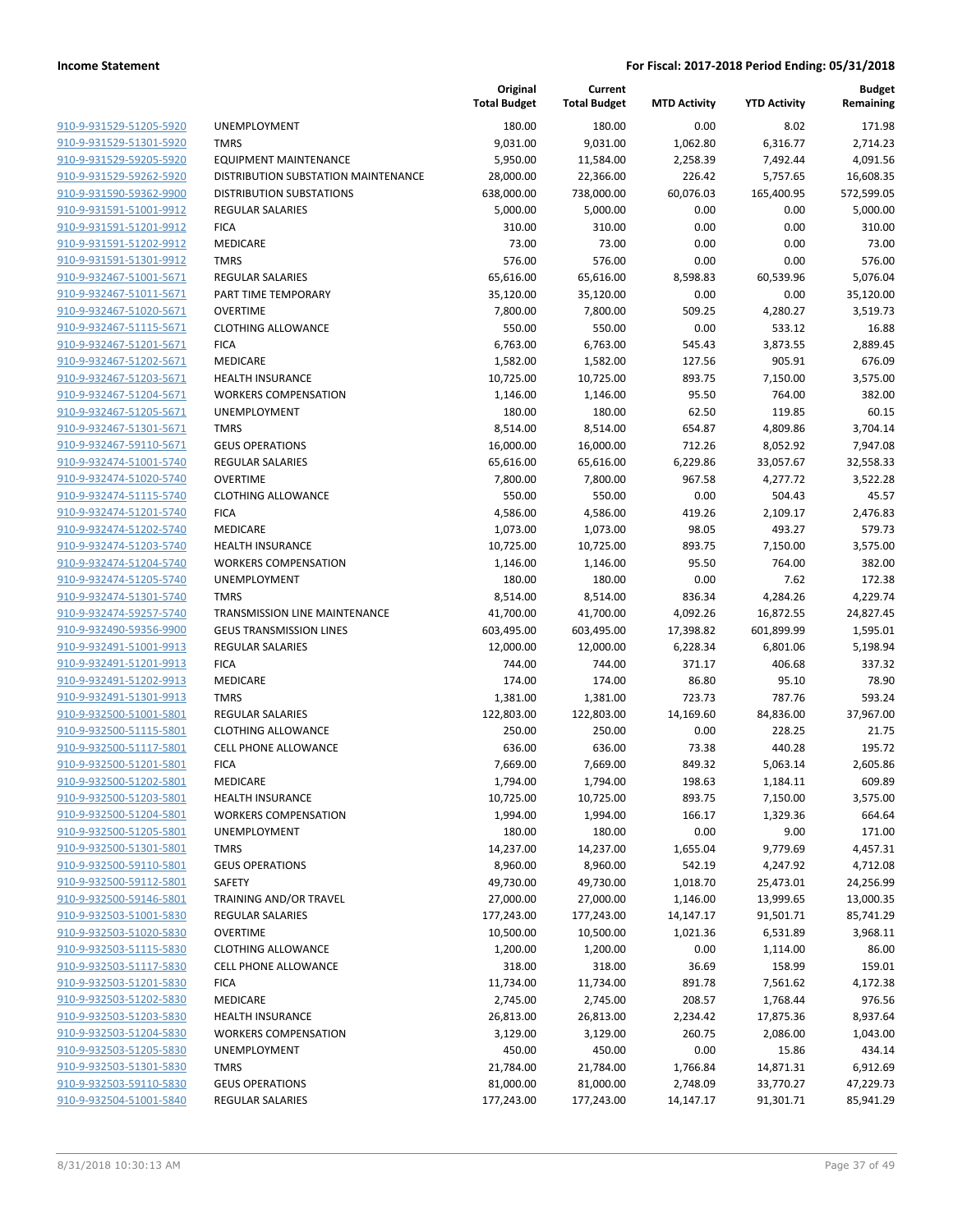| 910-9-932504-51020-5840        |
|--------------------------------|
| 910-9-932504-51115-5840        |
| 910-9-932504-51117-5840        |
| 910-9-932504-51201-5840        |
| 910-9-932504-51202-5840        |
| 910-9-932504-51203-5840        |
| 910-9-932504-51204-5840        |
| 910-9-932504-51205-5840        |
| 910-9-932504-51301-5840        |
| 910-9-932504-59110-5840        |
| 910-9-932505-51001-5850        |
| 910-9-932505-51201-5850        |
| 910-9-932505-51202-5850        |
| 910-9-932505-51301-5850        |
| 910-9-932505-59110-5850        |
| 910-9-932506-51001-5860        |
| <u>910-9-932506-51020-5860</u> |
| 910-9-932506-51115-5860        |
| 910-9-932506-51117-5860        |
| 910-9-932506-51201-5860        |
| 910-9-932506-51202-5860        |
| <u>910-9-932506-51203-5860</u> |
| 910-9-932506-51204-5860        |
| 910-9-932506-51205-5860        |
| 910-9-932506-51301-5860        |
| 910-9-932506-59110-5860        |
| <u>910-9-932507-51001-5870</u> |
| 910-9-932507-51201-5870        |
| 910-9-932507-51202-5870        |
| 910-9-932507-51301-5870        |
| 910-9-932507-59110-5870        |
| 910-9-932509-59147-5890        |
| 910-9-932510-51001-5900        |
| 910-9-932510-51020-5900        |
| 910-9-932510-51102-5900        |
| 910-9-932510-51115-5900        |
| 910-9-932510-51201-5900        |
| 910-9-932510-51202-5900        |
| 910-9-932510-51203-5900        |
| 910-9-932510-51204-5900        |
| 910-9-932510-51205-5900        |
| 910-9-932510-51301-5900        |
| 910-9-932510-59205-5900        |
| 910-9-932514-51001-5941        |
| 910-9-932514-51020-5941        |
| 910-9-932514-51102-5941        |
| 910-9-932514-51115-5941        |
| 910-9-932514-51201-5941        |
| 910-9-932514-51202-5941        |
| 910-9-932514-51203-5941        |
| 910-9-932514-51204-5941        |
| 910-9-932514-51205-5941        |
| 910-9-932514-51301-5941        |
| 910-9-932514-51401-5941        |
| 910-9-932514-59275-5941        |
| 910-9-932515-51001-5950        |
| 910-9-932515-51201-5950        |
| 910-9-932515-51202-5950        |
| 910-9-932515-51301-5950        |
|                                |

|                         |                                      | Original<br><b>Total Budget</b> | Current<br><b>Total Budget</b> | <b>MTD Activity</b> | <b>YTD Activity</b> | <b>Budget</b><br>Remaining |
|-------------------------|--------------------------------------|---------------------------------|--------------------------------|---------------------|---------------------|----------------------------|
| 910-9-932504-51020-5840 | <b>OVERTIME</b>                      | 10,500.00                       | 10,500.00                      | 1,021.36            | 6,531.89            | 3,968.11                   |
| 910-9-932504-51115-5840 | <b>CLOTHING ALLOWANCE</b>            | 1,200.00                        | 1,200.00                       | 0.00                | 1,114.00            | 86.00                      |
| 910-9-932504-51117-5840 | <b>CELL PHONE ALLOWANCE</b>          | 318.00                          | 318.00                         | 36.69               | 158.99              | 159.01                     |
| 910-9-932504-51201-5840 | <b>FICA</b>                          | 11,734.00                       | 11,734.00                      | 942.73              | 6,079.81            | 5,654.19                   |
| 910-9-932504-51202-5840 | MEDICARE                             | 2,745.00                        | 2,745.00                       | 220.47              | 1,421.90            | 1,323.10                   |
| 910-9-932504-51203-5840 | HEALTH INSURANCE                     | 26,813.00                       | 26,813.00                      | 2,234.42            | 17,875.36           | 8,937.64                   |
| 910-9-932504-51204-5840 | <b>WORKERS COMPENSATION</b>          | 3,129.00                        | 3,129.00                       | 260.75              | 2,086.00            | 1,043.00                   |
| 910-9-932504-51205-5840 | UNEMPLOYMENT                         | 450.00                          | 450.00                         | 0.00                | 13.79               | 436.21                     |
| 910-9-932504-51301-5840 | <b>TMRS</b>                          | 21,784.00                       | 21,784.00                      | 1,766.84            | 11,203.29           | 10,580.71                  |
| 910-9-932504-59110-5840 | <b>GEUS OPERATIONS</b>               | 72,000.00                       | 72,000.00                      | 5,370.86            | 34,858.69           | 37,141.31                  |
| 910-9-932505-51001-5850 | <b>REGULAR SALARIES</b>              | 1,000.00                        | 1,000.00                       | 0.00                | 0.00                | 1,000.00                   |
| 910-9-932505-51201-5850 | <b>FICA</b>                          | 62.00                           | 62.00                          | 0.00                | 0.00                | 62.00                      |
| 910-9-932505-51202-5850 | MEDICARE                             | 15.00                           | 15.00                          | 0.00                | 0.00                | 15.00                      |
| 910-9-932505-51301-5850 | <b>TMRS</b>                          | 115.00                          | 115.00                         | 0.00                | 0.00                | 115.00                     |
| 910-9-932505-59110-5850 | <b>GEUS OPERATIONS</b>               | 500.00                          | 500.00                         | 0.00                | 0.00                | 500.00                     |
| 910-9-932506-51001-5860 | REGULAR SALARIES                     | 76,203.00                       | 76,203.00                      | 9,369.60            | 55,150.40           | 21,052.60                  |
| 910-9-932506-51020-5860 | <b>OVERTIME</b>                      | 1,000.00                        | 1,000.00                       | 0.00                | 1,165.23            | $-165.23$                  |
| 910-9-932506-51115-5860 | <b>CLOTHING ALLOWANCE</b>            | 500.00                          | 500.00                         | 0.00                | 549.68              | $-49.68$                   |
| 910-9-932506-51117-5860 | <b>CELL PHONE ALLOWANCE</b>          | 432.00                          | 432.00                         | 49.83               | 298.98              | 133.02                     |
| 910-9-932506-51201-5860 | <b>FICA</b>                          | 4,845.00                        | 4,845.00                       | 581.80              | 3,501.37            | 1,343.63                   |
| 910-9-932506-51202-5860 | MEDICARE                             | 1,133.00                        | 1,133.00                       | 136.07              | 818.89              | 314.11                     |
| 910-9-932506-51203-5860 | <b>HEALTH INSURANCE</b>              | 10,725.00                       | 10,725.00                      | 893.75              | 7,150.00            | 3,575.00                   |
| 910-9-932506-51204-5860 | <b>WORKERS COMPENSATION</b>          | 1,318.00                        | 1,318.00                       | 109.83              | 878.64              | 439.36                     |
| 910-9-932506-51205-5860 | UNEMPLOYMENT                         | 180.00                          | 180.00                         | 0.00                | 8.68                | 171.32                     |
| 910-9-932506-51301-5860 | <b>TMRS</b>                          | 8,993.00                        | 8,993.00                       | 1,094.55            | 6,481.60            | 2,511.40                   |
| 910-9-932506-59110-5860 | <b>GEUS OPERATIONS</b>               | 13,800.00                       | 13,800.00                      | 2,579.99            | 8,656.28            | 5,143.72                   |
| 910-9-932507-51001-5870 | <b>REGULAR SALARIES</b>              | 1,000.00                        | 1,000.00                       | 0.00                | 0.00                | 1,000.00                   |
| 910-9-932507-51201-5870 | <b>FICA</b>                          | 62.00                           | 62.00                          | 0.00                | 0.00                | 62.00                      |
| 910-9-932507-51202-5870 | MEDICARE                             | 15.00                           | 15.00                          | 0.00                | 0.00                | 15.00                      |
| 910-9-932507-51301-5870 | <b>TMRS</b>                          | 115.00                          | 115.00                         | 0.00                | 0.00                | 115.00                     |
| 910-9-932507-59110-5870 | <b>GEUS OPERATIONS</b>               | 400.00                          | 400.00                         | 0.00                | 0.00                | 400.00                     |
| 910-9-932509-59147-5890 | <b>RENT</b>                          | 200.00                          | 200.00                         | 0.00                | 0.00                | 200.00                     |
| 910-9-932510-51001-5900 | <b>REGULAR SALARIES</b>              | 59,779.00                       | 59,779.00                      | 6,897.60            | 41,255.20           | 18,523.80                  |
| 910-9-932510-51020-5900 | <b>OVERTIME</b>                      | 10,000.00                       | 10,000.00                      | 1,518.26            | 5,827.60            | 4,172.40                   |
| 910-9-932510-51102-5900 | <b>BILINGUAL PAY</b>                 | 600.00                          | 600.00                         | 69.24               | 415.44              | 184.56                     |
| 910-9-932510-51115-5900 | <b>CLOTHING ALLOWANCE</b>            | 500.00                          | 500.00                         | 0.00                | 480.68              | 19.32                      |
| 910-9-932510-51201-5900 | <b>FICA</b>                          | 4,394.00                        | 4,394.00                       | 476.62              | 2,578.53            | 1,815.47                   |
| 910-9-932510-51202-5900 | MEDICARE                             | 1,028.00                        | 1,028.00                       | 111.46              | 603.06              | 424.94                     |
| 910-9-932510-51203-5900 | <b>HEALTH INSURANCE</b>              | 10,725.00                       | 10,725.00                      | 893.75              | 7,150.00            | 3,575.00                   |
| 910-9-932510-51204-5900 | <b>WORKERS COMPENSATION</b>          | 970.00                          | 970.00                         | 80.83               | 646.64              | 323.36                     |
| 910-9-932510-51205-5900 | UNEMPLOYMENT                         | 180.00                          | 180.00                         | 0.00                | 9.00                | 171.00                     |
| 910-9-932510-51301-5900 | <b>TMRS</b>                          | 8,159.00                        | 8,159.00                       | 985.96              | 5,436.05            | 2,722.95                   |
| 910-9-932510-59205-5900 | <b>EQUIPMENT MAINTENANCE</b>         | 67,000.00                       | 67,000.00                      | 5,360.21            | 25,031.75           | 41,968.25                  |
| 910-9-932514-51001-5941 | REGULAR SALARIES                     | 329,680.00                      | 329,680.00                     | 42,170.80           | 265,205.48          | 64,474.52                  |
| 910-9-932514-51020-5941 | <b>OVERTIME</b>                      | 50,000.00                       | 50,000.00                      | 7,691.69            | 33,483.77           | 16,516.23                  |
| 910-9-932514-51102-5941 | <b>BILINGUAL PAY</b>                 | 1,200.00                        | 1,200.00                       | 138.48              | 715.48              | 484.52                     |
| 910-9-932514-51115-5941 | <b>CLOTHING ALLOWANCE</b>            | 5,500.00                        | 5,500.00                       | 0.00                | 4,586.23            | 913.77                     |
| 910-9-932514-51201-5941 | <b>FICA</b>                          | 23,955.00                       | 23,955.00                      | 2,930.27            | 17,431.41           | 6,523.59                   |
| 910-9-932514-51202-5941 | MEDICARE                             | 5,603.00                        | 5,603.00                       | 685.30              | 4,076.71            | 1,526.29                   |
| 910-9-932514-51203-5941 | <b>HEALTH INSURANCE</b>              | 128,700.00                      | 128,700.00                     | 10,725.00           | 85,800.00           | 42,900.00                  |
| 910-9-932514-51204-5941 | <b>WORKERS COMPENSATION</b>          | 7,673.00                        | 7,673.00                       | 639.42              | 5,115.36            | 2,557.64                   |
| 910-9-932514-51205-5941 | UNEMPLOYMENT                         | 2,160.00                        | 2,160.00                       | 0.00                | 79.64               | 2,080.36                   |
| 910-9-932514-51301-5941 | <b>TMRS</b>                          | 44,472.00                       | 44,472.00                      | 5,804.75            | 34,288.38           | 10,183.62                  |
| 910-9-932514-51401-5941 | <b>CONTRA - SALARIES</b>             | 0.00                            | 0.00                           | 0.00                | $-3,108.72$         | 3,108.72                   |
| 910-9-932514-59275-5941 | POLES, OH, UG & SERVICES MAINTENANCE | 188,500.00                      | 188,500.00                     | 37,538.87           | 104,672.50          | 83,827.50                  |
| 910-9-932515-51001-5950 | <b>REGULAR SALARIES</b>              | 5,000.00                        | 5,000.00                       | 0.00                | 0.00                | 5,000.00                   |
| 910-9-932515-51201-5950 | <b>FICA</b>                          | 310.00                          | 310.00                         | 0.00                | 0.00                | 310.00                     |
| 910-9-932515-51202-5950 | MEDICARE                             | 73.00                           | 73.00                          | 0.00                | 0.00                | 73.00                      |
| 910-9-932515-51301-5950 | <b>TMRS</b>                          | 576.00                          | 576.00                         | 0.00                | 0.00                | 576.00                     |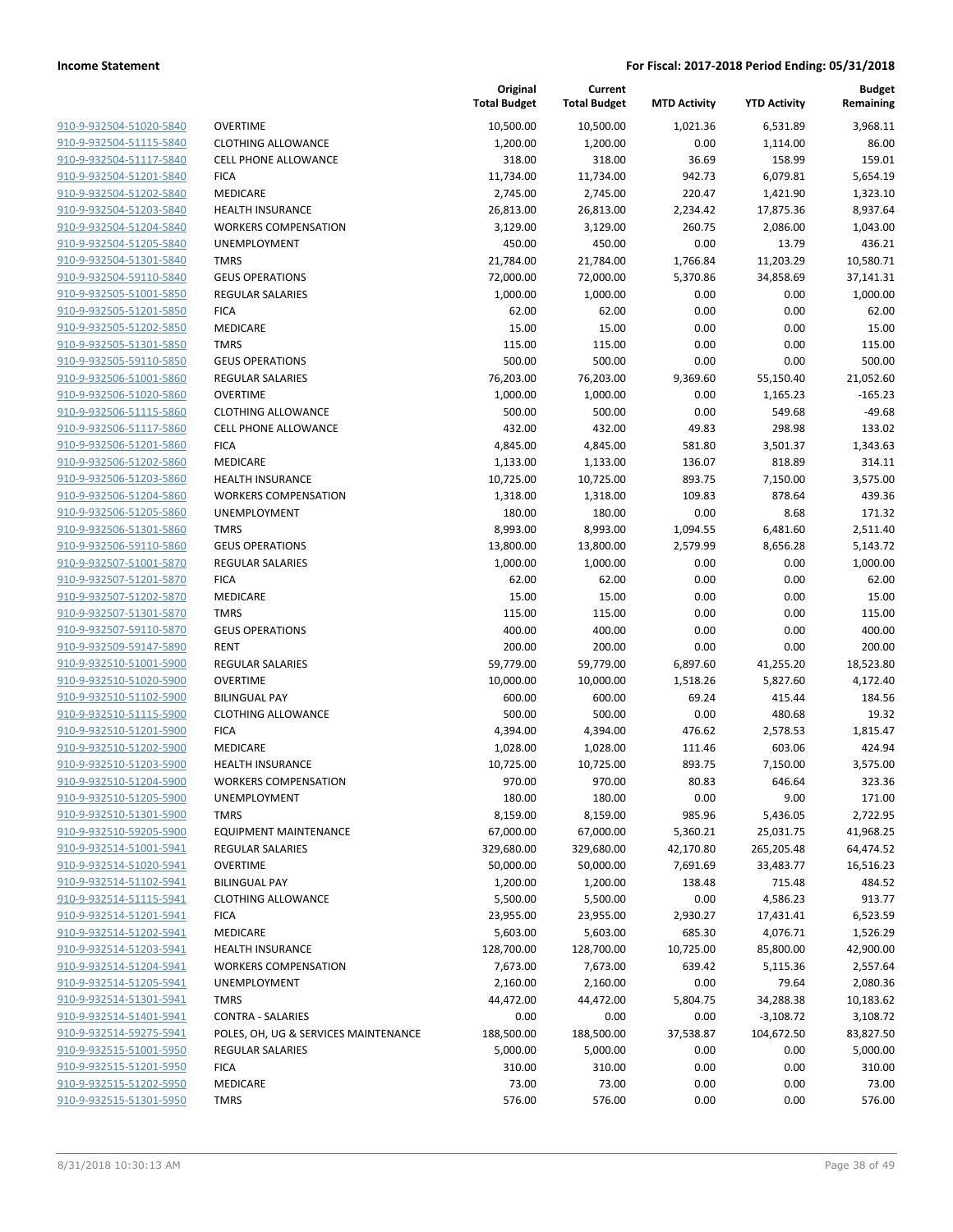| 910-9-932515-59282-5950        | Т |
|--------------------------------|---|
| 910-9-932516-51001-5960        | R |
|                                | C |
| 910-9-932516-51020-5960        |   |
| 910-9-932516-51201-5960        | F |
| 910-9-932516-51202-5960        | Ν |
| 910-9-932516-51205-5960        | U |
| 910-9-932516-51301-5960        | T |
| 910-9-932516-59284-5960        | S |
| 910-9-932517-51001-5970        | R |
| 910-9-932517-51020-5970        | C |
| 910-9-932517-51115-5970        | C |
| 910-9-932517-51201-5970        | F |
| 910-9-932517-51202-5970        | Ν |
| 910-9-932517-51203-5970        | Н |
| 910-9-932517-51204-5970        | ۷ |
| 910-9-932517-51205-5970        | U |
| 910-9-932517-51301-5970        | T |
|                                | N |
| 910-9-932517-59270-5970        |   |
| 910-9-932518-51001-5980        | R |
| 910-9-932518-51020-5980        | C |
| 910-9-932518-51201-5980        | F |
| 910-9-932518-51202-5980        | Ν |
| 910-9-932518-51205-5980        | U |
| 910-9-932518-51301-5980        | т |
| 910-9-932518-59288-5980        | ٧ |
| 910-9-932519-51001-5990        | R |
| 910-9-932519-51201-5990        | F |
| 910-9-932519-51202-5990        | Ν |
| 910-9-932519-51205-5990        | U |
| 910-9-932519-51301-5990        | Т |
| 910-9-932590-59364-9900        | P |
| 910-9-932590-59365-9900        | C |
| 910-9-932590-59366-9900        | U |
| 910-9-932590-59367-9900        | U |
| 910-9-932590-59368-9900        | Т |
| 910-9-932590-59369-9900        | S |
| 910-9-932590-59370-9900        | Ν |
| 910-9-932590-59371-9900        | ٧ |
| 910-9-932590-59375-9900        | S |
|                                | т |
| 910-9-932590-59392-9900        |   |
| 910-9-932591-51001-9914        | R |
| <u>910-9-932591-51020-9914</u> | C |
| 910-9-932591-51201-9914        | F |
| 910-9-932591-51202-9914        | Ν |
| 910-9-932591-51205-9914        | U |
| 910-9-932591-51301-9914        | т |
| <u>910-9-932592-51001-9915</u> | R |
| 910-9-932592-51020-9915        | C |
| 910-9-932592-51201-9915        | F |
| 910-9-932592-51202-9915        | Ν |
| 910-9-932592-51205-9915        | U |
| <u>910-9-932592-51301-9915</u> | Т |
| 910-9-932593-51001-9916        | R |
| 910-9-932593-51020-9916        | C |
| 910-9-932593-51201-9916        | F |
| 910-9-932593-51202-9916        | Ν |
| <u>910-9-932593-51205-9916</u> | U |
|                                | т |
| <u>910-9-932593-51301-9916</u> |   |
| 910-9-932594-51001-9917        | R |
|                                |   |

|                         |                                      | Original<br><b>Total Budget</b> | Current<br><b>Total Budget</b> | <b>MTD Activity</b> | <b>YTD Activity</b> | <b>Budget</b><br>Remaining |
|-------------------------|--------------------------------------|---------------------------------|--------------------------------|---------------------|---------------------|----------------------------|
| 910-9-932515-59282-5950 | TRANSFORMERS MAINTENANCE             | 15,000.00                       | 15,000.00                      | 560.20              | 931.20              | 14,068.80                  |
| 910-9-932516-51001-5960 | <b>REGULAR SALARIES</b>              | 18,000.00                       | 18,000.00                      | 1,200.45            | 7,613.97            | 10,386.03                  |
| 910-9-932516-51020-5960 | <b>OVERTIME</b>                      | 1,500.00                        | 1,500.00                       | 218.64              | 1,810.38            | $-310.38$                  |
| 910-9-932516-51201-5960 | <b>FICA</b>                          | 1,116.00                        | 1,116.00                       | 87.98               | 584.31              | 531.69                     |
| 910-9-932516-51202-5960 | MEDICARE                             | 261.00                          | 261.00                         | 20.58               | 136.66              | 124.34                     |
| 910-9-932516-51205-5960 | UNEMPLOYMENT                         | 0.00                            | 0.00                           | 0.00                | 1.16                | $-1.16$                    |
| 910-9-932516-51301-5960 | <b>TMRS</b>                          | 2,072.00                        | 2,072.00                       | 164.89              | 1,079.23            | 992.77                     |
| 910-9-932516-59284-5960 | ST LIGHTING & SIGNALS MAINTENANCE    | 5,000.00                        | 5,000.00                       | 0.00                | 4,826.82            | 173.18                     |
| 910-9-932517-51001-5970 | <b>REGULAR SALARIES</b>              | 58,507.00                       | 58,507.00                      | 6,950.40            | 41,157.60           | 17,349.40                  |
| 910-9-932517-51020-5970 | <b>OVERTIME</b>                      | 500.00                          | 500.00                         | 0.00                | 0.00                | 500.00                     |
| 910-9-932517-51115-5970 | <b>CLOTHING ALLOWANCE</b>            | 500.00                          | 500.00                         | 0.00                | 495.68              | 4.32                       |
| 910-9-932517-51201-5970 | <b>FICA</b>                          | 3,689.00                        | 3,689.00                       | 407.79              | 2,375.35            | 1,313.65                   |
| 910-9-932517-51202-5970 | MEDICARE                             | 863.00                          | 863.00                         | 95.38               | 555.58              | 307.42                     |
| 910-9-932517-51203-5970 | <b>HEALTH INSURANCE</b>              | 10,725.00                       | 10,725.00                      | 893.75              | 7,150.00            | 3,575.00                   |
| 910-9-932517-51204-5970 | <b>WORKERS COMPENSATION</b>          | 982.00                          | 982.00                         | 81.83               | 654.64              | 327.36                     |
| 910-9-932517-51205-5970 | <b>UNEMPLOYMENT</b>                  | 180.00                          | 180.00                         | 0.00                | 8.74                | 171.26                     |
| 910-9-932517-51301-5970 | <b>TMRS</b>                          | 6,849.00                        | 6,849.00                       | 807.63              | 4,711.64            | 2,137.36                   |
| 910-9-932517-59270-5970 | <b>METERS MAINTENANCE</b>            | 600.00                          | 600.00                         | 0.00                | 0.00                | 600.00                     |
| 910-9-932518-51001-5980 | <b>REGULAR SALARIES</b>              | 2,500.00                        | 2,500.00                       | 339.65              | 2,305.94            | 194.06                     |
| 910-9-932518-51020-5980 | <b>OVERTIME</b>                      | 0.00                            | 0.00                           | 54.66               | 405.68              | $-405.68$                  |
| 910-9-932518-51201-5980 | <b>FICA</b>                          | 155.00                          | 155.00                         | 24.44               | 168.13              | $-13.13$                   |
| 910-9-932518-51202-5980 | MEDICARE                             | 36.00                           | 36.00                          | 5.72                | 39.32               | $-3.32$                    |
| 910-9-932518-51205-5980 | UNEMPLOYMENT                         | 0.00                            | 0.00                           | 0.00                | 0.47                | $-0.47$                    |
| 910-9-932518-51301-5980 | <b>TMRS</b>                          | 288.00                          | 288.00                         | 45.82               | 310.28              | $-22.28$                   |
| 910-9-932518-59288-5980 | <b>VAPOR LIGHTS MAINTENANCE</b>      | 200.00                          | 200.00                         | 534.99              | 675.09              | $-475.09$                  |
| 910-9-932519-51001-5990 | <b>REGULAR SALARIES</b>              | 2,500.00                        | 2,500.00                       | 0.00                | 980.96              | 1,519.04                   |
| 910-9-932519-51201-5990 | <b>FICA</b>                          | 155.00                          | 155.00                         | 0.00                | 60.82               | 94.18                      |
| 910-9-932519-51202-5990 | MEDICARE                             | 36.00                           | 36.00                          | 0.00                | 14.22               | 21.78                      |
| 910-9-932519-51205-5990 | UNEMPLOYMENT                         | 0.00                            | 0.00                           | 0.00                | 0.57                | $-0.57$                    |
| 910-9-932519-51301-5990 | <b>TMRS</b>                          | 288.00                          | 288.00                         | 0.00                | 113.99              | 174.01                     |
| 910-9-932590-59364-9900 | <b>POLES</b>                         | 210,000.00                      | 150,000.00                     | 11,307.16           | 91,044.56           | 58,955.44                  |
| 910-9-932590-59365-9900 | OH CONDUCTOR & DEVICES               | 80,506.00                       | 80,506.00                      | $-16,905.44$        | 59,644.60           | 20,861.40                  |
| 910-9-932590-59366-9900 | <b>UG CONDUIT</b>                    | 45,000.00                       | 45,000.00                      | 1,717.22            | 36,929.02           | 8,070.98                   |
| 910-9-932590-59367-9900 | <b>UG CONDUCTOR &amp; DEVICES</b>    | 95,000.00                       | 95,000.00                      | 33,289.22           | 57,354.91           | 37,645.09                  |
| 910-9-932590-59368-9900 | <b>TRANSFORMERS &amp; CAPACITORS</b> | 175,000.00                      | 135,000.00                     | 9,922.61            | 55,339.55           | 79,660.45                  |
| 910-9-932590-59369-9900 | <b>SERVICE CONNECTIONS</b>           | 35,000.00                       | 35,000.00                      | 145.26              | 329.88              | 34,670.12                  |
| 910-9-932590-59370-9900 | <b>METERS</b>                        | 80,000.00                       | 80,000.00                      | 3,859.60            | 33,074.46           | 46,925.54                  |
| 910-9-932590-59371-9900 | <b>VAPOR LIGHTS</b>                  | 5,000.00                        | 5,000.00                       | 414.80              | 3,729.06            | 1,270.94                   |
| 910-9-932590-59375-9900 | <b>STREET LIGHTING &amp; SIGNALS</b> | 5,000.00                        | 5,000.00                       | 0.00                | 4,825.28            | 174.72                     |
| 910-9-932590-59392-9900 | TRANSPORTATION EQUIPMENT             | 443,011.00                      | 443,011.00                     | 8,995.00            | 417,561.00          | 25,450.00                  |
| 910-9-932591-51001-9914 | REGULAR SALARIES                     | 30,000.00                       | 30,000.00                      | 9,284.65            | 43,304.94           | $-13,304.94$               |
| 910-9-932591-51020-9914 | <b>OVERTIME</b>                      | 0.00                            | 0.00                           | 495.70              | 3,791.59            | $-3,791.59$                |
| 910-9-932591-51201-9914 | <b>FICA</b>                          | 1,860.00                        | 1,860.00                       | 607.90              | 2,929.08            | $-1,069.08$                |
| 910-9-932591-51202-9914 | MEDICARE                             | 435.00                          | 435.00                         | 142.17              | 685.03              | $-250.03$                  |
| 910-9-932591-51205-9914 | <b>UNEMPLOYMENT</b>                  | 0.00                            | 0.00                           | 0.00                | 8.50                | $-8.50$                    |
| 910-9-932591-51301-9914 | <b>TMRS</b>                          | 3,453.00                        | 3,453.00                       | 1,139.29            | 5,451.42            | $-1,998.42$                |
| 910-9-932592-51001-9915 | <b>REGULAR SALARIES</b>              | 55,000.00                       | 55,000.00                      | 7,947.19            | 51,943.17           | 3,056.83                   |
| 910-9-932592-51020-9915 | <b>OVERTIME</b>                      | 0.00                            | 0.00                           | 1,150.71            | 6,311.22            | $-6,311.22$                |
| 910-9-932592-51201-9915 | <b>FICA</b>                          | 3,410.00                        | 3,410.00                       | 565.60              | 3,617.77            | $-207.77$                  |
| 910-9-932592-51202-9915 | MEDICARE                             | 798.00                          | 798.00                         | 132.27              | 846.08              | $-48.08$                   |
| 910-9-932592-51205-9915 | UNEMPLOYMENT                         | 0.00                            | 0.00                           | 0.00                | 16.12               | $-16.12$                   |
| 910-9-932592-51301-9915 | <b>TMRS</b>                          | 6,331.00                        | 6,331.00                       | 1,060.01            | 6,745.27            | $-414.27$                  |
| 910-9-932593-51001-9916 | <b>REGULAR SALARIES</b>              | 32,500.00                       | 32,500.00                      | 8,363.32            | 56,325.55           | $-23,825.55$               |
| 910-9-932593-51020-9916 | <b>OVERTIME</b>                      | 0.00                            | 0.00                           | 1,024.43            | 5,126.83            | $-5,126.83$                |
| 910-9-932593-51201-9916 | <b>FICA</b>                          | 2,015.00                        | 2,015.00                       | 584.90              | 3,821.56            | $-1,806.56$                |
| 910-9-932593-51202-9916 | MEDICARE                             | 471.00                          | 471.00                         | 136.79              | 893.76              | $-422.76$                  |
| 910-9-932593-51205-9916 | UNEMPLOYMENT                         | 0.00                            | 0.00                           | 0.00                | 6.89                | $-6.89$                    |
| 910-9-932593-51301-9916 | <b>TMRS</b>                          | 3,741.00                        | 3,741.00                       | 1,096.21            | 7,042.86            | $-3,301.86$                |
| 910-9-932594-51001-9917 | <b>REGULAR SALARIES</b>              | 32,500.00                       | 32,500.00                      | 1,924.65            | 20,463.08           | 12,036.92                  |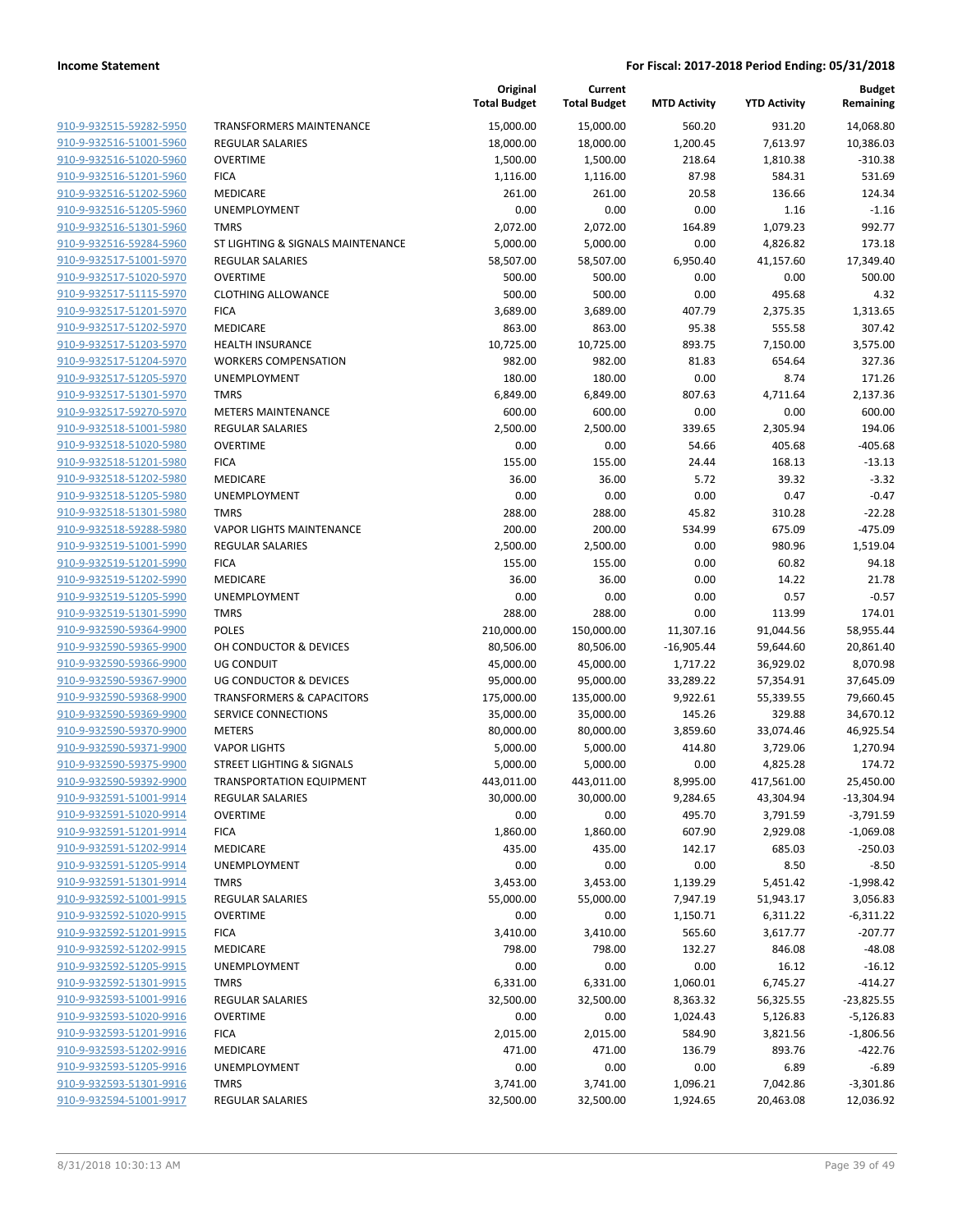| 910-9-932594-51020-9917                                   |
|-----------------------------------------------------------|
| 910-9-932594-51201-9917                                   |
| 910-9-932594-51202-9917                                   |
| 910-9-932594-51205-9917                                   |
| 910-9-932594-51301-9917                                   |
| 910-9-932595-51001-9918                                   |
| <u>910-9-932595-51020-9918</u>                            |
| 910-9-932595-51201-9918                                   |
| 910-9-932595-51202-9918                                   |
| 910-9-932595-51205-9918                                   |
| 910-9-932595-51301-9918                                   |
| 910-9-932596-51001-9919                                   |
| 910-9-932596-51201-9919                                   |
| 910-9-932596-51202-9919                                   |
| 910-9-932596-51205-9919                                   |
| 910-9-932596-51301-9919                                   |
| <u>910-9-932597-51001-9920</u>                            |
| <u>910-9-932597-51020-9920</u>                            |
| 910-9-932597-51201-9920                                   |
| 910-9-932597-51202-9920                                   |
| 910-9-932597-51205-9920                                   |
| <u>910-9-932597-51301-9920</u>                            |
| 910-9-932598-51001-9921                                   |
| 910-9-932598-51201-9921                                   |
| 910-9-932598-51202-9921                                   |
| 910-9-932598-51205-9921                                   |
| <u>910-9-932598-51301-9921</u>                            |
| 910-9-932599-51001-9922                                   |
| 910-9-932599-51020-9922                                   |
| 910-9-932599-51201-9922                                   |
| 910-9-932599-51202-9922                                   |
|                                                           |
| <u>910-9-932599-51205-9922</u><br>910-9-932599-51301-9922 |
|                                                           |
| 910-9-970000-51801-9260                                   |
| 910-9-970000-59701-9040                                   |
| 910-9-970000-59703-4030                                   |
| <u>910-9-970000-59720-9705</u>                            |
| 910-9-970000-59730-9250                                   |
| 910-9-970000-59731-9250                                   |
| 910-9-970000-59732-9250                                   |
| <u>910-9-970000-59734-4210</u>                            |
| 910-9-970000-59750-9260                                   |
| 910-9-970000-59770-9997                                   |
| 910-9-970000-59771-9997                                   |
| 910-9-970000-59780-9240                                   |
| 910-9-970000-59781-9250                                   |
| 910-9-970000-59790-9970                                   |
| 910-9-980000-59841-4280                                   |
| 910-9-990000-59901-9270                                   |
| 910-9-990000-59902-9200                                   |
| 910-9-990000-59903-4082                                   |
| 910-9-990000-59912-9999                                   |
| 910-9-990000-59926-9330                                   |
| 910-9-990000-59927-9200                                   |
| 910-9-990000-59928-9200                                   |
| 910-9-990000-59930-9270                                   |
|                                                           |

|                         |                                                        | Original<br><b>Total Budget</b> | Current<br><b>Total Budget</b> | <b>MTD Activity</b> | <b>YTD Activity</b> | <b>Budget</b><br>Remaining |
|-------------------------|--------------------------------------------------------|---------------------------------|--------------------------------|---------------------|---------------------|----------------------------|
| 910-9-932594-51020-9917 | <b>OVERTIME</b>                                        | 0.00                            | 0.00                           | 333.88              | 3,015.47            | $-3,015.47$                |
| 910-9-932594-51201-9917 | <b>FICA</b>                                            | 2,015.00                        | 2,015.00                       | 140.03              | 1,462.84            | 552.16                     |
| 910-9-932594-51202-9917 | MEDICARE                                               | 471.00                          | 471.00                         | 32.75               | 342.11              | 128.89                     |
| 910-9-932594-51205-9917 | UNEMPLOYMENT                                           | 3,741.00                        | 3,741.00                       | 0.00                | 2.36                | 3,738.64                   |
| 910-9-932594-51301-9917 | <b>TMRS</b>                                            | 0.00                            | 0.00                           | 262.42              | 2,702.37            | $-2,702.37$                |
| 910-9-932595-51001-9918 | <b>REGULAR SALARIES</b>                                | 10,000.00                       | 10,000.00                      | 0.00                | 957.07              | 9,042.93                   |
| 910-9-932595-51020-9918 | <b>OVERTIME</b>                                        | 0.00                            | 0.00                           | 0.00                | 108.08              | $-108.08$                  |
| 910-9-932595-51201-9918 | <b>FICA</b>                                            | 620.00                          | 620.00                         | 0.00                | 67.06               | 552.94                     |
| 910-9-932595-51202-9918 | MEDICARE                                               | 145.00                          | 145.00                         | 0.00                | 15.69               | 129.31                     |
| 910-9-932595-51205-9918 | <b>UNEMPLOYMENT</b>                                    | 0.00                            | 0.00                           | 0.00                | 0.12                | $-0.12$                    |
| 910-9-932595-51301-9918 | <b>TMRS</b>                                            | 1,151.00                        | 1,151.00                       | 0.00                | 122.54              | 1,028.46                   |
| 910-9-932596-51001-9919 | <b>REGULAR SALARIES</b>                                | 5,000.00                        | 5,000.00                       | 347.00              | 1,846.96            | 3,153.04                   |
| 910-9-932596-51201-9919 | <b>FICA</b>                                            | 310.00                          | 310.00                         | 21.51               | 114.51              | 195.49                     |
| 910-9-932596-51202-9919 | MEDICARE                                               | 73.00                           | 73.00                          | 5.03                | 26.78               | 46.22                      |
| 910-9-932596-51205-9919 | UNEMPLOYMENT                                           | 0.00                            | 0.00                           | 0.00                | 0.40                | $-0.40$                    |
| 910-9-932596-51301-9919 | <b>TMRS</b>                                            | 576.00                          | 576.00                         | 40.32               | 210.05              | 365.95                     |
| 910-9-932597-51001-9920 | <b>REGULAR SALARIES</b>                                | 7,000.00                        | 7,000.00                       | 714.00              | 3,156.69            | 3,843.31                   |
| 910-9-932597-51020-9920 | <b>OVERTIME</b>                                        | 0.00                            | 0.00                           | 54.66               | 619.10              | $-619.10$                  |
| 910-9-932597-51201-9920 | <b>FICA</b>                                            | 434.00                          | 434.00                         | 47.66               | 234.11              | 199.89                     |
| 910-9-932597-51202-9920 | MEDICARE                                               | 102.00                          | 102.00                         | 11.14               | 54.75               | 47.25                      |
| 910-9-932597-51205-9920 | UNEMPLOYMENT                                           | 0.00                            | 0.00                           | 0.00                | 0.77                | $-0.77$                    |
| 910-9-932597-51301-9920 | <b>TMRS</b>                                            | 806.00                          | 806.00                         | 89.33               | 432.25              | 373.75                     |
| 910-9-932598-51001-9921 | <b>REGULAR SALARIES</b>                                | 1,500.00                        | 1,500.00                       | 54.05               | 306.55              | 1,193.45                   |
| 910-9-932598-51201-9921 | <b>FICA</b>                                            | 93.00                           | 93.00                          | 3.35                | 19.01               | 73.99                      |
| 910-9-932598-51202-9921 | MEDICARE                                               | 22.00                           | 22.00                          | 0.78                | 4.44                | 17.56                      |
| 910-9-932598-51205-9921 | UNEMPLOYMENT                                           | 0.00                            | 0.00                           | 0.00                | 0.07                | $-0.07$                    |
| 910-9-932598-51301-9921 | <b>TMRS</b>                                            | 173.00                          | 173.00                         | 6.28                | 34.95               | 138.05                     |
| 910-9-932599-51001-9922 | <b>REGULAR SALARIES</b>                                | 1,500.00                        | 1,500.00                       | 69.40               | 571.59              | 928.41                     |
| 910-9-932599-51020-9922 | <b>OVERTIME</b>                                        | 0.00                            | 0.00                           | 0.00                | 54.66               | $-54.66$                   |
| 910-9-932599-51201-9922 | <b>FICA</b>                                            | 93.00                           | 93.00                          | 4.30                | 38.83               | 54.17                      |
| 910-9-932599-51202-9922 | MEDICARE                                               | 22.00                           | 22.00                          | 1.01                | 9.08                | 12.92                      |
| 910-9-932599-51205-9922 | UNEMPLOYMENT                                           | 0.00                            | 0.00                           | 0.00                | 0.02                | $-0.02$                    |
| 910-9-932599-51301-9922 | <b>TMRS</b>                                            | 173.00                          | 173.00                         | 8.06                | 72.76               | 100.24                     |
| 910-9-970000-51801-9260 | PENSION EXPENSE                                        | 100,000.00                      | 100,000.00                     | 0.00                | 0.00                | 100,000.00                 |
| 910-9-970000-59701-9040 | <b>BAD DEBT</b>                                        | 110,000.00                      | 110,000.00                     | 0.00                | 0.00                | 110,000.00                 |
| 910-9-970000-59703-4030 | DEPRECIATION EXPENSE                                   | 2,960,000.00                    | 2,960,000.00                   | 0.00                | 0.00                | 2,960,000.00               |
| 910-9-970000-59720-9705 | <b>BANK FEES</b>                                       | 25,000.00                       | 25,000.00                      | 1,019.06            | 3,933.55            | 21,066.45                  |
| 910-9-970000-59730-9250 | <b>INVENTORY LOSS/GAIN</b>                             | 1,000.00                        | 1,000.00                       | 0.00                | 0.00                | 1,000.00                   |
| 910-9-970000-59731-9250 | <b>GASOLINE LOSSES/GAINS</b>                           | 1,000.00                        | 1,000.00                       | 304.62              | 743.52              | 256.48                     |
| 910-9-970000-59732-9250 | FUEL OIL LOSSES/GAINS                                  | 3,000.00                        | 3,000.00                       | 0.00                | 0.00                | 3,000.00                   |
| 910-9-970000-59734-4210 | ASSET DISPOSAL LOSSES/GAINS                            | 1,000.00                        | 1,000.00                       | 0.00                | 0.00                | 1,000.00                   |
| 910-9-970000-59750-9260 | <b>ACCRUED PTO PAY</b>                                 | 125,000.00                      | 125,000.00                     | 0.00                | 78,152.05           | 46,847.95                  |
| 910-9-970000-59770-9997 | CONTINGENCY                                            | 250,000.00                      | 250,000.00                     | 0.00                | 0.00                | 250,000.00                 |
| 910-9-970000-59771-9997 | PAYROLL CONTINGENCY                                    | 75,262.00                       | 75,262.00                      | 0.00                | 0.00                | 75,262.00                  |
| 910-9-970000-59780-9240 | PROPERTY INSURANCE                                     | 150,000.00                      | 150,000.00                     | 0.00                | 150,015.55          | $-15.55$                   |
| 910-9-970000-59781-9250 | <b>LIABILITY INSURANCE</b>                             | 60,000.00                       | 60,000.00                      | 0.00                | 66,111.46           | $-6,111.46$                |
| 910-9-970000-59790-9970 | CAPITALIZED                                            | $-2,894,757.00$                 | $-2,894,757.00$                | 0.00                | 0.00                | $-2,894,757.00$            |
| 910-9-980000-59841-4280 | AMORTIZATION OF DISCOUNT                               | $-42,051.00$                    | $-42,051.00$                   | 0.00                | 0.00                | $-42,051.00$               |
| 910-9-990000-59901-9270 | XFER to COG - FRANCHISE FEES                           | 2,470,827.00                    | 2,470,827.00                   | 0.00                | 1,154,697.32        | 1,316,129.68               |
| 910-9-990000-59902-9200 | XFER to COG- ADMIN EXPENSES                            | 220,157.00                      | 220,157.00                     | 18,346.42           | 146,771.36          | 73,385.64                  |
| 910-9-990000-59903-4082 | XFER to COG - PILOT                                    | 317,221.00                      | 317,221.00                     | 0.00                | 317,221.00          | 0.00                       |
| 910-9-990000-59912-9999 | XFER TO 912 - DEBT SERVICE                             | 3,820,380.00                    | 3,820,380.00                   | 320,000.00          | 2,560,000.00        | 1,260,380.00               |
| 910-9-990000-59926-9330 | XFER to COG - GARAGE                                   | 69,365.00                       | 69,365.00                      | 5,780.42            | 46,243.36           | 23,121.64                  |
| 910-9-990000-59927-9200 | XFER to COG - INSURANCE                                | 19,775.00                       | 19,775.00                      | 1,647.92            | 13,183.36           | 6,591.64                   |
| 910-9-990000-59928-9200 | XFER to COG - IT                                       | 29,129.00                       | 29,129.00                      | 2,427.42            | 19,419.36           | 9,709.64                   |
| 910-9-990000-59930-9270 | XFER to GBOD                                           | 494,165.00                      | 494,165.00                     | 0.00                | 230,939.47          | 263,225.53                 |
|                         | <b>Expense Total:</b>                                  | 60,559,922.00                   | 60,559,922.00                  | 6,680,158.51        | 37,260,765.32       | 23,299,156.68              |
|                         | Fund: 910 - ELECTRIC OPERATING FUND Surplus (Deficit): | $-234,580.00$                   | -234,580.00                    | -997,120.89         | $-2,023,644.97$     | 1,789,064.97               |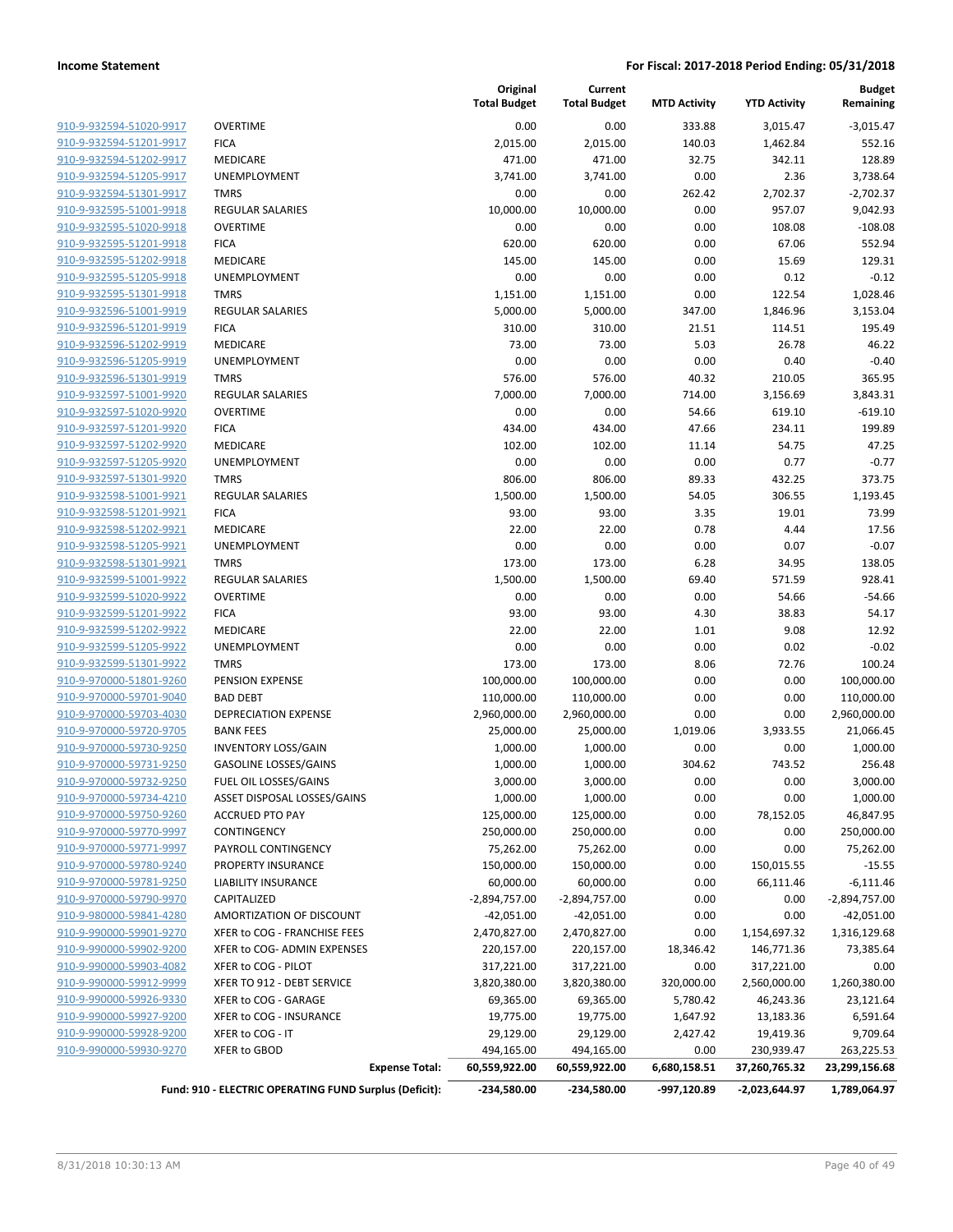| <b>Income Statement</b>                        |                                                      |                                 | For Fiscal: 2017-2018 Period Ending: 05/31/2018 |                     |                     |                            |  |  |
|------------------------------------------------|------------------------------------------------------|---------------------------------|-------------------------------------------------|---------------------|---------------------|----------------------------|--|--|
|                                                |                                                      | Original<br><b>Total Budget</b> | Current<br><b>Total Budget</b>                  | <b>MTD Activity</b> | <b>YTD Activity</b> | <b>Budget</b><br>Remaining |  |  |
| Fund: 911 - ELECTRIC DEBT REDUCTION<br>Revenue |                                                      |                                 |                                                 |                     |                     |                            |  |  |
| 911-9-000000-49801-4190                        | <b>INTEREST INCOME</b>                               | 850.00                          | 850.00                                          | 3,770.83            | 8,986.14            | $-8,136.14$                |  |  |
|                                                | <b>Revenue Total:</b>                                | 850.00                          | 850.00                                          | 3,770.83            | 8,986.14            | $-8,136.14$                |  |  |
|                                                | Fund: 911 - ELECTRIC DEBT REDUCTION Total:           | 850.00                          | 850.00                                          | 3,770.83            | 8,986.14            | $-8,136.14$                |  |  |
| <b>Fund: 912 - ELECTRIC DEBT SERVICE</b>       |                                                      |                                 |                                                 |                     |                     |                            |  |  |
| Revenue                                        |                                                      |                                 |                                                 |                     |                     |                            |  |  |
| 912-9-000000-49710-4999                        | TRANFSER FROM GEUS 910 - ELECTRIC OP                 | 3,840,000.00                    | 3,840,000.00                                    | 320,000.00          | 2,560,000.00        | 1,280,000.00               |  |  |
|                                                | <b>Revenue Total:</b>                                | 3,840,000.00                    | 3,840,000.00                                    | 320,000.00          | 2,560,000.00        | 1,280,000.00               |  |  |
| Expense                                        |                                                      |                                 |                                                 |                     |                     |                            |  |  |
| 912-9-980000-59801-9800                        | PAYING AGENT FEES                                    | 1,000.00                        | 1,000.00                                        | 0.00                | 400.00              | 600.00                     |  |  |
| 912-9-980000-59810-9800                        | ARBITRAGE                                            | 5,000.00                        | 5,000.00                                        | 0.00                | 4,800.00            | 200.00                     |  |  |
| 912-9-980000-59811-9800                        | <b>CONTINUING DISCLOSURE</b>                         | 1,000.00                        | 1,000.00                                        | 1,000.00            | 1,000.00            | 0.00                       |  |  |
| 912-9-980000-59820-9800                        | <b>SURETY BOND</b>                                   | 700.00                          | 700.00                                          | 0.00                | 800.00              | $-100.00$                  |  |  |
| 912-9-980000-59852-9800                        | PRINCIPAL 2008 ISSUE                                 | 490,000.00                      | 490,000.00                                      | 0.00                | 490,000.00          | 0.00                       |  |  |
| 912-9-980000-59853-4270                        | <b>INTEREST 2008 ISSUE</b>                           | 688,213.00                      | 688,213.00                                      | 0.00                | 339,356.26          | 348,856.74                 |  |  |
| 912-9-980000-59857-4270                        | <b>INTEREST 2010 ISSUE</b>                           | 2,585,790.00                    | 2,585,790.00                                    | 0.00                | 1,292,895.00        | 1,292,895.00               |  |  |
| 912-9-980000-59859-4270                        | Interest on 2015 Tax Exempt                          | 41,844.00                       | 41,844.00                                       | 0.00                | 20,921.85           | 20,922.15                  |  |  |
| 912-9-980000-59861-4270                        | Interest on 2015 Taxable                             | 21,333.00                       | 21,333.00                                       | 0.00                | 10,666.40           | 10,666.60                  |  |  |
|                                                | <b>Expense Total:</b>                                | 3,834,880.00                    | 3,834,880.00                                    | 1,000.00            | 2,160,839.51        | 1,674,040.49               |  |  |
|                                                | Fund: 912 - ELECTRIC DEBT SERVICE Surplus (Deficit): | 5,120.00                        | 5,120.00                                        | 319,000.00          | 399,160.49          | -394,040.49                |  |  |
| Fund: 913 - ELECTRIC CONSTRUCTION FUND         |                                                      |                                 |                                                 |                     |                     |                            |  |  |
| Revenue                                        |                                                      |                                 |                                                 |                     |                     |                            |  |  |
| 913-9-000000-49801-4190                        | <b>INTEREST INCOME</b>                               | 125.00                          | 125.00                                          | 125.83              | 299.88              | $-174.88$                  |  |  |
|                                                | <b>Revenue Total:</b>                                | 125.00                          | 125.00                                          | 125.83              | 299.88              | $-174.88$                  |  |  |
|                                                | <b>Fund: 913 - ELECTRIC CONSTRUCTION FUND Total:</b> | 125.00                          | 125.00                                          | 125.83              | 299.88              | $-174.88$                  |  |  |
|                                                |                                                      |                                 |                                                 |                     |                     |                            |  |  |
| Fund: 950 - CABLE / INTERNET<br>Revenue        |                                                      |                                 |                                                 |                     |                     |                            |  |  |
| 950-9-000000-48001-3950                        | <b>CABLE REVENUES</b>                                | 2,807,984.00                    | 2,807,984.00                                    | 246,672.40          | 1,883,656.40        | 924,327.60                 |  |  |
| 950-9-000000-48002-3950                        | MOVIE PAY-PER-VIEW                                   | 0.00                            | 0.00                                            | 0.00                | 201.35              | $-201.35$                  |  |  |
| 950-9-000000-48003-3950                        | SET-TOP                                              | 163,056.00                      | 163,056.00                                      | 13,918.46           | 112,296.71          | 50,759.29                  |  |  |
| 950-9-000000-48030-3950                        | <b>CONTRACT CHANNELS</b>                             | 9,600.00                        | 9,600.00                                        | 800.00              | 6,400.00            | 3,200.00                   |  |  |
| 950-9-000000-48040-3950                        | <b>BROADCASTS</b>                                    | 300.00                          | 300.00                                          | 100.00              | 750.00              | $-450.00$                  |  |  |
| 950-9-000000-48101-3950                        | <b>INTERNET REVENUES</b>                             | 2,562,527.00                    | 2,562,527.00                                    | 206,266.00          | 1,633,767.80        | 928,759.20                 |  |  |
| 950-9-000000-48102-3950                        | COLOCATION                                           | 120,000.00                      | 120,000.00                                      | 0.00                | 0.00                | 120,000.00                 |  |  |
| 950-9-000000-48201-3950                        | LATE CHARGES                                         | 80,000.00                       | 80,000.00                                       | 6,476.43            | 48,603.15           | 31,396.85                  |  |  |
| 950-9-000000-48202-3950                        | SERVICE CHARGES                                      | 62,050.00                       | 62,050.00                                       | 5,129.60            | 40,592.19           | 21,457.81                  |  |  |
| 950-9-000000-48203-3950                        | LOST/DAMAGED EQUIPMENT                               | 30,000.00                       | 30,000.00                                       | 3,420.00            | 17,622.37           | 12,377.63                  |  |  |
| 950-9-000000-48301-3950                        | <b>TRANSFER TO COG</b>                               | 291,776.00                      | 291,776.00                                      | 23,689.68           | 180,486.86          | 111,289.14                 |  |  |
| 950-9-000000-48307-3950                        | <b>TRANSFER TO GBOD</b>                              | 58,355.00                       | 58,355.00                                       | 4,739.31            | 36,096.03           | 22,258.97                  |  |  |
| 950-9-000000-48434-3950                        | <b>CHANNEL 34</b>                                    | 2,000.00                        | 2,000.00                                        | 100.00              | 1,492.81            | 507.19                     |  |  |
| 950-9-000000-48488-3950                        | AD INSERTIONS                                        | 50,000.00                       | 50,000.00                                       | 3,503.47            | 26,091.60           | 23,908.40                  |  |  |
| 950-9-000000-48498-3950                        | PRODUCTION REVENUES                                  | 50.00                           | 50.00                                           | 0.00                | 40.00               | 10.00                      |  |  |
| 950-9-000000-48501-3950                        | <b>CUSTOMER AID TO CONSTRUCTION</b>                  | 50.00                           | 50.00                                           | 0.00                | 7,652.99            | $-7,602.99$                |  |  |
| 950-9-000000-48502-3950                        | OTHER REIMBURSEMENTS                                 | 1,500.00                        | 1,500.00                                        | 0.00                | 0.00                | 1,500.00                   |  |  |
| 950-9-000000-48503-3950                        | FIBER MAINTENANCE FEES                               | 2,772.00                        | 2,772.00                                        | 0.00                | 0.00                | 2,772.00                   |  |  |
| 950-9-000000-48801-4190                        | INTEREST INCOME                                      | 2,200.00                        | 2,200.00                                        | 1,503.19            | 3,721.61            | $-1,521.61$                |  |  |
| 950-9-000000-48991-3950                        | GEUS ELECTRIC PAYMENT FOR INTERNET                   | 38,000.00                       | 38,000.00                                       | 0.00                | 38,000.00           | 0.00                       |  |  |
| 950-9-000000-48993-3950                        | GEUS ELECTRIC PAYMENT FOR PUBLIC SVC                 | 15,000.00                       | 15,000.00                                       | 0.00                | 15,000.00           | 0.00                       |  |  |
| 950-9-000000-48994-3950                        | LEASE OF DARK FIBER                                  | 206,520.00                      | 206,520.00                                      | 0.00                | 206,520.00          | 0.00                       |  |  |
| 950-9-000000-48995-3950                        | COLOCATION FOR SCADA & PHONE SYSTEM                  | 20,000.00                       | 20,000.00                                       | 0.00                | 19,958.00           | 42.00                      |  |  |
| 950-9-000000-49699-4116                        | OTHER GAINS/LOSSES                                   | 5.000.00                        | 5.000.00                                        | 0.00                | 0.00                | 5.000.00                   |  |  |

| 950-9-000000-49699-4116 | OTHER GAINS/LOSSES      |                       | 5.000.00     | 5.000.00     | 0.00       | 0.00         | 5,000.00     |
|-------------------------|-------------------------|-----------------------|--------------|--------------|------------|--------------|--------------|
|                         |                         | <b>Revenue Total:</b> | 6.528.740.00 | 6.528.740.00 | 516.318.54 | 4.278.949.87 | 2,249,790.13 |
| Expense                 |                         |                       |              |              |            |              |              |
| 950-9-951050-51001-8500 | <b>REGULAR SALARIES</b> |                       | 61.360.00    | 61,360.00    | 7.088.40   | 42.464.08    | 18,895.92    |
| 950-9-951050-51115-8500 | CLOTHING ALLOWANCE      |                       | 120.00       | 120.00       | 0.00       | 113.13       | 6.87         |
| 950-9-951050-51116-8500 | <b>CAR ALLOWANCE</b>    |                       | 975.00       | 975.00       | $-750.00$  | 375.00       | 600.00       |
|                         |                         |                       |              |              |            |              |              |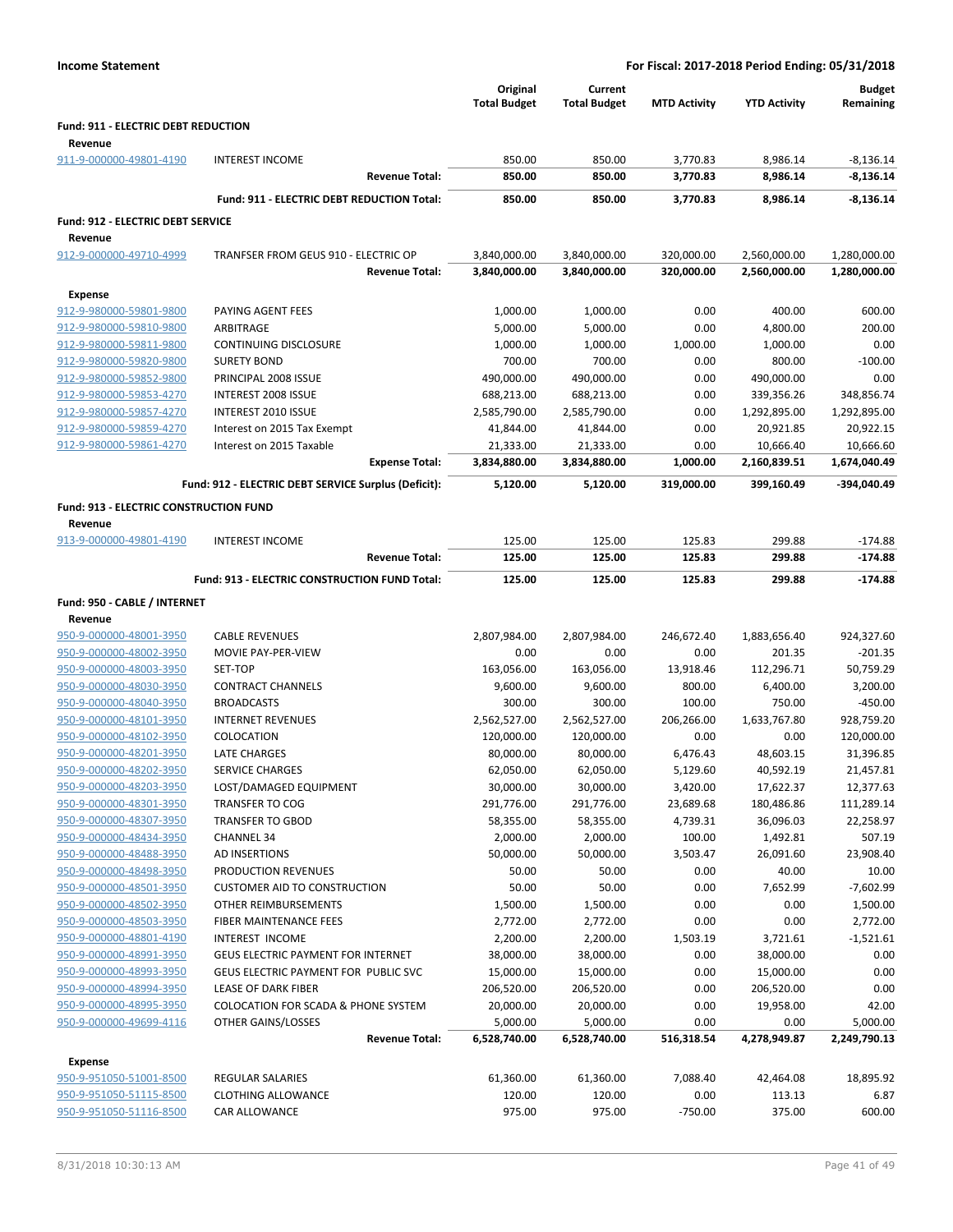| 950-9-951050-51117-8500        |
|--------------------------------|
| 950-9-951050-51201-8500        |
| 950-9-951050-51202-8500        |
| 950-9-951050-51203-8500        |
| <u>950-9-951050-51204-8500</u> |
| 950-9-951050-51205-8500        |
| 950-9-951050-51301-8500        |
| 950-9-951050-59110-8500        |
| 950-9-951050-59141-8500        |
| 950-9-951050-59191-8500        |
| 950-9-951051-51001-8510        |
| 950-9-951051-51020-8510        |
| 950-9-951051-51117-8510        |
| 950-9-951051-51201-8510        |
| <u>950-9-951051-51202-8510</u> |
| 950-9-951051-51203-8510        |
| 950-9-951051-51204-8510        |
| 950-9-951051-51205-8510        |
| 950-9-951051-51301-8510        |
| 950-9-951051-59110-8510        |
| 950-9-951051-59151-8510        |
|                                |
| 950-9-951051-59152-8510        |
| 950-9-951051-59154-8510        |
| 950-9-951051-59155-8510        |
| <u>950-9-951052-51001-8520</u> |
| 950-9-951052-51115-8520        |
| 950-9-951052-51116-8520        |
| 950-9-951052-51117-8520        |
| 950-9-951052-51201-8520        |
| 950-9-951052-51202-8520        |
| 950-9-951052-51203-8520        |
| 950-9-951052-51204-8520        |
| 950-9-951052-51205-8520        |
| 950-9-951052-51301-8520        |
| <u>950-9-951052-59110-8520</u> |
| 950-9-951052-59150-8520        |
| 950-9-951053-51001-8530        |
| 950-9-951053-51020-8530        |
| 950-9-951053-51117-8530        |
| 950-9-951053-51201-8530        |
| 950-9-951053-51202-8530        |
| <u>950-9-951053-51203-8530</u> |
| 950-9-951053-51204-8530        |
| 950-9-951053-51205-8530        |
| 950-9-951053-51301-8530        |
| 950-9-951053-59110-8530        |
| 950-9-951053-59160-8530        |
| 950-9-951053-59164-8530        |
| 950-9-951054-51001-8540        |
| <u>950-9-951054-51020-8540</u> |
| <u>950-9-951054-51117-8540</u> |
| 950-9-951054-51201-8540        |
| 950-9-951054-51202-8540        |
| 950-9-951054-51203-8540        |
| 950-9-951054-51204-8540        |
|                                |
| 950-9-951054-51205-8540        |
| 950-9-951054-51301-8540        |
| 950-9-951054-59110-8540        |
| 950-9-951055-51001-8550        |

|                         |                              | Original<br><b>Total Budget</b> | Current<br><b>Total Budget</b> | <b>MTD Activity</b> | <b>YTD Activity</b>   | Budget<br>Remaining   |
|-------------------------|------------------------------|---------------------------------|--------------------------------|---------------------|-----------------------|-----------------------|
| 950-9-951050-51117-8500 | <b>CELL PHONE ALLOWANCE</b>  | 312.00                          | 312.00                         | 36.00               | 216.00                | 96.00                 |
| 950-9-951050-51201-8500 | <b>FICA</b>                  | 3,891.00                        | 3,891.00                       | 401.73              | 2,365.26              | 1,525.74              |
| 950-9-951050-51202-8500 | MEDICARE                     | 910.00                          | 910.00                         | 93.96               | 553.20                | 356.80                |
| 950-9-951050-51203-8500 | <b>HEALTH INSURANCE</b>      | 6,435.00                        | 6,435.00                       | 536.25              | 4,290.00              | 2,145.00              |
| 950-9-951050-51204-8500 | <b>WORKERS COMPENSATION</b>  | 556.00                          | 556.00                         | 46.33               | 370.64                | 185.36                |
| 950-9-951050-51205-8500 | UNEMPLOYMENT                 | 108.00                          | 108.00                         | 0.00                | 5.68                  | 102.32                |
| 950-9-951050-51301-8500 | <b>TMRS</b>                  | 7,223.00                        | 7,223.00                       | 853.98              | 5,049.06              | 2,173.94              |
| 950-9-951050-59110-8500 | <b>GEUS OPERATIONS</b>       | 75,000.00                       | 75,000.00                      | 3,535.30            | 42,996.10             | 32,003.90             |
| 950-9-951050-59141-8500 | <b>UTILITY BILLS</b>         | 69,000.00                       | 69,000.00                      | 6,333.97            | 50,182.86             | 18,817.14             |
| 950-9-951050-59191-8500 | POLE USE                     | 18,800.00                       | 18,800.00                      | 0.00                | 18,800.00             | 0.00                  |
| 950-9-951051-51001-8510 | <b>REGULAR SALARIES</b>      | 67,538.00                       | 67,538.00                      | 7,048.00            | 45,406.45             | 22,131.55             |
| 950-9-951051-51020-8510 | <b>OVERTIME</b>              | 6,000.00                        | 6,000.00                       | 436.43              | 5,977.41              | 22.59                 |
| 950-9-951051-51117-8510 | <b>CELL PHONE ALLOWANCE</b>  | 432.00                          | 432.00                         | 49.83               | 298.98                | 133.02                |
| 950-9-951051-51201-8510 | <b>FICA</b>                  | 4,586.00                        | 4,586.00                       | 524.86              | 3,223.98              | 1,362.02              |
| 950-9-951051-51202-8510 | MEDICARE                     | 1,072.00                        | 1,072.00                       | 122.74              | 753.97                | 318.03                |
| 950-9-951051-51203-8510 | <b>HEALTH INSURANCE</b>      | 21,450.00                       | 21,450.00                      | 1,787.50            | 14,300.00             | 7,150.00              |
| 950-9-951051-51204-8510 | <b>WORKERS COMPENSATION</b>  | 669.00                          | 669.00                         | 55.75               | 446.00                | 223.00                |
| 950-9-951051-51205-8510 | <b>UNEMPLOYMENT</b>          | 360.00                          | 360.00                         | 0.00                | 39.75                 | 320.25                |
| 950-9-951051-51301-8510 | <b>TMRS</b>                  | 8,514.00                        | 8,514.00                       | 998.50              | 6,037.54              | 2,476.46              |
| 950-9-951051-59110-8510 | <b>GEUS OPERATIONS</b>       | 13,000.00                       | 13,000.00                      | 25.27               | 4,405.17              | 8,594.83              |
| 950-9-951051-59151-8510 | <b>BASIC PROGRAM EXPENSE</b> | 2,697,064.00                    | 2,697,064.00                   | 229,519.97          | 1,577,911.79          | 1,119,152.21          |
| 950-9-951051-59152-8510 | PREMIUM PROGRAM EXPENSE      | 65,754.00                       | 65,754.00                      | 7,170.87            | 53,708.24             | 12,045.76             |
| 950-9-951051-59154-8510 | <b>TIVO Fees</b>             | 32,906.00                       | 32,906.00                      | 3,029.65            | 22,614.52             | 10,291.48             |
| 950-9-951051-59155-8510 | OTHER PROGRAM EXPENSE        | 7,500.00                        | 7,500.00                       | 0.00                | 1,447.56              | 6,052.44              |
| 950-9-951052-51001-8520 | <b>REGULAR SALARIES</b>      | 63,611.00                       | 63,611.00                      | 7,339.68            | 43,953.45             | 19,657.55             |
| 950-9-951052-51115-8520 | <b>CLOTHING ALLOWANCE</b>    | 120.00                          | 120.00                         | 0.00                | 113.13                | 6.87                  |
| 950-9-951052-51116-8520 | CAR ALLOWANCE                | 975.00                          | 975.00                         | 975.00              | 975.00                | 0.00                  |
| 950-9-951052-51117-8520 | CELL PHONE ALLOWANCE         | 408.00                          | 408.00                         | 47.04               | 282.24                | 125.76                |
| 950-9-951052-51201-8520 | <b>FICA</b>                  | 4,036.00                        | 4,036.00                       | 457.98              | 2,746.89              | 1,289.11              |
| 950-9-951052-51202-8520 | MEDICARE                     | 944.00                          | 944.00                         | 107.10              | 642.38                | 301.62                |
| 950-9-951052-51203-8520 | <b>HEALTH INSURANCE</b>      | 7,508.00                        | 7,508.00                       | 625.67              | 5,005.36              | 2,502.64              |
| 950-9-951052-51204-8520 | <b>WORKERS COMPENSATION</b>  | 562.00                          | 562.00                         | 46.83               | 374.64                | 187.36                |
| 950-9-951052-51205-8520 | UNEMPLOYMENT                 | 126.00                          | 126.00                         | 0.00                | 5.72                  | 120.28                |
| 950-9-951052-51301-8520 | <b>TMRS</b>                  | 7,493.00                        | 7,493.00                       | 858.36              | 5,072.80              | 2,420.20              |
| 950-9-951052-59110-8520 | <b>GEUS OPERATIONS</b>       | 95,000.00                       | 95,000.00                      | 6,543.59            | 22,924.47             | 72,075.53             |
| 950-9-951052-59150-8520 | <b>ISP SERVICE EXPENSE</b>   | 702,640.00                      | 702,640.00                     | 96,984.97           | 494,085.52            | 208,554.48            |
| 950-9-951053-51001-8530 | <b>REGULAR SALARIES</b>      | 47,674.00                       | 47,674.00                      | 5,495.07            | 32,877.49             | 14,796.51             |
| 950-9-951053-51020-8530 | <b>OVERTIME</b>              | 2,000.00                        | 2,000.00                       | 641.23              | 2,629.86              | $-629.86$             |
| 950-9-951053-51117-8530 | <b>CELL PHONE ALLOWANCE</b>  | 432.00                          | 432.00                         | 49.83               | 298.98                | 133.02                |
| 950-9-951053-51201-8530 | <b>FICA</b>                  | 3,107.00                        | 3,107.00                       | 383.09              | 2,216.46              | 890.54                |
| 950-9-951053-51202-8530 | MEDICARE                     | 726.00                          | 726.00                         | 89.60               | 518.37                | 207.63                |
| 950-9-951053-51203-8530 | <b>HEALTH INSURANCE</b>      | 10,725.00                       | 10,725.00                      | 893.75              | 7,150.00              | 3,575.00              |
| 950-9-951053-51204-8530 | <b>WORKERS COMPENSATION</b>  | 472.00                          | 472.00                         | 39.33               | 314.64                | 157.36                |
| 950-9-951053-51205-8530 | <b>UNEMPLOYMENT</b>          | 180.00                          | 180.00                         | 0.00                | 8.99                  | 171.01                |
| 950-9-951053-51301-8530 | <b>TMRS</b>                  | 5,767.00                        | 5,767.00                       | 718.82              | 4,099.42              | 1,667.58              |
| 950-9-951053-59110-8530 | <b>GEUS OPERATIONS</b>       | 2,000.00                        | 2,000.00                       | 719.91              | 2,819.18              | $-819.18$             |
| 950-9-951053-59160-8530 | ADVERTISING                  | 32,800.00                       | 32,800.00                      | 1,713.68            | 14,078.15             | 18,721.85             |
| 950-9-951053-59164-8530 | <b>CONSUMER INFORMATION</b>  | 7,500.00                        | 7,500.00                       | 0.00                | 0.00                  | 7,500.00              |
| 950-9-951054-51001-8540 | <b>REGULAR SALARIES</b>      | 167,242.00                      | 167,242.00                     | 18,862.71           | 109,107.18            | 58,134.82             |
| 950-9-951054-51020-8540 | <b>OVERTIME</b>              | 3,200.00                        | 3,200.00                       | 320.39              | 1,636.53              | 1,563.47              |
| 950-9-951054-51117-8540 | <b>CELL PHONE ALLOWANCE</b>  | 216.00                          | 216.00                         | 24.93               | 149.58                | 66.42                 |
| 950-9-951054-51201-8540 | <b>FICA</b>                  | 10,581.00                       | 10,581.00                      | 1,138.67            | 6,517.47              | 4,063.53              |
| 950-9-951054-51202-8540 | MEDICARE                     | 2,475.00                        | 2,475.00                       | 266.31              | 1,524.26              | 950.74                |
| 950-9-951054-51203-8540 | <b>HEALTH INSURANCE</b>      | 48,263.00                       | 48,263.00                      | 4,021.92            | 32,175.36             | 16,087.64             |
| 950-9-951054-51204-8540 | <b>WORKERS COMPENSATION</b>  | 458.00                          | 458.00                         | 38.17               | 305.36                | 152.64                |
| 950-9-951054-51205-8540 | UNEMPLOYMENT                 | 810.00                          | 810.00                         | 54.01               | 152.29                | 657.71                |
| 950-9-951054-51301-8540 | <b>TMRS</b>                  | 19,643.00                       |                                |                     |                       |                       |
| 950-9-951054-59110-8540 | <b>GEUS OPERATIONS</b>       | 10,000.00                       | 19,643.00                      | 2,231.96            | 12,689.72             | 6,953.28              |
| 950-9-951055-51001-8550 | REGULAR SALARIES             | 144,814.00                      | 10,000.00<br>144,814.00        | 424.61<br>12,799.81 | 3,314.54<br>78,751.92 | 6,685.46<br>66,062.08 |
|                         |                              |                                 |                                |                     |                       |                       |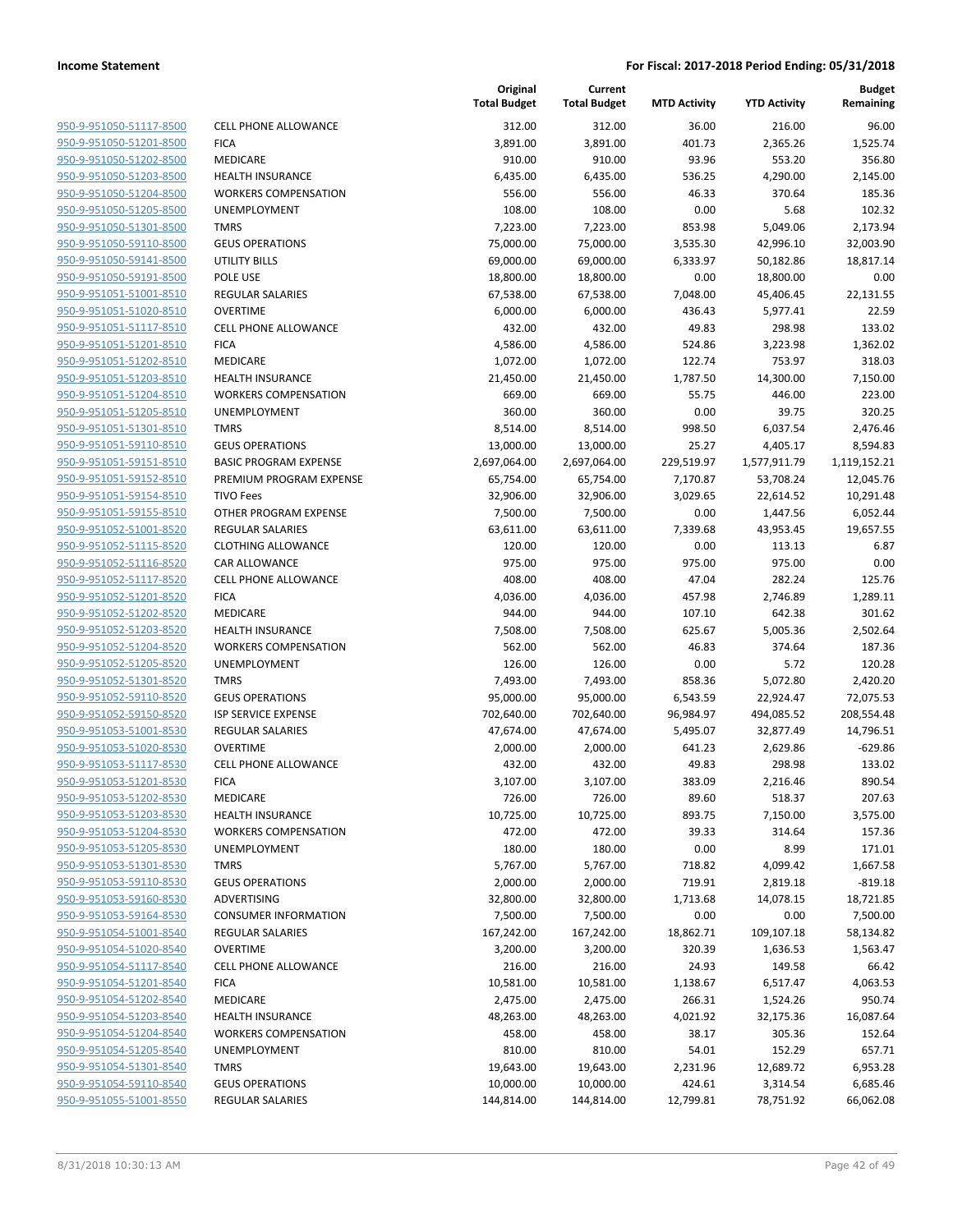| 950-9-951055-51020-8550        | I                        |
|--------------------------------|--------------------------|
| 950-9-951055-51102-8550        | I                        |
| 950-9-951055-51115-8550        | I                        |
| 950-9-951055-51117-8550        |                          |
| 950-9-951055-51201-8550        | ı                        |
| 950-9-951055-51202-8550        | I                        |
| 950-9-951055-51203-8550        | I                        |
| 950-9-951055-51204-8550        | ľ                        |
| 950-9-951055-51205-8550        | l                        |
| <u>950-9-951055-51301-8550</u> |                          |
| 950-9-951055-59110-8550        | $\overline{\phantom{a}}$ |
| 950-9-951055-59112-8550        | :                        |
| 950-9-951055-59158-8550        | I                        |
| 950-9-951060-51001-8600        | ı                        |
| <u>950-9-951060-51011-8600</u> | I                        |
| <u>950-9-951060-51020-8600</u> | $\overline{\phantom{a}}$ |
| 950-9-951060-51115-8600        | I                        |
| 950-9-951060-51116-8600        | (                        |
| 950-9-951060-51117-8600        |                          |
|                                | ı                        |
| <u>950-9-951060-51201-8600</u> | I                        |
| 950-9-951060-51202-8600        |                          |
| 950-9-951060-51203-8600        | I                        |
| 950-9-951060-51204-8600        | ľ                        |
| 950-9-951060-51205-8600        | l                        |
| <u>950-9-951060-51301-8600</u> |                          |
| 950-9-951060-51401-8600        | $\overline{\phantom{a}}$ |
| 950-9-951060-59201-8600        | I                        |
| 950-9-951060-59205-8600        | I                        |
| <u>950-9-951060-59231-8600</u> |                          |
| <u>950-9-951060-59235-8600</u> | ı                        |
| 950-9-951061-51001-8610        | I                        |
| 950-9-951061-51011-8610        | I                        |
| 950-9-951061-51020-8610        | I                        |
| 950-9-951061-51115-8610        | (                        |
| <u>950-9-951061-51116-8610</u> |                          |
| 950-9-951061-51117-8610        | I                        |
| 950-9-951061-51201-8610        | I                        |
| 950-9-951061-51202-8610        | I                        |
| 950-9-951061-51203-8610        | I                        |
| <u>950-9-951061-51204-8610</u> | ľ                        |
| 950-9-951061-51205-8610        | l                        |
| 950-9-951061-51301-8610        |                          |
| 950-9-951061-59205-8610        | I                        |
| 950-9-951061-59233-8610        |                          |
| 950-9-951090-59510-9900        | I                        |
| <u>950-9-951090-59511-9900</u> | I                        |
| 950-9-951090-59512-9900        | I                        |
| 950-9-951090-59513-9900        | I                        |
| 950-9-951090-59522-9900        | ı                        |
| <u>950-9-951090-59590-9900</u> | :                        |
| <u>950-9-951091-51001-9958</u> | I                        |
| 950-9-951091-51020-9958        | I                        |
| 950-9-951091-51201-9958        | I                        |
| 950-9-951091-51202-9958        | I                        |
| <u>950-9-951091-51205-9958</u> | l                        |
| <u>950-9-951091-51301-9958</u> |                          |
| 950-9-970000-51801-9260        | I                        |
| 950-9-970000-59701-9040        | Į                        |
| 950-9-970000-59703-4030        | I                        |
|                                |                          |

|                                                    |                                                 | Original<br><b>Total Budget</b> | Current<br><b>Total Budget</b> | <b>MTD Activity</b> | <b>YTD Activity</b>  | <b>Budget</b><br>Remaining |
|----------------------------------------------------|-------------------------------------------------|---------------------------------|--------------------------------|---------------------|----------------------|----------------------------|
| 950-9-951055-51020-8550                            | <b>OVERTIME</b>                                 | 3,000.00                        | 3,000.00                       | 190.98              | 1,760.98             | 1,239.02                   |
| 950-9-951055-51102-8550                            | <b>BILINGUAL PAY</b>                            | 0.00                            | 0.00                           | 10.38               | 78.44                | $-78.44$                   |
| 950-9-951055-51115-8550                            | <b>CLOTHING ALLOWANCE</b>                       | 50.00                           | 50.00                          | 0.00                | 41.24                | 8.76                       |
| 950-9-951055-51117-8550                            | <b>CELL PHONE ALLOWANCE</b>                     | 657.00                          | 657.00                         | 91.27               | 436.23               | 220.77                     |
| 950-9-951055-51201-8550                            | <b>FICA</b>                                     | 8,784.00                        | 8,784.00                       | 811.73              | 4,750.01             | 4,033.99                   |
| 950-9-951055-51202-8550                            | <b>MEDICARE</b>                                 | 2,154.00                        | 2,154.00                       | 189.84              | 1,188.23             | 965.77                     |
| 950-9-951055-51203-8550                            | <b>HEALTH INSURANCE</b>                         | 21,986.00                       | 21,986.00                      | 1,832.17            | 14,657.36            | 7,328.64                   |
| 950-9-951055-51204-8550                            | <b>WORKERS COMPENSATION</b>                     | 881.00                          | 881.00                         | 73.42               | 587.36               | 293.64                     |
| 950-9-951055-51205-8550                            | <b>UNEMPLOYMENT</b>                             | 369.00                          | 369.00                         | 0.00                | 18.99                | 350.01                     |
| 950-9-951055-51301-8550                            | <b>TMRS</b>                                     | 17,095.00                       | 17,095.00                      | 1,521.31            | 9,381.91             | 7,713.09                   |
| 950-9-951055-59110-8550                            | <b>GEUS OPERATIONS</b>                          | 8,000.00                        | 8,000.00                       | 1,000.91            | 4,388.99             | 3,611.01                   |
| 950-9-951055-59112-8550                            | SAFETY                                          | 3,000.00                        | 3,000.00                       | 0.00                | 0.00                 | 3,000.00                   |
| 950-9-951055-59158-8550                            | C/I BILLING                                     | 45,500.00                       | 45,500.00                      | 0.00                | 40,843.50            | 4,656.50                   |
| 950-9-951060-51001-8600                            | <b>REGULAR SALARIES</b>                         | 192,515.00                      | 192,515.00                     | 23,576.14           | 140,720.20           | 51,794.80                  |
| 950-9-951060-51011-8600                            | PART TIME TEMPORARY                             | 8,135.00                        | 8,135.00                       | 0.00                | 0.00                 | 8,135.00                   |
| 950-9-951060-51020-8600                            | <b>OVERTIME</b>                                 | 9,700.00                        | 9,700.00                       | 1,059.90            | 7,189.97             | 2,510.03                   |
| 950-9-951060-51115-8600                            | <b>CLOTHING ALLOWANCE</b>                       | 2,000.00                        | 2,000.00                       | 0.00                | 1,375.19             | 624.81                     |
| 950-9-951060-51116-8600                            | CAR ALLOWANCE                                   | 1,950.00                        | 1,950.00                       | $-1,500.00$         | 750.00               | 1,200.00                   |
| 950-9-951060-51117-8600                            | <b>CELL PHONE ALLOWANCE</b>                     | 1,728.00                        | 1,728.00                       | 199.38              | 1,196.28             | 531.72                     |
| 950-9-951060-51201-8600                            | <b>FICA</b>                                     | 13,394.00                       | 13,394.00                      | 1,411.25            | 8,366.55             | 5,027.45                   |
| 950-9-951060-51202-8600                            | <b>MEDICARE</b>                                 | 3,132.00                        | 3,132.00                       | 330.05              | 1,956.70             | 1,175.30                   |
| 950-9-951060-51203-8600                            | <b>HEALTH INSURANCE</b>                         | 42,900.00                       | 42,900.00                      | 3,575.00            | 28,600.00            | 14,300.00                  |
| 950-9-951060-51204-8600                            | <b>WORKERS COMPENSATION</b>                     | 2,054.00                        | 2,054.00                       | 171.17              | 1,369.36             | 684.64                     |
| 950-9-951060-51205-8600                            | UNEMPLOYMENT                                    | 720.00                          | 720.00                         | 14.50               | 60.48                | 659.52                     |
| 950-9-951060-51301-8600                            | <b>TMRS</b>                                     | 23,929.00                       | 23,929.00                      | 2,842.41            | 16,856.77            | 7,072.23                   |
| 950-9-951060-51401-8600                            | <b>CONTRA - SALARIES</b>                        | 0.00                            | 0.00                           | 0.00                | $-2,911.25$          | 2,911.25                   |
| 950-9-951060-59201-8600                            | <b>BUILDINGS MAINTNANCE</b>                     | 22,000.00                       | 22,000.00                      | 350.00              | 19,889.02            | 2,110.98                   |
| 950-9-951060-59205-8600                            | <b>EQUIPMENT MAINTENANCE</b>                    | 15,000.00                       | 15,000.00                      | 102.76              | 7,012.71             | 7,987.29                   |
| 950-9-951060-59231-8600                            | <b>CABLE PLANT MAINTENANCE</b>                  | 35,000.00                       | 35,000.00                      | 1,525.90            | 8,468.53             | 26,531.47                  |
| 950-9-951060-59235-8600                            | FIBER OPTICS PLANT MAINTENANCE                  | 20,000.00                       | 20,000.00                      | 0.00                | 10,087.92            | 9,912.08                   |
| 950-9-951061-51001-8610<br>950-9-951061-51011-8610 | <b>REGULAR SALARIES</b>                         | 192,515.00                      | 192,515.00                     | 23,575.82           | 140,718.30           | 51,796.70                  |
| 950-9-951061-51020-8610                            | PART TIME TEMPORARY<br><b>OVERTIME</b>          | 8,135.00                        | 8,135.00                       | 0.00                | 0.00                 | 8,135.00                   |
| 950-9-951061-51115-8610                            | <b>CLOTHING ALLOWANCE</b>                       | 9,700.00<br>2,000.00            | 9,700.00<br>2,000.00           | 1,058.09<br>0.00    | 7,182.73<br>1,375.17 | 2,517.27<br>624.83         |
| 950-9-951061-51116-8610                            | <b>CAR ALLOWANCE</b>                            | 1,950.00                        | 1,950.00                       | 1,950.00            | 1,950.00             | 0.00                       |
| 950-9-951061-51117-8610                            | <b>CELL PHONE ALLOWANCE</b>                     | 1,728.00                        | 1,728.00                       | 199.29              | 1,195.74             | 532.26                     |
| 950-9-951061-51201-8610                            | <b>FICA</b>                                     | 13,394.00                       | 13,394.00                      | 1,517.84            | 9,119.45             | 4,274.55                   |
| 950-9-951061-51202-8610                            | MEDICARE                                        | 3,132.00                        | 3,132.00                       | 354.98              | 2,132.78             | 999.22                     |
| 950-9-951061-51203-8610                            | <b>HEALTH INSURANCE</b>                         | 42,900.00                       | 42,900.00                      | 3,575.00            | 28,600.00            | 14,300.00                  |
| 950-9-951061-51204-8610                            | <b>WORKERS COMPENSATION</b>                     | 2,054.00                        | 2,054.00                       | 171.17              | 1,369.36             | 684.64                     |
| 950-9-951061-51205-8610                            | <b>UNEMPLOYMENT</b>                             | 720.00                          | 720.00                         | 14.50               | 56.65                | 663.35                     |
| 950-9-951061-51301-8610                            | <b>TMRS</b>                                     | 23,929.00                       | 23,929.00                      | 2,789.88            | 16,546.58            | 7,382.42                   |
| 950-9-951061-59205-8610                            | <b>EQUIPMENT MAINTENANCE</b>                    | 2,500.00                        | 2,500.00                       | 0.00                | 0.00                 | 2,500.00                   |
| 950-9-951061-59233-8610                            | INTERNET PLANT MAINTENANCE                      | 6,000.00                        | 6,000.00                       | 0.00                | 0.00                 | 6,000.00                   |
| 950-9-951090-59510-9900                            | <b>HEADEND, TRUNK &amp; DISTRIBUTION SYSTEM</b> | 120,000.00                      | 120,000.00                     | 2,904.40            | 45,305.92            | 74,694.08                  |
| 950-9-951090-59511-9900                            | <b>HEADEND EQUIPMENT</b>                        | 80,000.00                       | 80,000.00                      | 0.00                | 36,803.36            | 43,196.64                  |
| 950-9-951090-59512-9900                            | <b>DROPS</b>                                    | 100,000.00                      | 100,000.00                     | 5,879.90            | 51,293.43            | 48,706.57                  |
| 950-9-951090-59513-9900                            | <b>CUSTOMER PREMISES EQUIPMENT</b>              | 30,000.00                       | 22,755.50                      | 0.00                | 0.00                 | 22,755.50                  |
| 950-9-951090-59522-9900                            | INTERNET CUSTOMER INTERFACE EQUIPMENT           | 25,000.00                       | 25,000.00                      | 24,245.39           | 24,245.39            | 754.61                     |
| 950-9-951090-59590-9900                            | <b>STRUCTURES &amp; IMPROVEMENTS</b>            | 70,000.00                       | 77,244.50                      | 0.00                | 0.00                 | 77,244.50                  |
| 950-9-951091-51001-9958                            | <b>REGULAR SALARIES</b>                         | 29,472.00                       | 29,472.00                      | 3,595.40            | 21,377.74            | 8,094.26                   |
| 950-9-951091-51020-9958                            | <b>OVERTIME</b>                                 | 2,400.00                        | 2,400.00                       | 279.11              | 1,988.42             | 411.58                     |
| 950-9-951091-51201-9958                            | <b>FICA</b>                                     | 1,976.00                        | 1,976.00                       | 242.53              | 1,462.59             | 513.41                     |
| 950-9-951091-51202-9958                            | MEDICARE                                        | 462.00                          | 462.00                         | 56.73               | 342.07               | 119.93                     |
| 950-9-951091-51205-9958                            | UNEMPLOYMENT                                    | 0.00                            | 0.00                           | 0.00                | 6.17                 | $-6.17$                    |
| 950-9-951091-51301-9958                            | <b>TMRS</b>                                     | 3,668.00                        | 3,668.00                       | 454.57              | 2,702.30             | 965.70                     |
| 950-9-970000-51801-9260                            | PENSION EXPENSE                                 | 50,000.00                       | 50,000.00                      | 0.00                | 0.00                 | 50,000.00                  |
| 950-9-970000-59701-9040                            | <b>BAD DEBT</b>                                 | 50,000.00                       | 50,000.00                      | 0.00                | 0.00                 | 50,000.00                  |
| 950-9-970000-59703-4030                            | DEPRECIATION EXPENSE                            | 700,000.00                      | 700,000.00                     | 0.00                | 0.00                 | 700,000.00                 |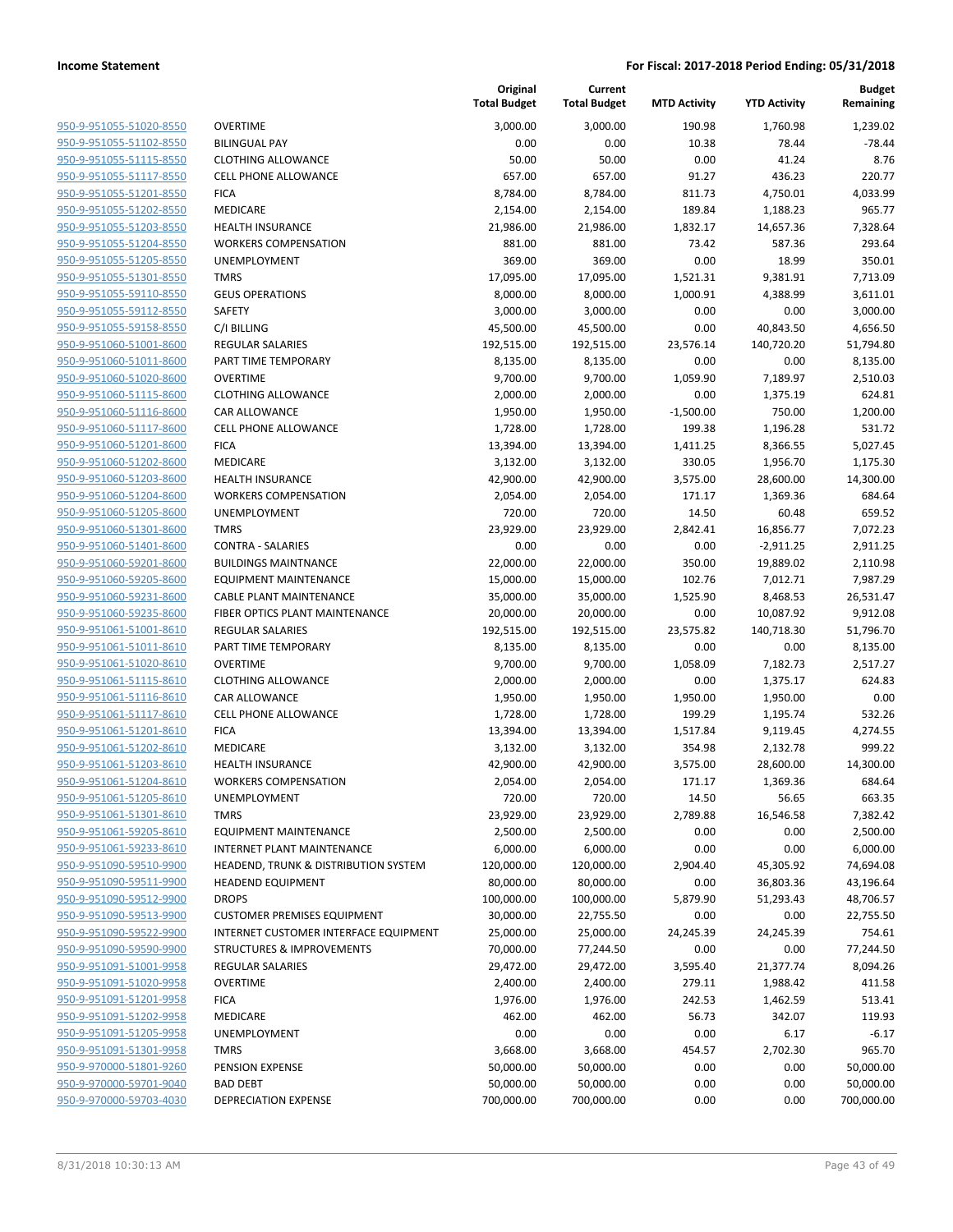|                         |                                                 | Original<br><b>Total Budget</b> | Current<br><b>Total Budget</b> | <b>MTD Activity</b> | <b>YTD Activity</b> | <b>Budget</b><br>Remaining |
|-------------------------|-------------------------------------------------|---------------------------------|--------------------------------|---------------------|---------------------|----------------------------|
| 950-9-970000-59720-9705 | <b>CREDIT CARD &amp; BANK FEES</b>              | 15,000.00                       | 15,000.00                      | 1,384.46            | 8,480.74            | 6,519.26                   |
| 950-9-970000-59730-9250 | <b>INVENTORY LOSS/GAIN</b>                      | 1,000.00                        | 1,000.00                       | 0.00                | 0.00                | 1,000.00                   |
| 950-9-970000-59734-4210 | ASSET DISPOSAL LOSSES/GAINS                     | 1,000.00                        | 1,000.00                       | 0.00                | 0.00                | 1,000.00                   |
| 950-9-970000-59750-9260 | <b>ACCRUED PTO PAY</b>                          | 5.000.00                        | 5.000.00                       | 1.058.60            | 1,937.83            | 3,062.17                   |
| 950-9-970000-59770-9970 | <b>CONTINGENCY</b>                              | 100,000.00                      | 100,000.00                     | 0.00                | 0.00                | 100,000.00                 |
| 950-9-970000-59771-9970 | PAYROLL CONTINGENCY                             | 11.738.00                       | 11,738.00                      | 0.00                | 0.00                | 11,738.00                  |
| 950-9-970000-59780-9240 | <b>PROPERTY INSURANCE</b>                       | 14,000.00                       | 14,000.00                      | 0.00                | 12,795.00           | 1,205.00                   |
| 950-9-970000-59781-9250 | <b>LIABILITY INSURANCE</b>                      | 10,000.00                       | 10,000.00                      | 0.00                | 10,651.04           | $-651.04$                  |
| 950-9-970000-59790-9970 | CAPITALIZED                                     | $-462,978.00$                   | $-462,978.00$                  | 0.00                | 0.00                | $-462,978.00$              |
| 950-9-990000-59901-9270 | TRANSFER to COG - FRANCHISE FEES                | 291,776.00                      | 291,776.00                     | 0.00                | 139,357.24          | 152,418.76                 |
| 950-9-990000-59902-9200 | TRANSFER to COG - ADMIN EXPENSES                | 35,398.00                       | 35,398.00                      | 2,949.83            | 23,598.64           | 11,799.36                  |
| 950-9-990000-59903-4082 | TRANSFER to COG - PILOT                         | 43,372.00                       | 43,372.00                      | 0.00                | 43,372.00           | 0.00                       |
| 950-9-990000-59926-9330 | TRANSFER to COG - GARAGE                        | 14,074.00                       | 14,074.00                      | 1,172.83            | 9,382.64            | 4,691.36                   |
| 950-9-990000-59927-9200 | TRANSFER to COG - INSURANCE                     | 4.526.00                        | 4,526.00                       | 377.17              | 3,017.36            | 1,508.64                   |
| 950-9-990000-59928-9200 | XFER to COG - IT                                | 4,711.00                        | 4,711.00                       | 392.58              | 3,140.64            | 1,570.36                   |
| 950-9-990000-59930-9270 | <b>TRANSFER to GBOD</b>                         | 58,355.00                       | 58,355.00                      | 0.00                | 27,871.44           | 30,483.56                  |
| 950-9-990000-59954-8559 | TRANSFER TO 910 - BILLING                       | 77,556.00                       | 77,556.00                      | 6,463.00            | 51.704.00           | 25,852.00                  |
| 950-9-990000-59955-8559 | <b>TRANSFER TO 910 - CASHIERING</b>             | 57,928.00                       | 57,928.00                      | 4,827.33            | 38,618.64           | 19,309.36                  |
|                         | <b>Expense Total:</b>                           | 6,937,767.00                    | 6,937,767.00                   | 564,730.18          | 3,892,692.75        | 3,045,074.25               |
|                         | Fund: 950 - CABLE / INTERNET Surplus (Deficit): | -409,027.00                     | -409,027.00                    | $-48,411.64$        | 386,257.12          | -795,284.12                |
|                         | <b>Total Surplus (Deficit):</b>                 | 2,258,253.88                    | $-183,830.12$                  | $-1,554,596.49$     | 3,825,413.16        | $-4,009,243.28$            |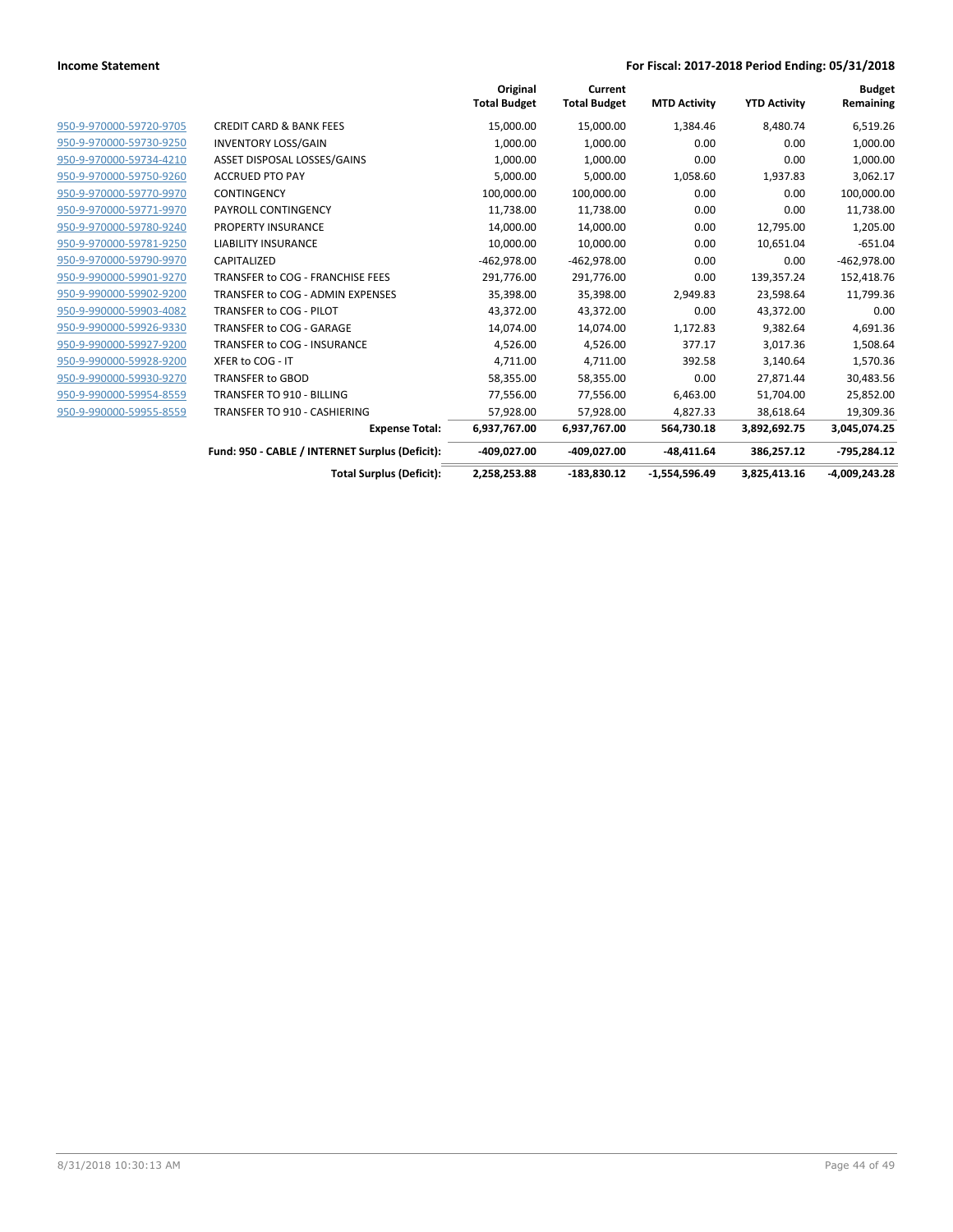## **Group Summary**

| <b>Account Type</b>                                                       | Original<br><b>Total Budget</b> | Current<br><b>Total Budget</b> | <b>MTD Activity</b> | <b>YTD Activity</b> | <b>Budget</b><br>Remaining |
|---------------------------------------------------------------------------|---------------------------------|--------------------------------|---------------------|---------------------|----------------------------|
| Fund: 100 - GENERAL FUND                                                  |                                 |                                |                     |                     |                            |
| Revenue                                                                   | 24,065,743.72                   | 24,070,858.72                  | 1,238,307.00        | 17,951,160.17       | 6,119,698.55               |
| Expense                                                                   | 25,345,936.65                   | 25,351,051.65                  | 2,514,191.90        | 16,718,420.27       | 8,632,631.38               |
| Fund: 100 - GENERAL FUND Surplus (Deficit):                               | $-1,280,192.93$                 | $-1,280,192.93$                | $-1,275,884.90$     | 1,232,739.90        | -2,512,932.83              |
| Fund: 101 - MUNICIPAL COURT BUILDING SECURITY FEES                        |                                 |                                |                     |                     |                            |
| Revenue                                                                   | 8,325.00                        | 8,325.00                       | 700.48              | 6,254.94            | 2,070.06                   |
| Expense                                                                   | 33.00                           | 33.00                          | 4.05                | 723.30              | $-690.30$                  |
| Fund: 101 - MUNICIPAL COURT BUILDING SECURITY FEES Surplus (Deficit):     | 8,292.00                        | 8,292.00                       | 696.43              | 5,531.64            | 2,760.36                   |
| Fund: 102 - MUNICIPAL COURT TECH FUND                                     |                                 |                                |                     |                     |                            |
| Revenue                                                                   | 11,620.00                       | 11,620.00                      | 878.96              | 8,204.55            | 3,415.45                   |
| Expense                                                                   | 10.00                           | 10.00                          | 2.20                | 6.85                | 3.15                       |
| Fund: 102 - MUNICIPAL COURT TECH FUND Surplus (Deficit):                  | 11,610.00                       | 11,610.00                      | 876.76              | 8,197.70            | 3,412.30                   |
| Fund: 103 - MUNICIPAL COURT CHILD SAFETY FUND                             |                                 |                                |                     |                     |                            |
| Revenue                                                                   | 30,010.00                       | 30,010.00                      | 7,504.92            | 13,946.03           | 16,063.97                  |
| Expense                                                                   | 28.010.00                       | 28,010.00                      | 7,483.36            | 20,545.76           | 7,464.24                   |
| Fund: 103 - MUNICIPAL COURT CHILD SAFETY FUND Surplus (Deficit):          | 2,000.00                        | 2,000.00                       | 21.56               | $-6,599.73$         | 8,599.73                   |
| <b>Fund: 111 - RECREATION ACTIVITIES FUND</b>                             |                                 |                                |                     |                     |                            |
| Revenue                                                                   | 233,639.00                      | 233,639.00                     | 13,709.57           | 117,757.70          | 115,881.30                 |
| Expense                                                                   | 213,498.00                      | 213,498.00                     | 13,743.84           | 90,504.32           | 122,993.68                 |
| Fund: 111 - RECREATION ACTIVITIES FUND Surplus (Deficit):                 | 20,141.00                       | 20,141.00                      | -34.27              | 27,253.38           | $-7,112.38$                |
| <b>Fund: 112 - GUN RANGE FUND</b>                                         |                                 |                                |                     |                     |                            |
| Revenue                                                                   | 5,050.00                        | 5,050.00                       | 191.67              | 1.287.90            | 3,762.10                   |
| Expense                                                                   | 33.246.00                       | 33,246.00                      | 2,686.35            | 21,907.87           | 11,338.13                  |
| Fund: 112 - GUN RANGE FUND Surplus (Deficit):                             | -28,196.00                      | -28,196.00                     | $-2,494.68$         | $-20,619.97$        | $-7,576.03$                |
| Fund: 113 - HOTEL / MOTEL OCCUPANCY TAX FUND                              |                                 |                                |                     |                     |                            |
| Revenue                                                                   | 621,800.00                      | 621,800.00                     | 58,818.74           | 372,344.42          | 249,455.58                 |
| Expense                                                                   | 787,957.00                      | 793,072.00                     | 60,896.86           | 515,693.64          | 277,378.36                 |
| Fund: 113 - HOTEL / MOTEL OCCUPANCY TAX FUND Surplus (Deficit):           | -166,157.00                     | -171,272.00                    | $-2,078.12$         | -143,349.22         | -27,922.78                 |
| Fund: 114 - VENUE MANAGEMENT FUND                                         |                                 |                                |                     |                     |                            |
| Revenue                                                                   | 476,155.00                      | 476,155.00                     | 27,354.08           | 286,714.72          | 189,440.28                 |
| Expense                                                                   | 247,152.00                      | 247,152.00                     | 12,917.90           | 149,118.62          | 98,033.38                  |
| Fund: 114 - VENUE MANAGEMENT FUND Surplus (Deficit):                      | 229,003.00                      | 229,003.00                     | 14,436.18           | 137,596.10          | 91,406.90                  |
| Fund: 116 - ROADWAY IMPACT FEE 1                                          |                                 |                                |                     |                     |                            |
| Revenue                                                                   | 0.00                            | 0.00                           | 17.36               | 42.38               | $-42.38$                   |
| Expense<br>Fund: 116 - ROADWAY IMPACT FEE 1 Surplus (Deficit):            | 0.00                            | 0.00<br>0.00                   | 1.00<br>16.36       | 3.40<br>38.98       | $-3.40$<br>-38.98          |
|                                                                           | 0.00                            |                                |                     |                     |                            |
| Fund: 117 - ROADWAY IMPACT FEE 2                                          |                                 |                                |                     |                     |                            |
| Revenue                                                                   | 0.00<br>0.00                    | 0.00<br>0.00                   | 0.09<br>0.09        | 0.22<br>0.22        | $-0.22$<br>$-0.22$         |
| Fund: 117 - ROADWAY IMPACT FEE 2 Total:                                   |                                 |                                |                     |                     |                            |
| Fund: 118 - ROADWAY IMPACT FEE 3                                          |                                 |                                |                     |                     |                            |
| Revenue                                                                   | 0.00                            | 0.00                           | 0.15                | 0.37                | $-0.37$                    |
| Fund: 118 - ROADWAY IMPACT FEE 3 Total:                                   | 0.00                            | 0.00                           | 0.15                | 0.37                | $-0.37$                    |
| Fund: 119 - ROADWAY IMPACT FEE 4                                          |                                 |                                |                     |                     |                            |
| Revenue                                                                   | 0.00                            | 0.00                           | 0.01                | 0.01                | $-0.01$                    |
| Fund: 119 - ROADWAY IMPACT FEE 4 Total:                                   | 0.00                            | 0.00                           | 0.01                | 0.01                | $-0.01$                    |
| <b>Fund: 123 - PTRAIN - POLICE REIMBURSEMENT GRANTS &amp; CONT EDUCAT</b> |                                 |                                |                     |                     |                            |
| Revenue                                                                   | 0.00                            | 0.00                           | 14.58               | 4,499.98            | $-4,499.98$                |
| Expense                                                                   | 0.00                            | 0.00                           | 822.49              | 3,800.43            | $-3,800.43$                |
| Fund: 123 - PTRAIN - POLICE REIMBURSEMENT GRANTS & CONT EDUCAT Surp       | 0.00                            | 0.00                           | -807.91             | 699.55              | $-699.55$                  |
| <b>Fund: 125 - TRAINING &amp; HUMANITIES TEXAS GRANTS</b>                 |                                 |                                |                     |                     |                            |
| Expense                                                                   | 0.00                            | 0.00                           | 0.00                | 313.14              | $-313.14$                  |
| Fund: 125 - TRAINING & HUMANITIES TEXAS GRANTS Total:                     | 0.00                            | 0.00                           | 0.00                | 313.14              | $-313.14$                  |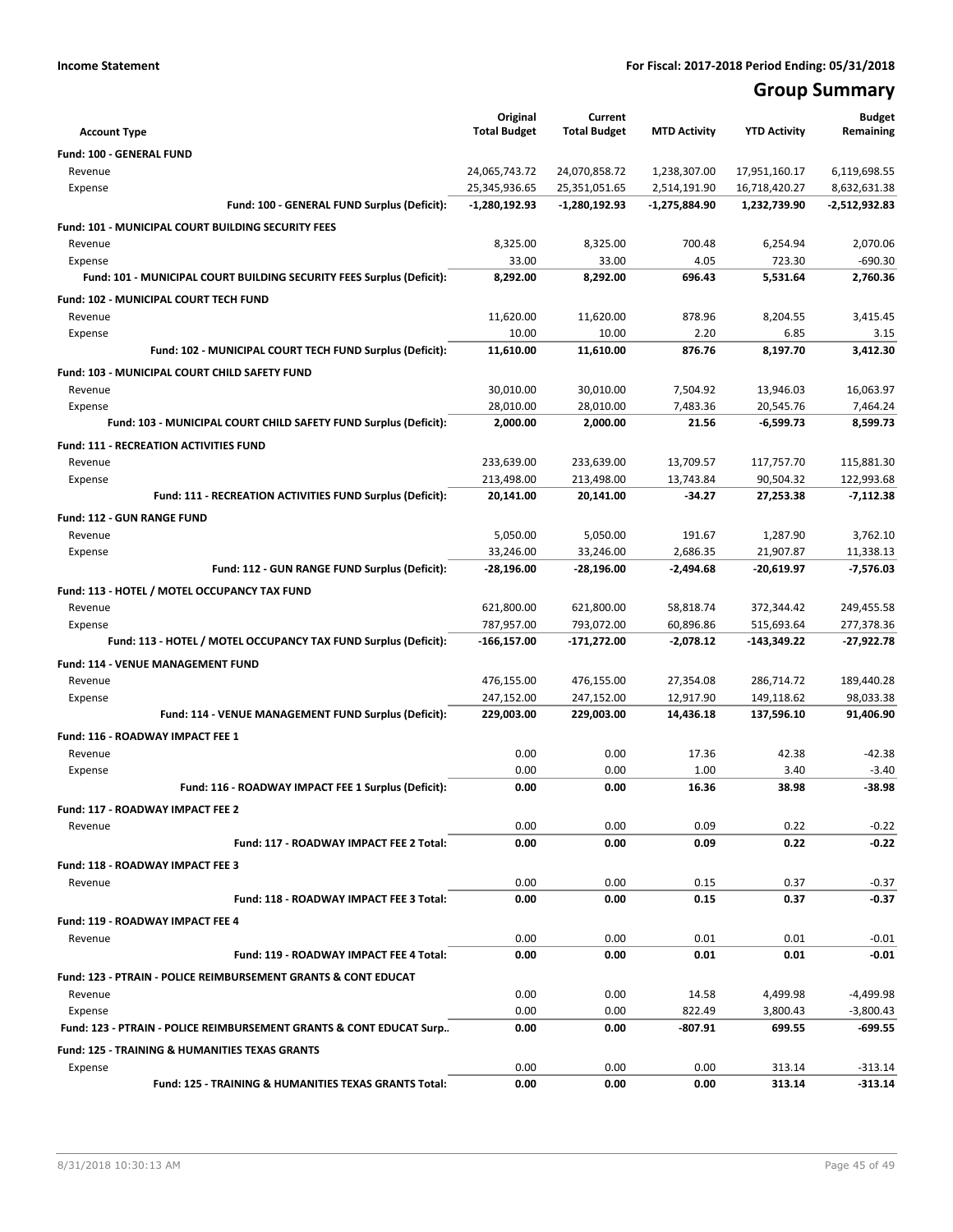| <b>Income Statement</b>                                            | For Fiscal: 2017-2018 Period Ending: 05/31/2018 |                              |                           |                             |                                |
|--------------------------------------------------------------------|-------------------------------------------------|------------------------------|---------------------------|-----------------------------|--------------------------------|
|                                                                    | Original                                        | Current                      |                           |                             | <b>Budget</b>                  |
| <b>Account Type</b>                                                | <b>Total Budget</b>                             | <b>Total Budget</b>          | <b>MTD Activity</b>       | <b>YTD Activity</b>         | Remaining                      |
| Fund: 140 - DEBT SERVICE FUND                                      |                                                 |                              |                           |                             |                                |
| Revenue                                                            | 6,072,791.25                                    | 6,072,791.25                 | 182,403.98                | 5,502,596.78                | 570,194.47                     |
| Expense                                                            | 6,044,591.45                                    | 6,044,591.45                 | 1,043.47                  | 5,304,356.08                | 740,235.37                     |
| Fund: 140 - DEBT SERVICE FUND Surplus (Deficit):                   | 28,199.80                                       | 28,199.80                    | 181,360.51                | 198,240.70                  | -170,040.90                    |
| Fund: 160 - GENERAL CAPITAL IMPROVEMENT FUND                       |                                                 |                              |                           |                             |                                |
| Revenue                                                            | 3,146,243.00                                    | 3,146,243.00                 | 269,048.20                | 2,101,817.53                | 1,044,425.47                   |
| Expense                                                            | 3,206,243.00                                    | 4,716,243.00                 | 15,603.01                 | 188,235.40                  | 4,528,007.60                   |
| Fund: 160 - GENERAL CAPITAL IMPROVEMENT FUND Surplus (Deficit):    | $-60.000.00$                                    | $-1,570,000.00$              | 253,445.19                | 1,913,582.13                | $-3,483,582.13$                |
| Fund: 161 - STREET CONSTRUCTION FUND                               |                                                 |                              |                           |                             |                                |
| Revenue                                                            | 500.00<br>0.00                                  | 500.00<br>0.00               | 1,118.36<br>64.66         | 2,729.93<br>218.89          | $-2,229.93$<br>$-218.89$       |
| Expense<br>Fund: 161 - STREET CONSTRUCTION FUND Surplus (Deficit): | 500.00                                          | 500.00                       | 1,053.70                  | 2,511.04                    | $-2,011.04$                    |
|                                                                    |                                                 |                              |                           |                             |                                |
| Fund: 164 - 2013 CO CAPITAL FUND<br>Revenue                        | 200.00                                          | 200.00                       | 44.82                     | 120.38                      | 79.62                          |
| Expense                                                            | 0.00                                            | 0.00                         | 2.42                      | 8.19                        | $-8.19$                        |
| Fund: 164 - 2013 CO CAPITAL FUND Surplus (Deficit):                | 200.00                                          | 200.00                       | 42.40                     | 112.19                      | 87.81                          |
| Fund: 165 - 2014 GO FUND                                           |                                                 |                              |                           |                             |                                |
| Revenue                                                            | 50,000.00                                       | 50,000.00                    | 1,146.40                  | 7,128.50                    | 42,871.50                      |
| Fund: 165 - 2014 GO FUND Total:                                    | 50,000.00                                       | 50,000.00                    | 1,146.40                  | 7,128.50                    | 42,871.50                      |
| Fund: 171 - MAIN STREET SPECIAL REVENUE                            |                                                 |                              |                           |                             |                                |
| Revenue                                                            | 0.00                                            | 0.00                         | 0.00                      | 25,000.00                   | $-25,000.00$                   |
| Expense                                                            | 0.00                                            | 75,000.00                    | 8,850.00                  | 18,383.00                   | 56,617.00                      |
| Fund: 171 - MAIN STREET SPECIAL REVENUE Surplus (Deficit):         | 0.00                                            | -75,000.00                   | $-8,850.00$               | 6,617.00                    | -81,617.00                     |
| <b>Fund: 172 - MINOR GRANTS FUND</b>                               |                                                 |                              |                           |                             |                                |
| Revenue                                                            | 15,000.00                                       | 15,000.00                    | 11,124.00                 | 20,116.00                   | $-5,116.00$                    |
| Expense                                                            | 0.00                                            | 0.00                         | 8,479.08                  | 11,426.21                   | $-11,426.21$                   |
| Fund: 172 - MINOR GRANTS FUND Surplus (Deficit):                   | 15,000.00                                       | 15,000.00                    | 2,644.92                  | 8,689.79                    | 6,310.21                       |
| Fund: 175 - JUSTICE ASSISTANCE GRANT - JAG                         |                                                 |                              |                           |                             |                                |
| Revenue                                                            | 0.00                                            | 0.00                         | 0.00                      | 13,731.00                   | $-13,731.00$                   |
| Fund: 175 - JUSTICE ASSISTANCE GRANT - JAG Total:                  | 0.00                                            | 0.00                         | 0.00                      | 13,731.00                   | -13,731.00                     |
| Fund: 200 - WATER / WASTEWATER FUND                                |                                                 |                              |                           |                             |                                |
| Revenue                                                            | 13,213,170.00                                   | 13,213,170.00                | 1,029,627.81              | 8,728,813.73                | 4,484,356.27                   |
| Expense                                                            | 10,205,614.13                                   | 10,236,819.13                | 1,093,503.42              | 7,445,425.45                | 2,791,393.68                   |
| Fund: 200 - WATER / WASTEWATER FUND Surplus (Deficit):             | 3,007,555.87                                    | 2,976,350.87                 | -63,875.61                | 1,283,388.28                | 1,692,962.59                   |
| Fund: 210 - WATER IMPACT FEES                                      |                                                 |                              |                           |                             |                                |
| Revenue                                                            | 0.00                                            | 0.00                         | 0.05                      | 0.11                        | $-0.11$                        |
| Fund: 210 - WATER IMPACT FEES Total:                               | 0.00                                            | 0.00                         | 0.05                      | 0.11                        | $-0.11$                        |
| <b>Fund: 211 - WASTEWATER IMPACT FEES</b>                          |                                                 |                              |                           |                             |                                |
| Revenue                                                            | 0.00                                            | 0.00                         | 2.46                      | 6.01                        | $-6.01$                        |
| Expense                                                            | 10.00                                           | 10.00                        | 0.14                      | 0.49                        | 9.51                           |
| Fund: 211 - WASTEWATER IMPACT FEES Surplus (Deficit):              | $-10.00$                                        | $-10.00$                     | 2.32                      | 5.52                        | $-15.52$                       |
| Fund: 212 - TX COMMUNITY DEV SWR SYSTEM IMPROV PROG GRANT          |                                                 |                              |                           |                             |                                |
| Revenue                                                            | 0.00                                            | 306,205.00                   | 33,991.00                 | 65,196.00                   | 241,009.00                     |
| Expense                                                            | 0.00                                            | 330,000.00                   | 37,030.00                 | 46,980.00                   | 283,020.00                     |
| Fund: 212 - TX COMMUNITY DEV SWR SYSTEM IMPROV PROG GRANT Surplus  | 0.00                                            | $-23,795.00$                 | $-3,039.00$               | 18,216.00                   | $-42,011.00$                   |
| Fund: 216 - UTILIITY CIP FUND                                      |                                                 |                              |                           |                             |                                |
| Revenue                                                            | 13,368,117.00                                   | 13,368,117.00                | 37,206.51                 | 260,118.33                  | 13,107,998.67                  |
| Expense<br>Fund: 216 - UTILIITY CIP FUND Surplus (Deficit):        | 13,499,717.00<br>-131,600.00                    | 14,296,686.00<br>-928,569.00 | 241,753.11<br>-204,546.60 | 1,015,854.02<br>-755,735.69 | 13,280,831.98<br>$-172,833.31$ |
|                                                                    |                                                 |                              |                           |                             |                                |
| <b>Fund: 217 - WASTEWATER RECLAMATION FUND</b><br>Revenue          | 5,000.00                                        | 5,000.00                     | 1,112.13                  | 6,806.88                    | $-1,806.88$                    |
| Fund: 217 - WASTEWATER RECLAMATION FUND Total:                     | 5,000.00                                        | 5,000.00                     | 1,112.13                  | 6,806.88                    | $-1,806.88$                    |
|                                                                    |                                                 |                              |                           |                             |                                |
| Fund: 300 - AIRPORT FUND                                           |                                                 |                              |                           |                             |                                |
| Revenue<br>Expense                                                 | 720,740.00<br>174,632.00                        | 720,740.00<br>174,632.00     | 63,144.05<br>14,436.49    | 479,617.11<br>110,961.58    | 241,122.89<br>63,670.42        |
|                                                                    |                                                 |                              |                           |                             |                                |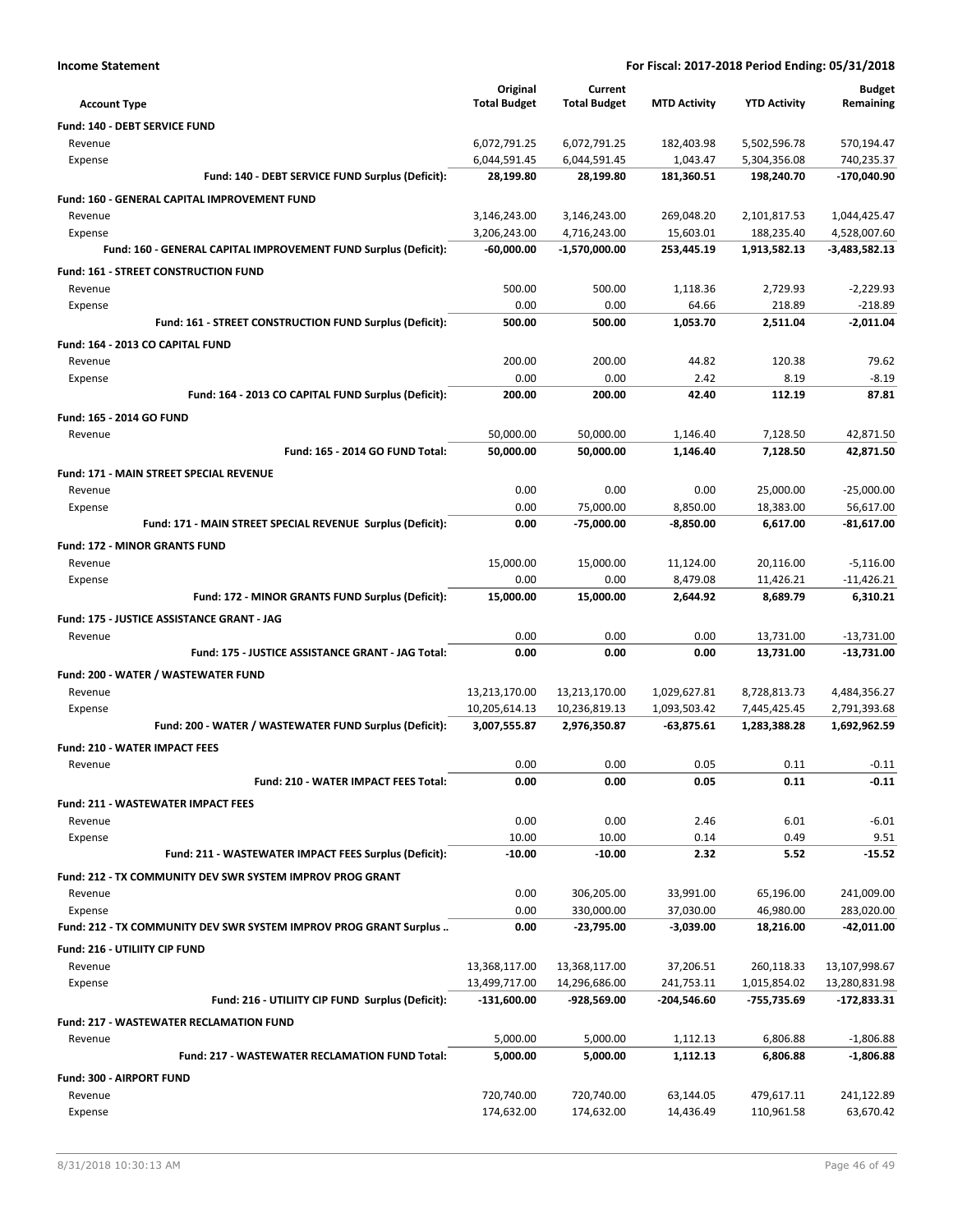| <b>Account Type</b>                                            | Original<br><b>Total Budget</b> | Current<br><b>Total Budget</b> | <b>MTD Activity</b>    | <b>YTD Activity</b>      | <b>Budget</b><br>Remaining |
|----------------------------------------------------------------|---------------------------------|--------------------------------|------------------------|--------------------------|----------------------------|
| Fund: 300 - AIRPORT FUND Surplus (Deficit):                    | 546,108.00                      | 546,108.00                     | 48,707.56              | 368,655.53               | 177,452.47                 |
| Fund: 320 - AIRPORT TXDOT GRANT                                |                                 |                                |                        |                          |                            |
| Expense                                                        | 0.00                            | 0.00                           | 0.00                   | 14,975.00                | $-14,975.00$               |
| Fund: 320 - AIRPORT TXDOT GRANT Total:                         | 0.00                            | 0.00                           | 0.00                   | 14,975.00                | -14,975.00                 |
| Fund: 360 - AIRPORT CAPITAL FUND                               |                                 |                                |                        |                          |                            |
| Revenue                                                        | 62,000.00                       | 62,000.00                      | 9,163.91               | 69,782.90                | $-7,782.90$                |
| Expense                                                        | 1,500.00                        | 1,500.00                       | 529.87                 | 257,540.20               | $-256,040.20$              |
| Fund: 360 - AIRPORT CAPITAL FUND Surplus (Deficit):            | 60,500.00                       | 60,500.00                      | 8,634.04               | -187,757.30              | 248,257.30                 |
| Fund: 362 - AIRPORT FBO FUEL                                   |                                 |                                |                        |                          |                            |
| Revenue                                                        | 60.00                           | 60.00                          | 27,363.11              | 246,498.23               | -246,438.23                |
| Expense                                                        | 50.00                           | 50.00                          | 1,602.04               | 196,175.47               | -196,125.47                |
| Fund: 362 - AIRPORT FBO FUEL Surplus (Deficit):                | 10.00                           | 10.00                          | 25,761.07              | 50,322.76                | $-50,312.76$               |
| Fund: 400 - GOLF FUND                                          |                                 |                                |                        |                          |                            |
| Revenue                                                        | 272,201.00<br>275,668.00        | 272,201.00                     | 23,856.11              | 124,935.80               | 147,265.20                 |
| Expense<br>Fund: 400 - GOLF FUND Surplus (Deficit):            | $-3,467.00$                     | 275,668.00<br>$-3.467.00$      | 24,366.41<br>$-510.30$ | 167,251.28<br>-42,315.48 | 108,416.72<br>38,848.48    |
|                                                                |                                 |                                |                        |                          |                            |
| <b>Fund: 500 - SANITATION FUND</b><br>Revenue                  | 3,952,000.00                    | 3,952,000.00                   | 329,914.91             | 2,624,036.26             | 1,327,963.74               |
| Expense                                                        | 3,771,072.25                    | 3,771,072.25                   | 337,001.66             | 2,042,606.49             | 1,728,465.76               |
| Fund: 500 - SANITATION FUND Surplus (Deficit):                 | 180,927.75                      | 180,927.75                     | $-7,086.75$            | 581,429.77               | -400,502.02                |
| Fund: 601 - CENTRAL SERVICE FUND                               |                                 |                                |                        |                          |                            |
| Revenue                                                        | 889,545.00                      | 889,545.00                     | 74,128.76              | 593,030.08               | 296,514.92                 |
| Expense                                                        | 903,210.00                      | 903,210.00                     | 79,236.57              | 624,641.88               | 278,568.12                 |
| Fund: 601 - CENTRAL SERVICE FUND Surplus (Deficit):            | $-13,665.00$                    | $-13,665.00$                   | $-5,107.81$            | $-31,611.80$             | 17,946.80                  |
| Fund: 602 - INSURANCE FUND                                     |                                 |                                |                        |                          |                            |
| Revenue                                                        | 5,829,718.50                    | 5,829,718.50                   | 470,596.79             | 3,734,727.07             | 2,094,991.43               |
| Expense                                                        | 5,660,214.00                    | 5,660,214.00                   | 347,214.01             | 3,954,759.50             | 1,705,454.50               |
| Fund: 602 - INSURANCE FUND Surplus (Deficit):                  | 169,504.50                      | 169,504.50                     | 123,382.78             | -220,032.43              | 389,536.93                 |
| Fund: 604 - MIS FUND                                           |                                 |                                |                        |                          |                            |
| Revenue                                                        | 831,113.00                      | 831,113.00                     | 69,259.42              | 554,075.36               | 277,037.64                 |
| Expense                                                        | 856,480.00                      | 856,480.00                     | 37,427.34              | 477,224.65               | 379,255.35                 |
| Fund: 604 - MIS FUND Surplus (Deficit):                        | -25,367.00                      | $-25,367.00$                   | 31,832.08              | 76,850.71                | $-102,217.71$              |
| Fund: 660 - VEHICLE REPLACEMENT FUND                           |                                 |                                |                        |                          |                            |
| Revenue                                                        | 820,348.00                      | 820,348.00                     | 207,088.63             | 693,623.66               | 126,724.34                 |
| Expense                                                        | 1,060,348.00                    | 1,060,348.00                   | 42,545.41              | 876,367.94               | 183,980.06                 |
| Fund: 660 - VEHICLE REPLACEMENT FUND Surplus (Deficit):        | $-240,000.00$                   | -240,000.00                    | 164,543.22             | -182,744.28              | $-57,255.72$               |
| Fund: 800 - SPENCE FUND                                        |                                 |                                |                        |                          |                            |
| Revenue                                                        | 600.00                          | 600.00                         | 860.87                 | 5,290.21                 | $-4,690.21$                |
| Expense                                                        | 600.00                          | 600.00                         | 50.00                  | 400.00                   | 200.00                     |
| Fund: 800 - SPENCE FUND Surplus (Deficit):                     | 0.00                            | 0.00                           | 810.87                 | 4,890.21                 | $-4,890.21$                |
| Fund: 801 - JONES LIBRARY TRUST                                |                                 |                                |                        |                          |                            |
| Revenue                                                        | 10.00                           | 10.00                          | 20.39                  | 49.76                    | $-39.76$                   |
| Expense                                                        | 0.00                            | 0.00                           | 1.18                   | 3.91                     | $-3.91$                    |
| Fund: 801 - JONES LIBRARY TRUST Surplus (Deficit):             | 10.00                           | 10.00                          | 19.21                  | 45.85                    | $-35.85$                   |
| Fund: 809 - GREENVILLE IDC (L-3)                               |                                 |                                |                        |                          |                            |
| Revenue                                                        | 0.00                            | 0.00                           | 516,771.05             | 4,577,937.07             | -4,577,937.07              |
| Expense<br>Fund: 809 - GREENVILLE IDC (L-3) Surplus (Deficit): | 0.00<br>0.00                    | 0.00<br>0.00                   | 677,231.70             | 4,577,149.13             | $-4,577,149.13$<br>-787.94 |
|                                                                |                                 |                                | -160,460.65            | 787.94                   |                            |
| Fund: 810 - SEIZURE FUNDS - STATE RULES                        |                                 |                                |                        |                          |                            |
| Revenue<br>Expense                                             | 148.00<br>0.00                  | 148.00<br>0.00                 | 348.28<br>20.14        | 1,814.80<br>132.76       | $-1,666.80$<br>$-132.76$   |
| Fund: 810 - SEIZURE FUNDS - STATE RULES Surplus (Deficit):     | 148.00                          | 148.00                         | 328.14                 | 1,682.04                 | -1,534.04                  |
| Fund: 811 - SEIZURE FUNDS - FED RULES                          |                                 |                                |                        |                          |                            |
| Revenue                                                        | 100.00                          | 100.00                         | 392.35                 | 141,124.49               | $-141,024.49$              |
|                                                                |                                 |                                |                        |                          |                            |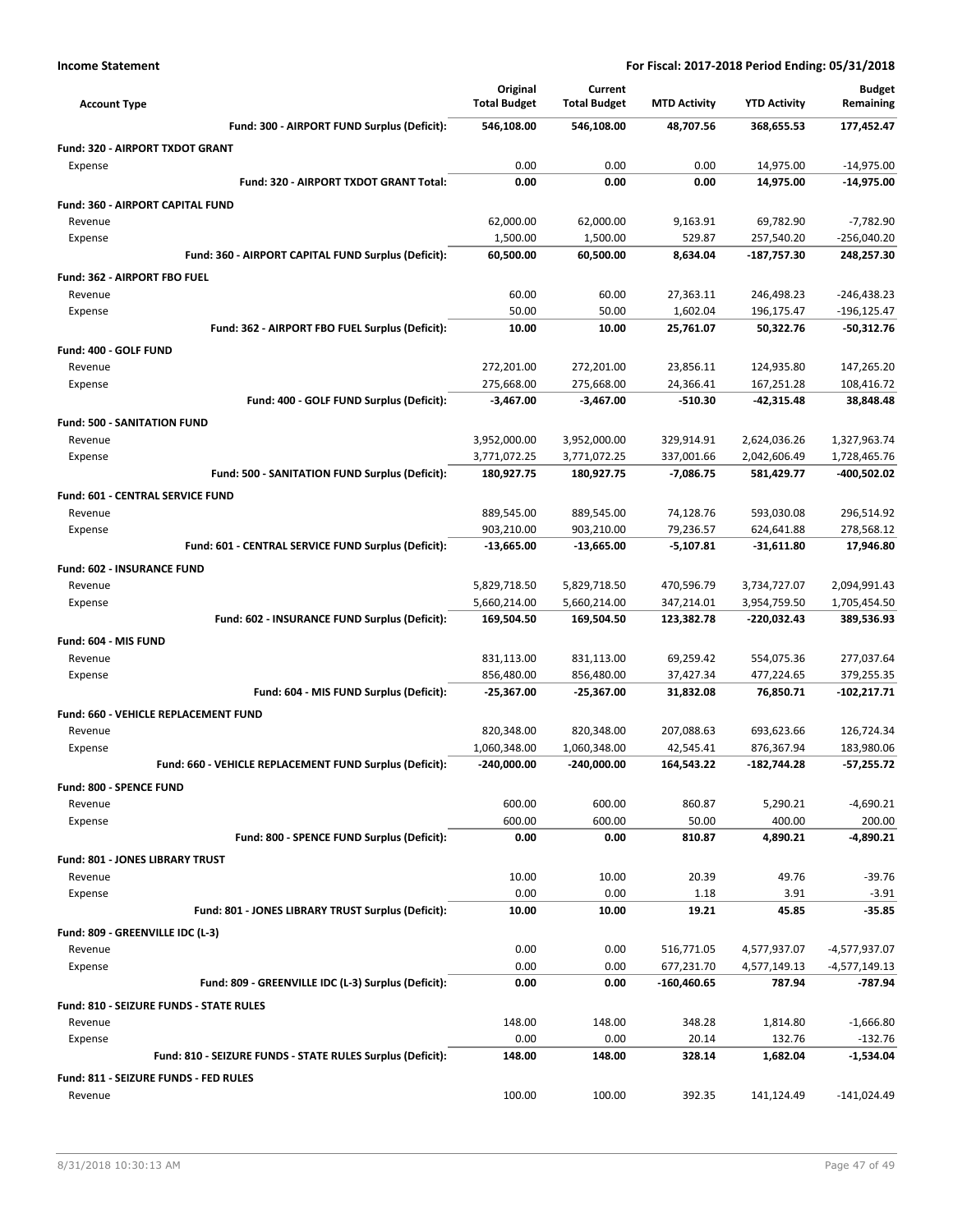| <b>Account Type</b>               |                                                                            | Original<br><b>Total Budget</b> | Current<br><b>Total Budget</b> | <b>MTD Activity</b> | <b>YTD Activity</b> | <b>Budget</b><br>Remaining |
|-----------------------------------|----------------------------------------------------------------------------|---------------------------------|--------------------------------|---------------------|---------------------|----------------------------|
|                                   |                                                                            |                                 |                                |                     |                     |                            |
| Expense                           |                                                                            | 0.00                            | 0.00                           | 15.41               | 44.34               | $-44.34$                   |
|                                   | Fund: 811 - SEIZURE FUNDS - FED RULES Surplus (Deficit):                   | 100.00                          | 100.00                         | 376.94              | 141,080.15          | $-140,980.15$              |
|                                   | Fund: 820 - TIRZ FUND (Tax Increment Reinvestment Zone)                    |                                 |                                |                     |                     |                            |
| Revenue                           |                                                                            | 624,433.00                      | 624,433.00                     | 41,945.04           | 570,604.83          | 53,828.17                  |
| Expense                           |                                                                            | 114,822.11                      | 114,822.11                     | 380.13              | 7,027.22            | 107,794.89                 |
|                                   | Fund: 820 - TIRZ FUND (Tax Increment Reinvestment Zone) Surplus (Deficit): | 509,610.89                      | 509,610.89                     | 41,564.91           | 563,577.61          | $-53,966.72$               |
| Fund: 899 - POOLED CASH           |                                                                            |                                 |                                |                     |                     |                            |
| Revenue                           |                                                                            | 0.00                            | 0.00                           | 0.00                | $-1.02$             | 1.02                       |
|                                   | Fund: 899 - POOLED CASH Total:                                             | 0.00                            | 0.00                           | 0.00                | $-1.02$             | 1.02                       |
|                                   | Fund: 910 - ELECTRIC OPERATING FUND                                        |                                 |                                |                     |                     |                            |
| Revenue                           |                                                                            | 60,325,342.00                   | 60,325,342.00                  | 5,683,037.62        | 35,237,120.35       | 25,088,221.65              |
| Expense                           |                                                                            | 60,559,922.00                   | 60,559,922.00                  | 6,680,158.51        | 37,260,765.32       | 23,299,156.68              |
|                                   | Fund: 910 - ELECTRIC OPERATING FUND Surplus (Deficit):                     | $-234,580.00$                   | $-234,580.00$                  | -997,120.89         | $-2,023,644.97$     | 1,789,064.97               |
|                                   | <b>Fund: 911 - ELECTRIC DEBT REDUCTION</b>                                 |                                 |                                |                     |                     |                            |
| Revenue                           |                                                                            | 850.00                          | 850.00                         | 3,770.83            | 8,986.14            | $-8,136.14$                |
|                                   | Fund: 911 - ELECTRIC DEBT REDUCTION Total:                                 | 850.00                          | 850.00                         | 3,770.83            | 8,986.14            | $-8,136.14$                |
| Fund: 912 - ELECTRIC DEBT SERVICE |                                                                            |                                 |                                |                     |                     |                            |
| Revenue                           |                                                                            | 3,840,000.00                    | 3,840,000.00                   | 320,000.00          | 2,560,000.00        | 1,280,000.00               |
| Expense                           |                                                                            | 3,834,880.00                    | 3,834,880.00                   | 1,000.00            | 2,160,839.51        | 1,674,040.49               |
|                                   | Fund: 912 - ELECTRIC DEBT SERVICE Surplus (Deficit):                       | 5,120.00                        | 5,120.00                       | 319,000.00          | 399,160.49          | -394,040.49                |
|                                   | <b>Fund: 913 - ELECTRIC CONSTRUCTION FUND</b>                              |                                 |                                |                     |                     |                            |
| Revenue                           |                                                                            | 125.00                          | 125.00                         | 125.83              | 299.88              | $-174.88$                  |
|                                   | Fund: 913 - ELECTRIC CONSTRUCTION FUND Total:                              | 125.00                          | 125.00                         | 125.83              | 299.88              | $-174.88$                  |
| Fund: 950 - CABLE / INTERNET      |                                                                            |                                 |                                |                     |                     |                            |
| Revenue                           |                                                                            | 6,528,740.00                    | 6,528,740.00                   | 516,318.54          | 4,278,949.87        | 2,249,790.13               |
| Expense                           |                                                                            | 6,937,767.00                    | 6,937,767.00                   | 564,730.18          | 3,892,692.75        | 3,045,074.25               |
|                                   | Fund: 950 - CABLE / INTERNET Surplus (Deficit):                            | -409,027.00                     | -409,027.00                    | $-48,411.64$        | 386,257.12          | $-795,284.12$              |
|                                   | <b>Total Surplus (Deficit):</b>                                            | 2,258,253.88                    | $-183,830.12$                  | $-1,554,596.49$     | 3,825,413.16        | $-4,009,243.28$            |